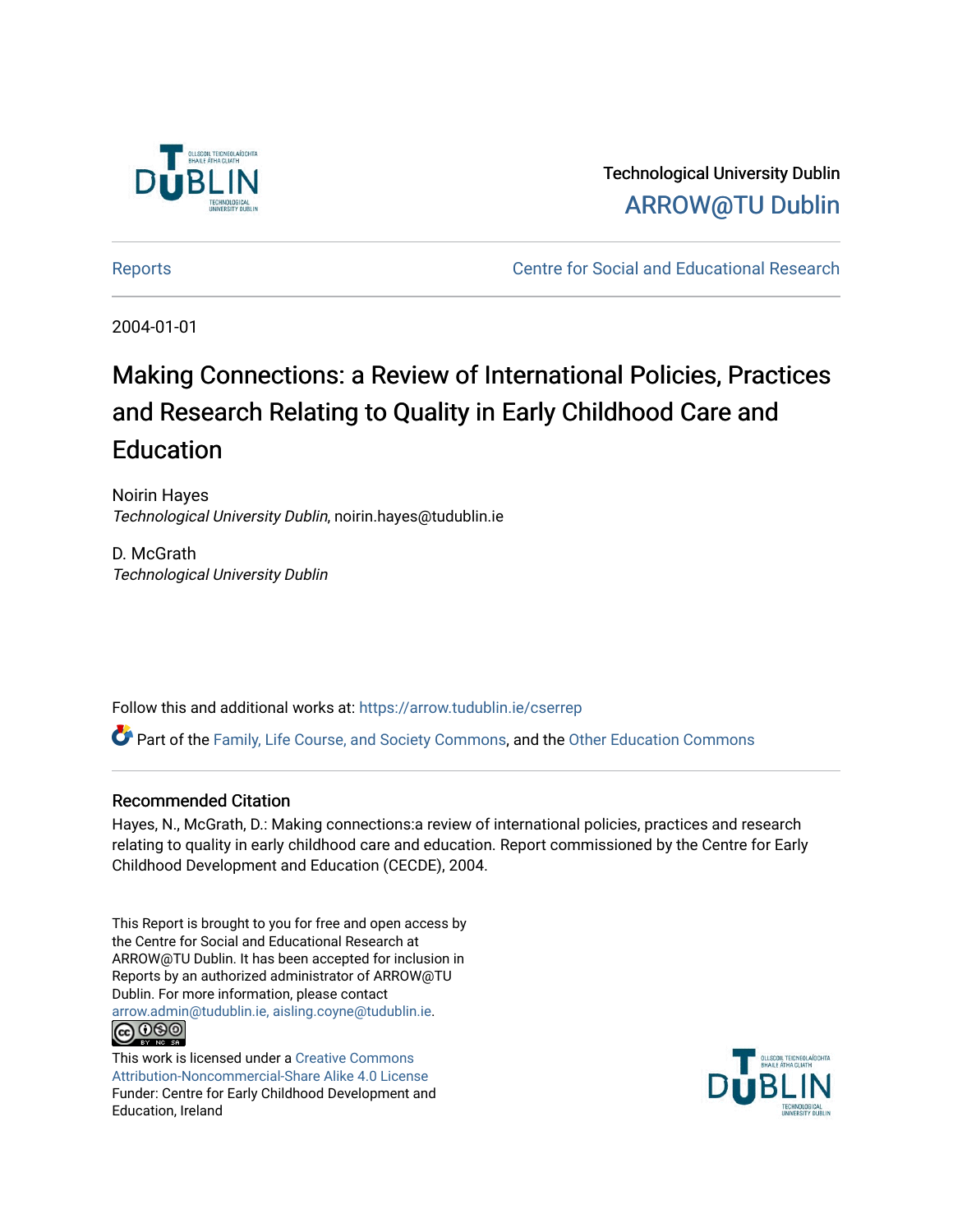



Funded by the Irish Government and part financed by the European Union under the National Development Plan 2000-2006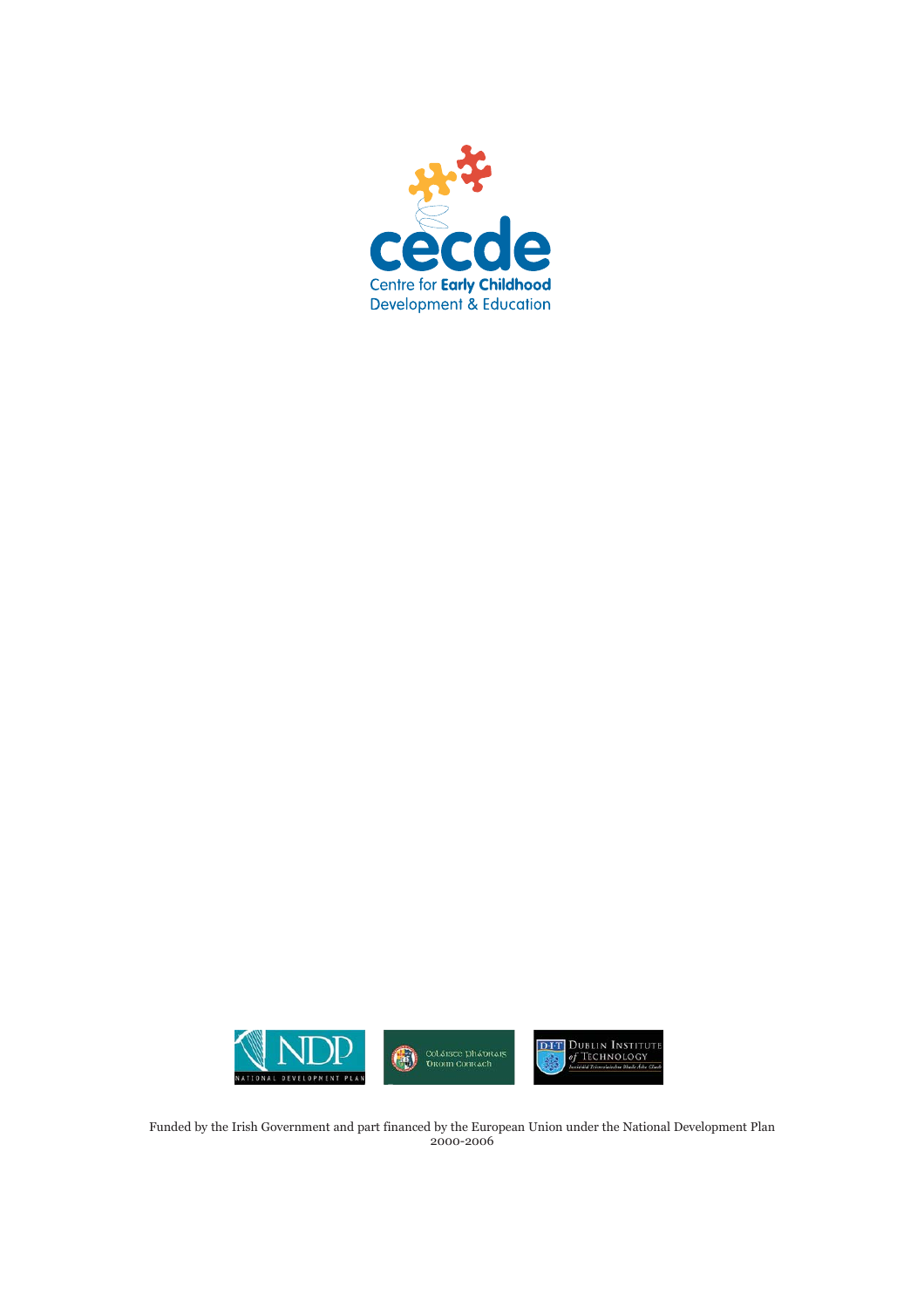

# **Making Connections**

**A Review of International Policies, Practices and Research Relating to Quality in Early Childhood Care and Education**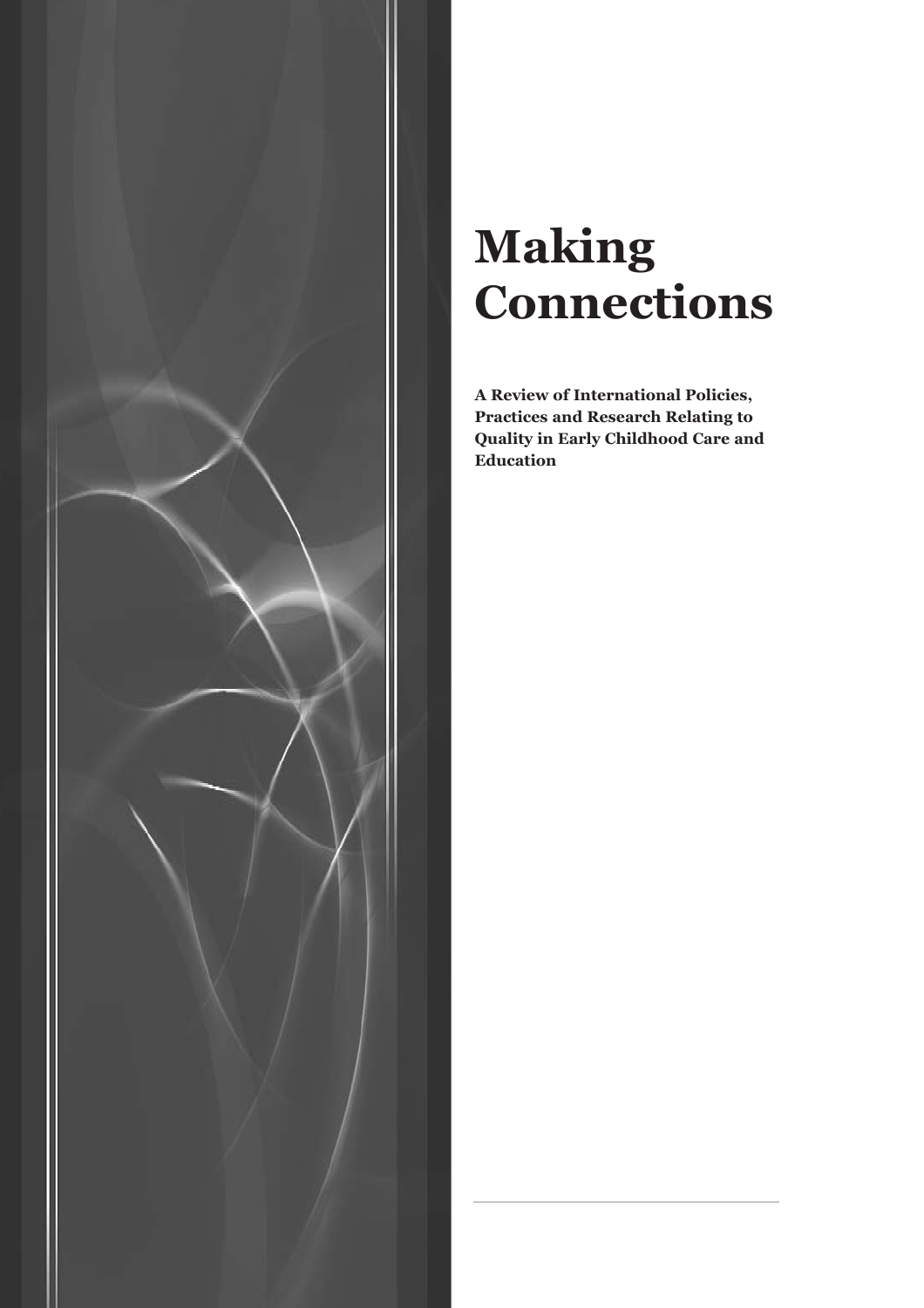Published by the Centre for Early Childhood Development & Education, The Gate Lodge, St. Patrick's College, Drumcondra, Dublin 9.

Tel: 353 1 8842110 Fax: 353 1 8842111 Email: early.childhood@spd.dcu.ie Website: www.cecde.ie

ISBN: 0954581563

© 2004 The Centre for Early Childhood Development & Education.

All rights reserved. No part of this publication may be reproduced, stored in a retrieval system or transmitted in any form or by any means, electronic, mechanical, photocopying, recording or otherwise without the prior permission of the publisher.

Edited by Heino Schonfeld, Dr. Gemma Kiernan and Thomas Walsh.

The CECDE would like to gratefully acknowledge the work of the Centre for Social and Educational Research (CSER), Dublin Institute of Technology, in completing the research for this review. Particular thanks are due to Deirdre McGrath and Dr. Nóirín Hayes at the CSER for their work in this regard.

Printed by Print Bureau.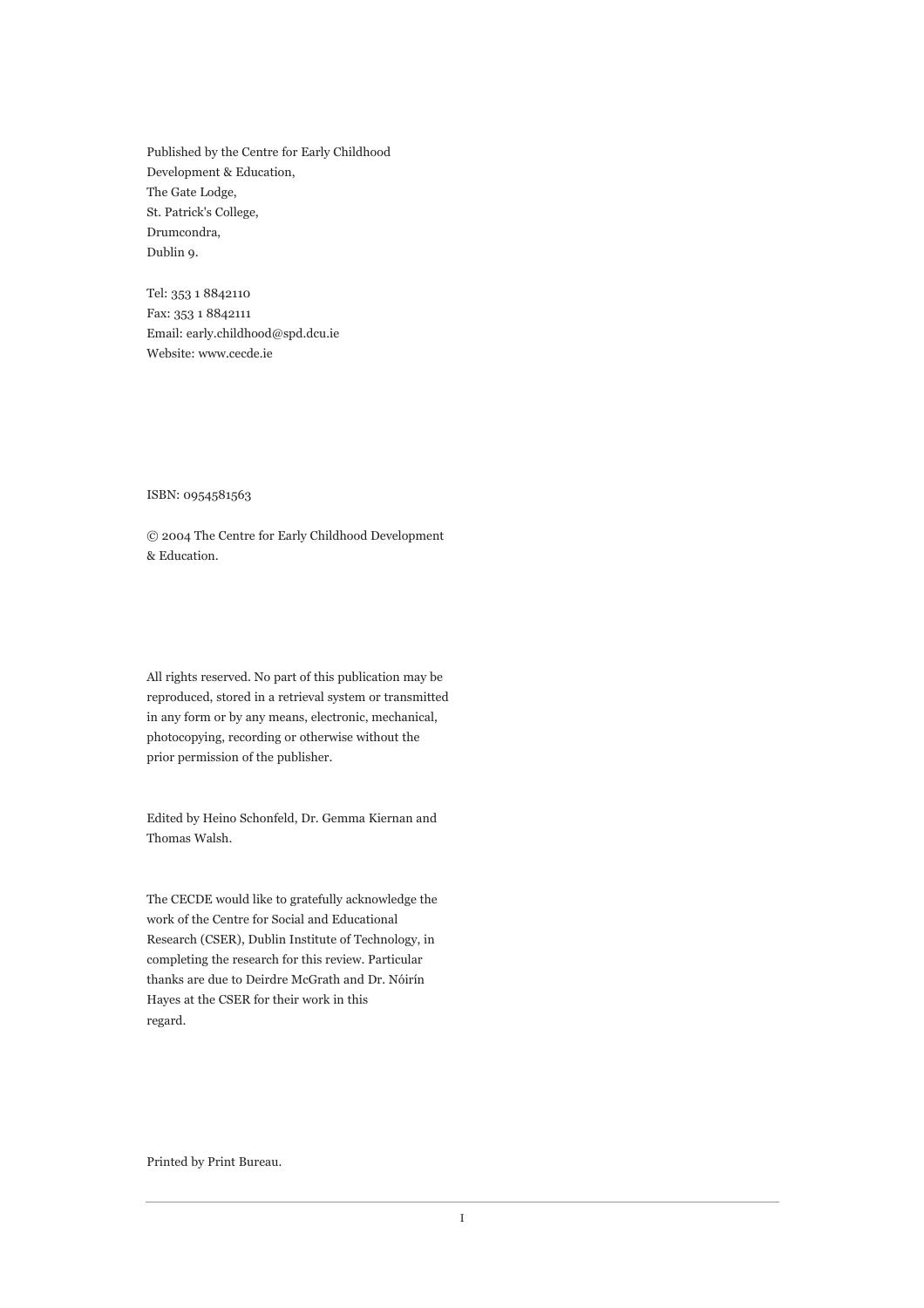## **Foreword**

The OECD Thematic Review of Early Childhood Education and Care Policy in Ireland encouraged the major stakeholders in Ireland to improve quality in early childhood settings, and proposed a number of policy initiatives. Among these were proposals to strengthen research and to open dialogue with other countries which have faced similar challenges in raising quality in their early childhood systems. With the launching of a successful international conference in September 2004 and now through the publication of this outstanding report on quality, the CECDE has responded to this challenge. This is a comprehensive and wellresearched text, which will be extremely useful for policy makers and the major stakeholders in children's services in Ireland.

From the experience of the country reviews undertaken by the OECD, it is clear that in many countries practical reasons underlie the attention given to early childhood education and care. Children's services play an important role in contemporary economies in supporting young children and families. They contribute greatly to the well-being, development and learning of young children, and support young parents in their fundamental role of rearing and educating their children. Affordable services help to reconcile family and work responsibilities and contribute to equal opportunities for women. When good quality services are present, more women return to employment, helping to sustain economic growth and pension systems in the future.

Quality services help also to tackle child and family poverty and, in the case of Ireland, could provide - particularly on an extended-day basis - security and wellbeing to a substantial number of young children. A well-run service in every neighbourhood also contributes to the early identification of children with special learning needs, and to including them in mainstream education. If barriers to social participation are removed at the beginning of life, a powerful signal about a society's commitment to basic human rights is sent out.

The CECDE review of quality is particularly timely. A focus on *quality* in children's services demarcates a child-centred approach from a strictly labour-market reflex that seeks only to provide places. The quality of what is offered to children must be a priority in services. Although as this review outlines, such quality can be described and measured in many ways through structural, process, cultural or outcome variables - the well-being, identity formation and learning of young children should remain at its centre. This focus corresponds well to the growing awareness in Irish society of the fundamental interests, needs and rights of young children.

The policy implications for quality in Irish services are skilfully drawn from this comparative review of six countries. The CECDE authors call for: a coherent, coordinated policy framework; a broad definition of quality to incorporate different perspectives; a support system that is advisory and empowering; the consultation and engagement of all stakeholders; parental involvement; adequate quality supports, such as a curriculum framework; high levels of training; and particular attention to children with special or additional learning needs.

It gives me great pleasure to acknowledge this contribution, made by Heino Schonfeld and his team, to the policy and quality debate in Ireland. Other important national reports and analyses have also examined the issue from a more domestic perspective and have reached similar conclusions. The time now seems ripe to test aspirations in action. I wish all stakeholders courage, wisdom and the spirit of compromise in this task. Efforts over the next years will lay the values and structural foundations of an early childhood system in Ireland that is worthy of a progressive, democratic society.

John Bennet

**John Bennett, M.Ed. Ph.D.** OECD Education and Training Division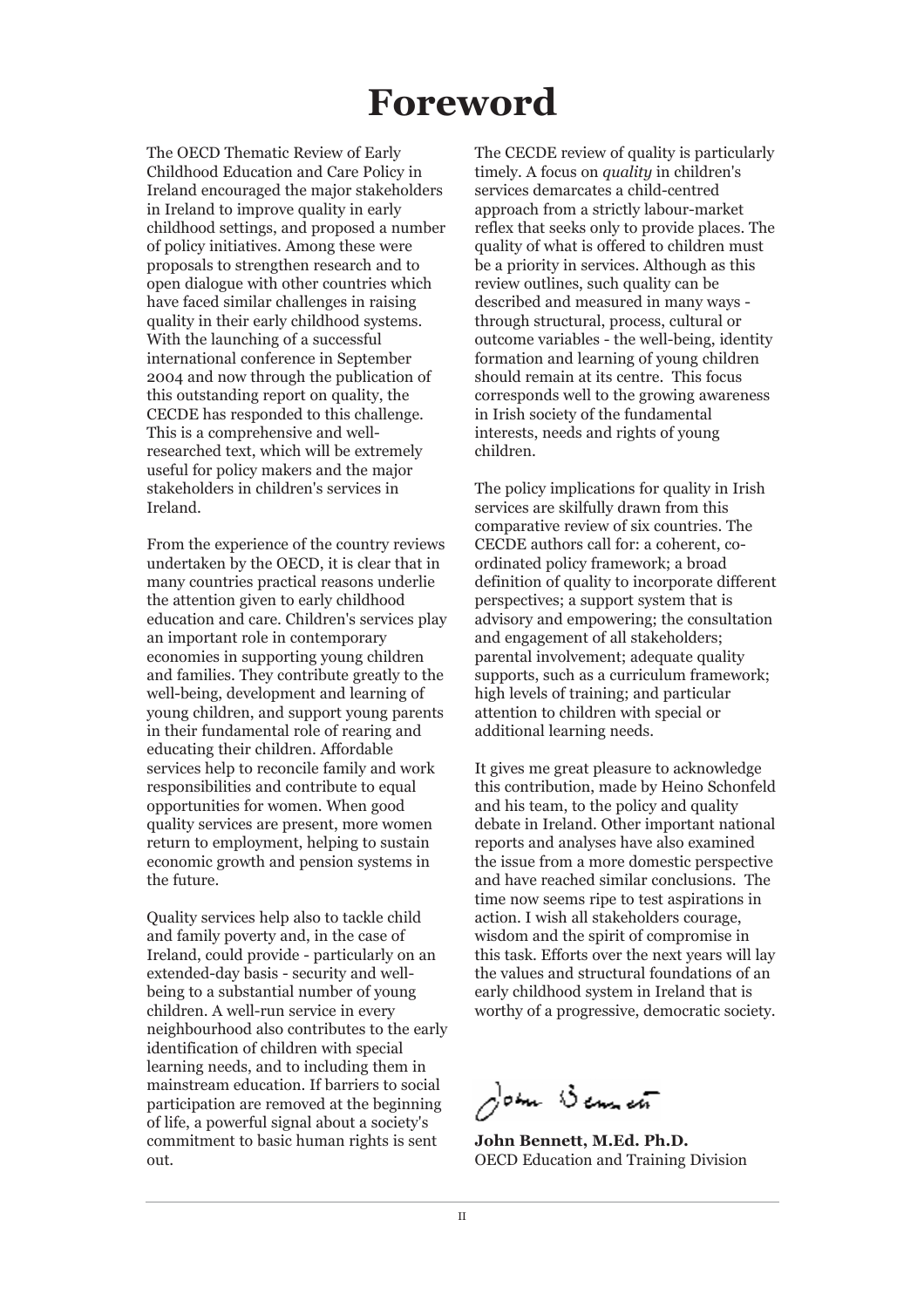## **Table of Contents**

| 1.1 |  |  |  |  |  |
|-----|--|--|--|--|--|
| 1.2 |  |  |  |  |  |
| 1.3 |  |  |  |  |  |
| 1.4 |  |  |  |  |  |
| 1.5 |  |  |  |  |  |
| 1.6 |  |  |  |  |  |
| 1.7 |  |  |  |  |  |
| 1.8 |  |  |  |  |  |
| 1.9 |  |  |  |  |  |
|     |  |  |  |  |  |
|     |  |  |  |  |  |
| 2.1 |  |  |  |  |  |
| 2.2 |  |  |  |  |  |
| 2.3 |  |  |  |  |  |
| 2.4 |  |  |  |  |  |
| 2.5 |  |  |  |  |  |
| 2.6 |  |  |  |  |  |
| 2.7 |  |  |  |  |  |
| 2.8 |  |  |  |  |  |
|     |  |  |  |  |  |
| 3.1 |  |  |  |  |  |
| 3.2 |  |  |  |  |  |
| 3.3 |  |  |  |  |  |
| 3.4 |  |  |  |  |  |
| 3.5 |  |  |  |  |  |
| 3.6 |  |  |  |  |  |
| 3.7 |  |  |  |  |  |
|     |  |  |  |  |  |
|     |  |  |  |  |  |
| 4.1 |  |  |  |  |  |
| 4.2 |  |  |  |  |  |
| 4.3 |  |  |  |  |  |
| 4.4 |  |  |  |  |  |
| 4.5 |  |  |  |  |  |
| 4.6 |  |  |  |  |  |
| 4.7 |  |  |  |  |  |
|     |  |  |  |  |  |
| 5.1 |  |  |  |  |  |
| 5.2 |  |  |  |  |  |
| 5.3 |  |  |  |  |  |
|     |  |  |  |  |  |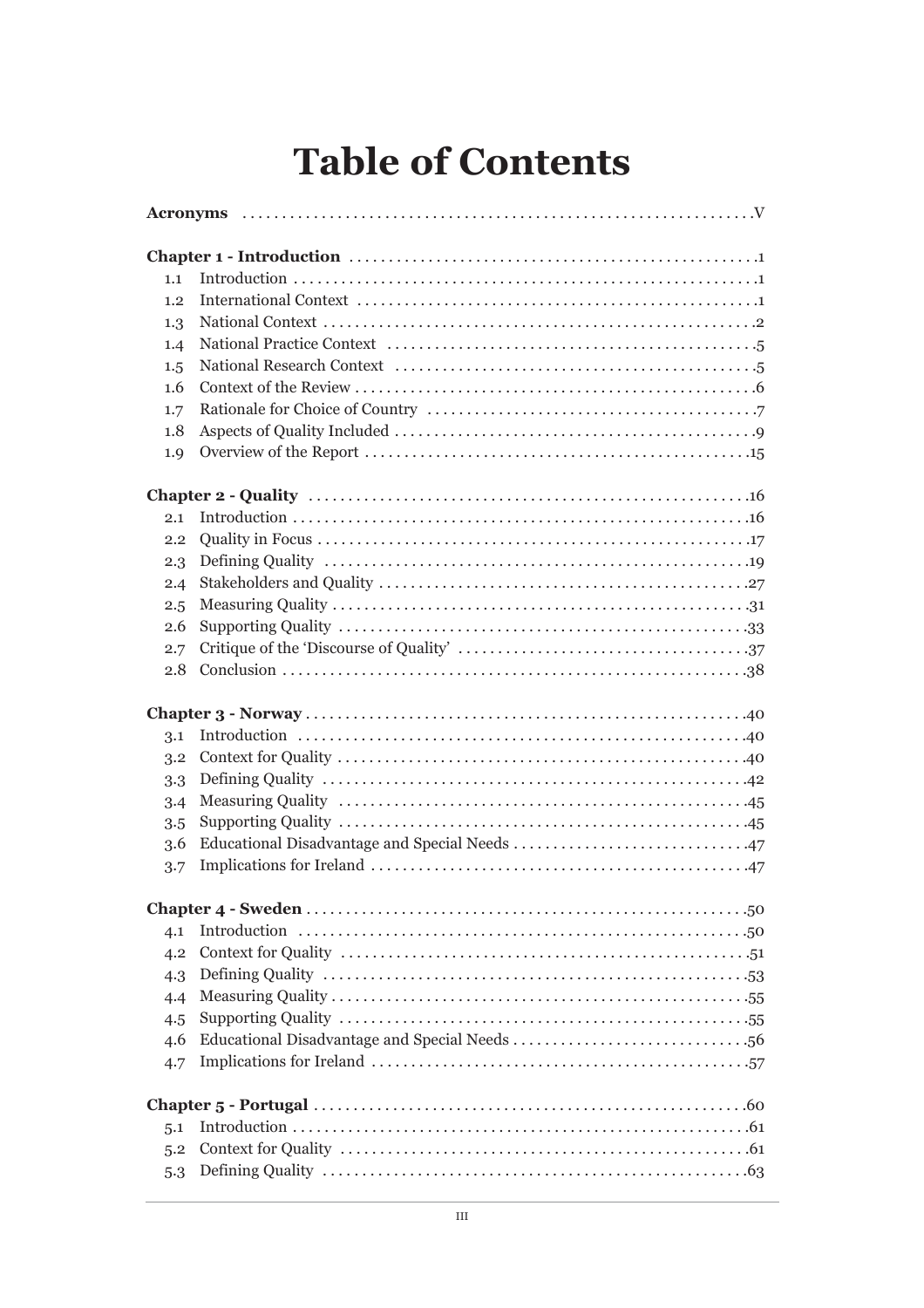| 5.4            |  |  |  |  |
|----------------|--|--|--|--|
| 5.5            |  |  |  |  |
| 5.6            |  |  |  |  |
| 5.7            |  |  |  |  |
|                |  |  |  |  |
|                |  |  |  |  |
| 6.1            |  |  |  |  |
| 6.2            |  |  |  |  |
| 6.3            |  |  |  |  |
| 6.4            |  |  |  |  |
| 6.5            |  |  |  |  |
| 6.6            |  |  |  |  |
| 6.7            |  |  |  |  |
|                |  |  |  |  |
|                |  |  |  |  |
| 7.1            |  |  |  |  |
| 7.2            |  |  |  |  |
| 7.3            |  |  |  |  |
| 7.4            |  |  |  |  |
| 7.5            |  |  |  |  |
| 7.6            |  |  |  |  |
| 7.7            |  |  |  |  |
|                |  |  |  |  |
|                |  |  |  |  |
| 8.1            |  |  |  |  |
| 8.2            |  |  |  |  |
| 8.3            |  |  |  |  |
| 8.4            |  |  |  |  |
| 8.5            |  |  |  |  |
| 8.6            |  |  |  |  |
| 8.7            |  |  |  |  |
|                |  |  |  |  |
|                |  |  |  |  |
| Q <sub>1</sub> |  |  |  |  |
| $Q_{1,2}$      |  |  |  |  |
| 9.3            |  |  |  |  |
| 9.4            |  |  |  |  |
| 9.5            |  |  |  |  |
| 9.6            |  |  |  |  |
| 9.7            |  |  |  |  |
|                |  |  |  |  |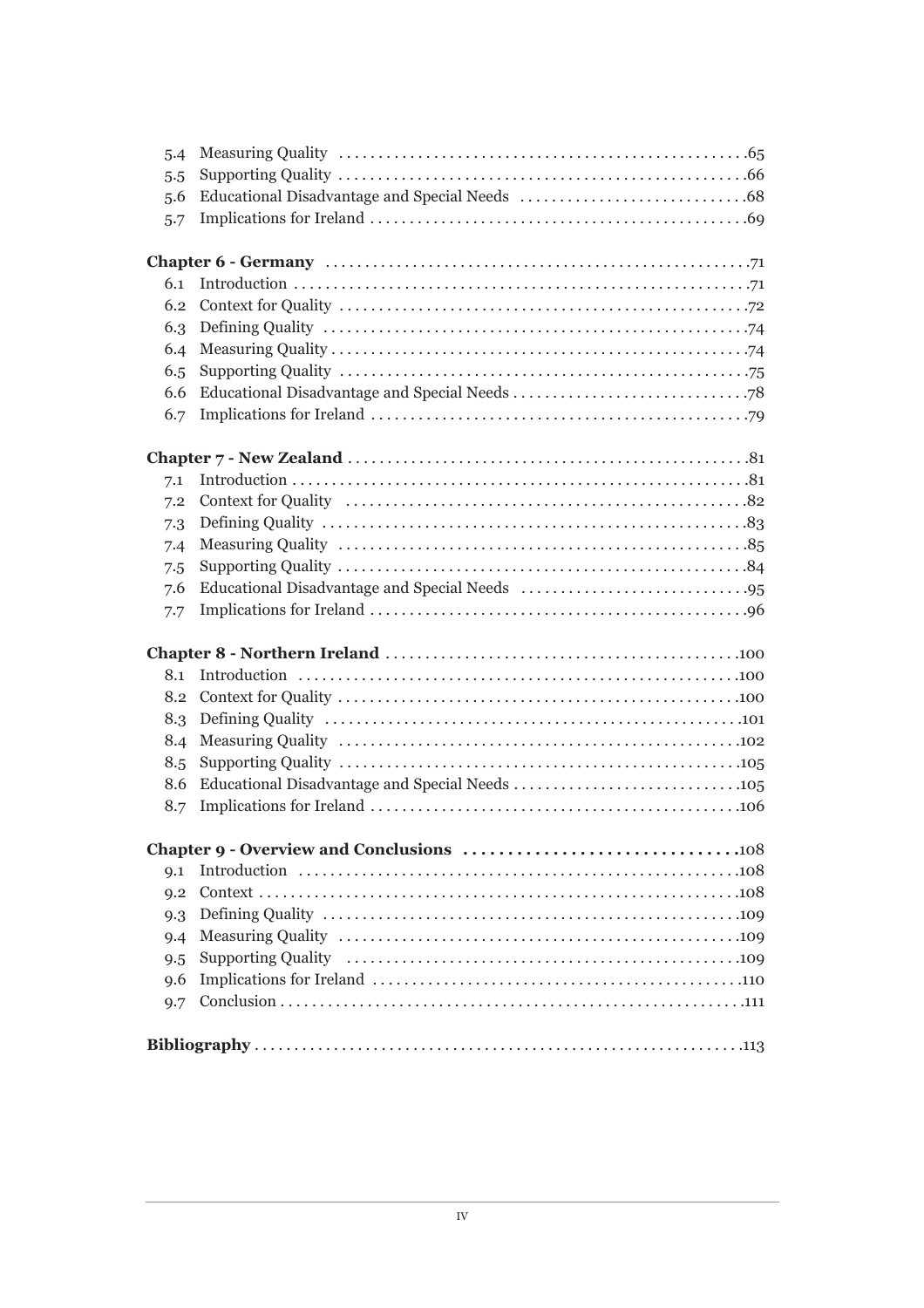## **Acronyms**

| <b>ADM</b>     | Area Development Management                                                    |
|----------------|--------------------------------------------------------------------------------|
| <b>BCCN</b>    | <b>Border Counties Childcare</b><br><b>Network</b>                             |
| <b>CECDE</b>   | Centre for Early Childhood<br>Development and Education                        |
| CIS            | <b>Caregiver Interaction Scale</b>                                             |
| <b>CRRU</b>    | Childcare Resource and<br><b>Research Unit</b>                                 |
| <b>CRSS</b>    | Centros Regionais de Segurança<br>Social (Regional Social Security<br>Centres) |
| <b>DENI</b>    | Department of Education<br>Northern Ireland                                    |
| DES            | Department of Education and<br>Science                                         |
| <b>DfES</b>    | Department for Education and<br>Skills                                         |
| DHC            | Department of Health and<br>Children                                           |
| <b>DHSS</b>    | Department of Health and<br><b>Social Services</b>                             |
| DIT            | Dublin Institute of Technology                                                 |
| <b>DJELR</b>   | Department of Justice, Equality<br>and Law Reform                              |
| <b>DOPs</b>    | Desirable Objectives and<br>Practices                                          |
| <b>DRE</b>     | Direcções Regionais de<br>Educação (Regional Office of<br>Education)           |
| <b>ECCE</b>    | Early Childhood Care and<br>Education                                          |
| <b>ECD</b>     | Early Childhood Development                                                    |
| <b>ECCD</b>    | Early Childhood Care and<br>Development                                        |
| <b>ECE</b>     | Early Childhood Education                                                      |
| <b>ECERS</b>   | Early Childhood Environment<br><b>Rating Scale</b>                             |
| <b>ECERS-E</b> | Early Childhood Environment<br>Rating Scale - Extension                        |
| <b>ECERS-R</b> | Early Childhood Environment<br>Rating Scale - Revised                          |
| <b>ECP</b>     | <b>Early Childhood Programmes</b>                                              |
| <b>ECS</b>     | <b>Early Childhood Services</b>                                                |
| EEL            | <b>Effective Early Learning</b>                                                |
| <b>EOCP</b>    | <b>Equal Opportunities Childcare</b><br>Programme                              |
| <b>EPPE</b>    | <b>Effective Provision of Pre-</b><br><b>School Education Project</b>          |

| <b>ERO</b>    | <b>Educational Review Office</b>                                                     |
|---------------|--------------------------------------------------------------------------------------|
| <b>FDCRS</b>  | <b>Family Day Care Rating Scale</b>                                                  |
| <b>HMSO</b>   | Her Majesty's Stationery Office                                                      |
| <b>ICCE</b>   | International Child Care and<br>Education                                            |
| <b>IDP</b>    | Individual Development Plan                                                          |
| <b>IEA</b>    | <b>International Association for</b><br>the Evaluation of Educational<br>Achievement |
| <b>IEP</b>    | Individual Educational Plan                                                          |
| <b>IPSS</b>   | Union of Private and Social<br>Solidarity Institutions                               |
| <b>ITERS</b>  | <b>Infant/Toddler Environment</b><br><b>Rating Scale</b>                             |
| NAEYC         | National Association for the<br><b>Education of Young Children</b>                   |
| <b>NCNA</b>   | <b>National Children's Nurseries</b><br>Association                                  |
| N.D.          | No Date                                                                              |
| NDP/CSF       | National Development Plan/<br><b>Community Support</b><br>Framework                  |
| <b>NFQ</b>    | <b>National Framework for Quality</b>                                                |
| <b>NICHD</b>  | National Institute of Child<br><b>Health and Human</b><br>Development                |
| <b>NICMA</b>  | Northern Ireland Childminding<br>Association                                         |
| <b>NVQ</b>    | <b>National Vocational</b><br>Qualification                                          |
| <b>NZCER</b>  | New Zealand Council for<br><b>Educational Research</b>                               |
| <b>OECD</b>   | Organisation for Economic<br>Cooperation and Development                             |
| <b>PFH</b>    | Pestalozzi-Fröbel-Haus                                                               |
| <b>PIECCs</b> | Pacific Islands Early Childhood<br>Centres                                           |
| QE            | <b>Quality in Education Mark</b>                                                     |
| <b>STAR</b>   | Student-Teacher Achievement<br>Ratio                                                 |
| T and EA      | Training and Employment<br>Agency                                                    |
| UK            | United Kingdom                                                                       |
| <b>UN</b>     | <b>United Nations</b>                                                                |
| <b>UNESCO</b> | United Nations Educational,<br>Scientific and Cultural<br>Organisation               |
| <b>USA</b>    | United States of America                                                             |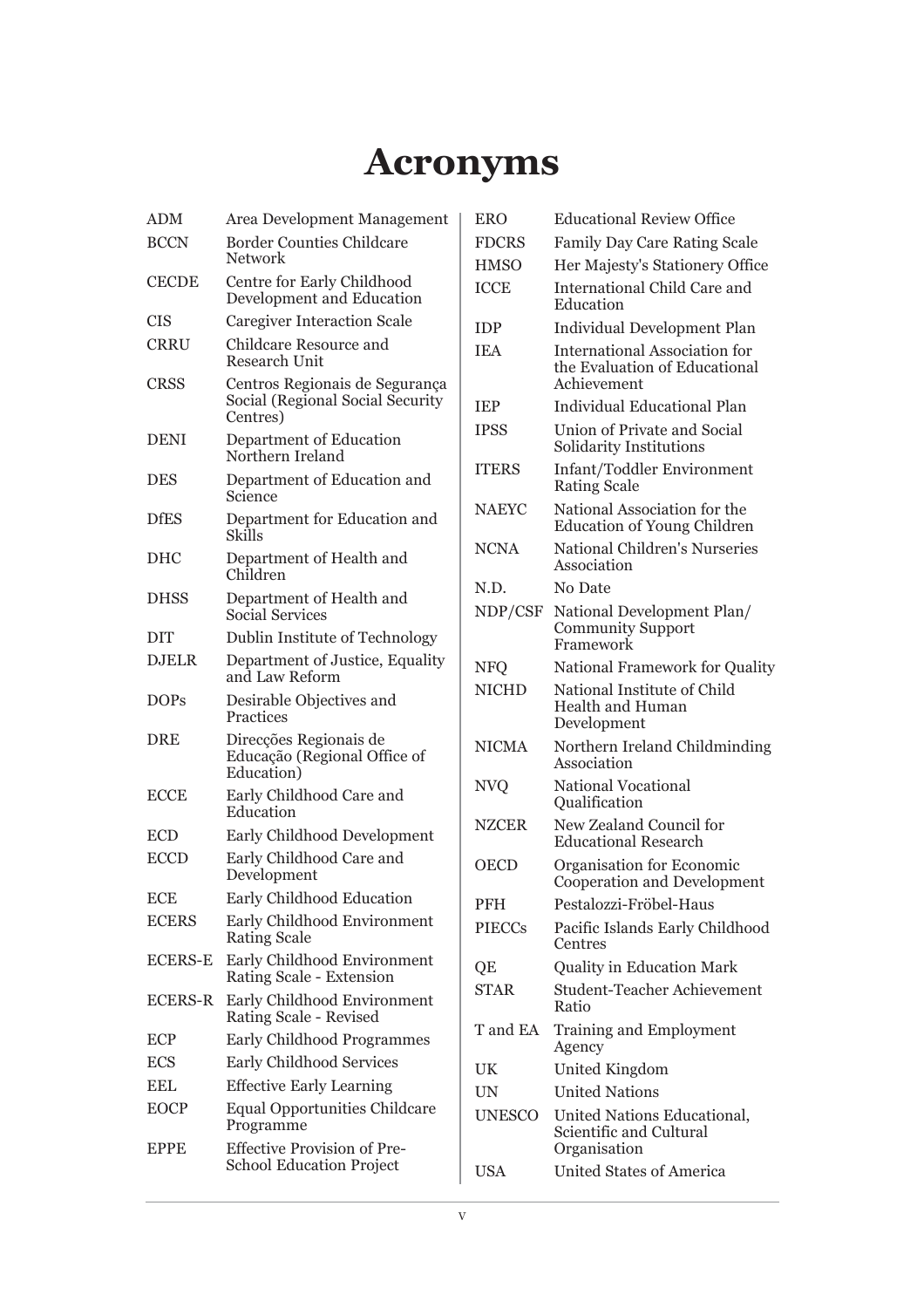

## **Introduction**

## **1.1 Introduction**

This report is a cross-national review of policy, practice and research pertaining to quality in early childhood care and education (ECCE), focusing on six countries. In the last few years, much attention has been focused internationally on the issue of quality in ECCE. Quality has also come to the fore of policy and practice in the ECCE sector in Ireland as evidenced by the establishment of the Centre for Early Childhood Development and Education (CECDE). With this in mind, it is timely that attention be focused on the issue of quality in Ireland and this report can be viewed as one product of the current interest in the issue of quality.

This chapter introduces the report. The international context and the increasing attention given to the issue of quality in ECCE is first noted. The national context within which this review takes place is then examined in some detail. This includes looking at the growing interest and reference to quality in policy documents over the last decade, the variety of initiatives that have emerged to raise practitioner standards and the limited research that has been conducted around the issue of quality in Ireland. The context of the review is outlined as is the value of conducting cross-national research. The rationale for the choice of countries included in this review is discussed. Finally, the outline of the remainder of the report is discussed at the end of this chapter.

## **1.2 International Context**

Attention given to the subject of quality has increased noticeably since the 1980s (Dahlberg *et al*., 1999). Williams (1994) suggests that almost every publication on early childhood institutions contains the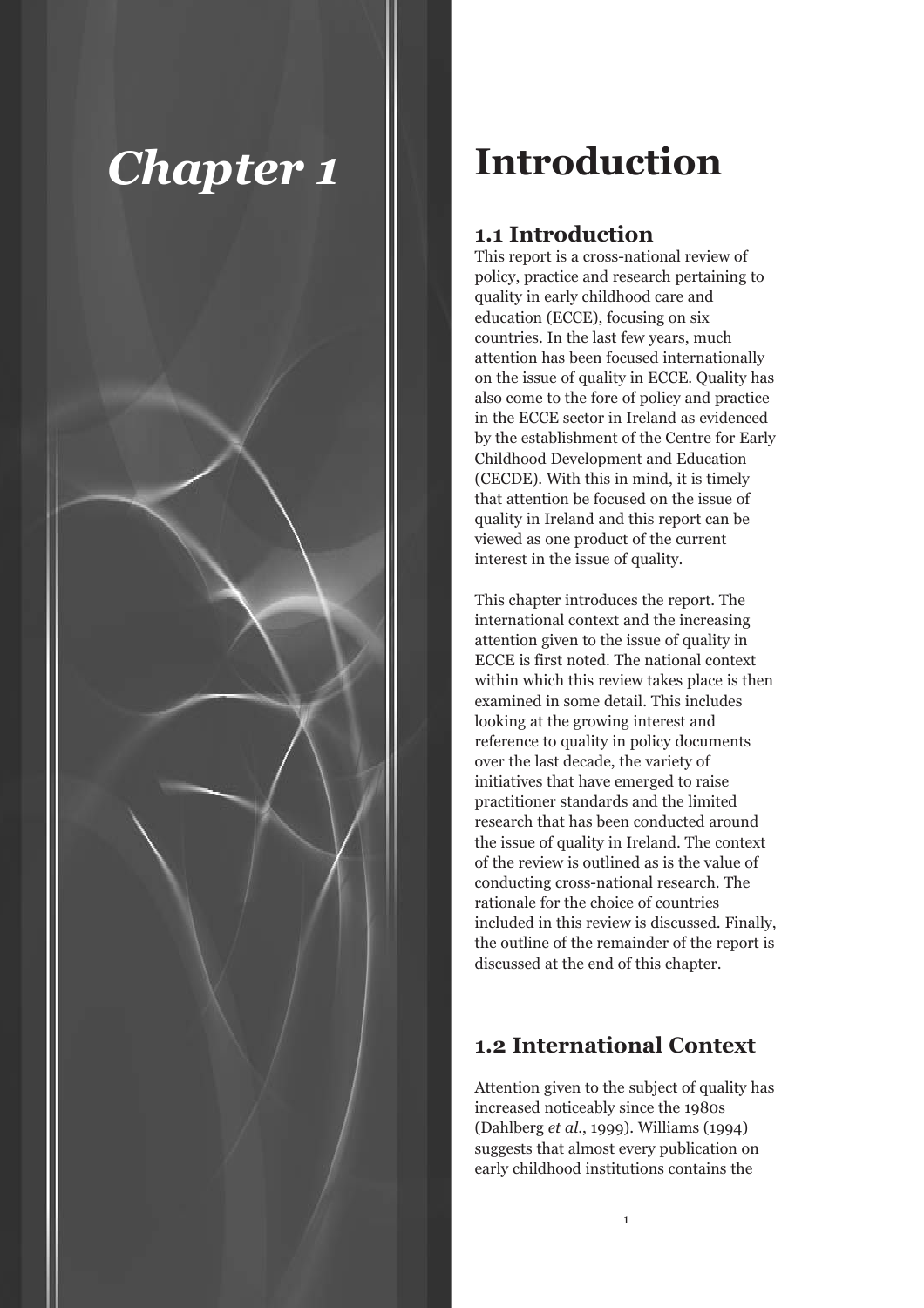## *Introduction*

word quality in its title. The Organisation for Economic Cooperation and Development (OECD) report *Starting Strong* acknowledges that in terms of the ECCE sector, *"Quality is high on the agenda…"*(OECD, 2001:135). One of the current cross-national policy trends identifiable in ECCE concerns raising the quality of provision.

The OECD report suggests that:

*In part, policy interest has been motivated by research showing the importance of quality early experiences to children's short-termcognitive, social, and emotional developments as well as to their long term success in school and later life.* (OECD, 2001:13)

A significant body of empirical research has illustrated a link between quality in ECCE services and positive outcomes for children (Mooney and Munton, 1997). Two large longitudinal studies, the *Effective Provision of Pre-School Education* (EPPE) Project in England and the *National Institute of Child Health and Human Development* (NICHD) Study of Early Child Care in the United States of America (USA) have both reported a significant relationship between the quality of ECCE and developmental outcomes (Mooney *et al*., 2003). Good quality childcare (irrespective of childcare type) is associated with better child outcomes (Sammons *et al.*, 2002).

Martin (2001) suggests three reasons for the interest internationally in ECCE. Firstly, an awareness of the positive educational, emotional and social outcomes of ECCE has increased interest in the provision of high quality childcare. Secondly, quality ECCE services have the potential to alleviate some of the negative effects of poverty and can act as a powerful mechanism in initiatives designed to break the cycle of disadvantage. Thirdly, ECCE services can promote equal opportunities for men and women particularly in relation

to participation within the work force (Martin, 2001). As Martin (2001:4) concludes:

*Quality early childhood policies and programmes focus primarily on the best interests of children, and serve also the important goals of equity and social integration.*

## **1.3 National Context**

Sections 1.3-1.5 provide a brief overview of the national context. The CECDE has also produced a comprehensive *National Review of Policy, Practice and Research in relation to Quality in ECCE*, which will be published in Autumn 2004. Though concern with the issue of quality in ECCE in Ireland is recent, this does not mean that understandings of what constitutes quality in the Irish context do not exist. Kiernan (2003) notes that there are currently numerous developments concerning quality taking place at both the policy, the practice and the research level in Ireland. The following section outlines some of the most significant developments in the areas of policy, practice and research regarding quality.

## **1.3.1 National Policy Context**

Quality is a key focus of policymaking in relation to both education and care in Ireland. As the CECDE audit noted in terms of government publications:

*…all documents pertaining to early childhood care and education contain the issue of quality as an integral element.* (CECDE, 2003:52)

The 1990s marked a critical point in emerging policy on ECCE. According to Hayes (2002b), policy was progressed by two separate elements, the recognition of the value of ECCE for those at risk of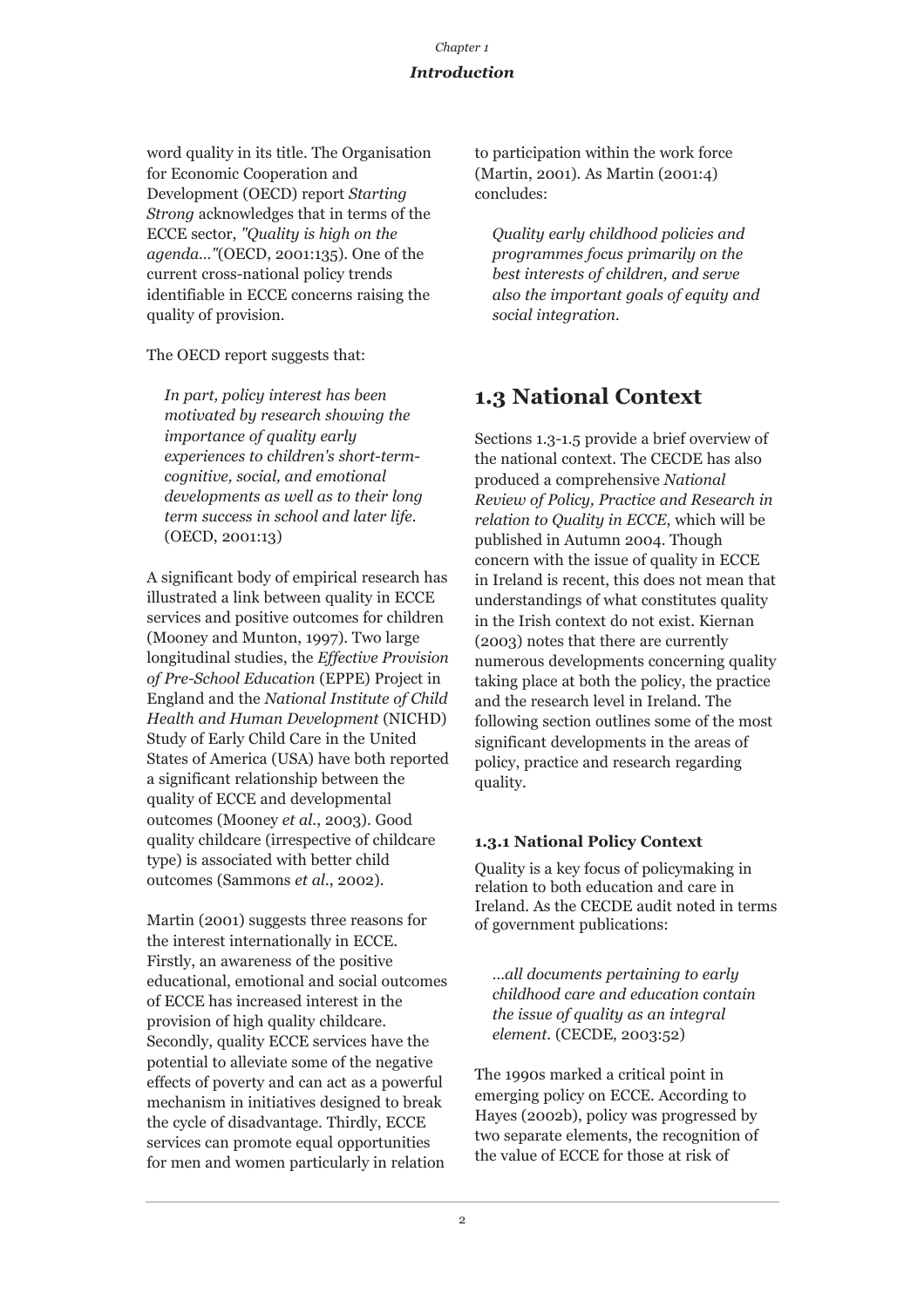educational disadvantage and the period of unprecedented economic growth resulting in a labour market shortage and the growing participation of women in the labour force. Irish policy making in the ECCE sector can be broadly divided into two categories. The first category comprises policies that are equality driven and focus on facilitating female labour force participation; these are concerned with the provision of care outside the home. One example of this is the *National Childcare Strategy* (Department of Justice, Equality and Law Reform [DJELR], 1999).

The second category comprises of policies focused on ECCE (Hayes, 2001). In addition, Hayes (2002b) points out that a more recent policy initiative has articulated an alternative policy approach, influenced by the needs and rights of children e.g. the *National Children's Strategy* (Department of Health and Children [DHC], 2000). This approach lies within an environmental policy theory perspective (Carroll, 2002), a perspective that is concerned with affecting the environment in which children are raised and which seeks to transform the child's upbringing and well-being. Hayes (2002b:183) suggests that this perspective may provide a solution to the dualistic nature of policy formation under the banners of education and care.

In this section government policy pertaining to quality in ECCE is outlined in terms of the three policy making approaches, a labour market approach, an environmental policy approach and an education approach. In addition, some key pieces of legislation and initiatives concerning quality are also highlighted.

#### **1.3.1.1 The National Childcare Strategy**

*The National Childcare Strategy* sees a quality childcare service as:

*…one which provides enhancing experiences for children and positive* *interactions between adults and children.* (DJELR, 1999:49)

The Strategy views quality in terms of the appropriateness of the learning environment, staff child ratios, training and adequate pay on the part of staff, partnerships with parents and local community and the importance of diversity and accessibility (DJELR, 1999).

### **1.3.1.2 The White Paper on Early Childhood Education**

The White Paper on Early Childhood Education, *Ready to Learn,* formulates proposals in several areas relating to quality including the introduction of a Quality in Education mark (QE) for ECCE services (DES, 1999). This mark is to be awarded to providers of early education services who meet defined standards concerning staff qualifications, training, learning objectives, methodologies and curriculum (DES, 1999:54-55).

### **1.3.1.3 The National Children's Strategy**

*The National Children's Strategy, Our Children - Their Lives* (DHC, 2000) is a ten-year plan for all children, designed to improve the quality of the lives of all children through co-ordination and planning at national and local level. Quality childcare services are one objective of the *National Children's Strategy*. The Strategy also proposed that:

*…early education and child development programmes will be developed, based on the White Paper on Early Childhood Education, to meet the needs of all children, as part of a quality service programme.* (DHC, 2000:52)

#### **1.3.1.4 Regulations**

While the *Child Care (Pre-School Services) Regulations* (Department of Health, 1996)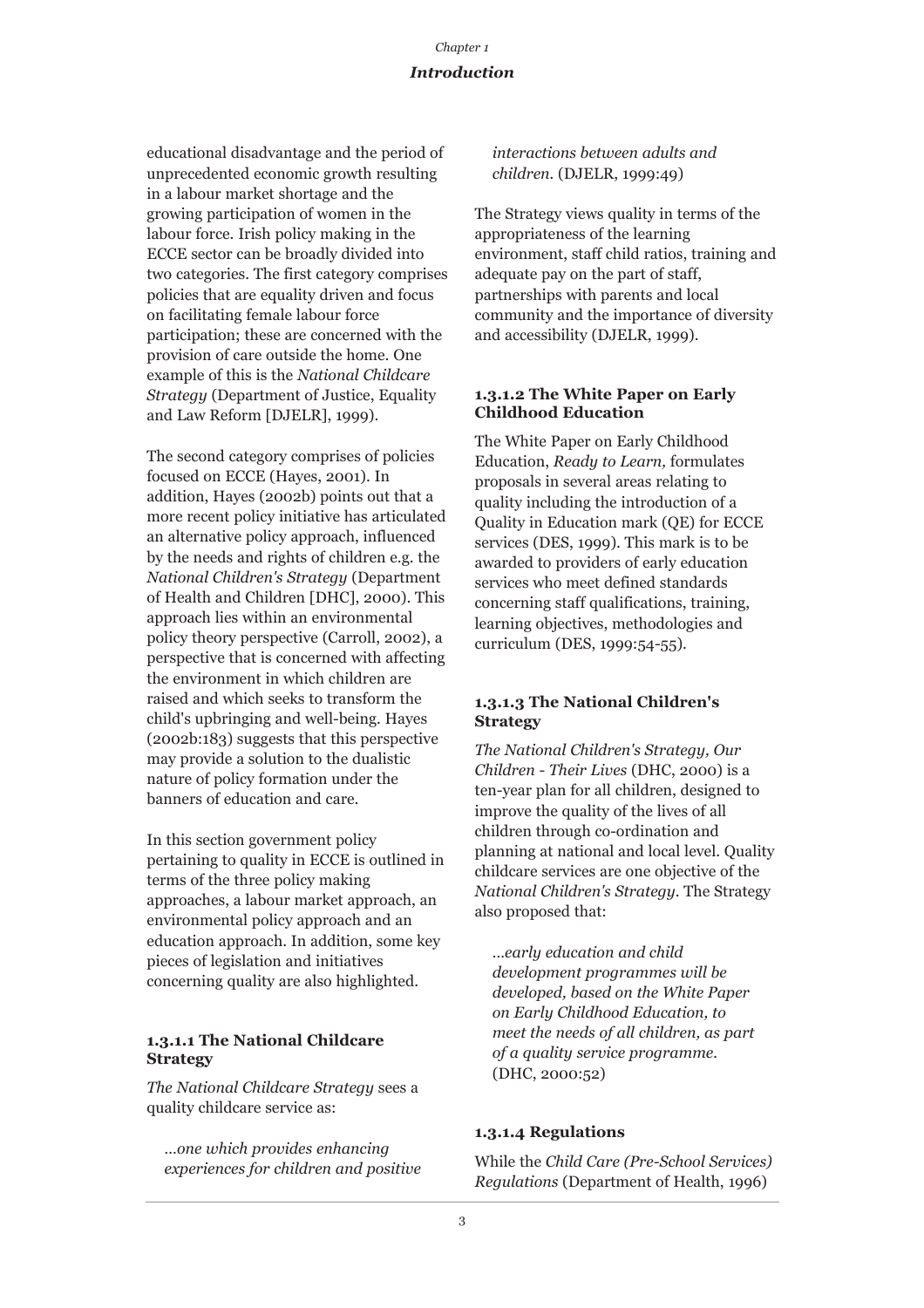## *Introduction*

set down minimum standards in areas of quality such as health and safety, childadult ratios, insurance, size and condition of premises across the various types of preschool provision. However:

*…there is no national inspection mechanism to assess other indicators of quality, such as curriculum and qualifications of practitioners.* (CECDE, 2003:52)

The *Education Act* (DES, 1998) and the *Education (Welfare) Act* (DES, 2000) set out standards for all aspects of a school's functioning. Emphasis is placed on aspects of quality such as the promotion of best practice in teaching methods, the promotion of equality of access, the rights of parents and the establishment of effective communication between the schools and the wider community (Kiernan, 2003:5).

#### **1.3.1.5 The Equal Opportunities Childcare Programme (EOCP)**

The *National Childcare Strategy* provides the framework for the EOCP, which has three key aims, one of which is to improve the quality of childcare in Ireland (Area Development Management [ADM], 2003b). The EOCP includes a grant scheme for quality improvement (Sub-Measure 3):

*…designed to support improvements in the quality of childcare service provision generally through the training and education of childcare workers and the establishment of support networks for childcare providers.* (ADM, 2003a:1)

Up to  $\in$ 85 million of the  $\in$ 449 million in EOCP funding has been allocated directly to quality improvement. The DJELR also established a series of structures at national and local level to ensure the effective development of childcare, thus promoting high standards within the sector. The interim evaluation of the EOCP concluded

that the progress made, particularly in respect of the Quality Improvement Submeasure, was disappointing. One of the main deficiencies cited was in respect of the assessment of tangible outcomes due to the absence of indicators to capture the outputs of the National Voluntary Childcare Organisations and the County Childcare Committees regarding quality (National Development Plan/Community Support Framework [NDP/CSF], 2003:62). The report made a number of recommendations to improve this situation.

## **1.3.1.6 Educational Disadvantage**

There are some initiatives to tackle educational disadvantage funded by the DES. These include the Early Start preschool programme, the Breaking the Cycle Initiative, Giving Children an Even Break and the Rutland Street project. These initiatives provide information on what constitutes quality in ECCE. For example, the Early Start Programme:

*…emphasises the importance of (1) good staff child ratios, (2) a well thought out, developmentally appropriate curriculum, (3) parental and community involvement, and (4) the importance of easing the transition into formal schooling for children.* (Kiernan, 2003:5)

#### **1.3.1.7 The Centre for Early Childhood Development and Education (CECDE)**

The CECDE is charged with the development of a National Framework for Quality (NFQ) for the ECCE sector, and with *"…support(ing) providers in relation to compliance with quality standards…"* (CECDE, 2001:11). The CECDE Programme of Work therefore includes:

*…developing guidelines and standards in the areas identified in the White Paper (curriculum and*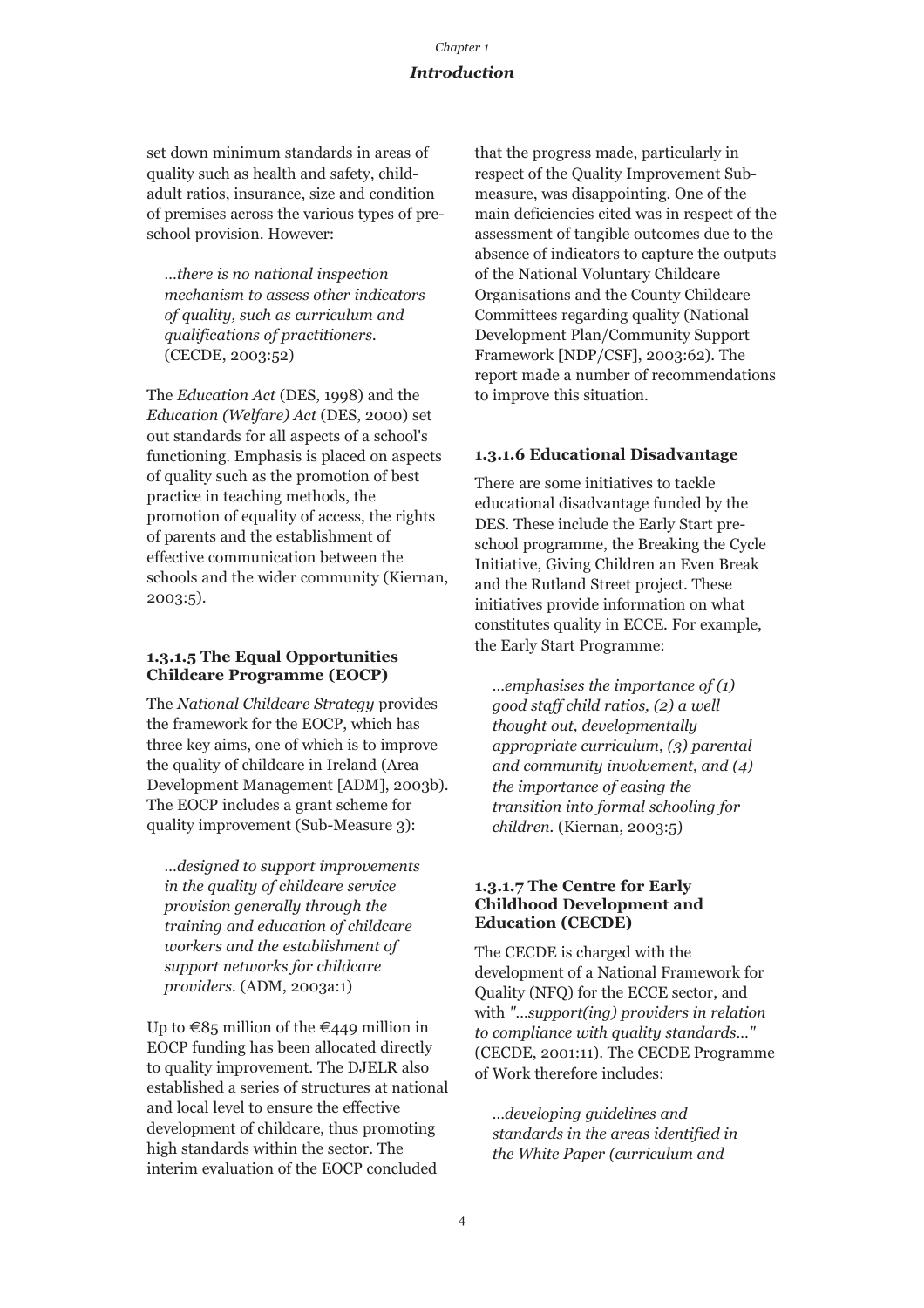*methodology, equipment and materials, staff and qualifications) and in relation to parental involvement.* (CECDE, 2001:3)

## **1.4 National Practice Context**

As illustrated above, quality in ECCE has been a key focus of several recent policy developments. There is also interest within the sector itself in the issue of quality. At practice level, there have been a number of guides to good practice published by voluntary organisations which address issues of quality from the perspective of practitioners (French, 2003). One example of this is the *Good Practice Self Assessment Manual,* produced by the National Children's Nurseries Association (NCNA), *"…designed to act as a guide to improve the quality of service provision for full day care providers"* (Kelly, 2000:vii). The manual covers issues such as the identification of needs of children, parents and staff, assessing the quality of care provided and management skills. In addition, each issue has a number of components. For example, physical needs, language needs, cognitive needs and social and emotional needs are addressed under the heading of identification of needs. Each section of the manual involves selfassessment, usually in the form of a rating scale. It is intended that full day care providers will use the manual to assess their current abilities in a number of different areas, looking at how practice can be improved and lead to change.

A number of organisations have initiated *"…innovative quality assurance initiatives…"* (Kiernan, 2003:6), which aim to improve the quality of provision in services. The Border Counties Childcare Network (BCCN) outline six quality assurance/improvement programmes, all designed to improve the standards and quality of services including the BCCN,

FÁS/Barnardos, High/Scope, IPPA, the Early Childhood Organisation, the National Children's Nurseries Association and St. Nicholas Montessori Teachers' Association (BCCN, 2004). Quality assurance/ improvement programmes have several features in common; they all involve selfevaluation, training and support and external evaluation. However, there are differences in the extent to which these features can be found in any one programme. In some quality assurance/improvement programmes, providers determine what will be assessed, while in other programmes, assessment criteria are laid down (Kiernan, 2003). Quality assurance/improvement programmes vary in the amount and type of training and support they offer to providers. They also differ in the extent to which they see external validation as an ongoing process or as a sign of an end point (Kiernan, 2003). However, in outlining the variety of quality assurance/improvement programmes available to providers, the BCCN note that:

*…all of the above agencies would like to see the development of a national accreditation system for all quality programmes implemented in early childhood care and education services.* (BCCN, 2004:2)

## **1.5 National Research Context**

At research level, little attention has been paid to the issue of quality in Ireland (CECDE, 2003). The Audit of Research conducted by the CECDE in 2003 concluded that:

*…there has been little research in the area of Quality in the Irish context, both in relation to quality indicators or the evaluation of more subtle and intangible aspects of quality.* (CECDE, 2003:141)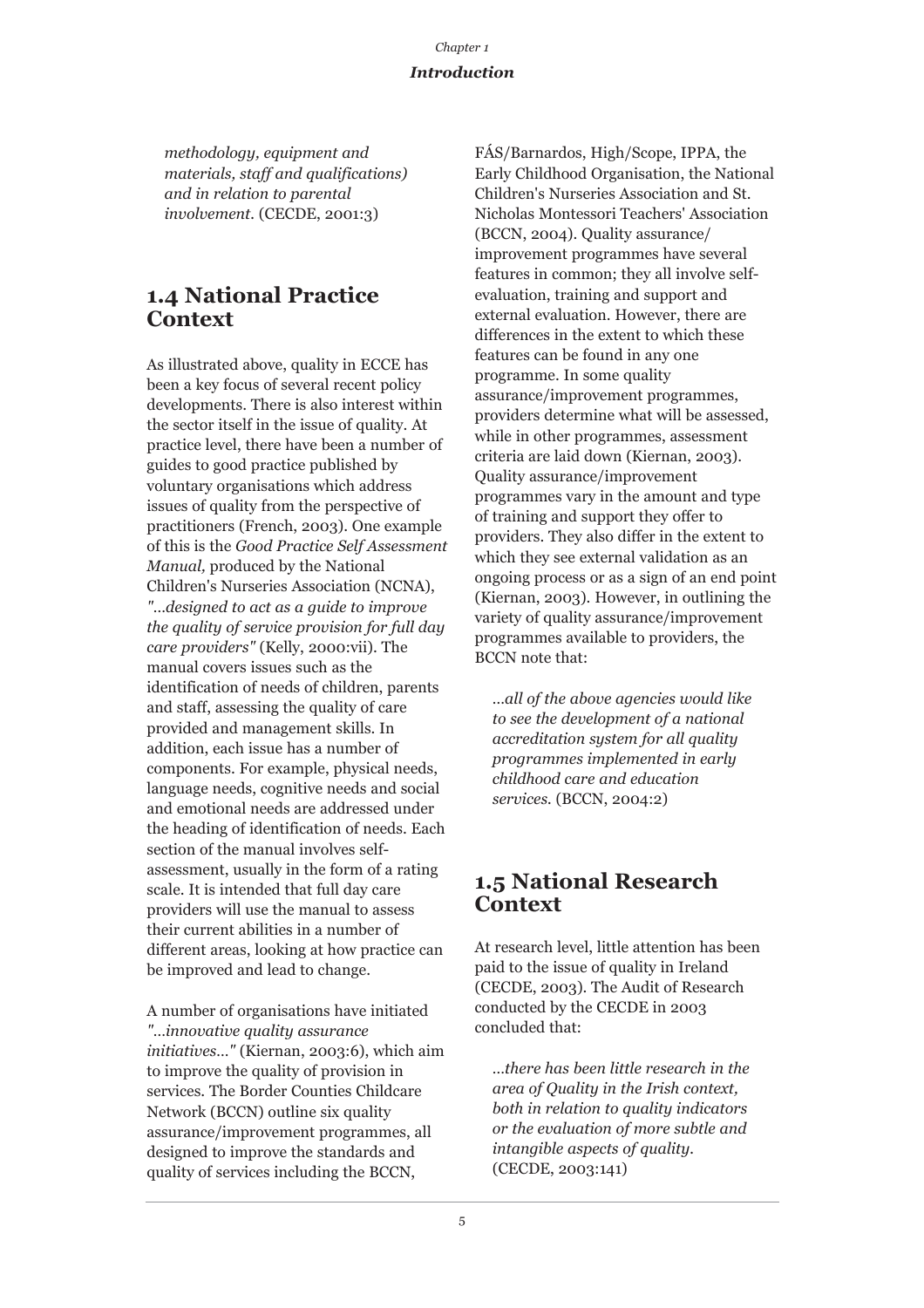Kiernan noted that although there were in excess of 1,000 publications in the Audit, only a minority related to quality. Thus our frequent discussions and debates regarding quality *"…are largely unsubstantiated by published Irish research, there is a tendency I think for us to draw more on international research."* (Kiernan, 2003:7) In an effort to address the dearth of research concerning quality in the Irish context, the CECDE have identified and are in the process of carrying out research on a number of strands (CECDE, 2004b). This includes the recruitment of four Ph.D students who will carry out research in areas such as parental involvement in Traveller pre-schools, the transition from pre-school to primary school, the use of play in pre-school services and the role of assessment in ECCE settings.

Horgan and Douglas (2001) synthesise the findings of a number of observational studies conducted on children in a variety of ECCE settings including junior infant classes, Montessori schools, community playgroups, junior infant classes in Gaelscoileanna<sup>1</sup> and Naíonraí<sup>2</sup>. In an overview of their findings, Cleary *et al*. suggest that:

*…situations which allowed some degree of agency to children in progressing their own learning, within a structured programme, have the most positive outcomes.* (Cleary et al., 2001:xxv)

Other aspects of quality highlighted by Horgan and Douglas (2001) in their review of research included the attitude of the ECCE practitioner, the importance of training and a child-centred curriculum.

## **1.6 Context of the Review**

One of the key pieces of work to be undertaken by the CECDE is the production of a National Framework for Quality (NFQ) in ECCE. The development of this framework can be divided into three key tasks:

- 1. The development of a set of core standards which will define quality in the Irish context;
- 2. The development of a system of inspection or assessment to ensure that this quality is achieved and;
- 3. The development of an infrastructure to support all those working in the sector to accomplish quality as defined by the standards. (CECDE, 2004c:6)

Four independent but interrelated pieces of work will be involved in the development of the NFQ:

- A Conceptual Framework on how Young Children Develop and Learn in Ireland;
- A National Review of Policy, Practice and Research in relation to Quality in ECCE;
- An International Review of Quality in ECCE;
- $\bullet$  A report of a series of Consultative Seminars with stakeholders in ECCE, *Talking About Quality* (CECDE, 2004c).

This review is one piece of work undertaken as part of the development of the NFQ. The terms of reference of the review are:

- $\bullet$  The review of international policy, practice and research pertaining to quality in ECCE will focus on at least 6 countries including, for example, Sweden, New Zealand, Germany, Northern Ireland and Italy.
- $\bullet$  The review of international policy, practice and research will examine ECCE for all children, including those experiencing educational disadvantage and those with special needs.
- The review of international policy. practice and research will culminate in

<sup>1</sup> Gaelscoileanna are primary schools in which the Irish language is used as the medium of instruction.

<sup>2</sup> Naíonraí groups are preschool settings in which the Irish language is used as the medium of communication.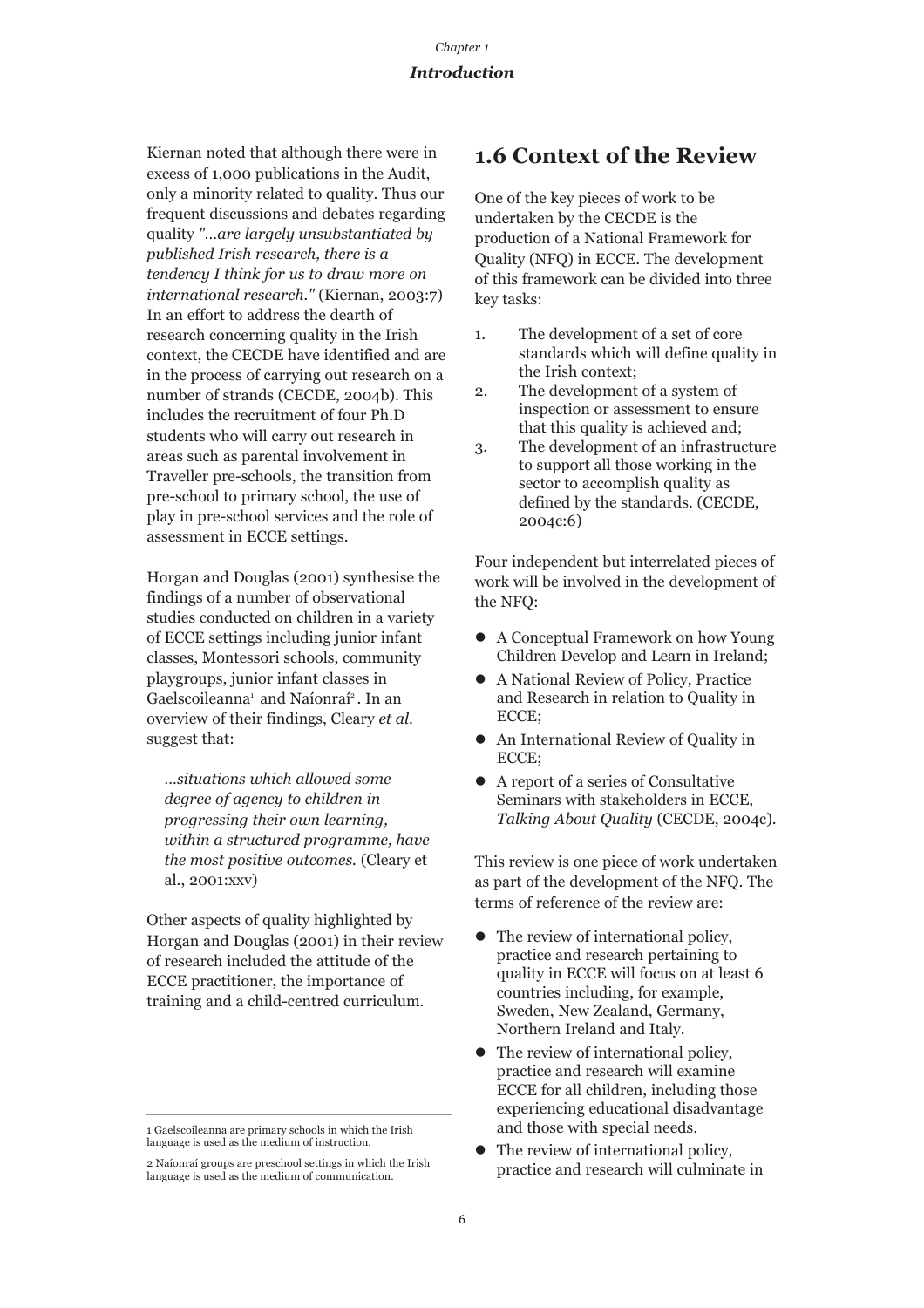## *Introduction*

recommendations for the development of the NFQ.

- $\bullet$  It is anticipated that the review will be undertaken over a period of 10 weeks with the end of March 2004 as the completion date.
- Desk/documentary research methods will be employed to undertake this review.
- $\bullet$  The commissioned body will work closely with the CECDE Director and Assistant Director to produce an interim and a final draft.
- The commissioned body will have access to the CECDE's information resources and assistance.

### **1.6.1 The Value of Cross-National Work**

According to Moss (2000), the question of the value of cross-national research has emerged as a result of the two developments in the ECCE sector; firstly the rapidly growing literature based on cross-national comparisons and secondly the:

*…increasing tendency to refer to research from a variety of countries in support of particular conclusions.* (Moss, 2000:4)

There are several reasons why a crossnational review of policy, practice and research pertaining to quality in ECCE is of value. A cross-national review can provoke critical thinking. Examining issues in other countries can provide one with a new focus and make the familiar look strange, leading to the questioning of assumptions and practices that are otherwise taken for granted:

*The lens of Country A may make it easier to see in Country B what is uncritically taken for granted and make the invisible visible and familiar strange, so enabling dominant assumptions, discourses and constructions in Country B to be*

*questioned.* (Moss, 2000:4)

A cross-national review can reveal the particular understandings of childhood, learning, care, and work with children, which influence the shaping of both policies and practices (Moss *et al*., 2003).

A cross-national review carries the potential for change (Moss, 2000) as it can highlight the range of approaches adopted by countries in terms of the development of ECCE provision (OECD, 2001). While not suggesting that policies and programmes can simply be exported from one country to another, one of the benefits of crossnational work is that it illustrates alternative ways of thinking and acting. Even if a decision is made to progress with current policies and practices, a review ensures that this decision will be a considered choice, based on the evaluation of a number of possibilities (Moss *et al*., 2003).

Any review of policy, practice and research across several countries can contribute to policy development and innovation in ECCE (OECD, 2001). Research studies from one country are often used to justify policy initiatives in another and policies from one country are often modified and adapted for use by another (Moss *et al*., 2003).

A cross-national review can also provide information on international trends in policy and service delivery, for example, the growing tendency to adopt an integrated approach to service delivery in ECCE (OECD, 2001).

## **1.7 Rationale for Choice of Country**

Using Esping-Andersen's (Esping-Andersen, 1990) Typology of Welfare States as a framework for selection, six countries were chosen for this review in consultation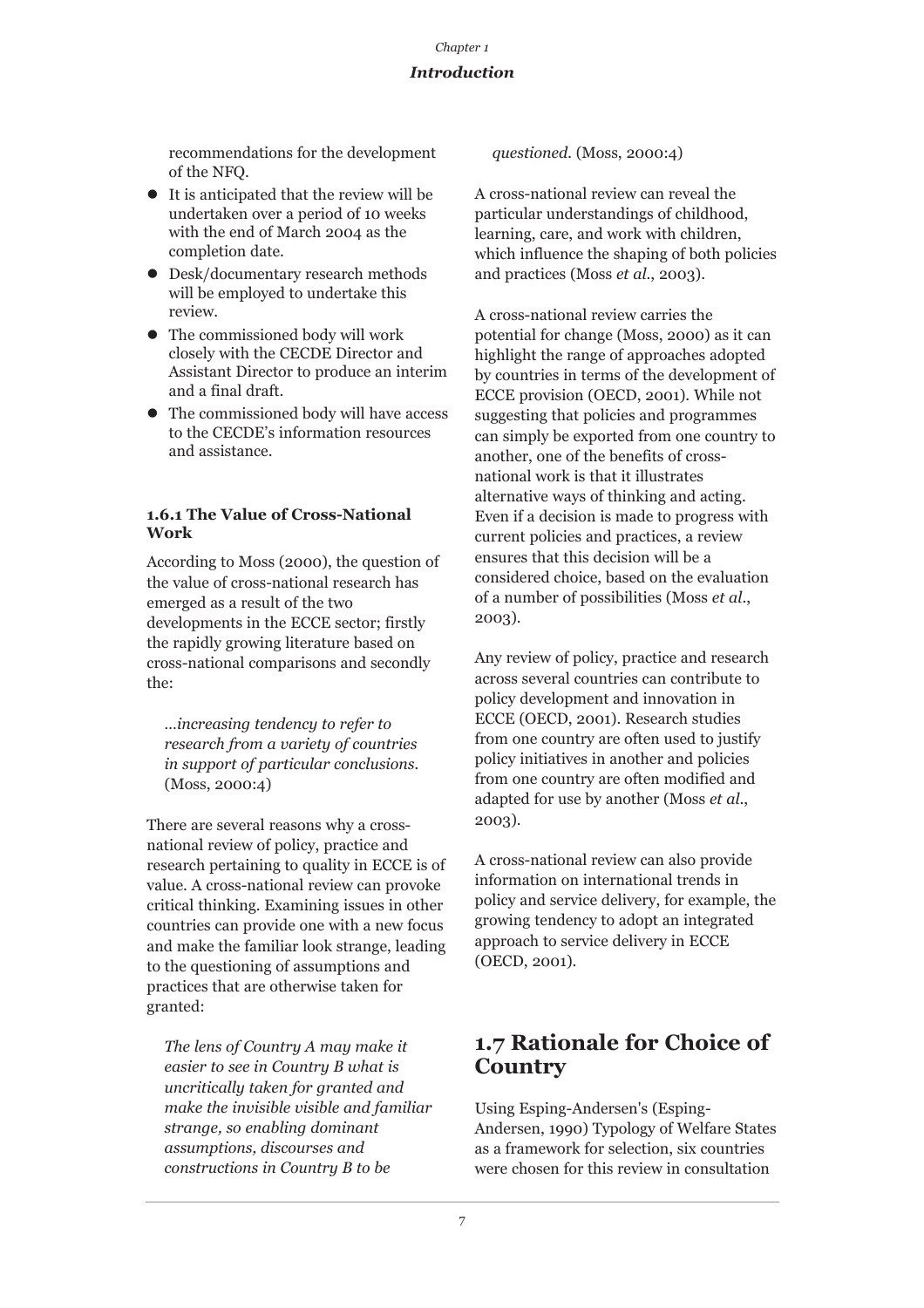with the CECDE. These countries were Norway, Sweden, Portugal, Germany, Northern Ireland and New Zealand. This Typology of Welfare States was seen as useful in selecting countries as different welfare regimes reflect and reproduce particular ways of thinking and acting. This is particularly relevant with respect to relationships between the family, the market and the State, all of which influence and impact on the provision of ECCE services.

Esping-Anderson proposed three main types of welfare state, distinguishable in terms of decommodification3 and social stratification (Esping-Andersen, 1990). This typology was criticised by feminists for ignoring the gender consequences of welfare states, for example, it did not take account of social policies that supported working mothers such as public provision of childcare, maternity and parental leaves (Orloff, 1993; Sainsbury, 1994). Esping-Andersen (1999) responded to this criticism by adding the variable of *'defamilialization'* to his analysis to include the family as a unit of welfare provision in addition to the State and the market (Estévez-Abe, 2002). The addition of this variable was an attempt to capture to which degree welfare regimes facilitated equal labour market participation by women, and hence to what extent social reproduction was guaranteed by either State, market or family (Engelen, 2003). Defamilialization refers to:

*…the degree to which households' welfare and caring responsibilities are relaxed - either via welfare state provision, or via market provision.*

(Esping-Andersen, 1999:51)

Both public provision of social services and the availability of relatively cheap private care services lead to defamilialization (Estévez-Abe, 2002). Esping-Andersen (1999) noted that while some welfare regimes defamilialised care, others did not. The three main types of welfare state proposed by Esping-Andersen are outlined below.

#### **1.7.1 Social Democratic/Nordic Welfare Regime**

According to Engelen (2003), in decommodified and defamilialized welfare regimes, the level of welfare protection against the exigencies of the market is high, and social reproduction is largely taken over by the State. Public employment is high, providing a generous job outlet for women in particular. Significant levels of taxation imply limited opportunities for low value-added service activities. Countries that can be classified as social democratic welfare states include the Nordic countries of Norway and Sweden.

### **1.7.2 Continental Europe/ Conservative Welfare Regimes**

In decommodified and familialized welfare regimes, the level of welfare protection is generally just as high as that found in social democratic welfare states, but social reproduction is largely a matter for the household or the extended family. According to Engelen (2003), this results in a high wage/high skill economy and a low level of female labour market participation. This type of welfare regime is characteristic of the countries of Continental Europe such as Portugal and Germany.

#### **1.7.3 Anglo-Saxon/Liberal Welfare Regimes**

In commodified regimes, the difference between defamilialized and familialized in terms of the welfare regimes is

<sup>3</sup> Esping-Andersen explains de-commodification as follows "In pre-capitalist societies, few workers were properly commodities in the sense that their survival was contingent upon the sale of their labor power. It is as markets become universal and hegemonic that the welfare of individuals comes to depend entirely on the cash nexus. Stripping society of the institutional layers that guaranteed social reproduction outside the labor contract meant that people were commodified. In turn, the introduction of modern social rights implies a loosening of the pure commodity status. Decommodification occurs when a service is rendered as a matter of right, and when a person can maintain a livelihood without reliance on the market." (Esping-Andersen 1990:21-22)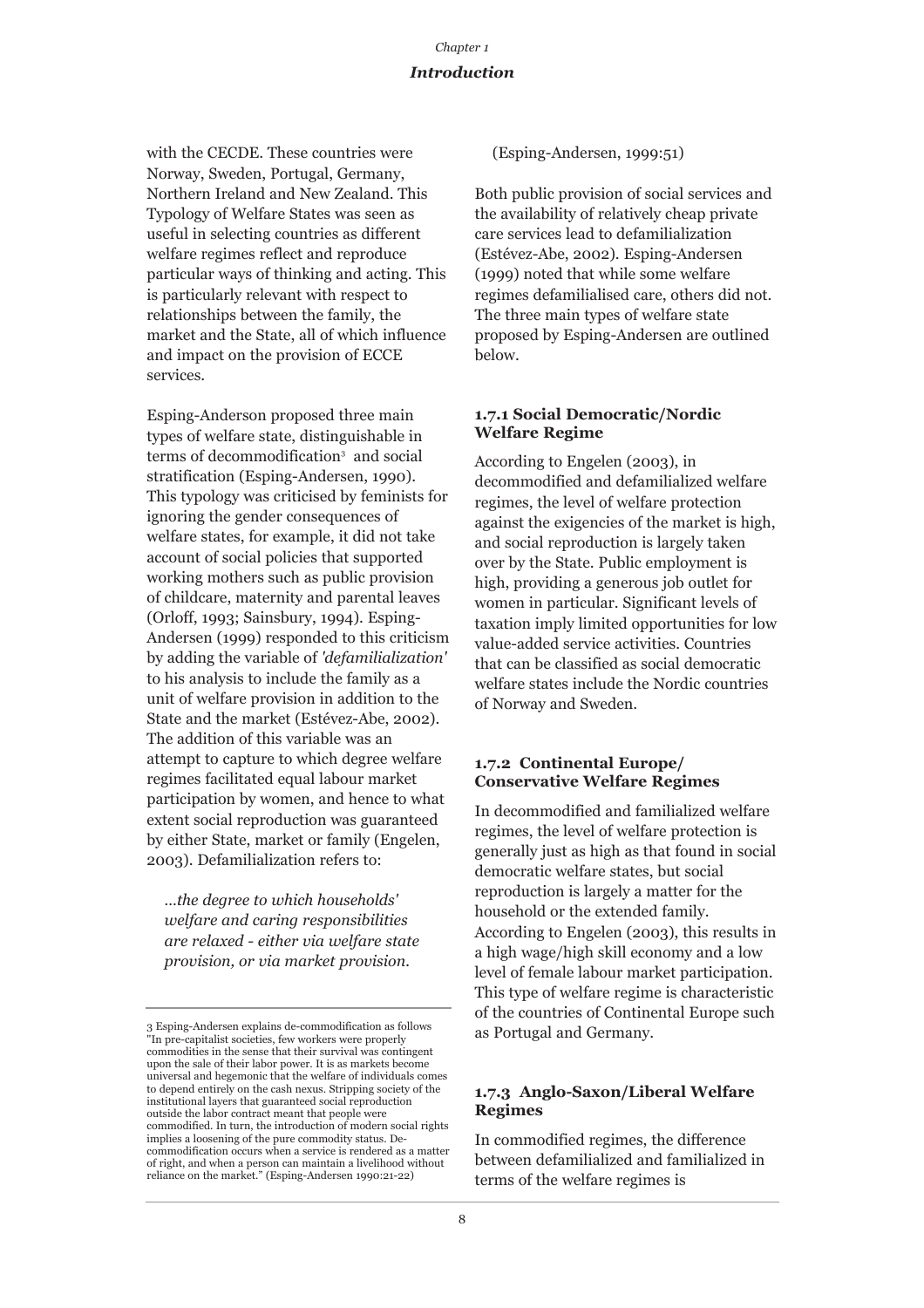unimportant (Engelen 2003). These regimes are characterised by a high degree of marketisation, limited collective welfare protection and a prevalence of private arrangements for social reproduction. As State responsibilities are limited (meanstested benefits etc.), non-wage labour costs are low, making low wage activities economically viable. Countries that fit this model tend to be English speaking and include Northern Ireland and New Zealand. Ireland most broadly fits into the Anglo-Saxon/liberal welfare regime in terms of Esping-Andersen's Typology of Welfare States.

As noted above, different welfare regimes have engaged to varying degrees in processes of defamilialization, for example, they may have developed policies regarding childcare, enabling women to reduce their family responsibilities, especially for the care of young children (Moss *et al*., 2003). Defamilialization entails significant investment in ECCE services. The Nordic welfare regimes are notable for the extent to which they have pursued and achieved processes of defamilialization, while the countries of Continental Europe are highly familialistic (Moss *et al*., 2003).

There is considerable diversity among countries grouped within the same welfare regime; in particular, this is true of those countries classified as Conservative welfare states. There are stronger similarities between those countries with Nordic welfare regimes and among those countries with liberal welfare regimes (Moss *et al*., 2003).

In the selection of countries for this review, an attempt was made to ensure equal representation from each of the three types of welfare regime. It was also felt that it was important to include Northern Ireland as in Ireland, harmonisation of policies is a critical objective in light of the Good Friday Agreement (Northern Ireland Office, Accessed at: http://www.nio.gov.uk/ issues/agreement.htm, 14th March, 2004).

## **Included**

Though the way in which quality is defined may vary from country to country, there is a general consensus among researchers regarding the elements of ECCE that are associated with positive outcomes for children. These include:

- Adequate investment;
- A co-ordinated policy and regulatory framework;
- Efficient and co-ordinated management systems;
- Adequate levels of staff training and working conditions;
- $\bullet$  A pedagogical framework and other conditions;
- Regular systems of monitoring and;
- Equality and diversity (OECD, 2001).

The way in which quality is defined is further explored in Chapter 2. In this section, the way in which information was categorised by headings and the reasons for looking at particular aspects of quality are outlined.

Countries vary in the way in which they define, measure and support quality. Under each country heading the review is organised into four sections:

- 1. Defining quality;
- 2. Measuring quality;
- 3. Supporting quality and;
- 4. Educational disadvantage and special needs.

Each chapter concludes with implications for the development of the NFQ in Ireland. What is included under each of these headings varies from country to country, according to the particular features of that country's ECCE system. For example, some countries regulate for staff qualifications in ECCE settings. In such countries, the issue of training is included when looking at defining quality. In other countries with no requirements for qualified staff in ECCE settings, training is located under the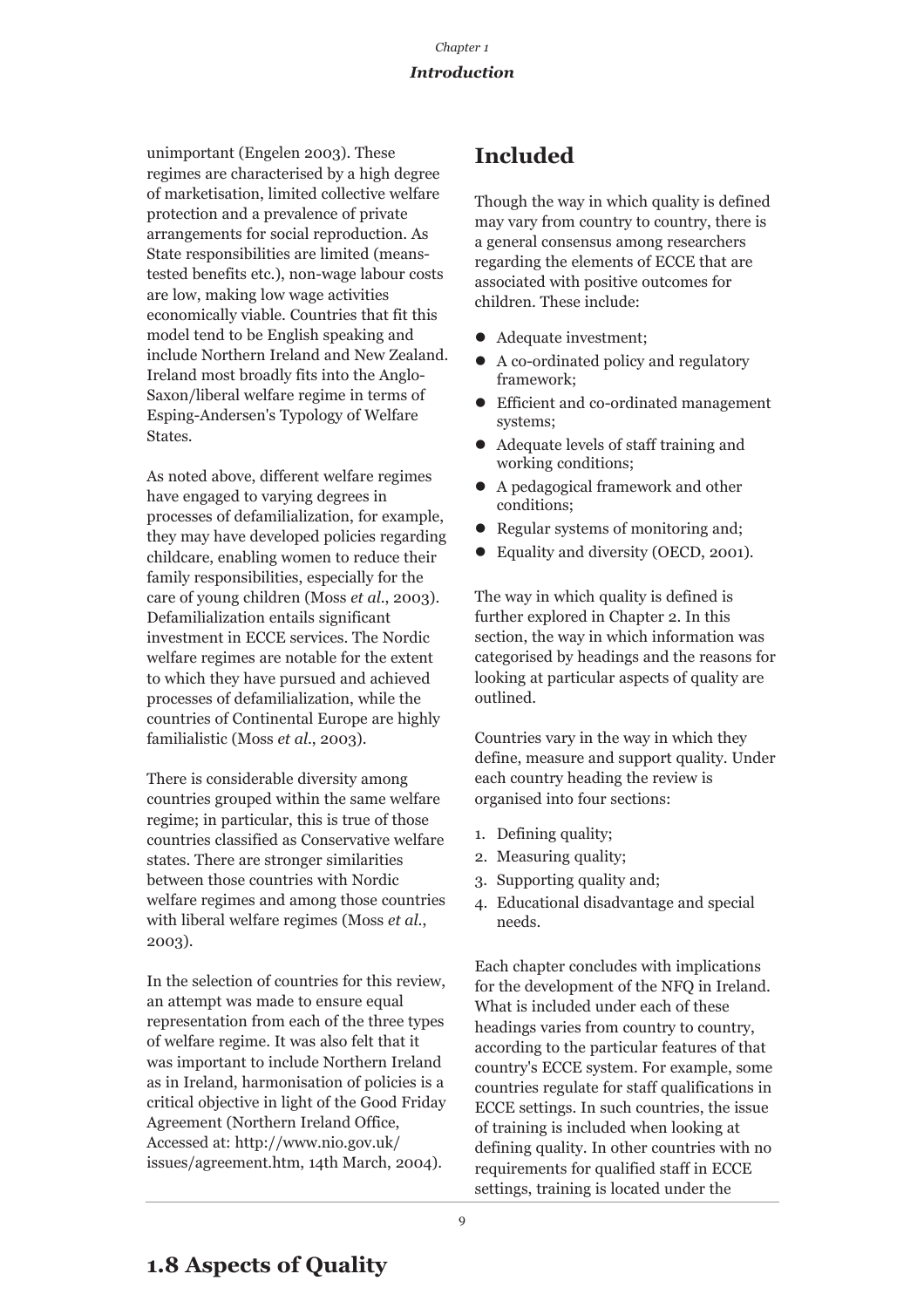## *Introduction*

heading supporting quality. Thus information in relation to defining quality focuses primarily on the regulatory context, while information under supporting quality focuses on the measures that aim to raise quality above minimum standards. Measuring quality focuses on the inspection framework for ECCE.

A variety of components of quality were examined across the six countries. This section provides a brief outline of the reason for the inclusion of these issues, highlighting their links with the issue of quality.

## **1.8.1 Philosophy**

The philosophy, or the way in which ECCE, and more broadly childhood itself, is viewed in any particular country has a significant effect on the determination of what constitutes quality in any particular country. Bennett (2000:6) notes that:

*…the organisation of a national network of quality child services is a complex process embedded in a much larger system that includes macro policies and ideologies. Failure to understand the contexts and systemic decisions that influence the lives of children places too much weight on the importance of early childhood services in themselves, and in particular, on the practitioners who have direct contact with children.* 

## **1.8.2 Policy Approach**

A co-ordinated policy framework was identified by the OECD (2001) as one way in which quality in the early years could be supported. Ideally, the OECD view one department with overall responsibility for ECCE, working in cooperation with other departments, as the best approach to adopt in achieving coherent and participatory policy development. Where the responsibility for children is divided

between two different departments (such as education and welfare), provision has a tendency to operate as two distinct systems (Moss *et al*., 2003). According to Moss (1994), the integration of a variety of provision under one department provides a coherent approach to quality. Naturally, the policy approach adopted by a country has implications for the financing of the ECCE system.

## **1.8.3 Funding**

An important contextual factor in promoting high quality childcare is funding (Childcare Resource and Research Unit [CRRU], 1997:15). Candappa *et al*. (2003) remark that the choice of funding mechanisms varies across countries and is linked to the type of welfare regime adopted. Candappa *et al*. (2003) outline three main types of funding for services; public funding, employer levy or tax and parental fees. It is suggested that ECCE provided by welfare systems usually involve a contribution from parents, while those based on education systems are free (Candappa *et al*., 2003). However, the use of demand or supply subsidies is not always straight-forward. The Nordic countries are more likely to use supply subsidies, the English language countries are more likely to utilize demand subsidies, while some countries use both.

When services are provided by private entrepreneurs responding to parental demand, Myers (2000) suggests that the government can lose some control over standards, and thus the quality of services. Myers (2000:85) questions whether, in this situation, parents have the *"…knowledge and energy to monitor and demand quality in the centers…"* and questions whether the *"…profit motive…"* can lead providers to cut corners that result in a lowering of the quality of the service. Other researchers have also questioned the reliance on the market as a provider of quality childcare. Friesen (1995) carried out a study in Canada, looking at childcare in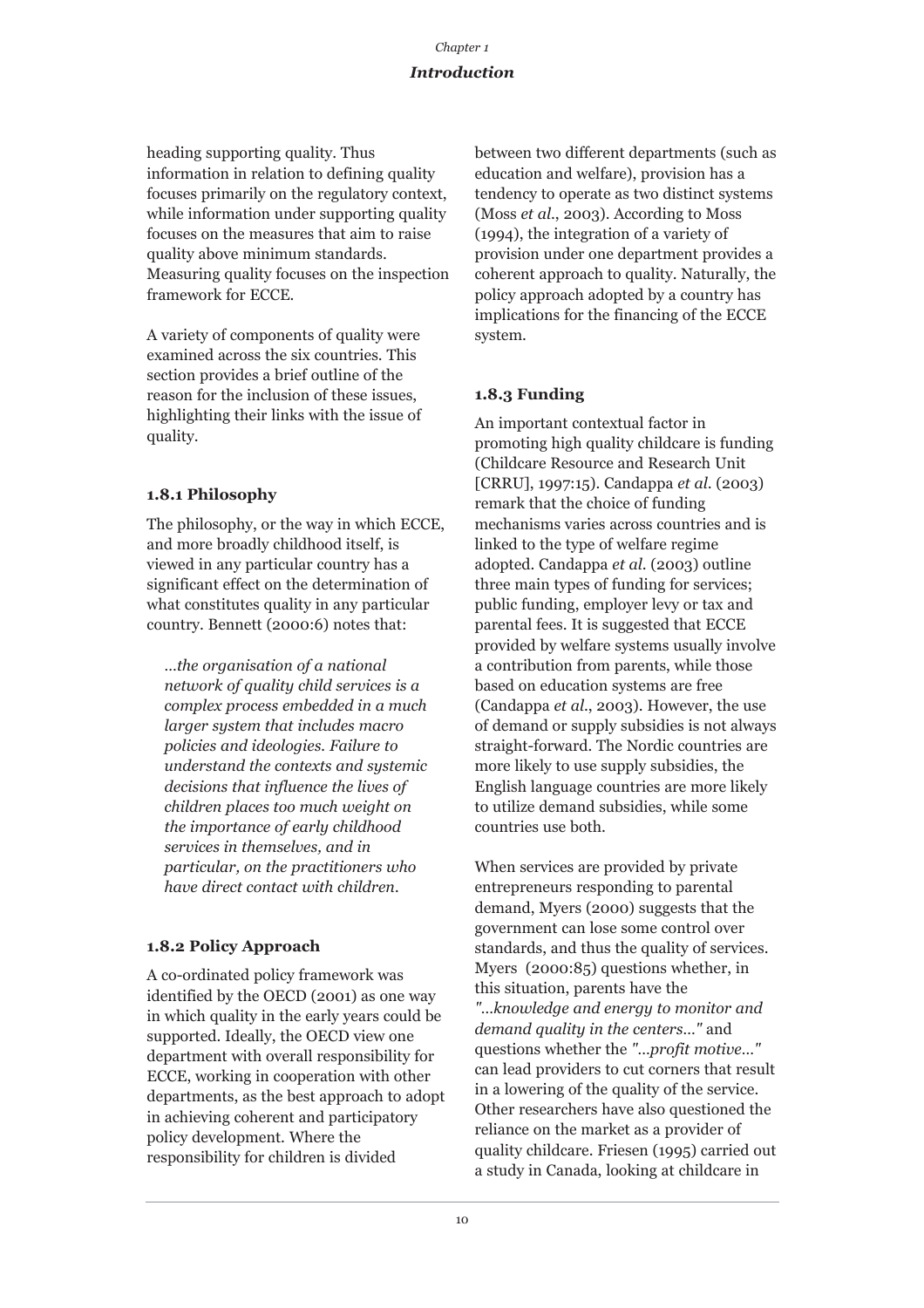## *Introduction*

the province of Alberta. At the time of the study, the regulatory framework was weak and there was an average vacancy rate of approximately twenty per cent across centres. Despite this Friesen (1995) found that the competition for users was not sufficient to motivate for profit centres to provide a higher quality of childcare.

Mahon (2001:10) is also cautious of the use of the markets and demand subsidies when it comes to quality:

*The choice of policy instruments, focused on the demand side, does little to encourage the development of a high quality childcare infrastructure, offering good jobs to those who provide care. Nor does it do much to counteract inequality in market power, though enrichment programmes for designated areas may improve access for the very worst off.* 

## **1.8.4 Auspice (Delivery Strategy)**

The term *"auspice"* refers to the operator of a service. Friesen (1995) identified three different types of auspice in childcare:

- 1. Non-profit organisations;
- 2. For-profit organisations and;
- 3. Municipal levels of government.

The organisational goals of profit and notfor-profit childcare facilities are different and these goals drive decisions regarding level and type of employee; permitted employee behaviour, the physical facility and the programme. Friesen (1995:9) suggests that:

*…all these organisational characteristics have a direct and very important impact on the level of quality of service offered.* 

In terms of global measures of quality, studies conducted in the USA using the Early Childhood Environment Rating Scale (ECERS) suggest that non-profit centres provide a higher quality of care than profit centres. Caregivers in non-profit centres are more likely to engage in appropriate interaction with children and are more sensitive to their needs (Whitebook *et al*., 1990). Friesen (1995), in a review of studies that have examined auspice and quality, notes that for-profit centres have more children than not-for-profit centres, that caregiver education is higher in not-forprofit centres and that the turnover rate of staff is lower in not for-profit centres. Friesen (1995:14) concludes that *"…quality is more likely to be found in a non profit centre."*

Research in New Zealand also suggests that community-owned childcare facilities employ a significantly higher proportion of staff with a teaching qualification and a lower proportion of staff with no ECCE qualifications than privately owned childcare facilities (Mitchell, 2002). Differences between community and private childcare facilities also emerged in New Zealand in terms of actions taken following a funding cutback (Mitchell, 2002). Private childcare facilities were more likely to reduce overheads by making negative changes to staff (poorer ratios, bigger groups, redundancy, less in-service training), staff working conditions, the nonreplacement of equipment or buildings etc. Community-based facilities were more likely to look for savings in areas that kept staff and conditions intact (Mitchell, 2002).

## **1.8.5 Staff Qualifications**

Research has highlighted the link between professional education and the provision of a high quality ECCE service (Blenkin *et al*., 1996; Abbott and Pugh, 1998; Feeney and Freeman, 1999). Oberhuemer and Ulich (1997:3) note that:

*…childcare and education services outside the compulsory school system - and particularly services for young children - are currently expanding in*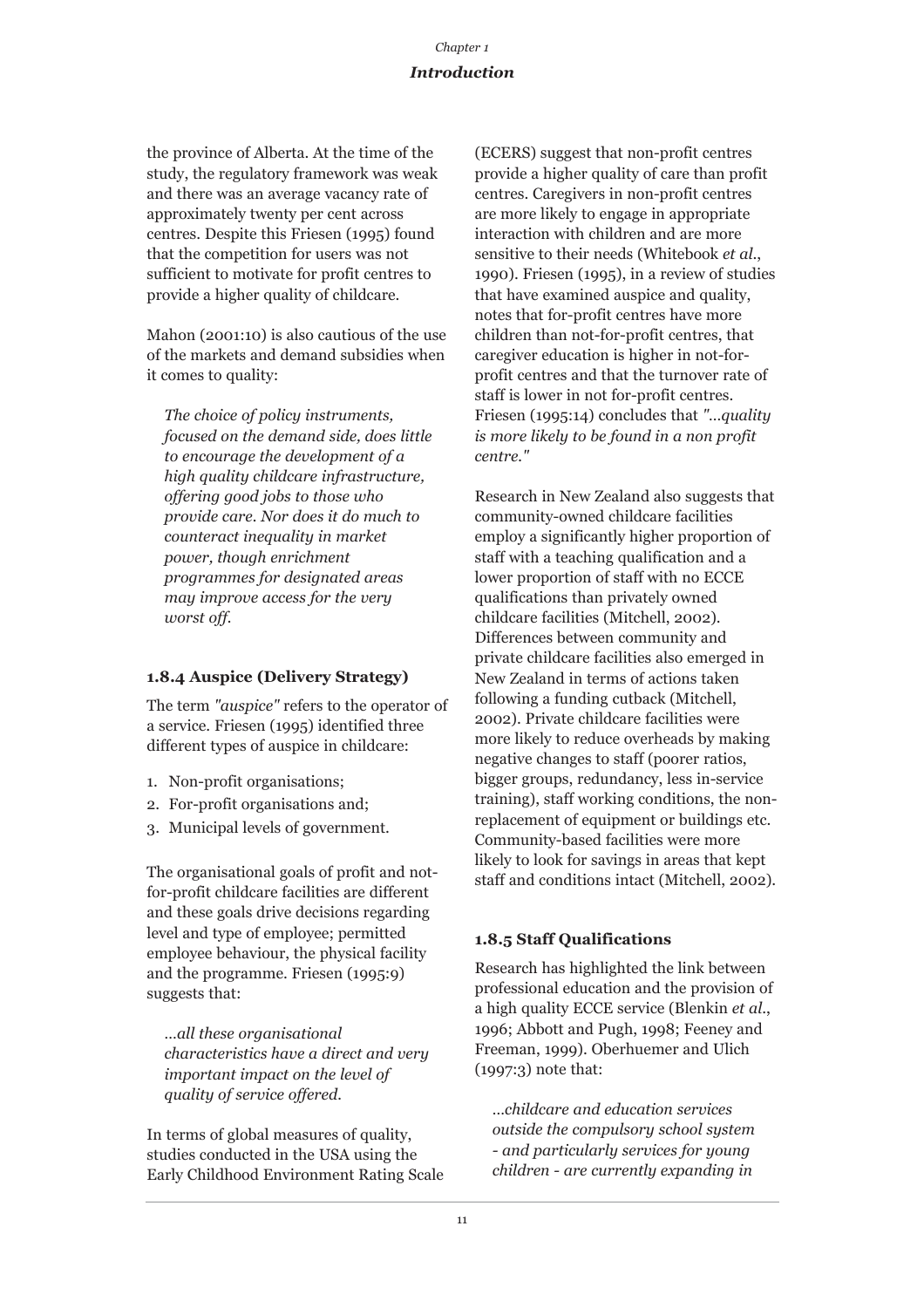## *Introduction*

*many countries. The demand for professional workers will invariably increase. … staffing is one of the key quality factors in centre based settings. Decisions made about staffing will be decisions made about the quality of the service.* 

Workforce training is identified as a key component of quality childcare provision (OECD, 2001). According to Ball (1994:16) *"…the calibre and training of the professionals are the key determinants of high-quality provision."* One way in which governments attempt to improve the quality of ECCE offered is through raising the training and status of staff. The professionalisation of the ECCE sector was one of the key themes to emerge from the OECD Thematic Review (OECD, 2001).

## **1.8.6 Regulation**

There is ongoing debate about the nature of the relationship between regulation and quality (O'Kane and Kernan, 2002). On the one hand, a large body of research literature, particularly in the USA, has linked regulations to quality childcare. O'Kane and Kernan (2002) note that States in the USA with the most stringent regulations produce higher quality childcare than States with less stringent regulations. Philipsen *et al*. (1997:301) concluded in a study of childcare quality across four States that:

*…higher quality was found in the states with the most stringent regulations…These findings suggest that childcare regulation does have an impact on the quality of care that children experience.* 

Regulations impact not only on structural aspects of quality such as staff-child ratios but also influence process quality. Research carried out in the USA (Philipsen *et al*., 1997) suggests that structural features of pre-school classes can be used to predict process quality.

However the link between aspects of quality that can be regulated and process quality is complex; Cryer *et al*. (1999:354) note that *"…there is no one single powerful predictor of process quality."* However, they further suggest that:

*…regulation might not only concern setting standards for structural characteristics of programs, but also be written to ensure the specific care and educational opportunities for children that are found in accepted definitions of process quality.* (Cryer et al., 1999:354)

Others caution against using structural indicators as an indication of process quality. Lamb (1998) remarks on the fact that the existence of structural quality cannot be taken as a proxy for process quality. He further suggests that process quality which relies to a great degree on interactions has a lot to do with the adult and the level of their training and motivation. The issue of structural and process indicators of quality is further discussed in Chapter 2.

Some have expressed concern about association of regulations with any standard of quality, apprehensive that these minimum standards might become synonymous with quality (O'Kane and Kernan, 2002). Additionally, the impact of regulations varies depending on the ECCE context. Mooney *et al*. (2003) suggest that regulations are more important where there is little public subsidy for childcare and where levels of training and wages for practitioners may be low:

*In countries where the private market predominates and where structural features of early years and childcare services are rather poor, (e.g. low levels of staff qualifications) external evaluation and conforming to standards may be a particularly strong approach* (Mooney *et al*.,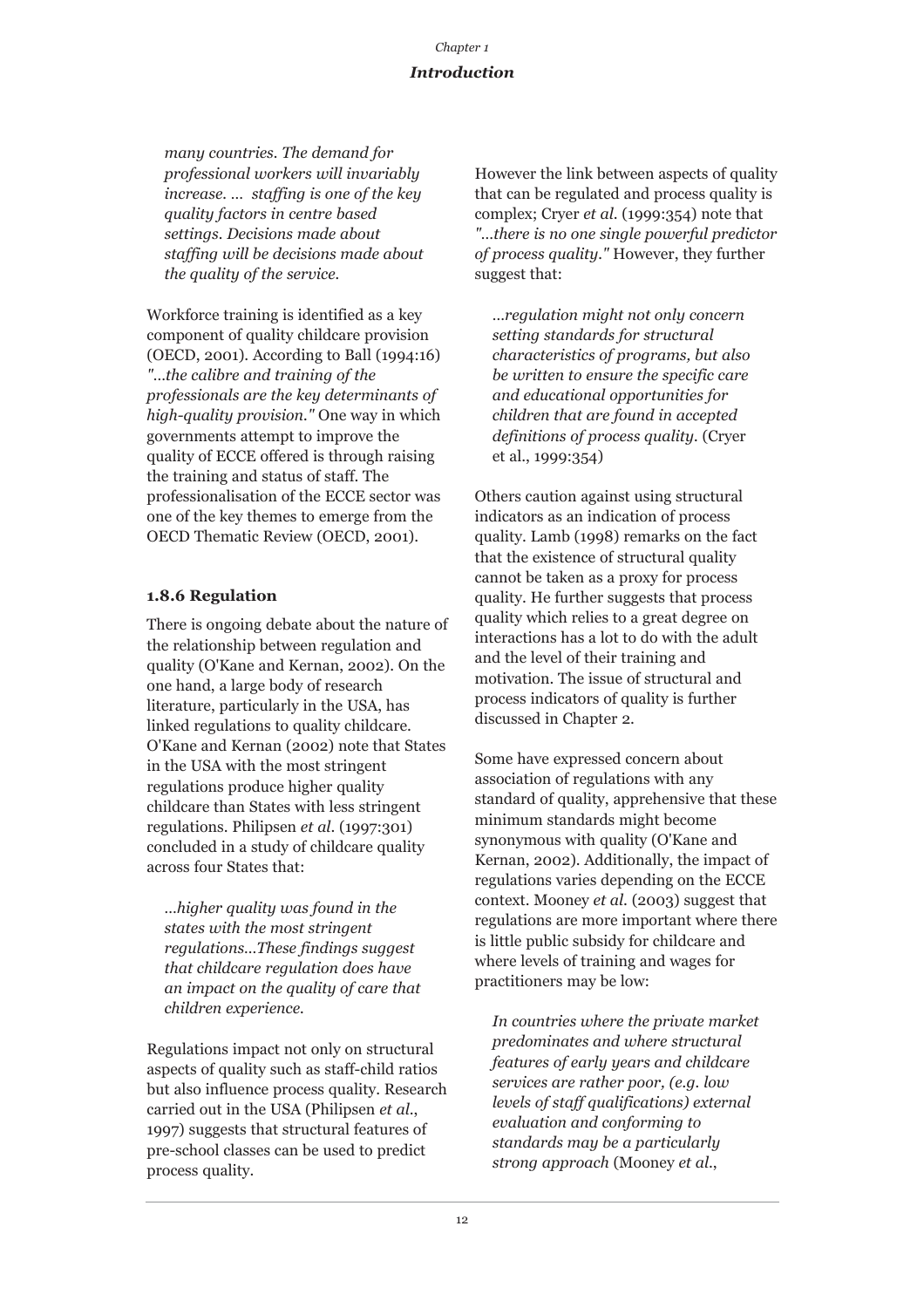## 2003:5).

McGurk *et al*. (1995) highlight the importance of external regulations for staff ratios and other staffing features, where services are dependant on parental fees. They suggest that regulations may be less important where ECCE is publicly funded. Significant public funding for childcare reduces the pressure on childcare facilities to limit labour costs by reducing staff:

*Under conditions where most provision depends on parental ability to pay, and where financial survival and profit for many providers is precarious, external regulations to ensure adequate ratios and other staffing features is essential. It is an important protection for children and parents against an understandable but potentially damaging pressure to cut staffing - the major expense.* (Mc Gurk et al., 1995:25)

In looking at research examining the link between administrative auspice and quality of provision, Mitchell (2002) found that not-for-profit services provided a higher standard of care and education than for profit centres. Mitchell (2002:2) suggests that one feature which seems to weaken the linkage between high quality and private or community based childcare facilities *"…is a stringent regulatory framework."* 

## **1.8.7 Curriculum**

Curriculum models are promoted as a way of increasing quality in ECCE, as a mechanism for the delivery of positive child outcomes and as a mechanism to ensure accountability:

*Consistent implementation of curriculum models has the potential to raise the standards of care and education experienced by young children. In light of uneven expectations for teachers' professional preparation and variability across*

*the states in child care licensing standards, early childhood curriculum models can improve programmatic quality through the consistent implementation of wellarticulated curriculum frameworks, thereby lifting the floor of program quality in early childhood education.* (Goffin, 2004:1)

Horgan (2002) notes that a curriculum is always a socio-cultural construction. Curricula divide broadly into two types; official curricula issued by ministries or based on ministry guidelines and curricula developed by voluntary and other organisations such as developmentally appropriate practice, e.g. Froebel, High/Scope, Montessori, Reggio Emilia and Steiner (Bertram and Pascal, 2002). There are two types of approaches found in official curricula; instructionist and constructionist (McQuail *et al*., 2002). The instructionist approach emphasises preparation for school and is focused on the development of literacy and numeracy skills. The constructionist approach views childhood as a stage in its own right and focuses on children as competent coconstructors of knowledge (Mc Quail *et al*., 2002).

## **1.8.8 Professional Development**

According to Mitchell and Cubey (2003), professional development has an impact on three domains; it enhances pedagogy, enhances children's learning and contributes to the building of linkages between the ECCE setting and other settings. Eight characteristics of quality professional development are outlined by Mitchell and Cubey (2003:xii):

- $\bullet$  That professional development incorporates participants' own aspirations, skills, knowledge and understanding into the learning context;
- $\bullet$  That professional development provides theoretical and content knowledge and information about alternative practices;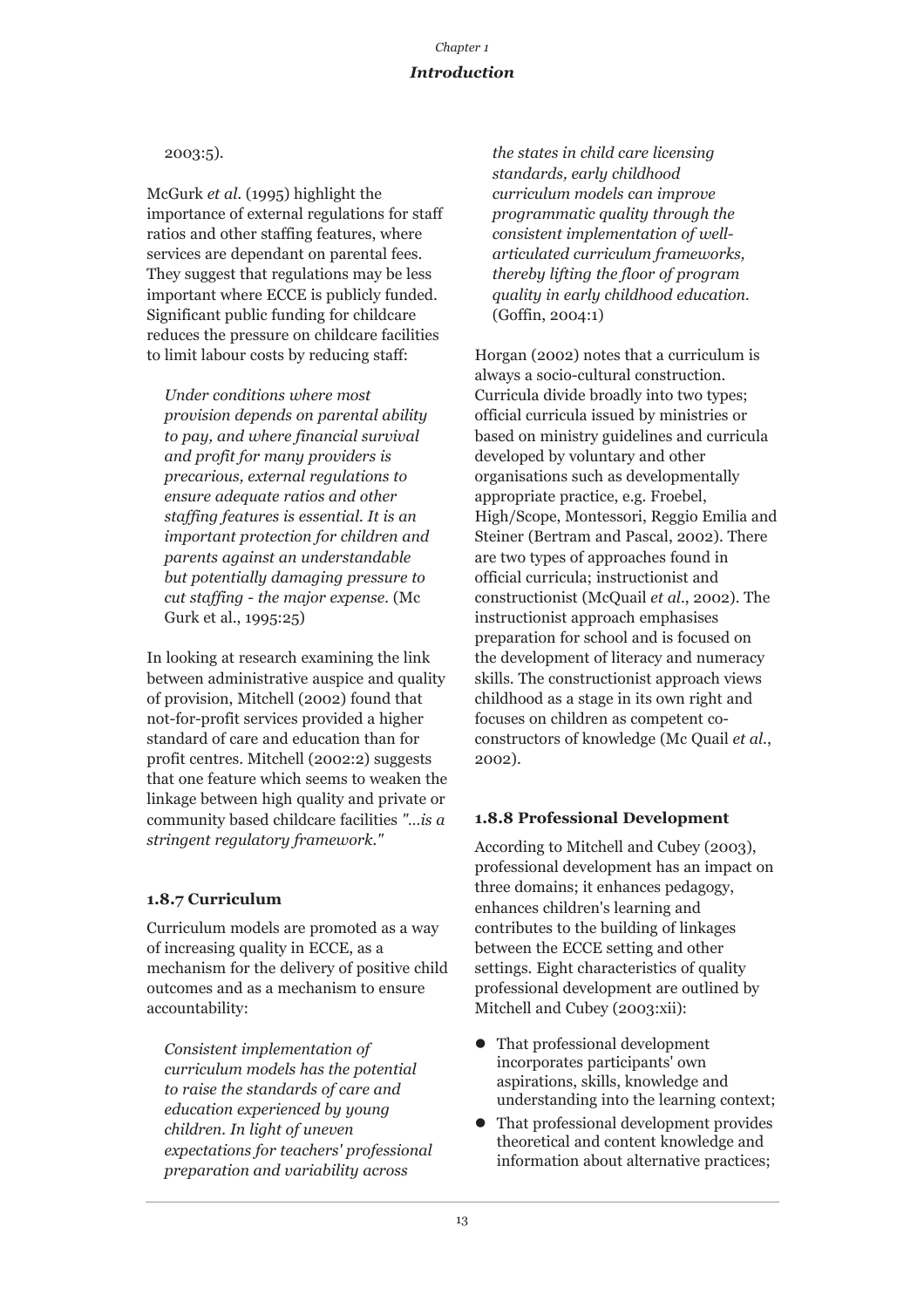- That participants are involved in investigating pedagogy within their own ECCE settings;
- That participants analyse data from their own settings. Revelation of discrepant data is a mechanism to invoke revised understanding;
- $\bullet$  That critical reflection enabling participants to investigate and challenge assumptions and extend their thinking is a core aspect;
- That professional development supports educational practice that is inclusive of diverse children, families and community;
- $\bullet$  That professional development helps participants to change educational practice, beliefs, understanding, and/or attitudes;
- That professional development helps participants to gain awareness of their own thinking, actions, and influence.

Structural conditions also impact on professional development (Mitchell and Cubey, 2003). The duration and intensity of professional development, characteristics of professional development participants, the professional development adviser and organisation of the service are influential in supporting or hindering the ability of participants to learn from professional development and to change their pedagogical practice.

## **1.8.9 Accreditation**

Accreditation schemes aim to encourage providers to raise their standards above the minimal requirements set by national regulations and standards. Mooney *et al*. (2003) suggest that accreditation schemes are more commonly found in countries with low levels of publicly funded ECCE services. Accreditation schemes can be offered by national or local governments or by professional or voluntary organizations. Because accreditation is voluntary, participation rates can be low. The Quality Improvement and Accreditation System in

Australia is one example of an accreditation programme that aims to improve the quality of ECCE by defining quality childcare, providing a way to measure the quality of care made available by the service and identifying areas for ongoing quality improvement (National Childcare Accreditation Council Inc., Accessed at: http://www.ncac.gov.au/quality\_systems/ quality\_systems\_index.html#whatarequalit ysystems, 14th March, 2004).

## **1.8.10 Evaluation**

Podmore *et al*. (2000) view evaluation as closely connected to the provision of a high quality ECCE service. Evaluation is utilised as a tool for quality assurance and quality improvement. Cubey and Dalli (1996) suggest that it is important to ensure the involvement of staff in the evaluation of programmes, that evaluation criteria are not simply externally imposed.

Self-evaluation has become increasingly important in the provision of a quality service in ECCE. From a practitioner perspective, evaluation can examine whether a particular programme is effective in its outcomes and may highlight those aspects of practice that have been particularly effective (Curtis, 2000). Selfevaluation is an important tool in the development of the reflective practitioner (Cubey and Dalli, 1996) and brings with it the possibility of change (Money *et al*., 2003).

## **1.8.11 Research**

Research on the issue of quality in the ECCE sector is also examined as this may be used as a basis for decision-making. Research also has an important role to play in evaluating the effectiveness of quality initiatives.

## **1.8.12 Inspection**

One way in which governments can ensure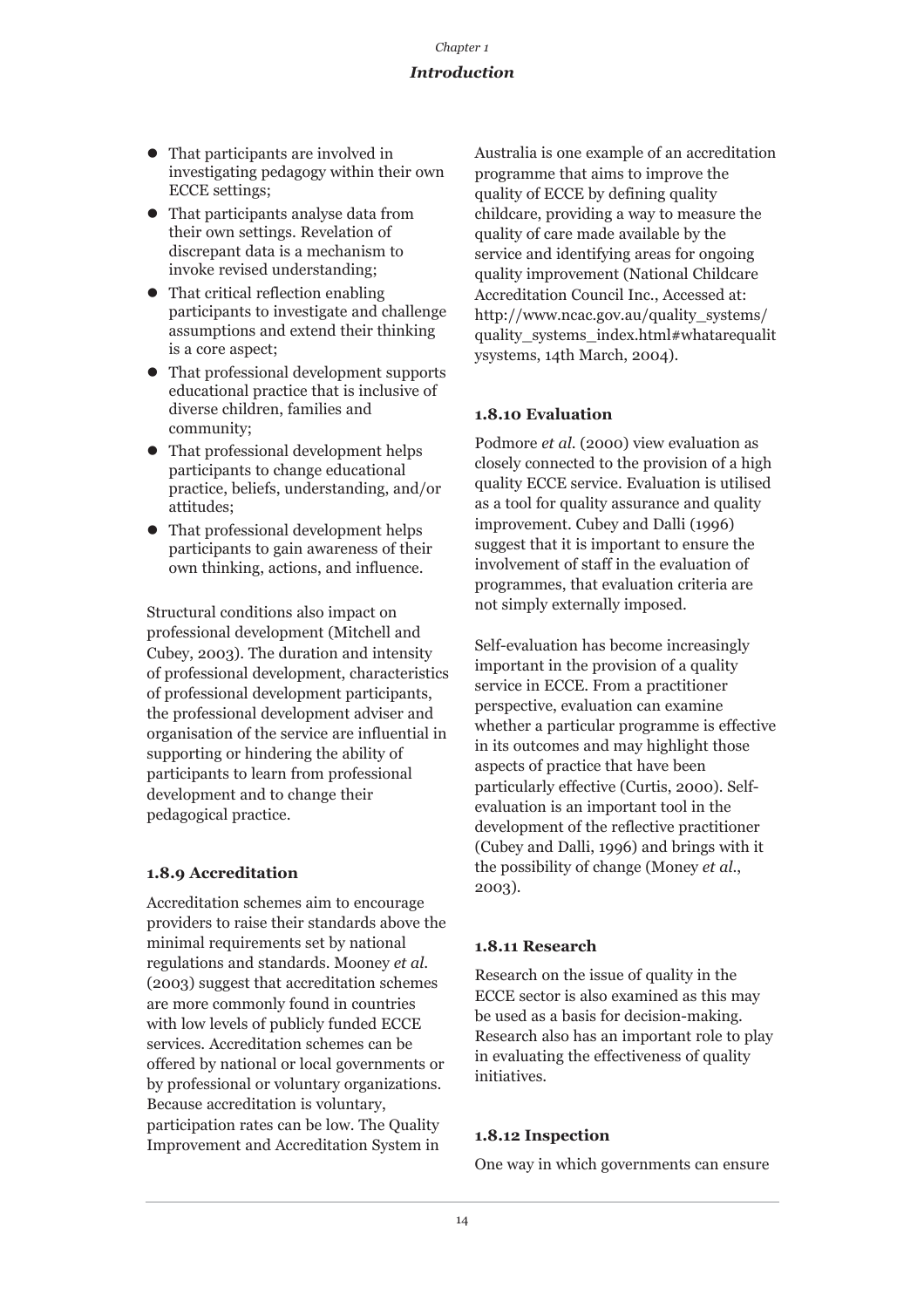compliance with the standards of quality laid down is through inspections. In some jurisdictions compliance with regulations is seen as the main objective of the inspection process, while others view the provision of support and advice as a key objective of the inspection process (Mooney *et al*., 2003). Some countries have centralised inspection services while others have devolved responsibility for inspection to the municipalities (Mooney *et al*., 2003).

## **1.9 Overview of the Report**

Quality is the main focus of the remainder of the report. Chapter 2 contains a discussion of the issue of quality, which includes looking at the way in which quality is defined, measured and supported. A post-modern critique of quality is also included in this chapter.

Chapters three to eight present issues of quality for each of the individual countries profiled in this review. As noted above, the countries profiled are grouped together according to welfare regime. Norway and Sweden, the two representatives of the Nordic countries are profiled first. The Continental welfare regimes of Portugal and Germany are profiled in chapters five and six. Lastly, issues of quality in the Liberal Welfare regimes of Northern Ireland and New Zealand are profiled in Chapters seven and eight. Each country's profile concludes with a list of implications for the development of the NFQ in Ireland. Chapter 9 presents a synthesis of some of the main findings regarding quality in the countries included in the review and discusses some recommendations for the Irish context, based on the evidence presented in this report.

Under each country heading the review is organised into seven sections:

- 1. Introduction
- 2. Context for quality
- 3. Defining quality
- 4. Measuring quality
- 5. Supporting quality
- 6. Educational disadvantage and special needs
- 7. Implications for the development of the NFQ.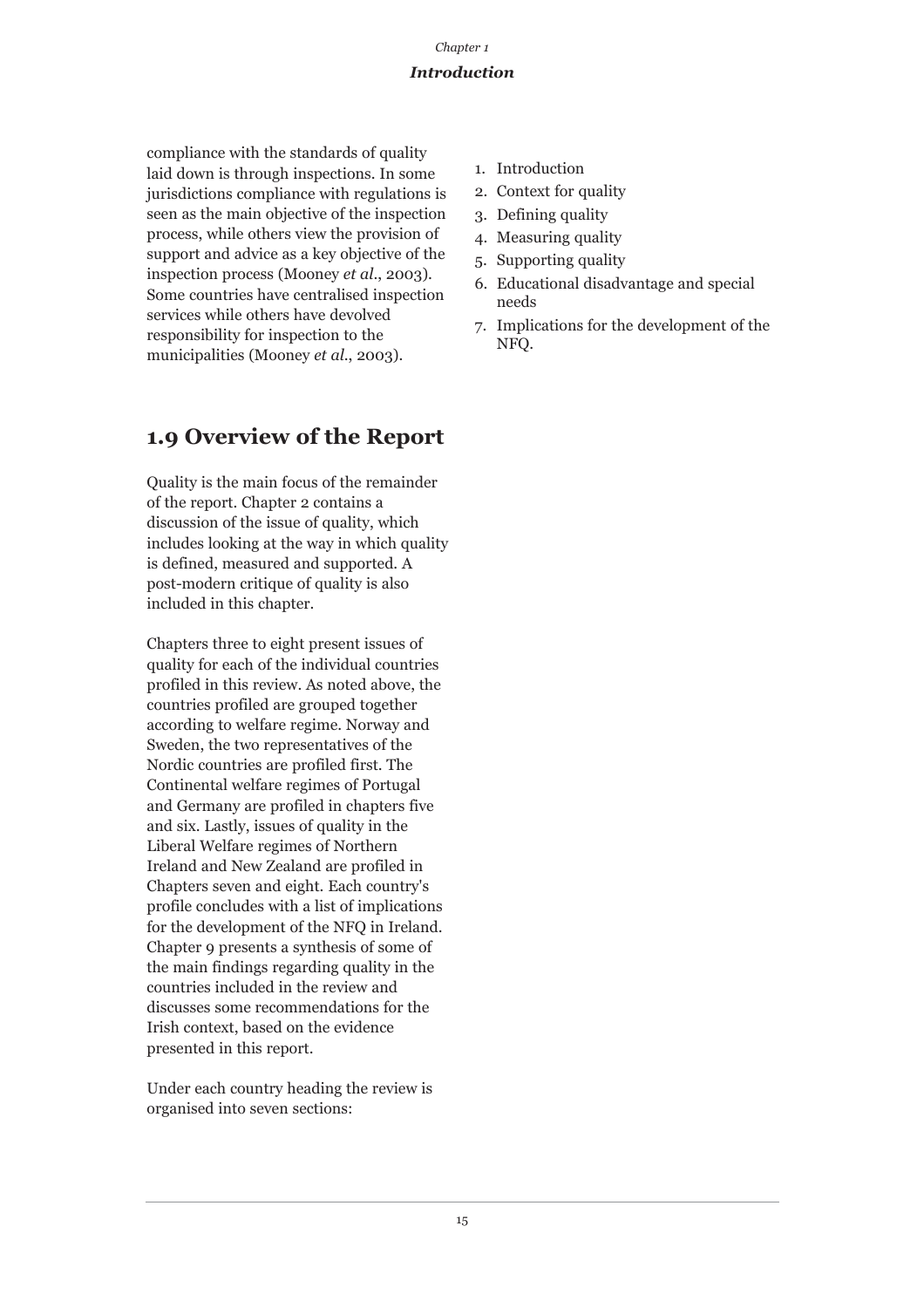

## **Quality**

## **2.1 Introduction**

The issue of quality and what constitutes quality is a prevalent question in the ECCE sector. There is no one definition of quality and all attempts at a definition is contextlinked and time specific. As French (2000:12) notes:

*…quality is no longer viewed as one standard of excellence identified for all children in all services, but rather a set of core criteria towards which services may progress and against which their progress can be measured.*

Another perspective is offered by Farquhar (1999:1), stating that the term is a:

*…convenient adjective, because it saves thinking of a more precise term and also it has a nice sound to it and gives importance to one's topic of research.* 

Nevertheless, given the complexity of the term 'quality,' the exact nature of the concept, how it is defined, described and measured cannot be ignored. In this chapter, the concept of quality is examined. Section 2.2 focuses on some of the reasons why quality has come to the fore in debates regarding the care and education of young children. The third section considers what is meant when one looks at quality and outlines some of the common components of the definition of quality. The role of a variety of stakeholders in determining the way in which quality is viewed is discussed in section four. Mechanisms to measure quality are examined in Section 2.5, while section 2.6 focuses on the ways in which quality and quality improvement can be supported. Section 2.7 presents a critique of the discourse of quality.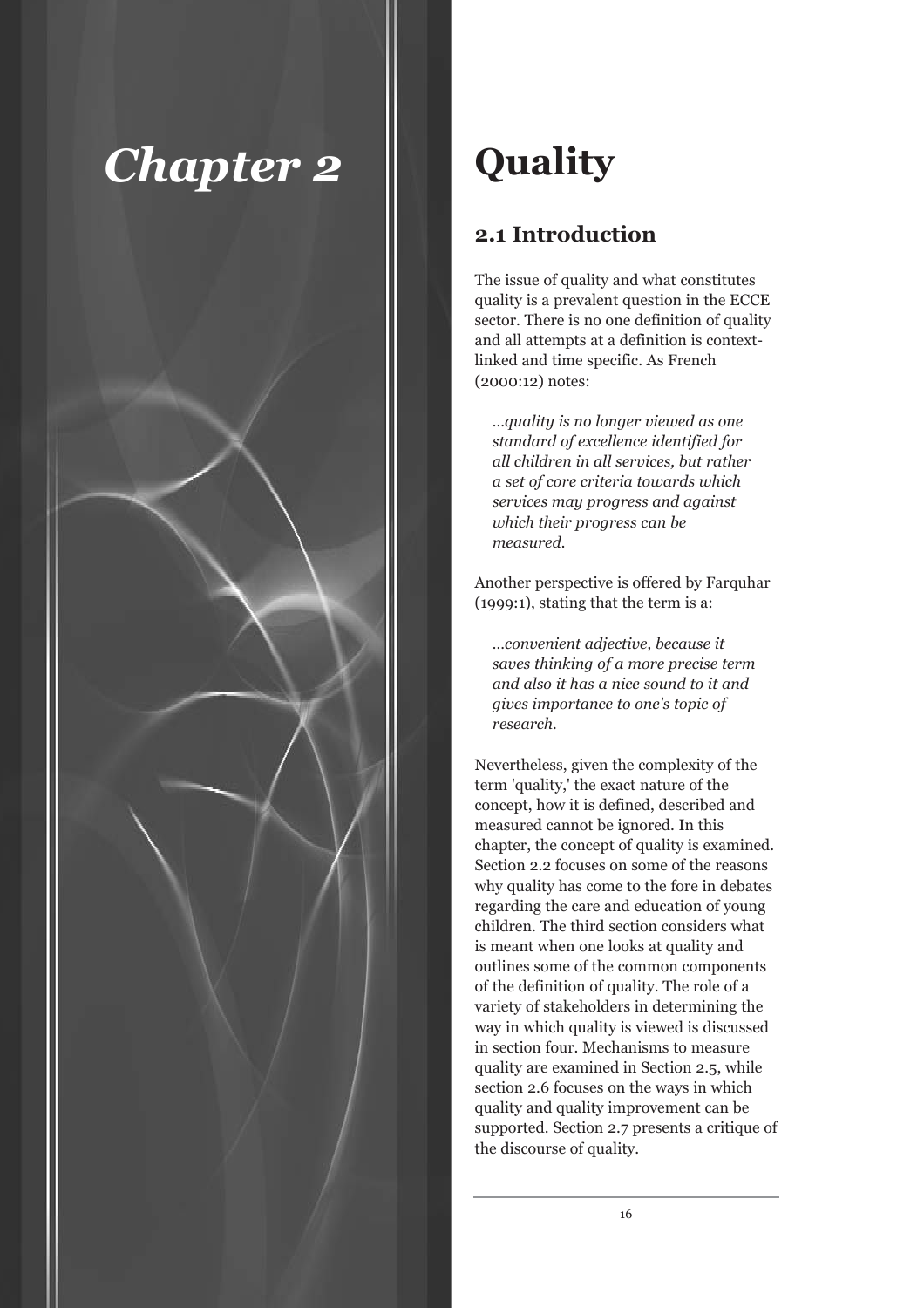## **2.2 Quality in Focus**

Internationally there is much interest in the issue of quality in ECCE. *"The issue of quality has both a professional and an administrative dimension"* (Federal Ministry of Family Affairs, Senior Citizens, Women and Youth, 2000:2) and it is for these two main reasons that quality has emerged as such a topic of concern in ECCE.

In part, this can be seen as the result of changes in the economic and political sphere (DJELR, 2004), in particular the crisis in the welfare state that has focused attention on social spending. According to Bennett (2000:22), this has led to a greater scrutiny of social and educational budgets and *"…great attention has been given to cost efficiency, financial management and the use of resources"*. This change is characterised by a shift in concern from inputs (such as expenditure, investments etc.) towards measuring comparative outputs (literacy, numeracy levels at particular ages, extent of children's learning etc). In this context, the concept of quality is used to defend spending on ECCE programmes. The concept of quality has moved from the private to the public sphere (Dahlberg *et al*., 1999) and has become increasingly important in economic and political life:

*The concept of quality has been wholeheartedly embraced by those seeking to rationalise and shake up the public sector in the UK…because it includes notions of efficiency, competition, value for money and empowering the customer ... that the welfare system can justify their cost in terms of tangible benefits and measurable efficiency.* (Williams, 1994:5)

There has been a change in the social context of ECCE, in part as a result of the increase in the female labour force

participation rate. In many European countries, responsibility for the care and education of children has been transferred from the family domain to public institutions. This growth in demand for childcare institutions has led to a greater focus on the pedagogical role of early childhood institutions and interest in the role played by these institutions in the provision of support to families (Federal Ministry of Family Affairs, Senior Citizens, Women and Youth, 2000:2). In Ireland, the labour force participation rate of women increased significantly throughout the 1990s and the *National Childcare Strategy* identified the increased participation of women in the workforce as *"…one of the most important factors currently influencing the demand for childcare."* (DJELR, 1999:2)

Traditionally in Ireland, mothers of very young children were the most likely to stay out of the labour market, while mothers who left employment when their children were small were likely to re-enter the labour market as their children reached school going age (DJELR, 1998:20). Recent evidence suggests that this trend is changing with mothers with one child under five more likely to be in employment than mothers with children over the age of five (ADM, 2003c).

Concerns about the nature of quality and ECCE in childhood institutions has also been fuelled by the ideology of motherhood, the particular views that Western societies have regarding the care of young children (Mooney and Munton, 1997). The ideology of motherhood refers to the belief that young children need exclusive maternal care for successful development and that that care outside the home may be damaging to children's development. Research has found this view to be held by a significant proportion of those involved in the care of young children, particularly concerning care for children in the first year (Mooney *et al*., 2001). It is a view that emerges in the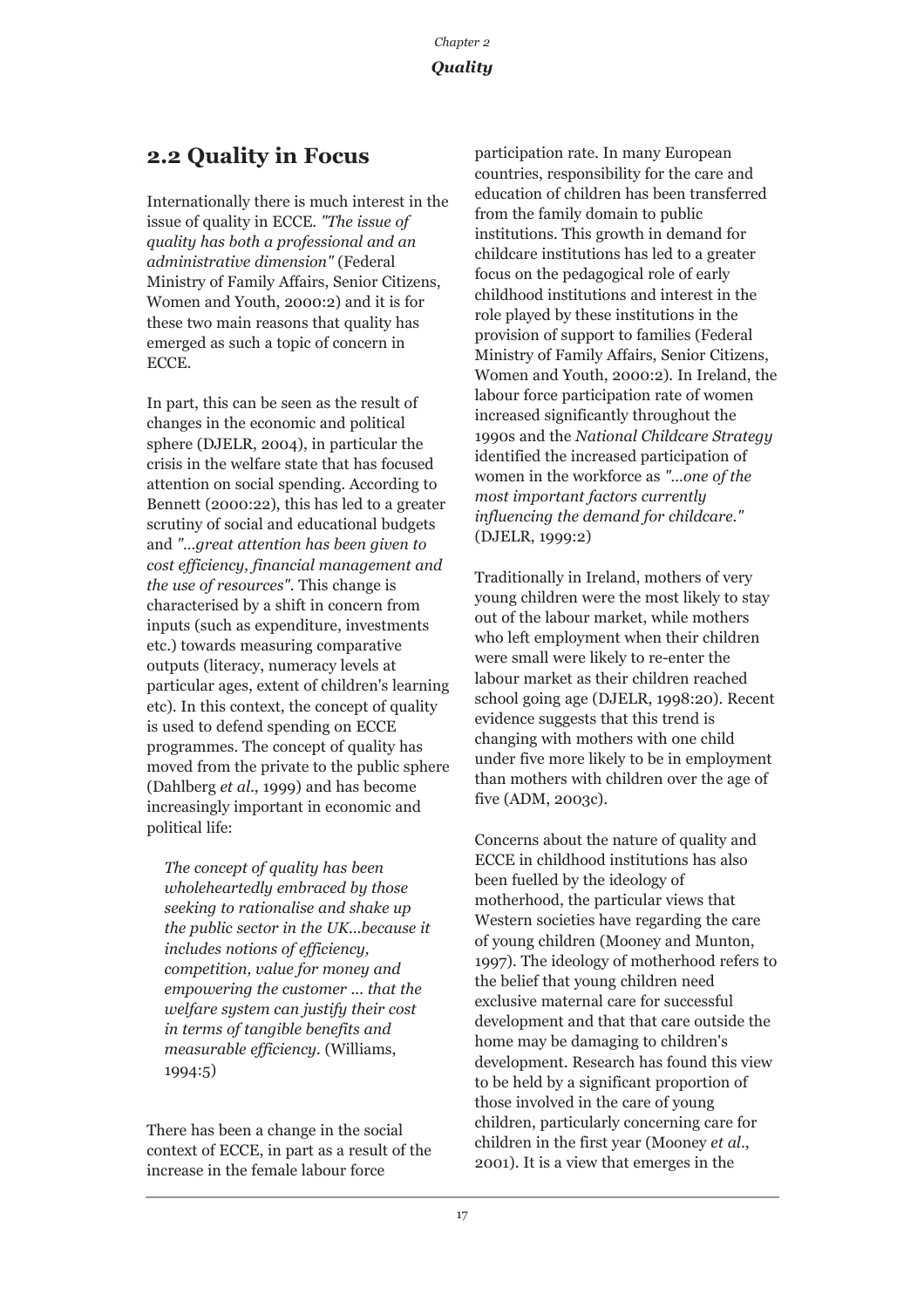media from time to time, examples can be see with headlines such as *"The damage that work can do to your child"* (Humphreys, Irish Times January 27th, 1998) and *"Worried about leaving your children with minders while you work away from home? You should be."* (White, Irish Times, December 1st, 2001)

The ideology of motherhood gains strength from the uncritical attitude we have regarding parental care and the view that *"…any particular mother will give care to her child that is at least good enough."* (Helburn and Bergmann, 2002:60) This ideology of motherhood automatically places any alternative sources of care in the negative position. Childcare research has been influenced by this particular ideology of motherhood, as evidenced by the numerous studies focused on attachment theory. Attachment theory suggested that successful social and emotional development on the part of the child depended upon the development of a warm, intimate and continuous relationship with the primary caregiver, defined in the early literature as the mother (Mooney and Munton, 1998).

In a review of the literature, Rutter (1995) concluded that although empirical evidence supported the key features of attachment theory, some areas needed revision. Rutter noted that the healthy development of the child did not depend entirely on children becoming attached only to their mothers, that the formation of multiple, simultaneous attachments was quite normal on the part of the child. As Rutter (1995:562) explained:

*Children can cope well with several adults caring for them, provided it is the same adults over time and provided that the individuals with whom they have secure relationships are available at times when they are tired, distressed or facing challenging circumstances.* 

The ideology of motherhood combined with the increasing use of childcare has focused attention on the issue of quality in ECCE services.

## **2.2.1 The Rights of the Child**

The United Nations (UN) Convention on the Rights of the Child was ratified by Ireland in 1992. This convention argues for a new attitude towards children, based not on meeting children's needs, but rather on the recognition of children's rights as a matter of entitlement (Carroll, 2002). Article 6 of the Convention states that the child has a right to life, survival and development. A holistic view of child development is taken; hence child development includes health and nutrition, and the spiritual, moral and social development of the child where the child's personality, tastes and abilities are encouraged (UN, 1989:Article 6).

The UN Committee on the Rights of the Child is focusing in 2004 on *Implementing Child Rights in Early Childhood* (UN, Accessed at: http://www.unhchr.ch/html/ menu2/6/crc/doc/discussion.htm, 1st July, 2004) in an attempt to broaden understanding and raise awareness about the rights of young children. Discussions will focus on two areas; starting sound practices early (including the rights to survival and development of young children, the rights to health, nutrition and education; and the rights to rest, leisure and to engage in play and recreational activities) and young children as full actors of their own development (focusing on participation in the family, in the school setting and in the community and the role of day-care, early childhood programmes, pre-school, pre-primary and first years of primary education in promoting the child as a right-holder) (UN, Accessed at: http://www.unhchr.ch/html/menu2/6/crc/ doc/discussion.htm, 1st July, 2004).

Gotts (1988) identifies childcare as an arrangement whereby adults from outside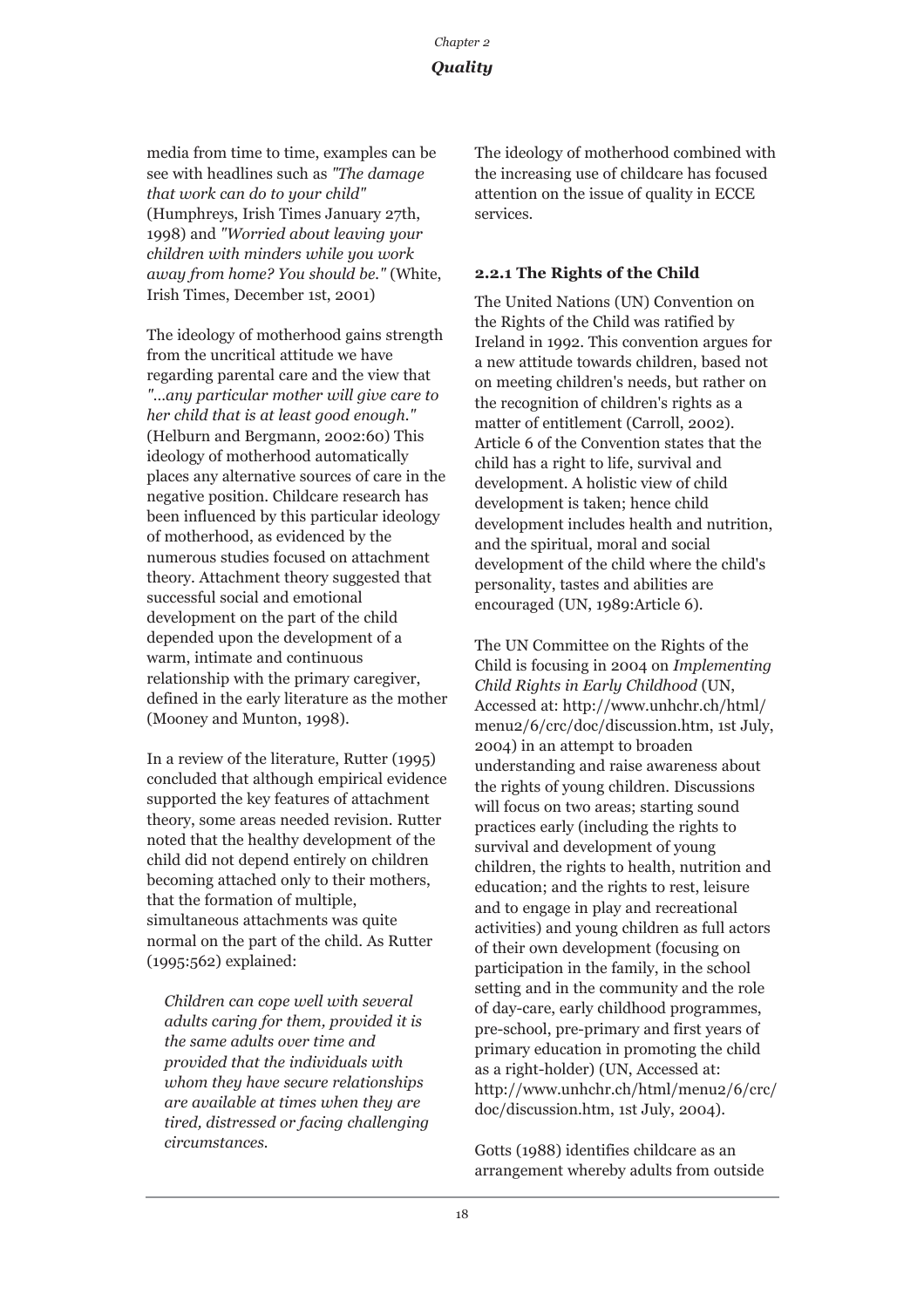the family assist children with important aspects of their development. As the UN Convention states that children are entitled to special protection, support and facilities, this leads Gotts (1988) to conclude that childcare should be regarded as a right for children. Childcare as a right of all children is a view that has been articulated in Ireland both by the government and the voluntary agencies working in the ECCE sector in Ireland. The Minister for Justice, Equality and Law Reform, in a speech in 2000 at St. Andrew's Resource Centre stated that *"Our children are our future. They have a right to quality childcare and it is our duty, indeed our obligation, to ensure that their rights and needs are met"* (DJELR, Accessed at: http://www.justice. ie/80256996005F3617/vWeb/wpJWOD4T FJHN, 1st July, 2004) while the principles of voluntary organisations in the childcare sector such as the BCCN include that *"All children have the right to a high quality early childhood care and education service."* (BCCN, Accessed at: http://www. bccn.ie/leafbccn.htm, 1st July, 2004)

*The National Children's Strategy* (DHC, 2000) reflects the UN Convention on the Rights of the Child and a high standard of quality in ECCE services is clearly a key aim of the Strategy. One of the three national goals for children presented in the Strategy is that *"Children will receive quality supports and services to promote all aspects of their development"* (DHC, 2000:11). In addition, one of the objectives of the Strategy is that *"Children's early education and developmental needs will be met through quality childcare services…"* (DHC, 2000:50). These aims are reflective of the view of quality in terms of ECCE services as a right of all children.

## **2.3 Defining Quality**

It is important to note that quality is a relative concept. Quality as defined by the Collins English Dictionary is a degree or

grade of excellence or worth (Harper Collins, 1999:669). In other words, quality is a term that expresses a relationship between two distinct points. For example, if standards are exceptionally low, then what might in other circumstances be seen as middle standards become high, but only relative to your boundary conditions. This is important as the acts of defining and measuring quality (while profiled separately in this review) cannot be separated. Quality will always be expressed in terms of certain standards (measurements or indicators) and these measurements will in turn constitute the definition of quality in a particular context.

While the importance of quality in terms of childcare services is acknowledged and well documented, no single definition of what constitutes quality in childcare provision exists. The idea of a universally accepted standard of quality has been rejected. Moss and Pence (1994:172) acknowledge quality is in the eye of the beholder and it is recognised that:

*…quality in early childhood services is a constructed concept, subjective in nature and based on values, beliefs and interests, rather than on objective and universal reality.* 

As quality is a relative, value-based concept, any definition of quality is subject to change over time and defining quality is an ongoing process (Kamerman, 2001).

Definitions of quality will depend on the cultural values and constructions of childhood present in any particular society. For example, what constitutes a high quality service will differ in a society that views childhood as a time in and of itself, compared with a society that views childhood as a process of becoming involved in the preparation of the child for his/her role as a future citizen. The concept of quality always needs to be contextualised ecologically and temporally to recognise cultural and other forms of diversity. In a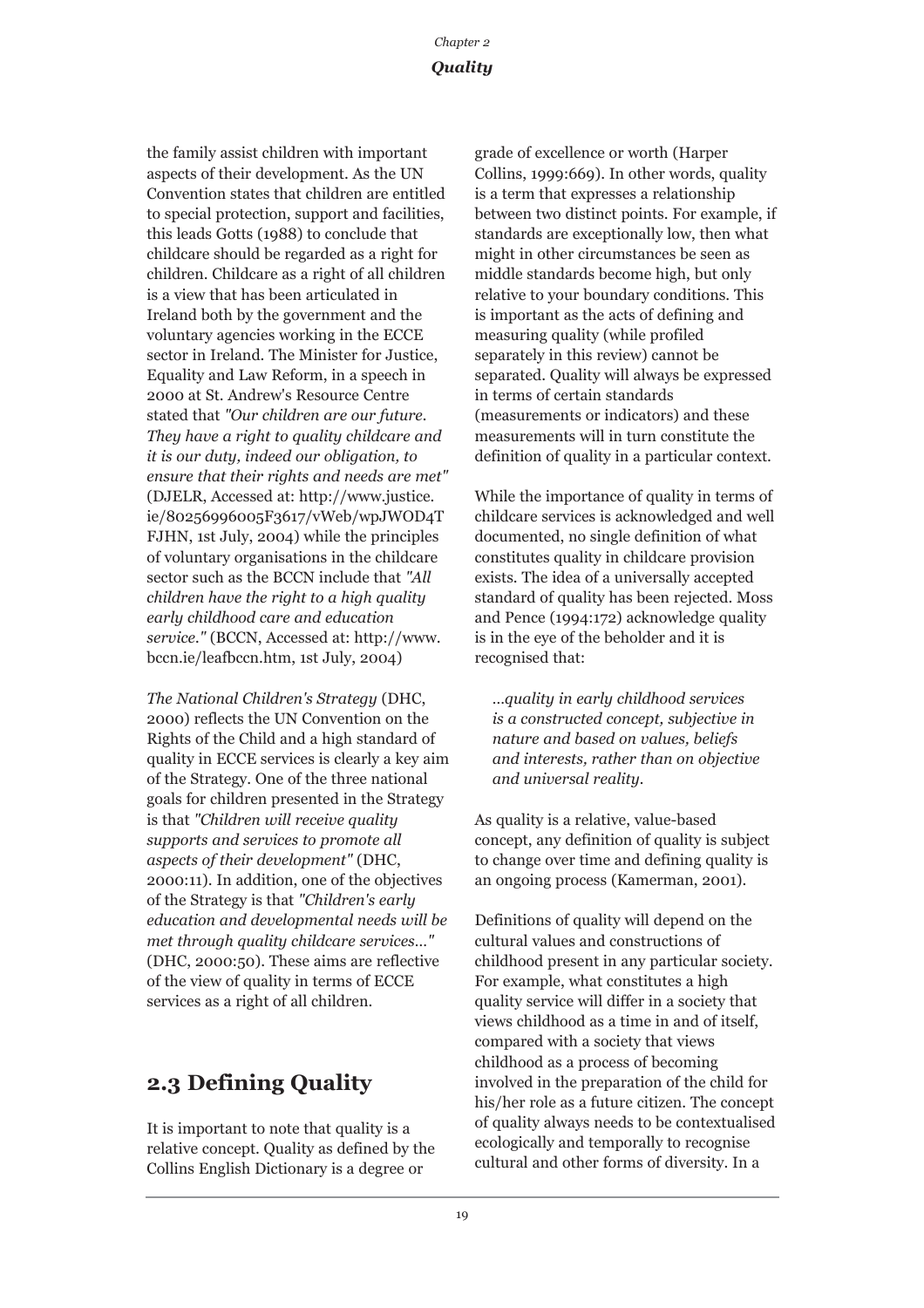comparison of quality in pre-school classrooms across five countries using the ECERS, it was found that:

*…there is little convergence in the quality characteristics which score relatively high and low in Germany and Austria when they are compared with Spain.* (Tietze et al., 1996:463)

This illustrates the important role that context plays in any determination of quality.

The way in which quality is defined also depends on the purpose of the ECCE service. Functions of ECCE include the promotion of child development, meeting the needs of parents for affordable care, providing a safe environment for children deemed to be at risk or encouraging respect for the group as well as the individual child.

Any definition of quality is also as a result of interplay, negotiation and possible conflict between, and sometimes among, those stakeholder groups. Moss and Pence (1994) suggest that it is more accurate to talk about quality perspectives than a universal standard of quality.

However, there are many common elements in definitions of quality. One common feature of many definitions of quality is that it tends to distinguish between the dynamic (interactional) and the static (structural) features of the childcare environment (Love *et al*., 1996). Three dimensions of quality that are most often included in definitions of quality include structural features (static), process features (interactional) and outcomes, either from a parental or the child's perspective. Wangmann (1995) distinguishes between two components of quality in childcare, components that contribute to quality and components that determine quality. Wangmann outlines four developmentally appropriate practices that contribute to quality:

- 1. Sensitive, responsive staff-child interactions;
- 2. Implementation of appropriate curricula;
- 3. High standards of health and safety and;
- 4. Demonstrated staff-parent cooperation (Wangmann, 1995:73).

Components that contribute to quality are those that provide favourable conditions in which good quality outcomes are most likely to occur.

Researchers using Bronfenbrenner's theory of human ecology have divided quality into three components; process quality, structural quality and the quality of the adult work environment (Kontos *et al*., 1995). These three components are seen as interrelated and as associated with children's behaviour and development in childcare. Process quality forms the base of the model as it is most directly related to children's behaviour, while at the second level of the model are structural and adult work environment quality components.

Thus, quality is most often defined in terms of a series of indicators or outcomes. These outcomes can in turn determine the extent to which any particular service is defined as high quality. Any definition of quality cannot therefore be considered separately from quality indicators. Aspects of these elements of quality as cited in the research literature on ECCE are outlined below. However, any description of these elements should be mindful of the fact that they have been developed in the economically advantaged regions of the world (Europe and North America), in particular sociocultural contexts (Woodhead, 1998). In so far as they contribute to a description of quality, they are limited to a particular time and place and connected to particular macro structures at a societal level. It should be noted that the different key features of quality rarely operate independently and this notion of interdependence between quality indices is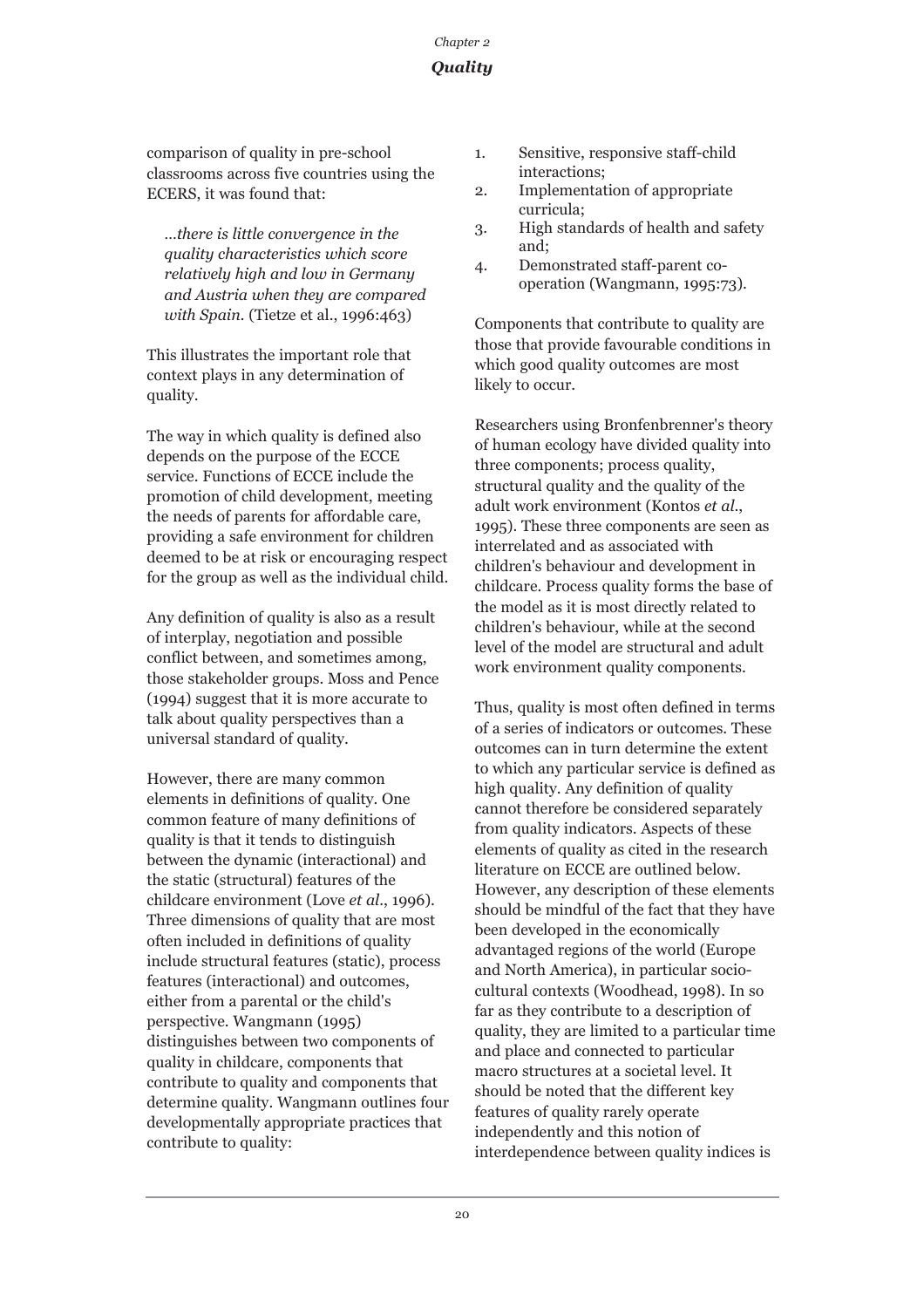an important one (Mooney and Munton, 1997).

## **2.3.1 Structural Features**

Structural features of quality, what Katz (1993:1) terms the *"…top down…"* perspective on quality includes elements such as the level of public funding, equity in terms of availability and affordability, staff qualifications and training, working conditions for staff, group size and staffchild ratios (Moss *et al*., 2003). Many research studies focus on what is termed *"…the iron triangle…"* - group size, adultchild ratios and provider education/training (Phillips, 1988 cited in Kontos *et al*., 1995:9) while Love *et al*. (1996) acknowledge that one of the most commonly measured variables of quality is staff-child ratios.

There is substantial evidence (Vandell and Wolfe, 2000) to suggest that these setting features do predict some of the effects of ECCE programmes. Optimal structural conditions create opportunities for more favourable process conditions to occur in childcare settings, and these, in turn, lead to more positive child outcomes (Howes *et al*., 1992). For example, when an adult is responsible for providing care to a smaller group of children, she is more likely to tailor care to the particular needs of each child (Kontos *et al*., 1994). Adults who have more formal education and specialized training tend to use this knowledge when they interact with children, and this enables them to be more sensitive and responsive in their caregiving (Kontos *et al*., 1994; Helburn, 1995).

There has also been considerable debate about whether group size or staff-child ratios could be seen as the critical factor in terms of structural quality. It is probably true to say that there is broad agreement among researchers and practitioners that smaller class sizes enable teachers to provide better quality education on the assumption that there is more time for

interactions which may be considered an important mediating mechanism for development and learning. Large scale studies in the USA have found that a reduction in class size to 15 children for children aged 5 to 8 years leads to increased achievement in reading, maths and sciences in later school and fewer repeat years (Bowman *et al*., 2001).

In a report from the Tennessee Student-Teacher Achievement Ratio (STAR) project, Finn and Achilles (1990) are categoric in their conclusion that small classes yield significant and long-lasting improvement in academic achievement. When compared to counterparts in regular classes, children attending classes of 18 children or less reached more advanced levels of achievement in maths, reading and word study skills. The gains were greatest for those students identified as low-income or minority. These findings were also found when the STAR students were compared to students in larger classes where the adultchild ratio was improved by the presence of teaching assistants. Other research considering whether group size or ratio is the critical factor has also found that improving adult-child ratio by the addition of staff to the group is not as effective as decreasing class size (Mosteller, 1995 cited in Bowman *et al*., 2001).

The research, however, is not conclusive, and some research suggests that while smaller class sizes do benefit young children, there are questions about the merit of generalising the results and that simply lowering the class size may be insufficient to guarantee positive effect (Goldstein and Blatchford, 1998; Pellegrini and Blatchford, 2000). The dynamic of the system and the impact of contexts nested within the classroom itself must also be taken into account. There will, for instance, be a different impact on the child of whole group work in a group of thirty children compared to the impact of working in one of six groups of five children.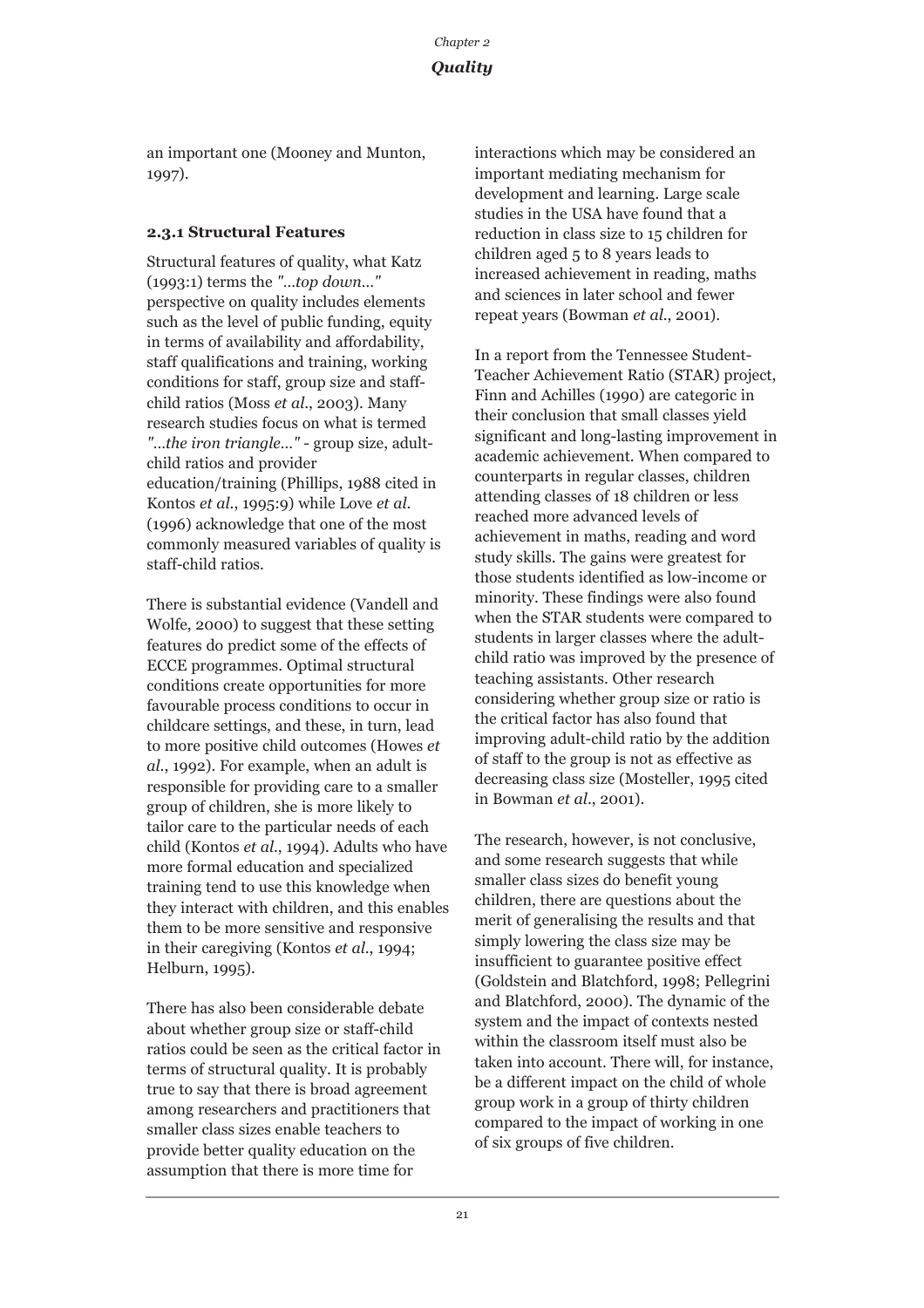Moss (2000:13) suggests that there is considerable difference in the research interest on the issue of staff-child ratios as a measure of structural quality in different countries, with *"…ratios seem to figure more prominently in the US than in some other countries"*. Staff-child ratios are more likely to be an issue for government regulation in countries where the private sector contributes significantly to the provision of ECCE services. It is suggested that the level at which staff-child ratios are set is a key determinant of staff costs, and so influences the ability of the private sector to provide affordable childcare places. In countries where the private sector does not provide a considerable number of childcare places, staff-child ratios seem to be less of an issue.

Structural features of quality in ECCE services are the easiest aspects of quality to implement, as they are objective and quantifiable (CECDE, 2003) and are seen to be the most enforceable aspects of quality. Due to the ease with which data on the structural aspects of quality can be collected, regulators often depend heavily on measures of structural quality which are concrete, objective and quantifiable (Doherty, 1997 cited in Taylor *et al*., 1999).

However, care must be taken when looking at structural features, as they may not provide a guarantee of quality (Larner and Phillips, 1994). Hayes *et al*. (2003) highlight the dangers of equating quality with lists of structural features; the danger of checklist quality. Lamb (1998:75) notes that *"…centres that are characterised by good adult-child ratios and are staffed by well trained providers may still provide care of poor quality."* Layzer *et al*. (1993) suggest that structural factors may only be important because they may strongly influence the quality reflected in classroom processes. In the *Cost, Quality and Child Outcomes* study in the USA, structural features only accounted for about half of the difference in quality among providers (Helburn, 1995). Blau (1997) suggests that

individual structural quality characteristics may be less important to quality than the distinctive non-observed features of the centre, such as the quality of centre management and leadership.

#### **2.3.2 Process Features**

Process or interactional features of quality refer to what happens in the setting, in particular, the activities of children and the interactions between children and adults (Moss *et al*., 2003). It includes activities such as socially appropriate play with adults and peers and the exploration by children of materials in ways that fit their age and developmental stage (Helburn and Howes, 1996). Interactional features of quality include elements such as caregivers responding to children's behaviour in a sensitive and positive fashion, caregivers being involved in children's play and learning activities, and the absence of harshness in the management of children's behaviour. Another important aspect of process quality is child-child interactions. As Shonkoff and Phillips (2000:313) note:

*…high-quality care is associated with outcomes that all parents want to see in their children…the ability to initiate and sustain positive exchanges with peers.*

Child-child interactions can be used as an indicator of children's exposure to social and language experiences (Hayes *et al*., 2003). A growing awareness of the importance of child-child interactions in any determination of quality led to the addition of child-child interactions to the revised ECERS scale. The importance of interactions with peers in children's determinations of quality is also discussed in looking at stakeholders perspectives on quality.

Childcare Aware (2001) suggest some additional indicators of process quality childcare may be needed for children with special needs. These include that every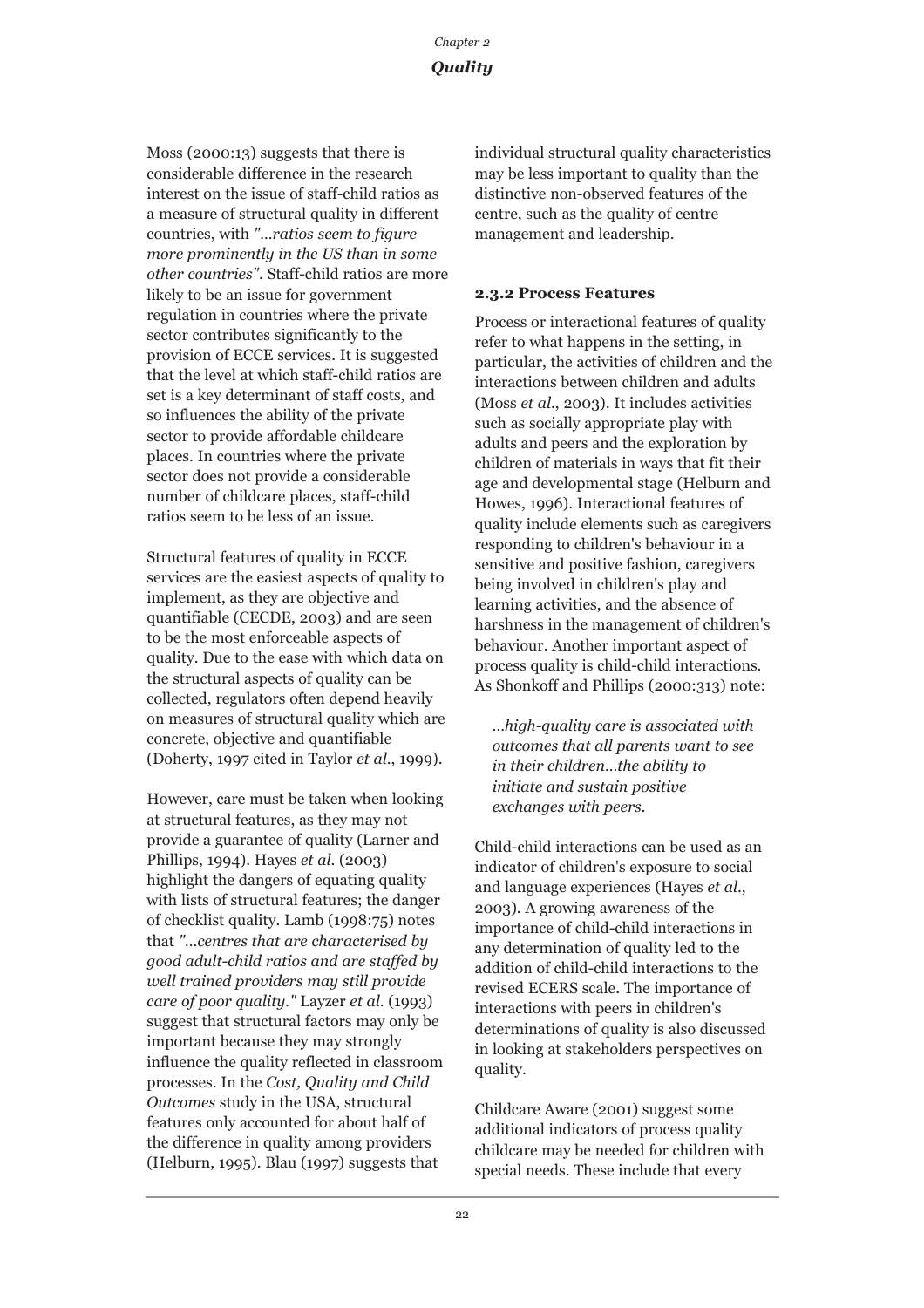child is seen as individual and unique, that children and families be treated in a respectful way, that learning activities, books and pictures reflect diversity, that children with special needs can access therapeutic services such as occupational therapy, physical therapy and speech therapy on site and that staff have completed training in special needs.

Helburn and Howes (1996) consider process quality to be an integral part of quality, as it is directly related to children's behaviour in the childcare environment. Process features have been linked to high quality care and positive outcomes for children. Children in settings that score high on measurements of process quality have higher scores on cognitive, social, and language measures of development (Helburn, 1995). For example, children with responsive and sensitive caregivers who talked more to them did better than others on assessments of cognitive and language development (NICHD Early Childcare Research Network, 2000).

The International Child Care and Education (ICCE) project examined quality in centrebased ECCE programmes for children aged 3 to 6 across five countries, incorporating Germany, Austria, Portugal, the USA and Spain (Tietze *et al*., 1996). Data was collected in 1993-1994 using the ECERS and the Caregiver Interaction Scale (CIS). A subsequent study used the data collected to investigate the structural factors that were most significant in predicting process quality (Cryer *et al*., 1999). Notable differences were found, for example, the most significant structural factors predicting process quality in Germany were positive scores on teacher tenure, teacherchild ratios, group size, and space afforded per child within settings (Cryer *et al*., 1999:346). In Portugal, positive scores on teacher experience, physical size, enrollment and director wages were related to process quality, while in the USA, teacher education, tenure, experience, age, wages, teacher-child ratios, proportion of

pre-schoolers and director education and experience were found to be related to process quality.

Cryer *et al*. (1999) conclude that four countries examined from the original study had adopted different balances of the structural characteristics associated with process quality. In comparing Germany and the USA for example, Cryer *et al*. (1999) remark that in Germany, the level of teacher training, teacher tenure and director experience was higher than in the USA. However, despite this, the quality of care offered in both countries was not significantly different. They suggest that:

*…when planning to improve the process quality that children experience, manipulation of quality of one or two significant structures may well appear to be a "best bet" for change. (Cryer et al., 1999:356)*

This suggests that an understanding of how structural characteristics impact on quality within a specific national system will be needed as the first step in any quality improvement process. When looking at implementation, process features of quality can prove to be more difficult to define and measure than structural aspects of quality (Hayes *et al*., 2003).

#### **2.3.3 Outcomes**

Another way in which quality can be defined is in terms of outcomes. Outcomes can focus on cognitive or school readiness skills which children can achieve or parents satisfaction with the service.

Quality in ECCE is often defined in terms of outcomes for children, as it is recognised that good quality services maximise the potential of the children for whom it provides; thus quality can be defined in terms of the abilities of children (Munton *et al*., 1995). Most of the evidence on outcomes emanates from English language countries, particularly the USA (McQuail *et*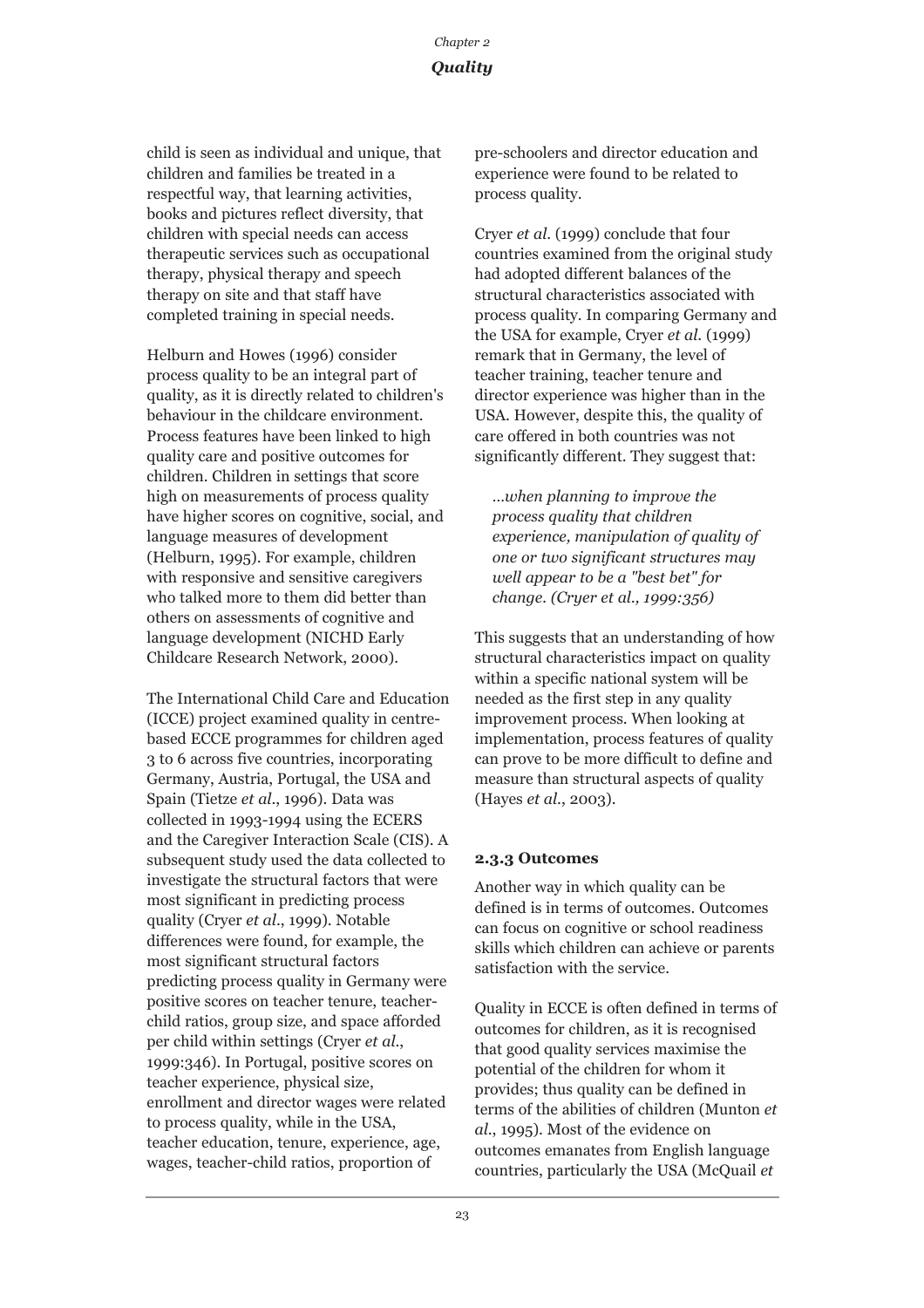*al*., 2002) and a concern with outcomes for children is often associated with intervention projects. Peisner-Feinberg *et al*. (1999:1) note that:

*…high quality child care is an important element in achieving the national goal of having all children ready for school.…The current phase of research shows that this lack of quality care is having negative effects on children's readiness for school and on their development during the early school years.*

The NICHD study of ECCE conducted in the USA concluded that high quality childcare was statistically significant for young children's outcomes in terms of their cognitive development and their use of language (NICHD Early Child Care Research Network, 1996). Another American study, The *Cost, Quality and Outcomes* study focused on the longitudinal outcomes of childcare for children across four American States. Results of this study indicate that children who attended higher quality early education programmes had better outcomes at age seven than children who attended a lower quality ECCE programme, and that this effect was particularly noticeable for children of less educated mothers (Piesner-Feinberg *et al*., 1999).

Research has illustrated links between ECCE quality and improved social competence, co-operation and fewer behavioural problems. Greater competency in communication, social skills, perseverance and children's cognitive progress were also evident (McQuail *et al*., 2002) .

Increasing attention has been paid in recent years to the contribution of high quality ECCE to the development of children who experience economic and social disadvantage (Barnett, 1995). Provision of high quality ECCE services and of high quality early intervention

programmes is seen as having an important role to play in fostering the development of children from disadvantaged backgrounds. Research suggests that ECCE programs can produce significant short-term benefits for children in areas such as standardized tests of intelligence and academic ability (Barnett, 1995). In the Irish context, teachers of children who attended the Early Start programme identify children as having better cognitive and language abilities than children with no experience of an ECCE programme, and also see these children as being better prepared for school (Educational Research Centre, 1998).

A review of studies conducted in the USA, which focused on the long-term effects of childcare programmes on disadvantage concluded that high quality childcare had positive and persistent impact on achievement, grade retention, special education, high school graduation and socialization. It suggested that the evidence for the effect of childcare and early education on high school graduation and delinquency was particularly strong (Barnett, 1995).

Similarly, while initial evaluations of the Rutland Street project (a State-funded preschool intervention programme for children in inner-city Dublin) did not show favourable outcomes in terms of children's linguistic and cognitive development, longitudinal research found more beneficial results in terms of emotional and social development (Kellaghan and Greaney, 1993). There is strong evidence to suggest that high-quality pre-school programmes have greater positive impacts on the development of children from families living in poverty (Burchinal, 1999) and that the provision of high quality childcare has a stronger impact on the outcomes of those children at risk of educational disadvantage. Caughy *et al*. (1994) found that while early entry and/or more years in childcare services produced a larger effect on reading scores than fewer years for children from disadvantaged backgrounds,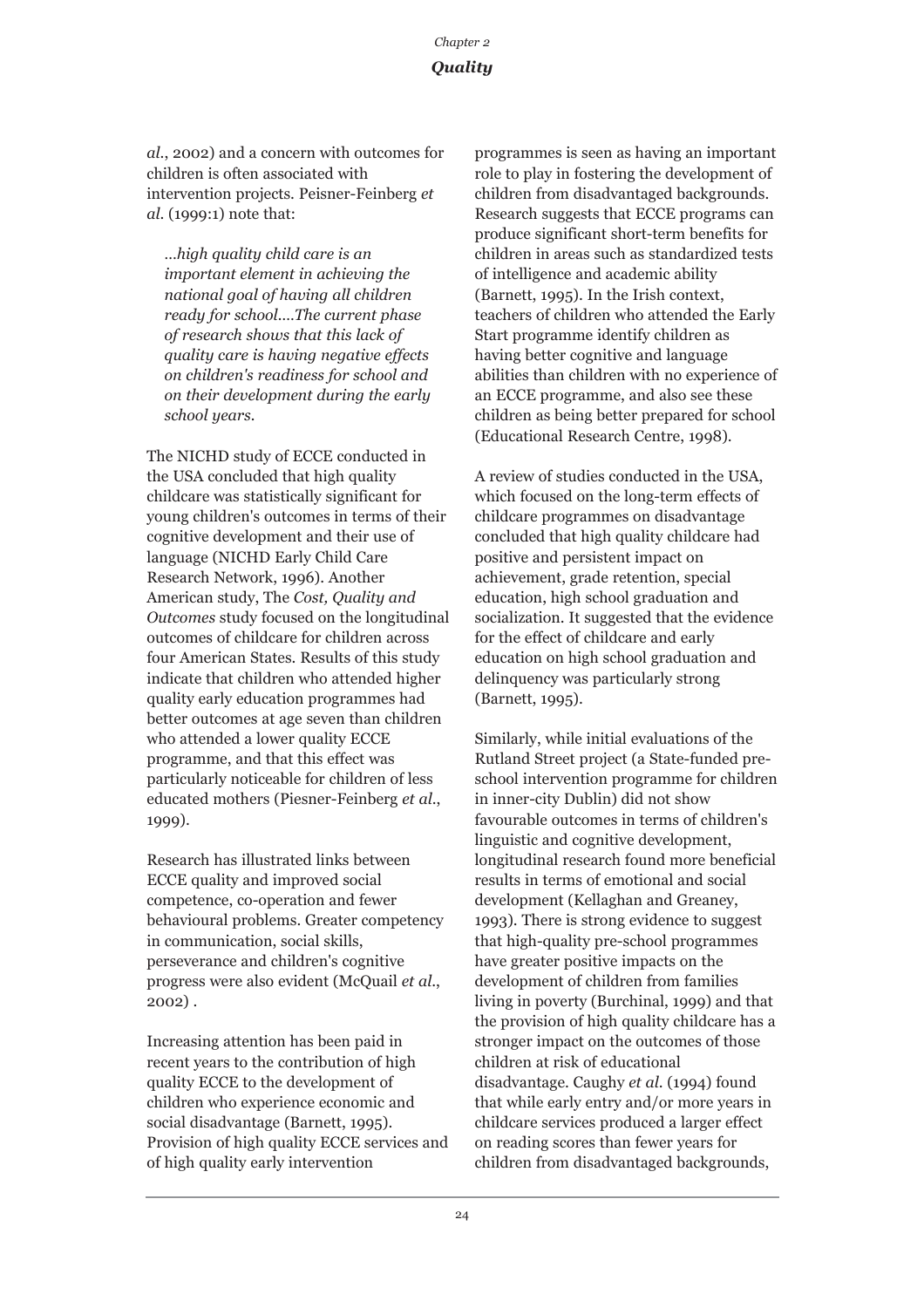conversely, effects were negative for children in the highest-income families. Similarly, in a summary of the research undertaken in childcare in Ireland, the National Childcare Strategy concluded that:

*…the impact of early education is found in all social groups but is strongest in children from disadvantaged backgrounds.* (DJELR, 1999:53)

It is recognised that high quality ECCE has positive benefits for the physical, cognitive, emotional and social development of children with special needs (Coolahan, 1998). Quality interventions can reduce the prevalence of certain disabilities and help to prevent additional problems. In addition, interventions can play a role in supporting families caring for children with special needs (CECDE, 2003). The Report of the National Forum on Early Childhood Education noted that:

*…in considering the nature and quality of early educational experiences for young children with special needs, the views of participants were remarkably cohesive in calling for policies of inclusiveness and programmes that would be relevant to children's individual needs and, where possible, delivered in integrated settings.* (Coolahan, 1998:94-95)

A focus on outcomes, and in particular on developmental outcomes, as a measure of quality can be criticised as it relies heavily on one particular research discipline and paradigm, developmental psychology (McQuail *et al*., 2002). In light of the importance of other factors which impact child development, measurable outcomes may not be the most important when it comes to determining quality in ECCE services.

According to Dahlberg *et al*. (1999), the spread of definitions of quality from the private to the public sphere has led to an emphasis on the consumer and consumer satisfaction. In ECCE, this entails the inclusion of parental satisfaction in any definition of quality. At the heart of this determination of quality is the view of the individual customer, seeking personal satisfaction from a product purchased within the private market; a neo-liberal position. Quality is determined in relation to the satisfaction of consumers with the product.

## **2.3.4 Customer Satisfaction**

A focus on parental satisfaction, on parents as consumers and on customer satisfaction as a key determinant of quality can be problematic for several reasons. Consumers may not have the knowledge to avoid a product that is of low quality. Dahlberg *et al*. (1999) note that there may be problems with customers expressing themselves, as in the context of social services, users may be frightened, alienated or members of weak, vulnerable and disadvantaged groups. Viewing childcare services in terms of a private market with customer satisfaction determining quality ignores the possibility that the free market might contain sellers whose product is of low quality or even dangerous (Helburn and Bergmann, 2002). It also discounts the possibility that consumers, especially those with low incomes, might be under pressure to settle for low quality products.

#### **2.3.5 Developmentally Appropriate Practice**

Another way in which quality in ECCE provision is characterised is through the concept of developmentally appropriate practice. Hayes (1995:12) states that an important element of quality is the *"…developmental appropriateness of activities and expectations."* The concept of developmentally appropriate practice is particularly important in the USA. The largest American early childhood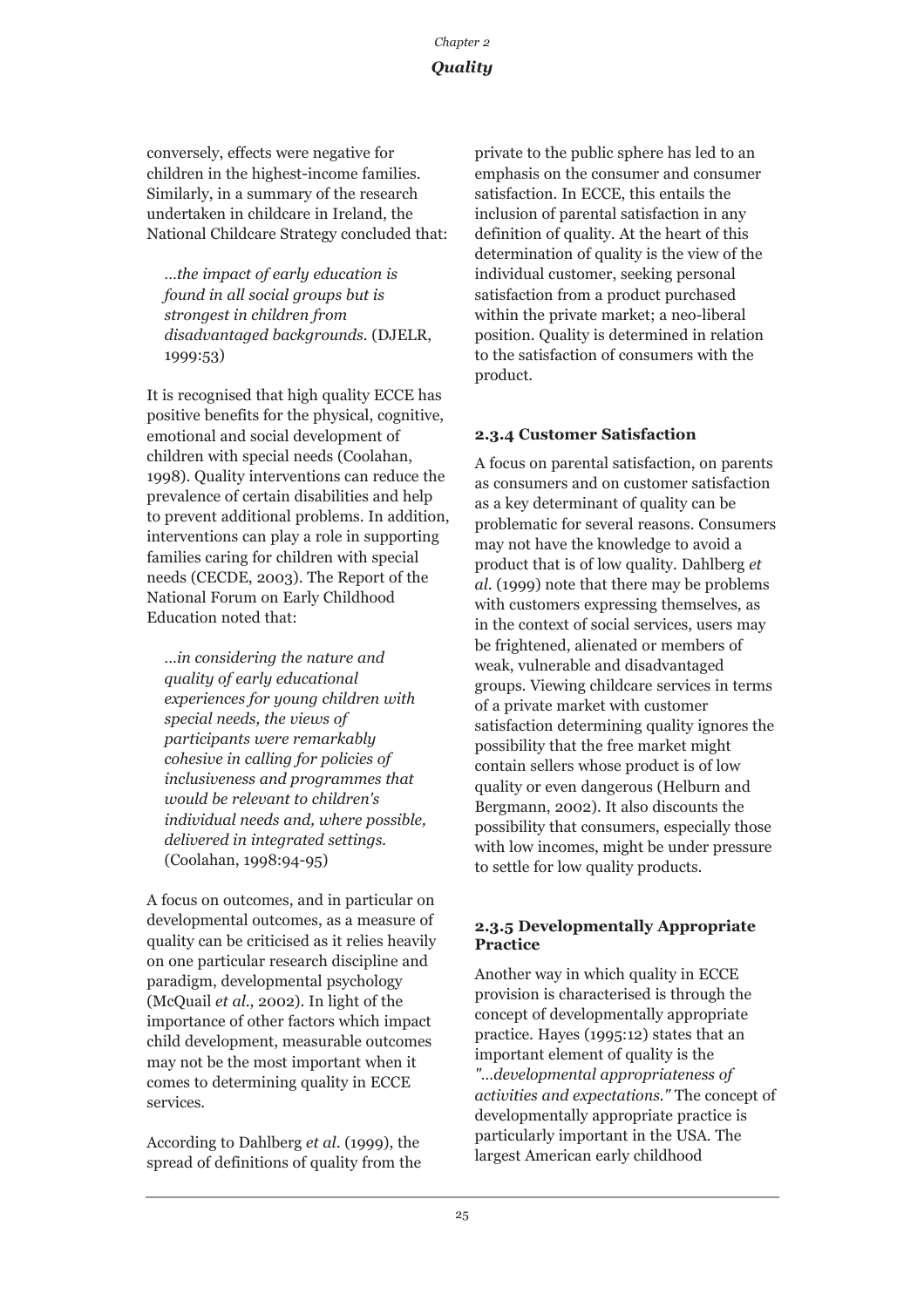professional organisation, the National Association for the Education of Young Children (NAEYC) emphasises that quality means developmentally appropriate practice, i.e. that children's activities are organised around what is known in terms of how children develop and learn (NAEYC, Accessed at: http://www.naeyc.org/, 1st July, 2004).

*Developmentally Appropriate Practice* is a widely used indicator of quality in care arrangements for young children, *"…drawing attention to the ways their play and learning is promoted, and the approach to teaching adopted by caregivers"* (NAEYC, Accessed at: http://www.naeyc.org/resources/position\_ statements/dap3.htm, 16th July, 2004). The NAEYC proposed the following principles of developmentally appropriate practice:

- 1. Domains of children's development, physical, social, emotional, and cognitive are closely related. Development in one domain influences and is influenced by development in other domains;
- 2. Development occurs in a relatively orderly sequence, with later abilities, skills, and knowledge building on those already acquired;
- 3. Development proceeds at varying rates from child to child as well as unevenly within different areas of each child's functioning;
- 4. Early experiences have both cumulative and delayed effects on individual children's development; optimal periods exist for certain types of development and learning;
- 5. Development proceeds in predictable directions toward greater complexity, organisation, and internalisation;
- 6. Development and learning occur in and are influenced by multiple social and cultural contexts;
- 7. Children are active learners, drawing on direct physical and social experience as well as culturally transmitted knowledge to construct their own understandings of the world around them;
- 8. Development and learning result from interaction of biological maturation and the environment, which includes both the physical and social worlds that children live in;
- 9. Play is an important vehicle for children's social, emotional, and cognitive development, as well as a reflection of their development;
- 10. Development advances when children have opportunities to practice newly acquired skills as well as when they experience a challenge just beyond the level of their present mastery;
- 11. Children demonstrate different modes of knowing and learning and different ways of representing what they know;
- 12. Children develop and learn best in the context of a community where they are safe and valued, their physical needs are met, and they feel psychologically secure. (NAEYC, Accessed at: http://www.naeyc.org/resources/pos ition\_statements/dap3.htm, 1st July, 2004)

While it is acknowledged that there are universal features of development, much of which has been taken to be universal, is in fact, cultural (Woodhead, 1998). Woodhead presents several examples of the influence of culture on child development. For example, research on adult-child relationship patterns, relating to learning of language and communication, found that care giving styles, through which infants were encouraged to become partners in *"…proto conversations…"* facilitated the development of language in infants (Woodhead, 1998:10). However, crosscultural studies indicated that caregivers in Papua New Guinea rarely engaged infants in dyadic communicative exchanges and those exchanges that did take place were directive rather than reciprocal. Yet these infants also picked up language normally. Woodhead uses this example to highlight the dangers of interpreting these observations made of infants and mothers in the USA as part of a generalised theory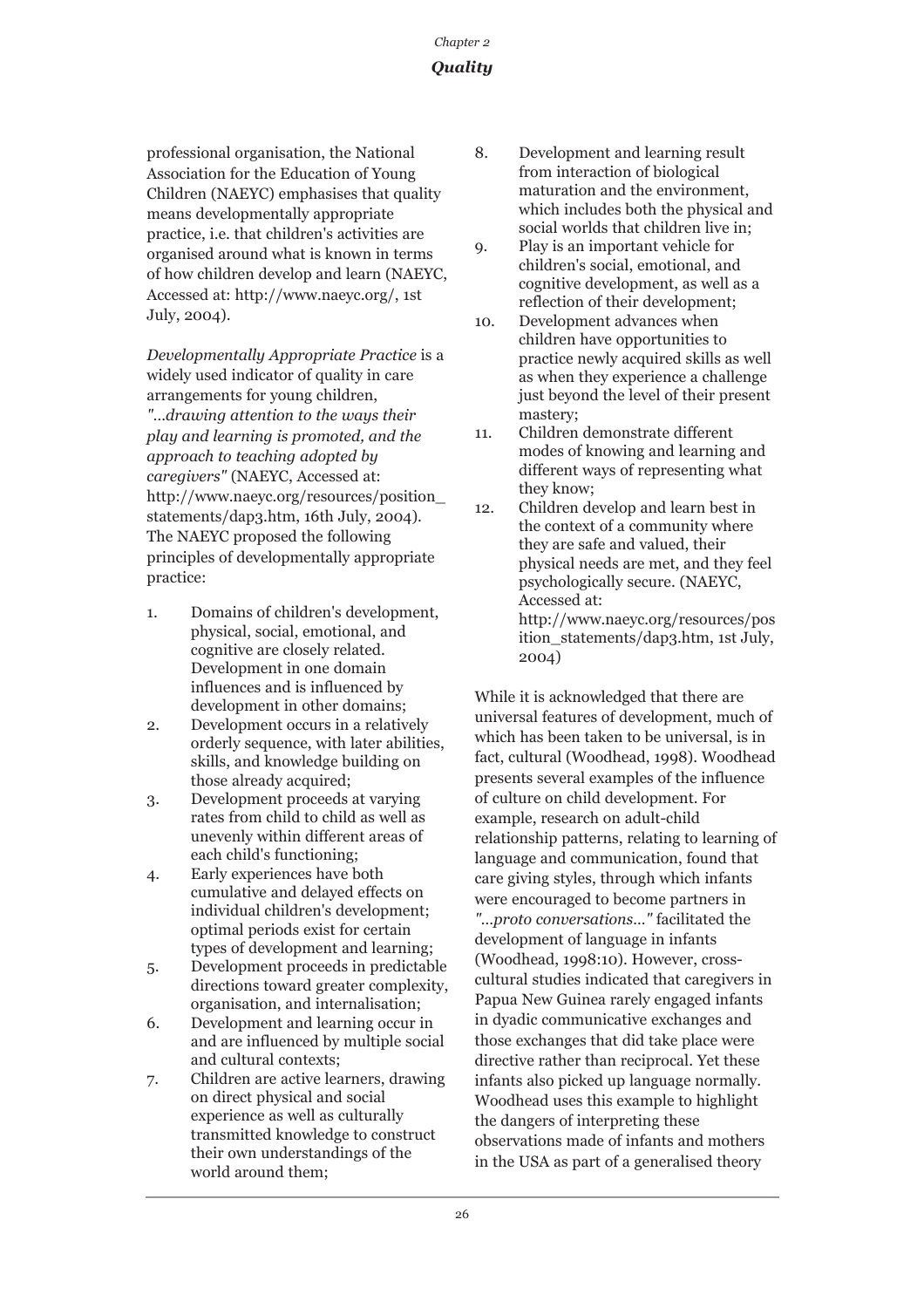of language acquisition (or worse still as prescriptive guidance about what style of care giving is developmentally appropriate) (Woodhead, 1998:10).

According to Woodhead (1998), the idea of developmentally appropriate practice applies a universalistic, decontextualised view of what constitutes quality and does not take the cultural aspects of development into account. Thus developmentally appropriate practice can be criticised as:

*…children from different subcultures learn in different ways, that these differences may not be adequately accounted for within the standard model, and that failure to incorporate these approaches can inhibit learning by children from minority subcultures.* (Helburn and Bergmann, 2002:76)

## **2.3.6 Implications for Ireland**

The research literature suggests that there is no universally acceptable definition of quality; rather quality is shaped by a variety of factors. It is a relative concept, tied to culture and context and the process of defining quality is complex and continuous. It is not possible to determine universal characteristics of quality in ECCE; any definition of quality needs to encompass a variety of both structural and process variables.

Research findings on definitions of quality in ECCE suggest several implications for any process of defining quality in ECCE in Ireland. As quality is context specific and is linked to culture, any definition of quality cannot be simply imported from abroad, but will have to take account of the particular context of the ECCE sector in Ireland and Irish culture. Any definition of quality that is adopted will need to have a balance between standards that can be applied to all services, while at the same time being sufficiently broad to support

diversity amongst services. While structural features of quality may be easier to define and measure than process features, both are important in any conceptualisation of quality. Some research suggests that overall structural features may be less important than process features of quality. The relationships between structural and process features of quality and child outcomes is complex and there is no single factor that will ensure the provision of a high quality service. Researchers agree that indicators are interdependent; there is no single indicator that will have a determining effect on quality. This suggests that a range of both structural and process features must be considered in the search for high quality care.

## **2.4 Stakeholders and Quality**

Definitions of quality differ considerably among stakeholder groups and across countries (OECD, 2001). (Woodhead, 1998) points out that a range of different people have an interest in the determination of quality in ECCE services, these include parents, children, programme managers, teachers, community leaders and child development experts. As (Moss, 1994:5) asserts:

*Defining quality is, therefore, a political process. It involves interplay, negotiation and possible conflict between, and sometimes among, those stakeholder groups who are included and who may have different perspectives about objectives and priorities arising from different values and beliefs, interests and needs.* 

Farquhar (1990) identified a range of different perspectives that are influential in determining quality. These include the child development perspective, the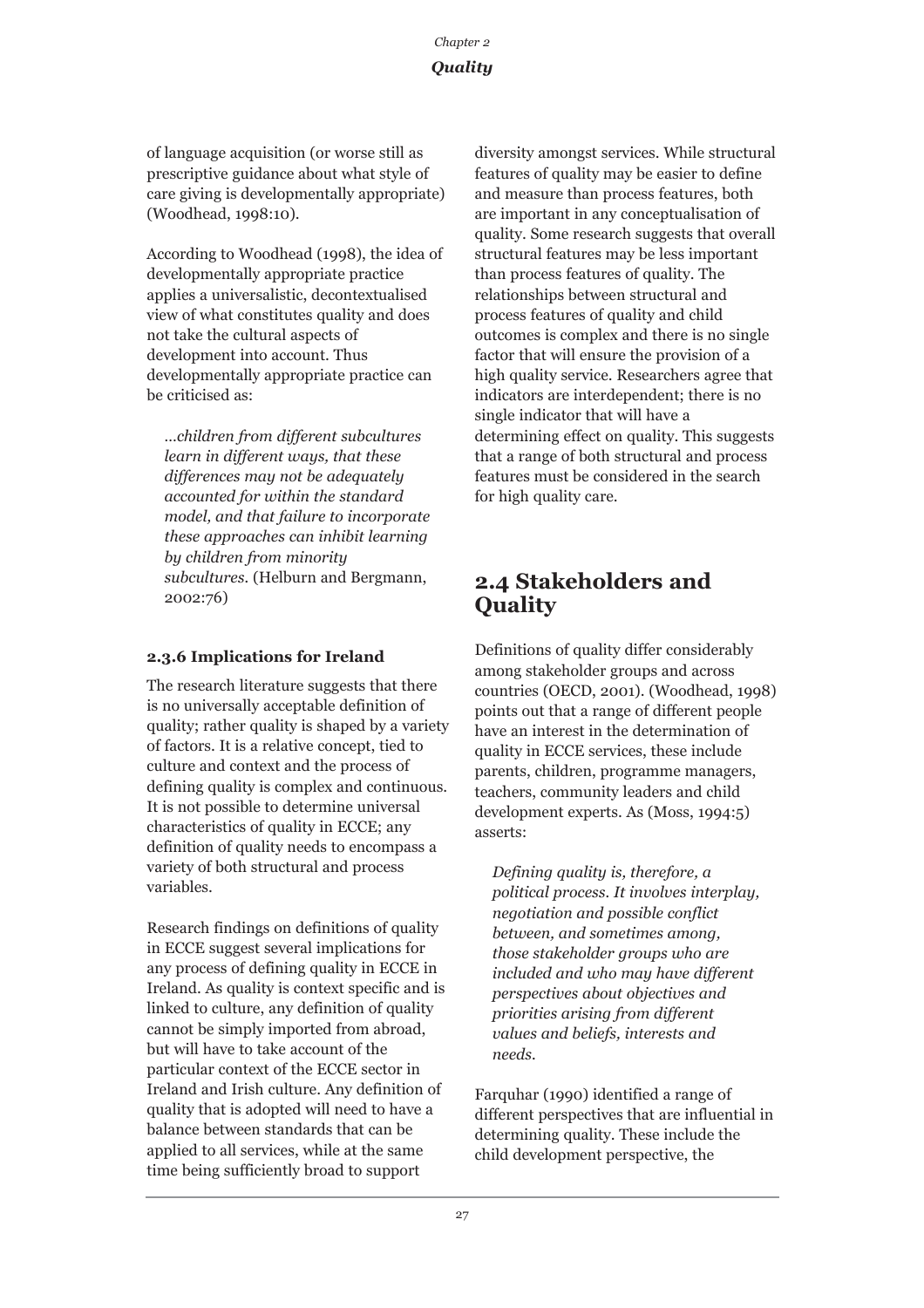government/regulatory perspective, the social services perspective, the parental perspective, the child perspective, the social policy perspective, the staff perspective and the cultural perspective. In this section, the nature of quality from the parental, the staff and the child's perspective will be examined.

### **2.4.1 Staff Perspective**

Recently, there has been some interest in staff perspectives on quality, and in particular, on the relationship between working conditions and quality. Current research suggests practitioners are more likely than other stakeholders (i.e. parents and children) to view quality in terms of structural and process characteristics and child outcomes. Katz (1993) argues that there are three important components to this perspective; relationships between colleagues, relationships between practitioners and parents and the relationship between practitioners and managers. In addition, recent research has explored the link between quality and working conditions for staff, and in particular the link between wages and provision of a high standard of care.

## **2.4.2 Parental Perspective**

Although the importance of parental involvement and partnership with parents has long been recognised, until recently, the views of parents were usually not considered when it came to determining quality in ECCE provision.

The parental perspective can be linked to the idea of the parent as a consumer. This view sees the choice by parents of a particular service as an expression of what constitutes quality for that parent, that quality can be determined in relation to the choice parents make (Larner and Phillips, 1994). In other words, any, or at least most care that parents choose is viewed as of an adequate quality (Helburn and Bergmann,

2002). However Larner and Phillips (1994) question the view of quality care as determined by parental choice, noting that parents often have little choice when it comes to care for their children and that it is more accurate to characterise the selection of childcare provision as a search process, rather than as a matter of choice. This view is supported by research, which suggests that as many as 65 per cent of parents believe they have little choice among childcare options (Galinsky *et al*., 1994). Parents also are constrained by their own values and practices and the relevance of the fit of particular childcare options to the family environment and circumstances (Larner and Phillips, 1994). Larner and Phillips (1994:57) note that:

*…to get the quality they want on the dimension that matters most to them (for instance, cultural or language similarity), they must often accept alternatives that are disappointing in other ways.*

Smith and Farquhar (1994) suggest that in deregulated markets, the main ingredient in policy designed to improve quality is parental choice. It is up to the parent to choose the type of centre that best fits their values and needs, and market forces determine the survival of any particular facility:

*If parents have some knowledge and understanding of the things which make up good quality care and education and they have access to centres which offer these things, then there is no problem with this theory.* (Smith and Farquhar, 1994:137)

However, Howes and Stewart (1987, cited in Smith and Farquhar, 1994) suggest that evidence points to the fact that parents with the most financial and educational resources choose the best quality centres. Research in education in the United Kingdom (UK) highlights the fact that parents with access to cultural capital<sup>4</sup> have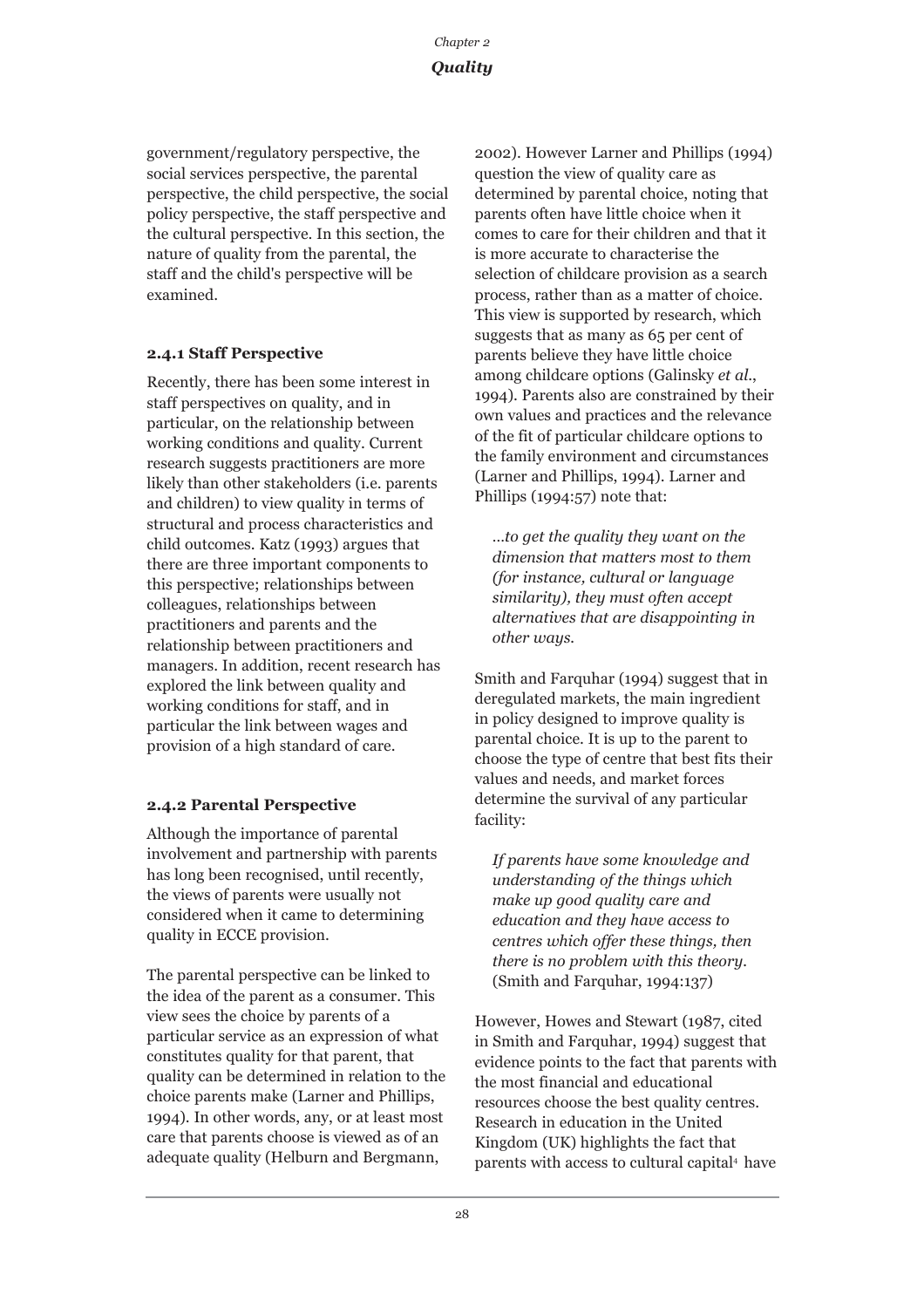the most choice in selecting from amongst a range of schools for their children. In a study of parental choice of childcare facilities in Sweden, Prieto *et al*. (2002) found that relying on parental choice resulted in pre-school institutions that were economically, socially and culturally segregated. The authors suggest that relying on parents right to choose may lead to the creation of socially and culturally homogenous private pre-school facilities.

Parents' views of quality diverge from those of other experts in the childcare sector. Though most of the care observed in the *Cost, Quality and Child Outcomes* study in the USA was categorised as mediocre, the vast majority of parents felt that their children were receiving excellent care (Helburn, 1995). Parents may assign substantially higher quality scores to their children's classrooms than trained observers (Cryer *et al*., 2002). Research suggests that parents pay relatively little attention to indicators of quality that professionals suggest they use to screen childcare options such as ratios and caregiver training. The most important aspects of an ECCE program for parents are the provision of a safe and pleasant environment ,which will promote the development of their child (Larner and Phillips 1994). Parents may also be more likely to choose childcare that reflects their own cultural values (Wise and Sanson 2003). Evans (1996) suggests that parents are concerned with four issues when looking at the extent to which any service meets their needs, the safety of the setting, the degree to which it meets with the needs of the family, the cultural support the service provides for the child and the degree to which the service will provide the child with adequate preparation for school.

The age of the child is an important factor in determining parental views on quality; parents have a tendency to view childcare as a substitute for parental care for children under the age of three, while childcare is seen as providing important educational opportunities for children over the age of three (Larner and Phillips, 1994).

#### **2.4.2.1 Parental Involvement**

Parental involvement is seen as an important aspect of the provision of a quality service:

*…parental involvement in their children's early education enhances parents' understanding of appropriate educational practices and improves children's educational outcomes.* (Mooney et al., 2003:22)

In a summary of the literature concerning parental involvement, Elliott (2002:1) notes that parental engagement is seen as *"…an important component of and contributor to service quality"*. Mooney *et al*. (2003) discuss different models of parental engagement. Marginal engagement is where there is no clear policy for parental involvement and practitioners make no effort to involve parents. Regarding formal engagement, practitioners utilise strategies such as staff-parent meetings, home visiting, parent-teacher associations, provision of information to parents and representations on managing bodies to involve parents in the service. Informal engagement describes informal meetings between practitioners and parents that occur when parents drop off and collect children. These times are often used by providers to share information with parents. Participatory engagement involves parents taking an active part in the programme; parents may participate in activities, outings or celebrations. According to Mooney *et al*. (2003), this form of engagement is sometimes formalised in contracts or agreements with parents and is sometimes required by

<sup>4</sup> Cultural capital refers to the ideas, practices and artefacts that are highly valued in our society (Tovey and Share, 2000) such as certain culturally authorised tastes, consumption patterns, attributes, skills and awards (Webb et al., 2002). Cultural capital can exist in three forms "*…in an embodied state, that is in the form of long-lasting dispositions of the mind and body; in the objectified state, in the form of cultural goods; and in the institutionalised state, resulting in things such as educational qualifications…*" (Skeggs 1997:7).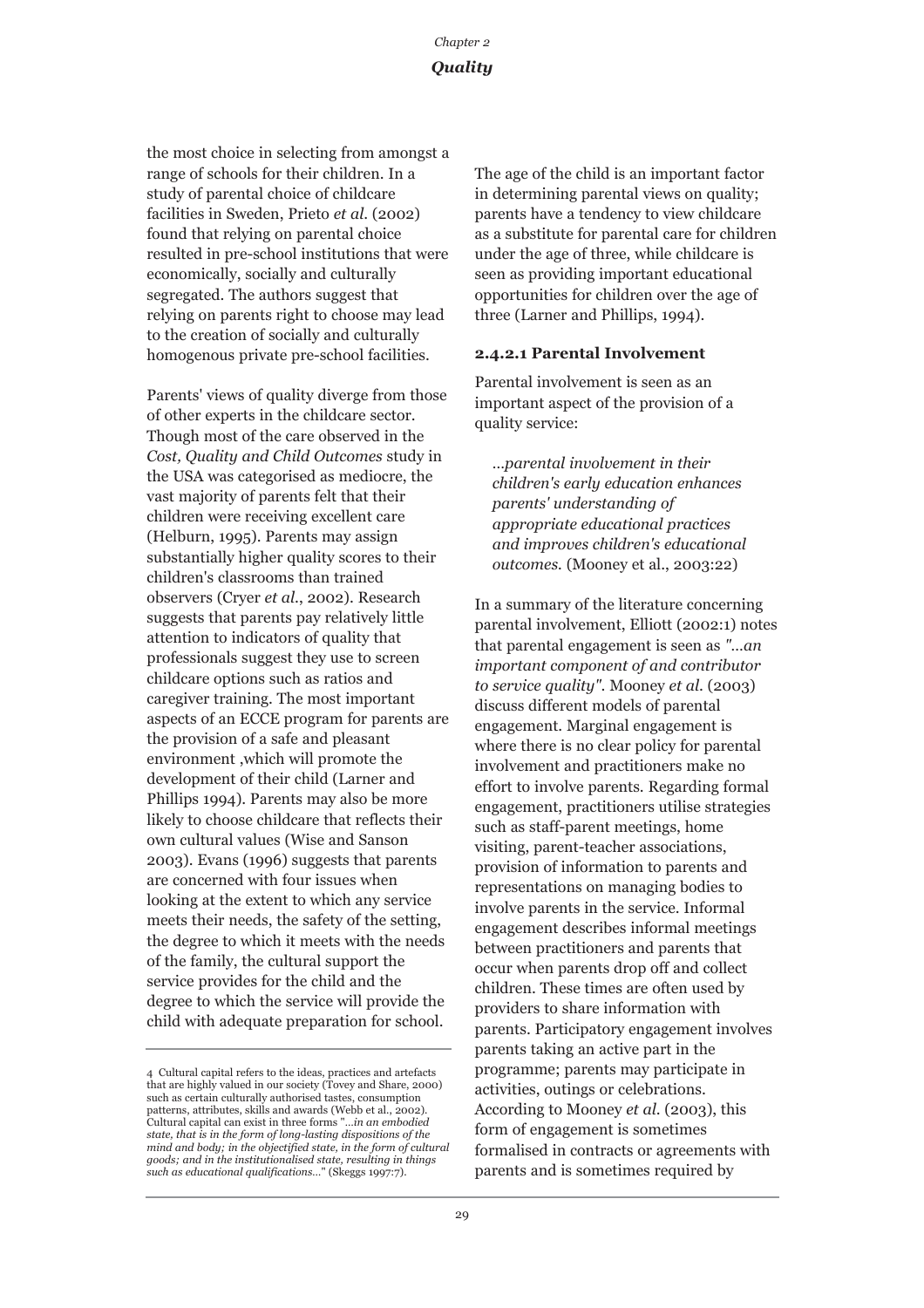legislation. Managerial engagement refers to cases where parents have responsibility for making decisions about the programme, management, staffing and budgets. The involvement of parents in services is seen as having beneficial effects for children; they achieve more, have a more positive sense of self and self-esteem and exhibit fewer discipline problems. (Elliott, 2002).

Though it is recognised that parents should have considerable influence and involvement in the provision of care and education services, Smith and Farquhar (1994) argue that parental involvement is a significant challenge for many providers.

## **2.4.3 Children' Perspective**

In the past few years, the value of consultations with children as important stakeholders in the ECCE sector has been recognised. The UN Convention on the Rights of the Child, ratified by Ireland in 1992, raised awareness about children's right to be consulted and to contribute to decisions that affect their lives. The *National Children's Strategy "Our Children, Their Lives"* promotes a vision of *"An Ireland where children are respected as young citizens with a valued contribution to make and a voice of their own…"* (DHC, 2000:10) and one of the three national goals of the Strategy is that *"children will have a voice."* (DHC, 2000:11)

A small body of international research has been completed that gives a voice to children as stakeholders in determining quality in ECCE provision. Research has shown that even young children have strong opinions about their everyday lives (Langsted, 1994) and children's lives can be improved by listening to them and taking their opinions into account. The child perspective defines quality in relation to children's experiences in the setting and includes children's likes and dislikes and the enjoyment children get from participating in the programme (Hayes *et*

#### *al*., 2003).

According to Langsted (1994), children regarded other children as by far the most important factor in determining the quality of their childcare provision. Activities, toys and nice staff were also identified as contributing to quality from the child's perspective. Consultations with children carried out in the UK have also identified a range of factors important in determining quality for children. Friends, food, a variety of games and activities including role playing, story time, books, outdoor space and the opportunity to take responsibility for activities and do things for themselves were all identified by a sample of three and four-year-old children as important to children's enjoyment of the service (Daycare Trust, 1998). Clark and Moss (2001) note that factors such as places to hide, outside space for imaginative games, playing with friends, visiting siblings in other parts of the centre and playing with bikes are important aspects of quality for children. Mooney and Blackburn (2003:3) assert that:

*Children have clear views about what makes for a good childcare service and these views relate to the environment, the programme of activities, characteristics of staff, refreshments, rules and decision making. Their views have implications for which indicators of quality are assessed in childcare settings.*

Mooney and Blackburn (2003:26-27) list a range of quality indicators based on a study investigating children's views on quality. These included:

- Children's friendships are encouraged and supported;
- z Older children can *"hang out"* with friends with minimum supervision;
- z There is a range of activities, which are regularly reviewed and changed or modified to retain children's interest;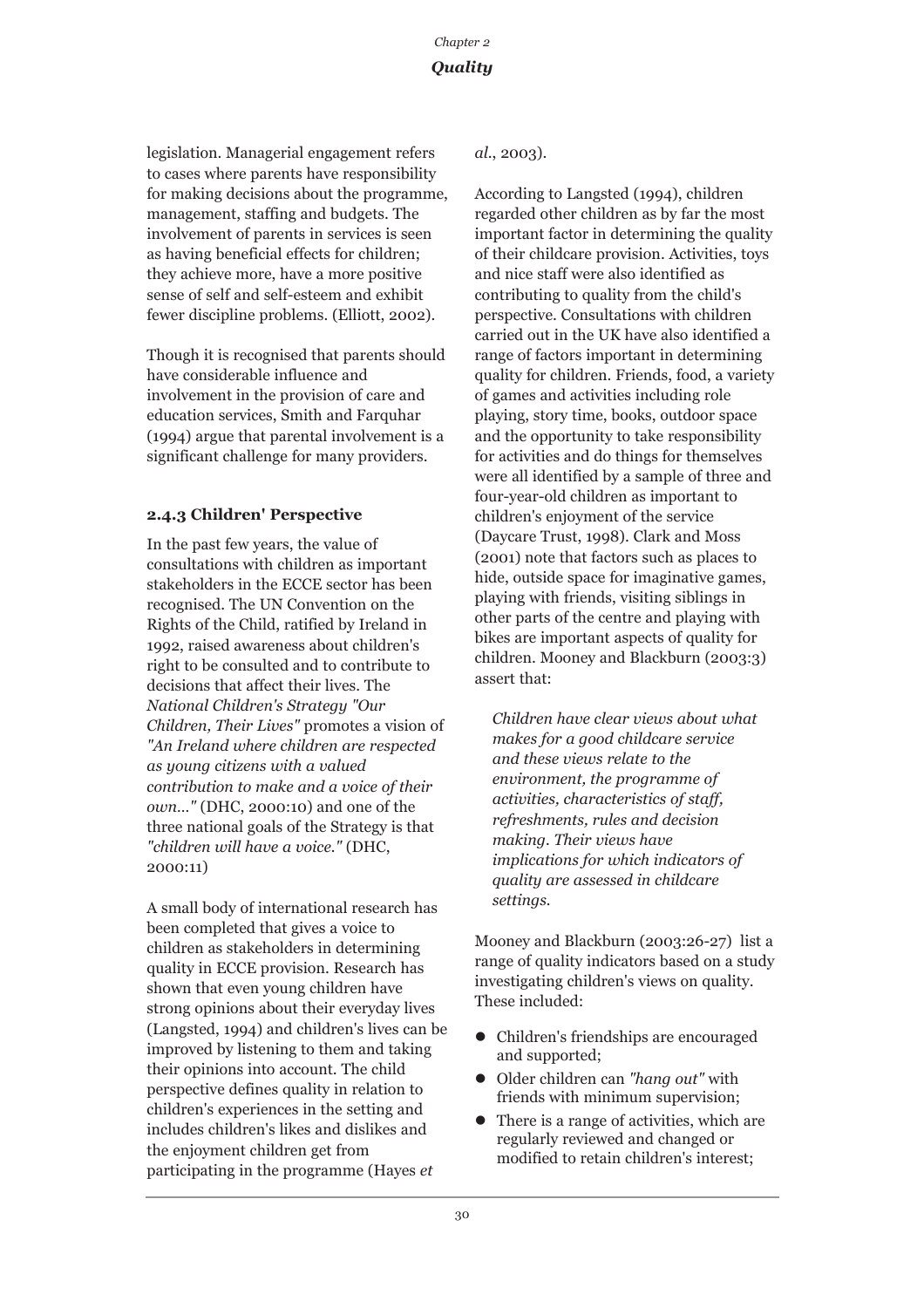## *Quality*

- Activities and space are organised to accommodate the different needs and interests of both younger and older children;
- Children and staff appear to have a fun time;
- $\bullet$  Children feel safe in the setting and there is a clear anti-bullying policy;
- $\bullet$  Staff facilitate activities/play and avoid interfering or telling older children what to do;
- Staff avoid raising their voices when speaking to children;
- Staff show respect for children, are caring and take time to listen;
- $\bullet$  In their interactions with children, staff take account of children's age, maturity and special needs;
- Both male and female staff are employed;
- Staff turnover is low to facilitate close relationships between children and adults;
- Children have sufficient indoor and outdoor space;
- $\bullet$  Outdoor space is freely available for older children;
- $\bullet$  The setting is comfortable with places to be quite and relax;
- $\bullet$  Toilets are secure, clean and equipped appropriately;
- $\bullet$  The setting offers places where children can be *"out of the eye"* of adults;
- Children have a choice of food, which is attractive and enjoyable to eat and ready access to a drink;
- Children are encouraged to participate in decisions about the programme. Their views are seen as important and there is evidence that they are taken seriously.

When determining quality from children's perspective it is important to note that children's perspectives will vary by age, gender and interests but:

*…imaginative play, gross motor activity, arts and craft, books, and going on trips are particularly popular.* (Mooney and Blackburn,

2003:24)

## **2.4.4 Implications for Ireland**

Traditionally, the approach to defining quality has been exclusionary, limited to a small number of stakeholders. It is clear that there is an increasing awareness in the ECCE sector of the importance of the recognition and inclusion of a range of stakeholder perspectives in any determination of quality. In particular, the views of parents and children are important in any conceptualisations of quality. It follows that the views of these stakeholders must be taken into account for discussions about quality in Ireland. This implies the adoption of a range of effective strategies for the exploration and incorporation of parents and children's views of quality in any developments in the ECCE sector.

## **2.5 Measuring Quality**

Any measurement of quality depends to a large extent on the way in which quality is defined:

*A prerequisite of quality assessment is recognition that there is no single set of indicators that can prescribe for a quality environment in a once-andfor-all way.* (Woodhead, 1998:15)

Additionally process elements of quality are more difficult to measure than structural elements of quality:

*Williams has argued that though measurement of the static elements of quality (structural characteristics) is characterised by objectivity and rigor, measurement of the dynamic elements (process) is characterised by an intuitive, subjective approach.* (Hayes et al., 2003:233)

Hayes *et al*. (2003) note that there is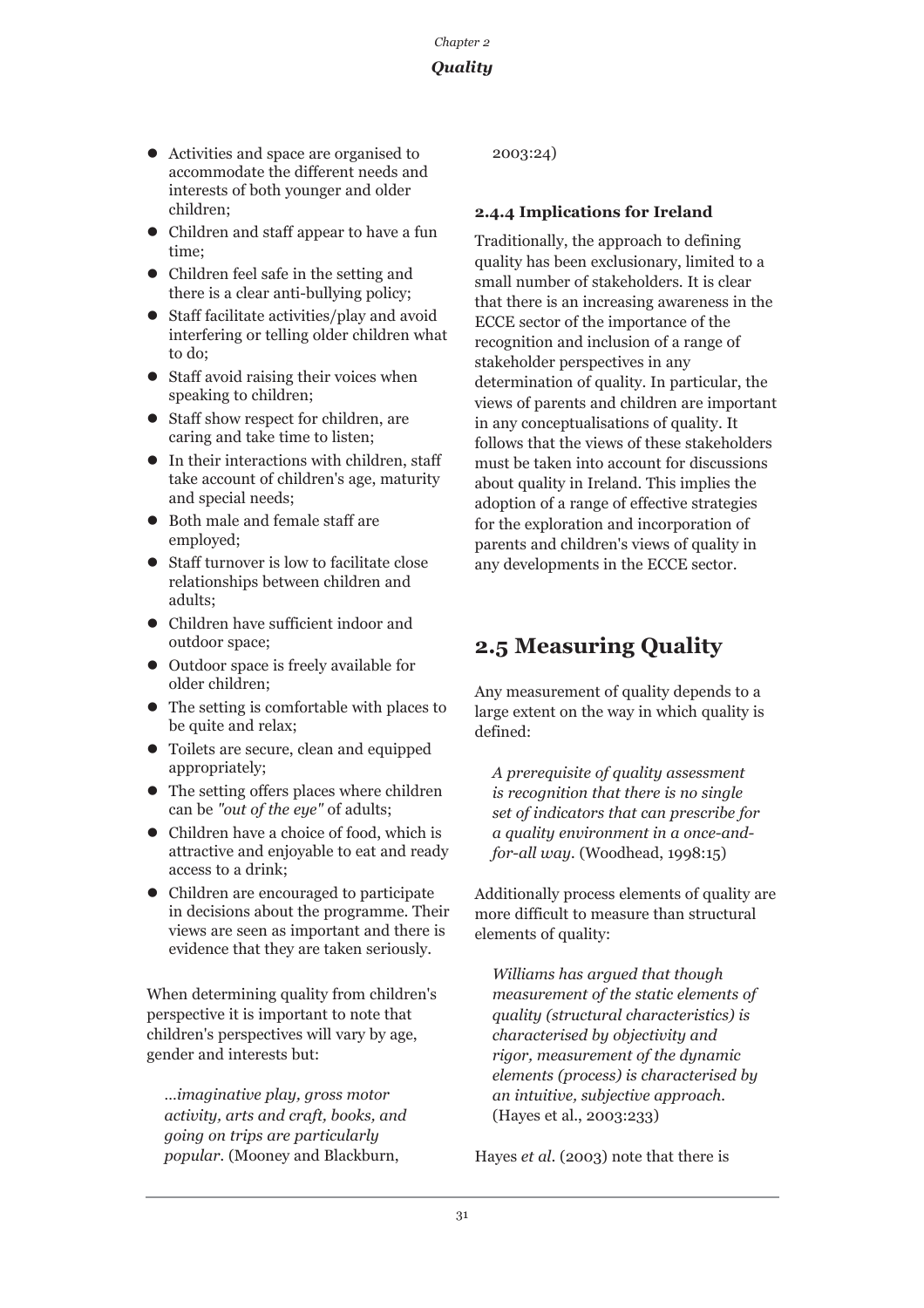currently a great deal of interest in developing measures of quality, and particularly, instruments that can accurately measure process quality.

Any measure of quality is context-specific, based on a consensus as to what the content and aims of ECCE are, and thus measuring tools are often unsuitable for transfer from one context to another. There are two distinctive approaches to measuring quality (Mooney *et al*., 2003), one of which uses standardised observation scales and external research assessments of effectiveness. The other involves all stakeholders in the development of quality objectives for a particular service and develops in conjunction with these stakeholders mechanisms for the evaluation of these objectives. Observation scales and external research instruments usually result in the production of quantitative data while the development of objectives and the evaluation of a service in relation to these objectives represent a more qualitative approach to measuring quality. Both of these are examined in turn.

#### **2.5.1 The Early Childhood Environment Rating Scale**

Observation scales are often used in the measurement of elements of both structural and process quality. One of the best known observational tools for the measurement of quality is the ECERS, which was developed in the USA (Harms and Clifford, 1980), revised in 1998 (Harms *et al*., 1998). The 1980 version of the ECERS is a 37-item instrument that focuses on whether programs include developmentally appropriate materials, activities, and interactions over seven dimensions:

- 1. Personal care;
- 2. Furnishings and display for children;
- 3. Language-reasoning experiences;
- 4. Fine and gross motor activities;
- 5. Creative activities;
- 6. Social development and
- 7. Adult needs (Sakai *et al*., 2003).

The ECERS is scored on a 7-point scale (7=excellent, 5=good, 3=minimally adequate and 1=inadequate care). Evennumber scores indicate that some of the requirements of the higher rating are met, but others are not (e.g., a score of 2 indicates that the centre is better than a score of 1 and meets some but not all the requirements for a score of 3). The revised edition of the ECERS (ECERS-R), published in 1998, looks at 43 items over seven slightly different dimensions:

- 1. Personal care routines;
- 2. Space and furnishings;
- 3. Language reasoning;
- 4. Activities;
- 5. Programme structure;
- 6. Interaction and;
- 7. Parents and staff.

Scoring is once again on the aforementioned 7-point scale. However unlike the original ECERS, a slightly different scoring convention is used for even-number scores. For the ECERS-R, even number scores indicate that half or more (but not all) of the requirements of the higher rating are met. The ECERS has also been adapted for use with infants and toddlers (Infant/Toddler Environment Rating Scale (ITERS) (Harms and Clifford, 1990) and in the family day care environment (Family Day Care Rating Scale (FDCRS) (Harms and Clifford, 1989). In 2003, an amended version of ECERS, the ECERS-Extension (ECERS-E), was published (Sylva, *et al*., 2003). This supplements the ECERS-R by the addition of four new sub-scales, namely Literacy, Mathematics, Science and Diversity, analysed under 18 items. It employs the same scoring convention as the ECERS-R.

The ECERS has been criticised on several fronts, including the fact that it fails to take account of key components of culturally sensitive practice, such as communicating with families in their home language (Sakai *et al*., 2003). The ECERS also concentrates largely on the childcare environment and a high standard of quality in the childcare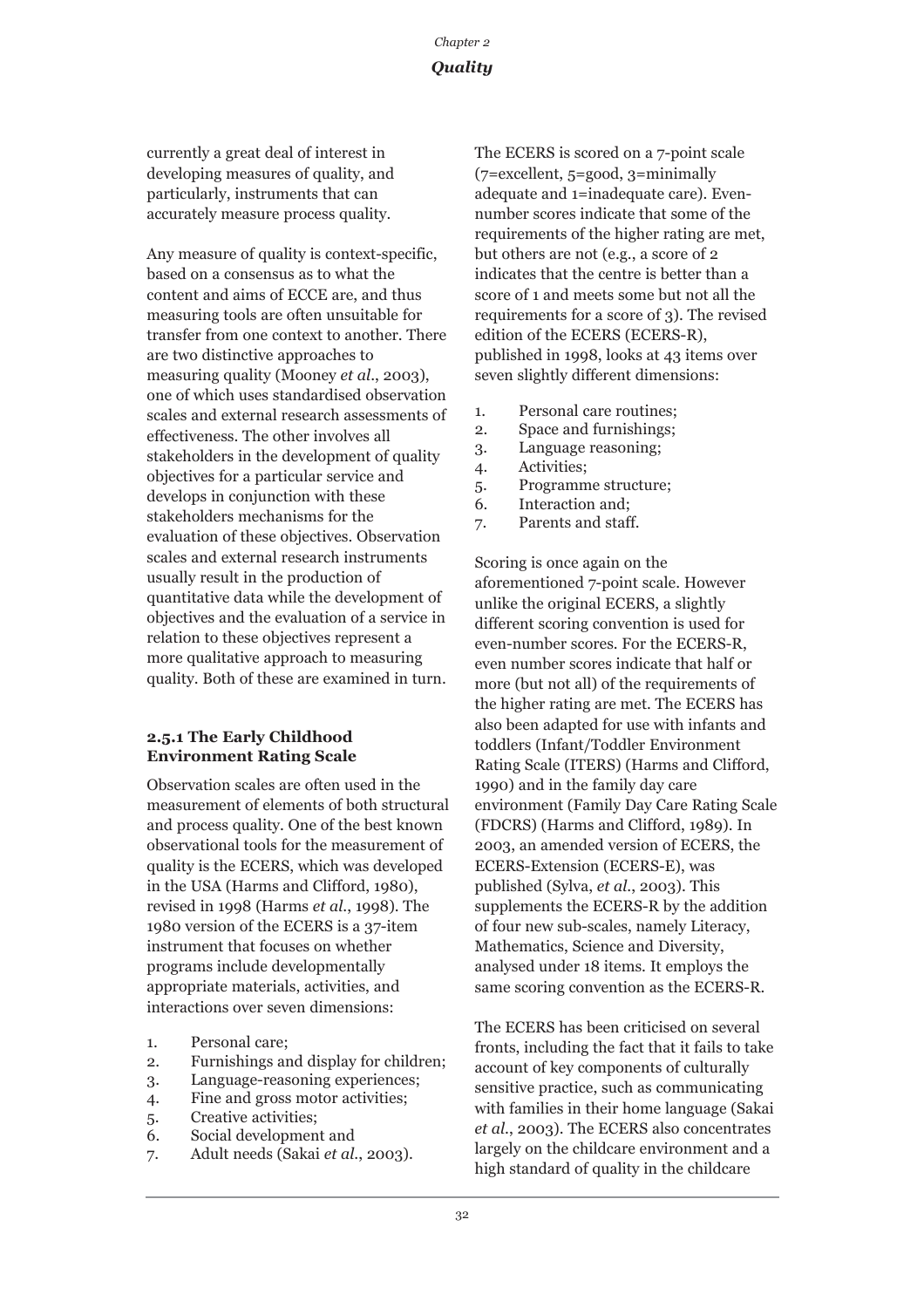environment does not necessarily guarantee high quality interactions and experiences for the child.

The CIS provides an observation of the behaviour of caregivers in their interactions with children. It consists of 26 items that are rated on a 4-point scale. Included on the scale are items such as the caregiver speaking warmly to the children, caregiver being critical of the children, caregiver listening attentively when children speak to him/her, caregiver seems distant or detached from children and caregiver seems to enjoy the children. Each item is scored as "*not at all*" ( $o$  per cent) = 1; *"somewhat"* (1-30 per cent) = 2; *"quite a bit"* (about 50 per cent) = 3; *"very much"*  $(60-100 \text{ per cent}) = 4$ , upon completion of an observation of several hours by a trained observer. Completion of the scale results in one of four subscale scores, positive interaction, punitiveness, permissiveness and detachment (Arnett, 1989).

The International Association for the Evaluation of Educational Achievement (IEA) Pre-primary Project utilised time sampling procedures in the identification and measurement of elements of process quality (Hayes *et al*., 2003). The time sampling procedures were designed to collect quantitative descriptions of behaviour. The observations yielded counts of child behaviours such as verbalisations, interactions with other children and interactions with adults. Adult behaviours such as teaching and child management were also recorded. These counts are expressed as a percentage of total observations made and can be used to provide a quantitative measure of several aspects of quality in ECCE settings.

Another approach to measuring quality involved the participation of all stakeholders in specifying the components of high quality provision and the evaluation of the service provision on the basis of these components. This method of measuring quality can be found in

Scandinavia and in some regions of Northern Italy. Mooney *et al*. (2003:9) state that this approach to measuring quality is found where *"…the structural conditions of quality are already in place…".*

## **2.5.2 Implications for Ireland**

Two main approaches emerged from the research literature regarding measuring aspects of quality in ECCE; standardised observation scales and the evaluation of aspects of the service based on the determination of quality by a range of stakeholders. The first approach is quantitative while the second is more qualitative in orientation. The adoption of any instrument for the measurement of quality is dependent on the way in which quality is defined and the key concerns regarding the measurement of quality. While structural variables are more easily measured than the process elements of quality, an examination of structural features will present a limited picture of quality unless process features are also included. This highlights the importance of the adoption of mechanisms for measuring quality that are capable of capturing both structural and process features of quality.

## **2.6 Supporting Quality**

Different perspectives on measuring quality are reflected in different approaches to regulation and quality assurance (Mooney *et al*., 2003). Both evaluations and accreditation are important aspects of quality assurance (Mooney *et al*., 2003). Wangmann (1992) distinguishes between programme evaluation and programme accreditation:

*Like accreditation, program evaluation monitors quality in the program, usually as a result of selfevaluation, using quantitative and*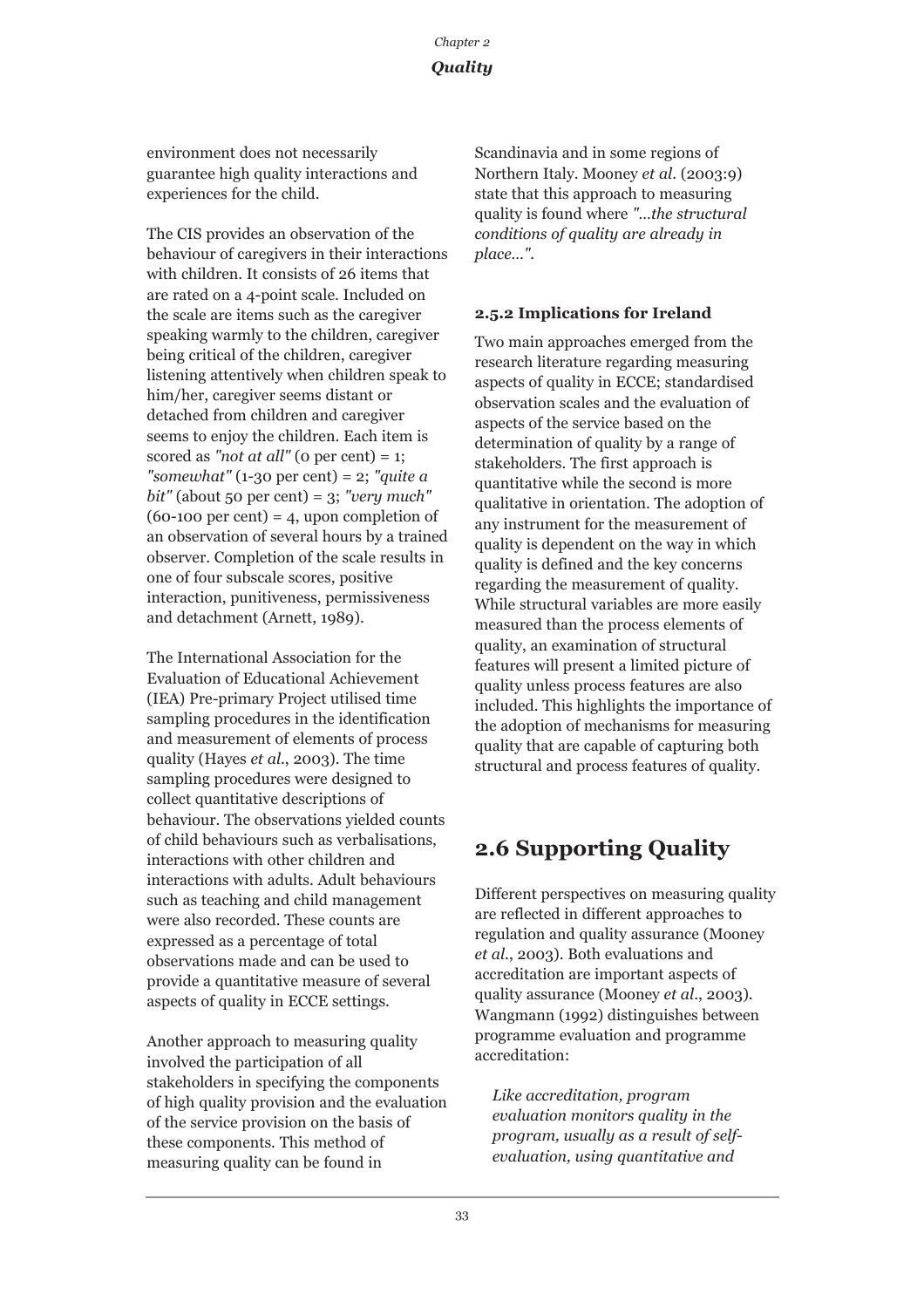*objective indicators as measures of quality. The chief difference between program evaluation and program accreditation is that in the latter, recognition is given to those programs that substantially comply with the established criteria.* (Wangmann, 1992:4)

According to Podmore *et al*. (2000), selfassessment or self-evaluations and accreditations processes follow a similar cycle. Initially a baseline evaluation or a period of reflection takes place, where providers look at a specific set of topics or questions. These results are studied and evaluative conclusions are formed. An action plan is then developed and implemented, (sometimes with the aid of external agencies). The support provided for this process will vary. Following an additional period of self-reflection or evaluation, the service will decide if it is ready to be assessed by an external trained validator. According to Podmore *et al*. (2000), if accreditation is the final goal, then centres will either be accredited or not. Accreditation will usually last for a specific pre-determined time period and may also lapse if there are significant changes in the service e.g. when the person responsible for the service leaves. According to Podmore *et al*. (2000:41)

*Overall, it appears that voluntary adopted evaluation and accreditation processes may lead to some improvements. However, they may not necessarily be associated with very high quality.* 

While all involved in the ECCE sector recognise the importance of establishing and measuring quality in the early years, there are several different approaches that can be taken when it comes to quality assurance. Some of the main approaches taken are outlined below.

#### **2.6.1 Regulation**

An important feature of childcare quality is the regulatory context. Regulations can address issues such as child health and safety, group size, allowable number of infants, number of children per adult, discipline etc. (Kontos *et al*., 1995). Regulation is one mechanism for promoting and maintaining quality in ECCE provision. Mooney *et al*. (2003:27) suggest that:

*…where quality is variable and there is little publicly funded provision, standardisation, regulations and enforcement may be required to ensure quality of an acceptable standard..* 

However, regulations are not sufficient to assure quality and such regulations must be complemented by external supports to ensure services meet these requirements. (CECDE, 2003:51). As French (2000:12) asserts:

*Quality is no longer viewed as one standard of excellence identified for all children in all services, but rather a set of core criteria towards which services may progress and against which their progress may be measured.* 

This can be accomplished through the aforementioned processes of accreditation or self-evaluation.

#### **2.6.1.1 Accreditation**

Accreditation is defined by Doherty-Derkowski (1994:113) as:

*…a process by which a representative body, recognised by both the service community and the community in general, establishes standards for services. The standards are above the minimum regulatory requirements of the government. Programs can apply*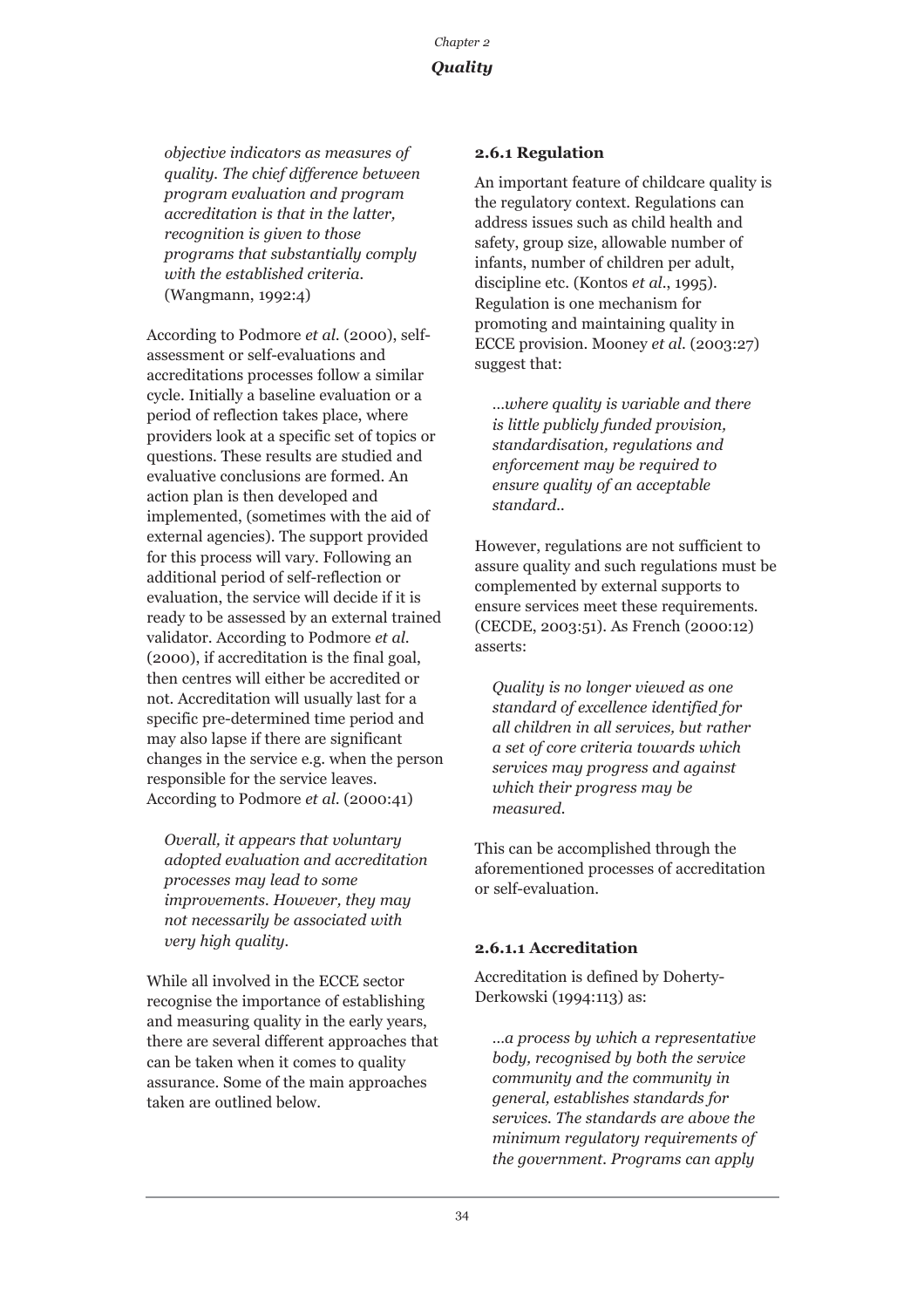*on a voluntary basis for evaluation against the standards and if found to meet or surpass them, are granted a certificate which recognises this fact.* 

In many cases, accreditation involves providers evaluating their services in terms of standards set by a professional organisation. Due to the fact that accreditation is usually voluntary, the participation rates can be low, for example, less than ten per cent of childcare centres in the USA are accredited by the NAEYC (Mooney *et al*., 2003:14). When accreditation is linked to public funding or other benefits, participation is much higher. The extent to which quality is supported by accreditation also depends on the stringency of the validation process.

#### **2.6.1.2 Self-evaluation**

*Self-evaluation is an increasingly important aspect of quality assurance in many countries. … Self-evaluation encourages reflective practice and the possibility of change. (Mooney et al., 2003:15)*

Self-evaluation can take several forms, one of which is where providers, sometimes aided by parents and children, evaluate their service against a set of quality criteria.

One example of self-evaluation is the Effective Early Learning (EEL) Project in the UK (Pascal, n.d., Accessed at: http://www.ecdu.govt.nz/publications/con vention/Pascal.pdf, 1st July, 2004). This project is based upon the theoretical position that quality is a value-laden, context-specific concept, influenced by cultural norms and societal values. The project aims to capture the essence of quality as reflected in practice. One of the key aims of this project is to facilitate quality evaluation and improvement in a diverse range of settings in which children are being educated and cared for. This is achieved through the implementation of a process of externally validated selfevaluation, which leads directly to action planning and improvement. Practitioners have responsibility for most of the evaluation and improvement process, but are provided with the support and validation of an EEL External Adviser at key points during the process.

Using the EEL framework, quality is evaluated by taking the participants through a systematic and rigorous four stage process of "Evaluation and Improvement" which takes between nine and twelve months to complete. In Stage 1, "Evaluation", researchers and participants including staff, parents and children work together to document and evaluate the quality of early learning within the setting. In Stage 2, "Action Planning", participants meet together to identify priorities for action and to generate an Action Plan. In Stage 3 "Improvement", the Action Plan to improve the quality of provision is implemented and in Stage 4 "Reflection", participants are encouraged to reflect upon the evaluation and development process and to review the impact of the Action Plan in the light of their experience. There are ten dimensions of quality:

- 1. Aims and objectives;
- 2. Curriculum/learning experiences;
- 3. Learning and teaching styles;
- 4. Planning, Assessment and record keeping;
- 5. Ratio of trained staff;
- 6. Physical environment;
- 7. Relationships and interaction;
- 8. Equal opportunities;
- 9. Parental involvement and home and community liaison and;
- 10. Monitoring and evaluation (Pascal and Bertram, 1993, cited in Alcock, 1996).

#### **2.6.2 Pedagogical Documentation**

Another approach to quality improvement has been developed in Reggio Emilia in Italy. As Mooney *et al*. (2003:16) describe:

*Rather than using observational*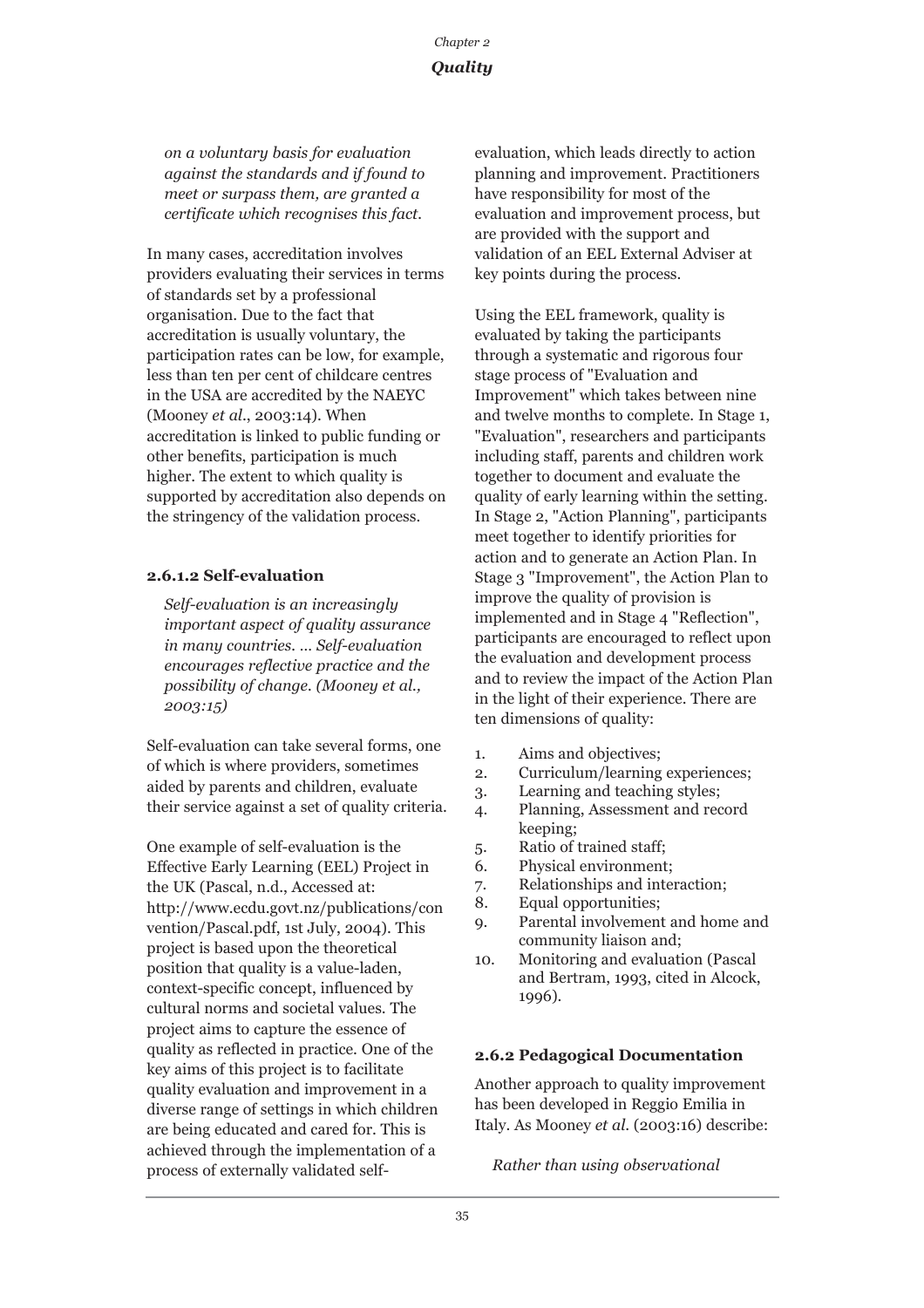*scales or a set of quality indicators for self-evaluation, staff continually review and reflect on their own practice and theories of learning using documentation of the individual child, the group and the work of the centre.* 

The Reggio Emilia approach utilises pedagogical documentation as a tool of quality improvement. Katz and Chard (1996) draw a distinction between documentation, in the forms of observation of children and extensive record keeping, and the pedagogical documentation of Reggio Emilia. They suggest that documentation in Reggio Emilia focuses more intensively on children's experience, memories, thoughts, and ideas in the course of their work. The pedagogical documentation of Reggio Emilia involves the documentation of samples of children's work at several different stages of completion. This illustrates not only the final product but also the way in which the child planned, carried out and completed the work.

Katz and Chard (1996) propose that this approach to the documentation of children's work and ideas contributes to the quality of an ECCE program in several ways. High quality documentation has the potential to enhance the child's learning. Preparing and displaying documentaries of the children's experience and effort can provide children with the tools to reflect on their own process of learning. This process leads to a clarification, deepening and strengthening of their new understanding (Katz and Chard, 1996:2). Careful attention to documenting children's learning and the production of attractive documentary displays coveys to children the message that their efforts, intentions, and ideas are taken seriously:

*Taking children's work seriously in this way encourages in them the disposition to approach their work responsibly, with energy and*

*commitment, showing both delight and satisfaction in the processes and the results.* (Katz and Chard, 1996:2)

Pedagogical documentation provides a mechanism for the ongoing planning and evaluation of work undertaken in the ECCE institution. Documentation also facilitates the process of parental engagement in ECCE settings. As Malaguzzi (1993:64) noted, documentation:

*…introduces parents to a quality of knowing that tangibly changes their expectations. They re-examine their assumptions about their parenting roles and their views about the experience their children are living, and take a new and more inquisitive approach toward the whole school experience.* 

In learning about the work in which their children are engaged, parents can actively contribute with insights from home and practical help. Documentation also facilitates the building of linkages between the home and the ECCE institution and between parents and practitioners.

## **2.6.3 Implications for Ireland**

There are a variety of different approaches to support quality that can be adopted. These include State regulations, which are usually based on the minimum standards for ensuring the health and safety of those involved in the service. Evaluation and accreditation schemes usually involve standards, which tend to be more stringent and comprehensive than those included in government regulations. Research literature suggests that the adoption of evaluation or accreditation as an approach to supporting quality can have positive effects on the standard of care and education provided. It is also suggested by some that in countries where the provision of ECCE is dependent on the free market, evaluation and accreditation mechanisms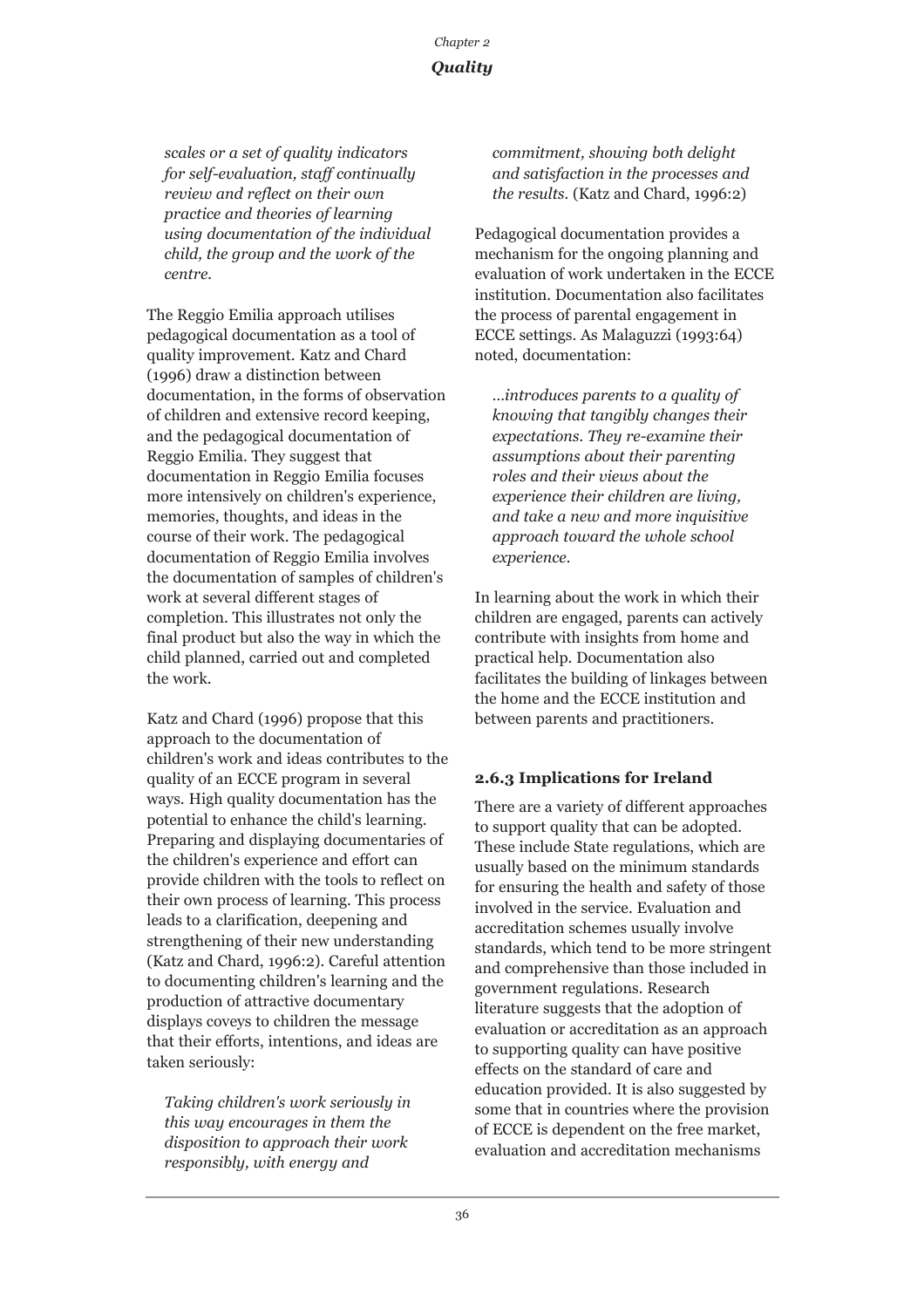are more likely to be adopted in an effort to improve the quality of service provision.

## **2.7 Critique of the "Discourse of Quality"**

Dahlberg *et al*., (1999) use a post-modern perspective to question the utility of the term quality and its dominance in the field of ECCE, presenting a critique on what they term the *"discourse of quality"* that dominates this sector. While the authors do not question the concerns that have led to interest in defining, measuring and supporting quality, they suggest that the concept of quality itself is problematic. As Tait (2000:231) notes:

*In recent years, this notion has extended beyond the simple status of a mere generalised signifier - loosely representing the reasonable desire to provide the best care possible for the children - to constitute instead a reified and totalised discursive framework.* 

The argument put forward by Dahlberg *et al*. (1999) is an attempt to problematise the theoretical underpinnings of the discourse of quality. They note that quality is a socially constructed concept with roots in the project of modernity and in particular the discipline of developmental psychology. They suggest quality is a normalising concept that governs the way we see, think and talk about ECCE. The centrality of developmental psychology in conceptualisations of quality can be seen in the way in which developmental psychologists have played a lead role in the work on quality, most notably in the ways in which quality is defined, the development of mechanisms for the measurement of quality and work on quality standards. This means that quality is related to particular forms of government and particular operations of power (Dahlberg *et al*. use Foucault's

conceptualisation of power in their analysis). Developmental psychology like all modernist disciplines is *"…prompted by concerns to classify, measure and regulate…"* (Dahlberg *et al*., 1999:35) and has played an influential role in the way in which childhood and early childhood institutions are viewed. According to these authors:

*Categories and concepts used to talk about early childhood care and education become productive themselves of how we understand the child, they shape our understanding both of what is desirable and what is possible in early childhood institutions.* (Dahlberg et al., 1999:39)

Hence, it is suggested that developmental psychology produces (in Foucault's terms) a particular *"regime of truth"*, organising our everyday experience of the world, governing our ideas, thoughts and action, determining what can be said and not said, what we consider normal or not normal, appropriate or inappropriate (Moss, 2001). Categories and concepts begin to function like true models of reality and are influential in shaping policies, practices and relationships. A key point about these categories and concepts is that they are not value free but are imbued with power.

The authors are critical of both developmental psychology and the discourse of quality as they adopt a decontextualised approach (or at best use context as an explanatory variable), separating the child and the institution from concrete experiences, everyday life, the complexities of culture and the importance of situation. This reflects Bloch (1992), who points out that the domination over the course of the twentieth century of psychological and biological child development perspectives in ECCE resulted in a lack of recognition or acceptance of alternative theoretical and methodological perspectives.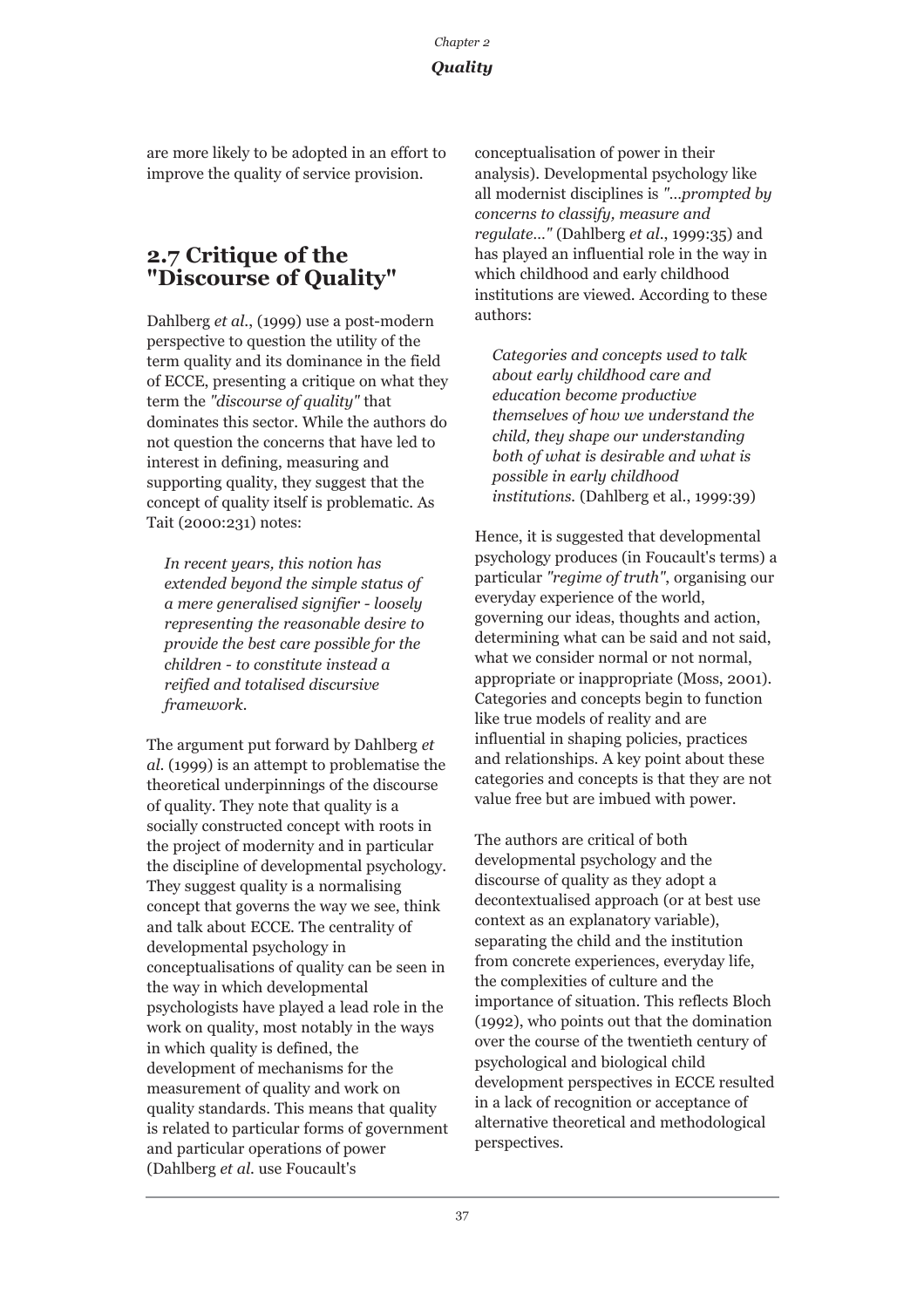Dahlberg *et al*. (1999) introduce an alternative conceptual framework, a postmodern approach to the *"discourse of quality"*, which they term the *"discourse of meaning making".* Farquhar (1999) views this framework as more of a very strong critique of the dominant approach than a fully developed alternative approach. The discourse of meaning making:

*…speaks first and foremost about constructing and deepening understanding of the early childhood institution and its projects, in particular the pedagogical work - to make meaning of what is going on.* (Dahlberg et al., 1999:106)

Consequently meaning making is about deepening our understanding of what is going on in early childhood programmes, making judgments about the value of what goes on and possibly seeking some agreement with others about these judgments. This approach explicitly incorporates both moral and political choices and recognises ethical and philosophical positions and judgements of value.

Several examples of the discourse of meaning making are mentioned by Dahlberg *et al*. (1999) including the Stockholm project (which is informed heavily by the ideas and practices of Reggio Emilia), the practice of pedagogical documentation and thinking on minority status in early childhood education with reference to the aboriginal peoples of Canada. The project *Early Childhood Pedagogy in a Changing World* was established in 1993 in a district of

Stockholm and was based on the Reggio Emilia approach. The project was praxis<sup>5</sup> orientated (Lind, 1998) and involved teachers, parents, children and politicians and administrators from the local community (Dahlberg, 2000). Practitioners adopted a social constructionist perspective recognising the operation of power inherent in processes of representation. Important pedagogical tools associated with this approach include the process of pedagogical documentation, the role of specialist staff such as *atelierista*<sup>6</sup> and *pedagogista7* and the time built into the working week for the practitioner to analyse, debate and reflect on pedagogical practice.

Even with the adoption of a discourse of meaning making, Dahlberg *et al*. (1999) acknowledge that the power and attractiveness of the discourse of quality will be slow to diminish and suggest that there is nothing to prevent the adoption of a discourse of meaning making alongside the discourse of quality by policy makers and practitioners:

*We recognise that the discourse of quality might be particularly useful for certain highly technical issues, perhaps for example food hygiene or building standards to ensure the physical safety of young children in early childhood institutions. (Dahlberg et al., 1999:119)*

The critique of the discourse of quality is valuable, as it has generated research that is strengthening understanding of what constitutes quality in early childhood care and education provision for young children.

## **2.8 Conclusion**

In conclusion, it can be suggested that the issue of determining quality is complex. Quality is a relative, value-based concept, determined and influenced by contextual factors, as well as the discipline of

<sup>5</sup> Praxis is defined as the translation of an idea into action; a concrete theory put into practice.

<sup>6</sup> An atelierista is an art teacher who is trained in the visual arts and works closely with other teachers and the children.

<sup>7</sup> A pedagogista is a specialist in the early years who is available to centre staff for consultation, planning, and assistance with the management of individual children. The pedagogista not only develops relationships with centre staff, families, and children but also engages in problem solving with staff, exploring new options and reflecting on what is going on in the centre.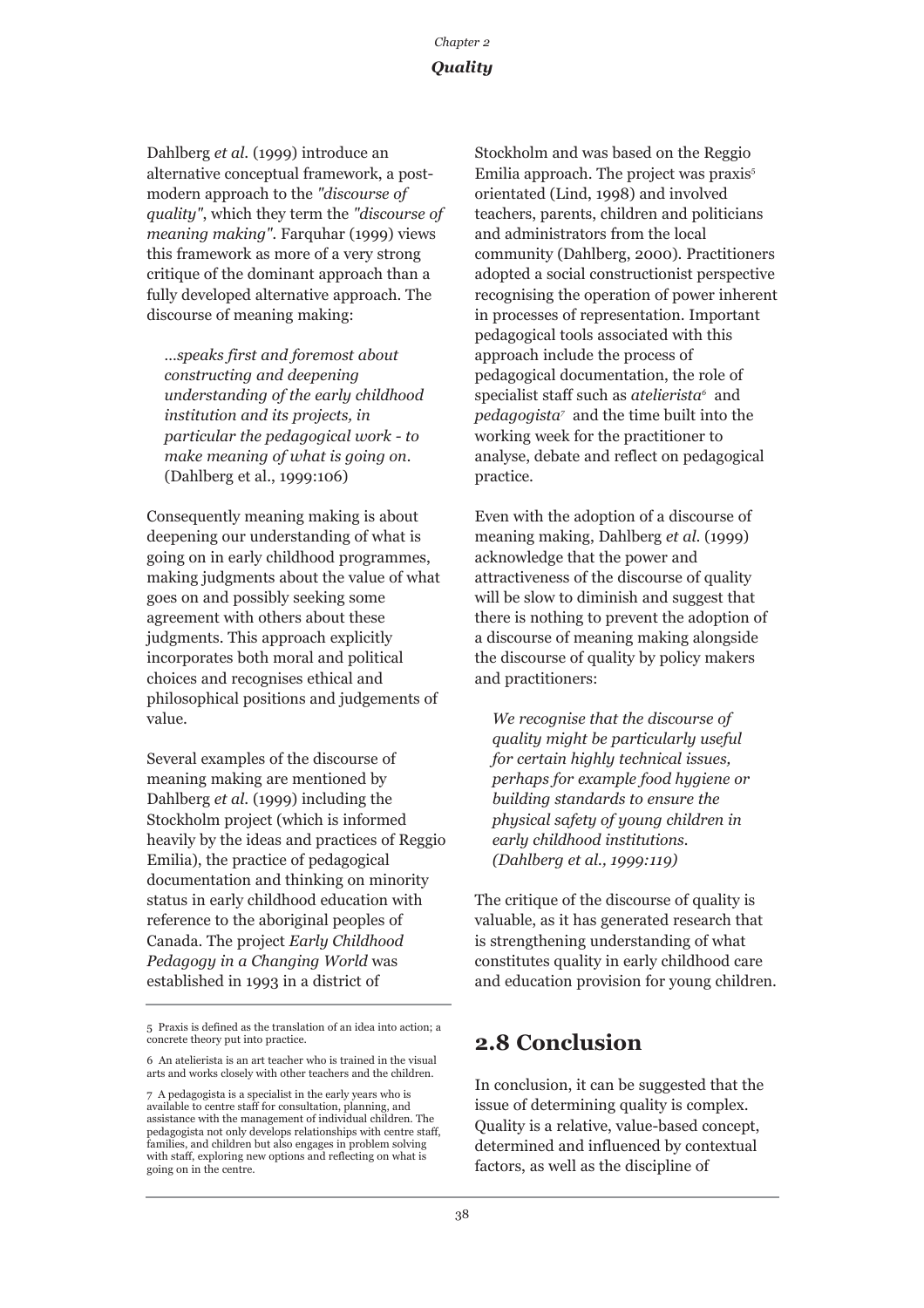developmental psychology. Ideas about what constitutes quality may vary from country to country, from social group to social group and from researcher to researcher. The way in which quality is defined will impact on the measurement instruments used and on what will be identified as appropriate support structures. What is defined as quality will also change over time. Perhaps as Hayes (2002c) suggests, when we think of quality, we should think in terms of a never-ending journey where quality is constantly discussed, debated and created.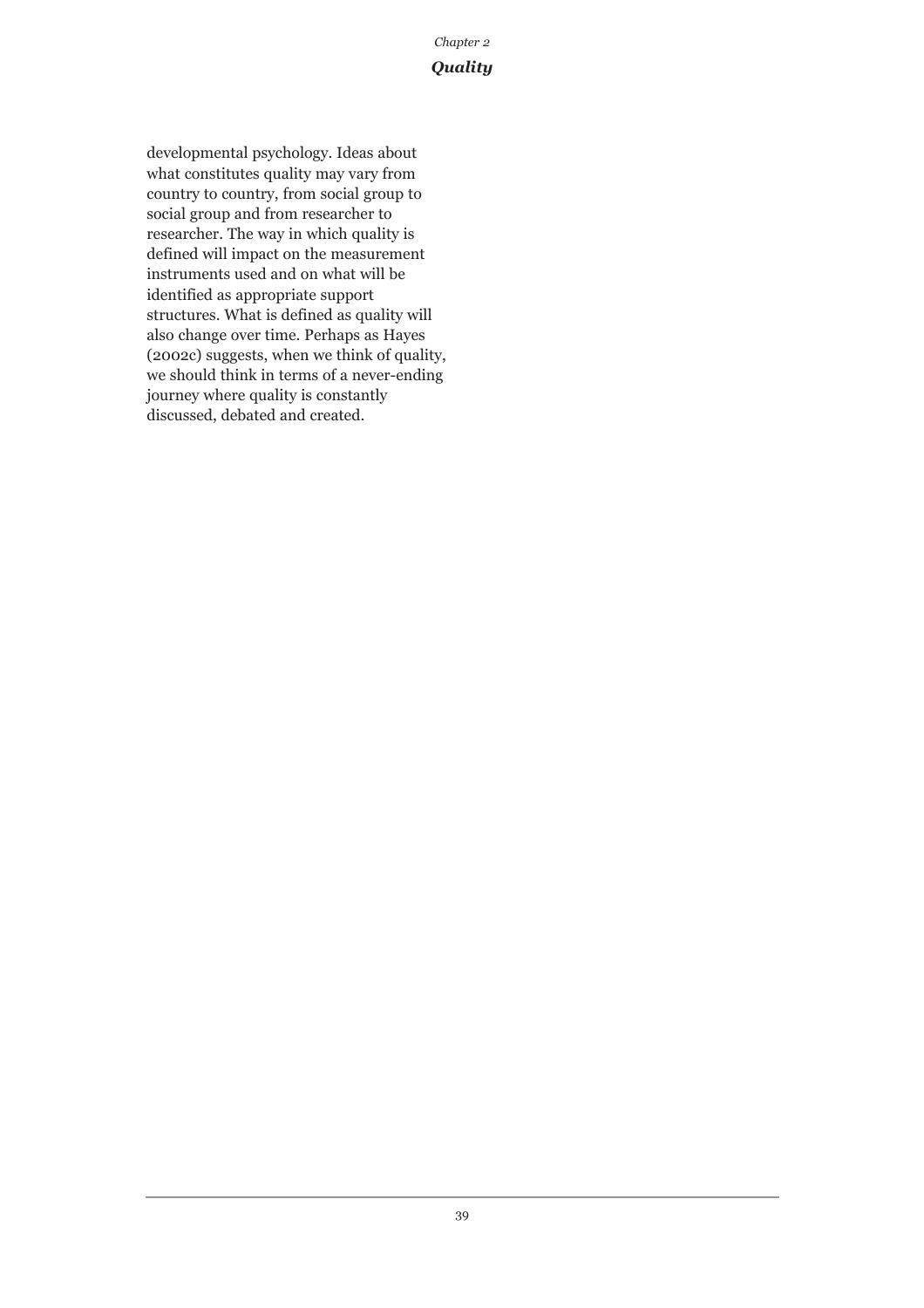

## **Norway**

#### **Terms Used**

| Barnehage       | Kindergarten/Pre-school<br>setting   |
|-----------------|--------------------------------------|
| Barnehager      | Kindergartens/Pre-school<br>settings |
| Pedagogiske     |                                      |
| Ledere          | Pre-school Teacher                   |
| <b>Storting</b> | Nordic Parliament                    |
| Sturere         | <b>Head Teacher</b>                  |
|                 |                                      |

## **3.1 Introduction**

Quality in ECCE has been a primary concern in Norway for more than a decade. In a White Paper to the parliament in 1987, the central aims were to improve both access and quality in the *barnehager8* (OECD, 1998a). In general, research concludes that the Norwegian *barnehager* have high quality services. According to the OECD (1998a:23) background report:

*In Norway the regulations on educated staff, the Framework Plan and the emphasising of close cooperation with the parents are the basis for quality.* 

## **3.2 Context for quality**

## **3.2.1 Philosophy**

Section 1 of the Day Care Institutions Act states that the first purpose of the ECCE institutions is:

*…to provide children of under school age with sound opportunities for development and activity in close*

<sup>8</sup> Barnehage is the direct translation of the German word Kindergarten. This word is a common term for different types of ECCE under the legislation of the Norwegian Day Care Institution Act, covering the age group 0 - 5 years.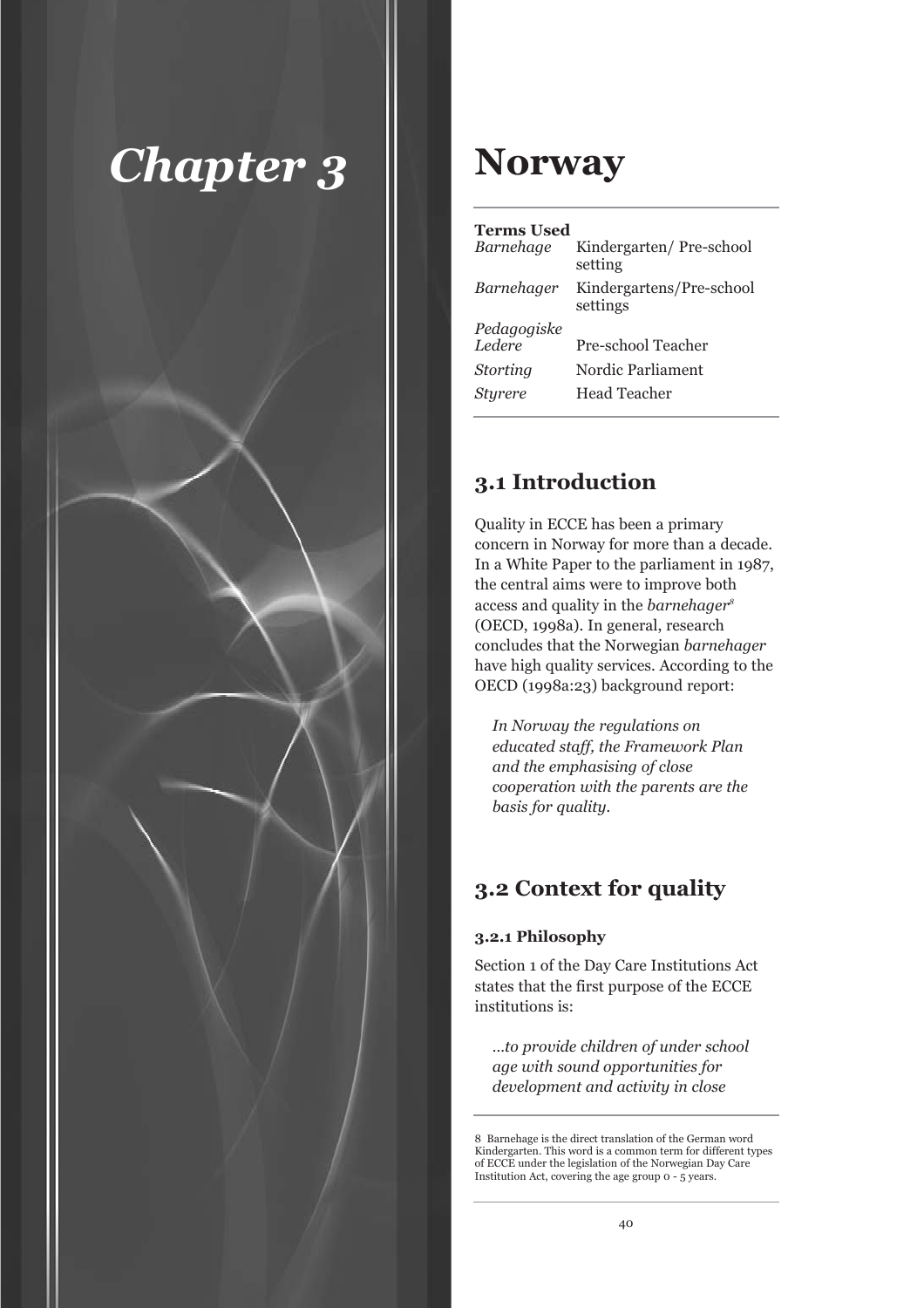*understanding and collaboration with the children's homes. Day care institutions shall assist in giving the children an upbringing that accords with Christian values.* (Ministry of Children and Family Affairs, 2004)

ECCE is viewed as essential for good child development regardless of the employment status of the mother (Clearinghouse, March 2003b). Childhood as a life-phase has a high intrinsic value, and children's own free time, own culture and play are fundamentally important (Ministry of Children and Family Affairs, 2004). ECCE is therefore viewed as part of the family policy in Norway (Alvestad and Samuelsson, 1999). The provision of ECCE in Norway has two main aims; to make it possible for parents with small children to work outside the home and to contribute to equality between men and women.

#### **3.2.2 Policy**

The Ministry for Children and Family Affairs has the primary responsibility for policy making regarding ECCE but the responsibility for delivery lies with local authorities (OECD, 1998a).

Administrative responsibility for ECCE services in Norway lies with the Ministry for Children and Family Affairs (OECD, 1998a). Currently there is an ongoing debate about whether or not administrative responsibility for childcare should be transferred to the Ministry of Church, Education and Research Affairs, which is responsible for education and schools. This debate was prompted by the development of the first national curriculum for childcare institutions, which highlighted the educational function of childcare institutions (*barnehager*) and tied them more closely with the education system (Choi, 2003). However, the Ministry for Children and Family Affairs believes that *barnehager* should act as an interface with families, not with the educational system.

## **3.2.3 Funding**

The State provides grants for the establishment and operation of public as well as private day care institutions, and all institutions are eligible for funding subject to the approval of the municipal authorities. Therefore, the main form of subsidy for childcare costs in Norway is a supply funding strategy, though one parent of children aged between birth and 12 months receive 80 per cent of their salary to stay at home with the child. In addition, parents of children aged between 12 and 36 months receive a flat rate benefit if they do not use a publicly funded service, to be used either to support a stay at home parent or as a contribution to the cost of private childcare arrangements (Candappa *et al*., 2003).

The Norwegian *Storting* (the National Parliament) has approved the sharing of the running costs for *barnehager* at 40 per cent, 30 per cent and 30 per cent, divided among State funding, funding from municipalities and parental fees. However, in practice, parents' fees vary from municipality to municipality. In some municipalities, the fees are the same for all children; in other municipalities they vary with the parents' income. Many parents pay more than 30 per cent of costs, especially in privately owned barnehager. The contribution from the State and municipalities does not always match the Storting's intention. On average, municipalities pay 27.9 per cent of the total running costs in public institutions owned by the municipalities, but only 8.2 per cent of total running costs in private institutions. A national maximum price scheme for participation in day care programmes has been adopted and will be introduced over a period or time. The government has also agreed to a new funding formula to be put in place by 2005, whereby government funding for barnehager will be increased to 50 per cent (Eknes, 2000).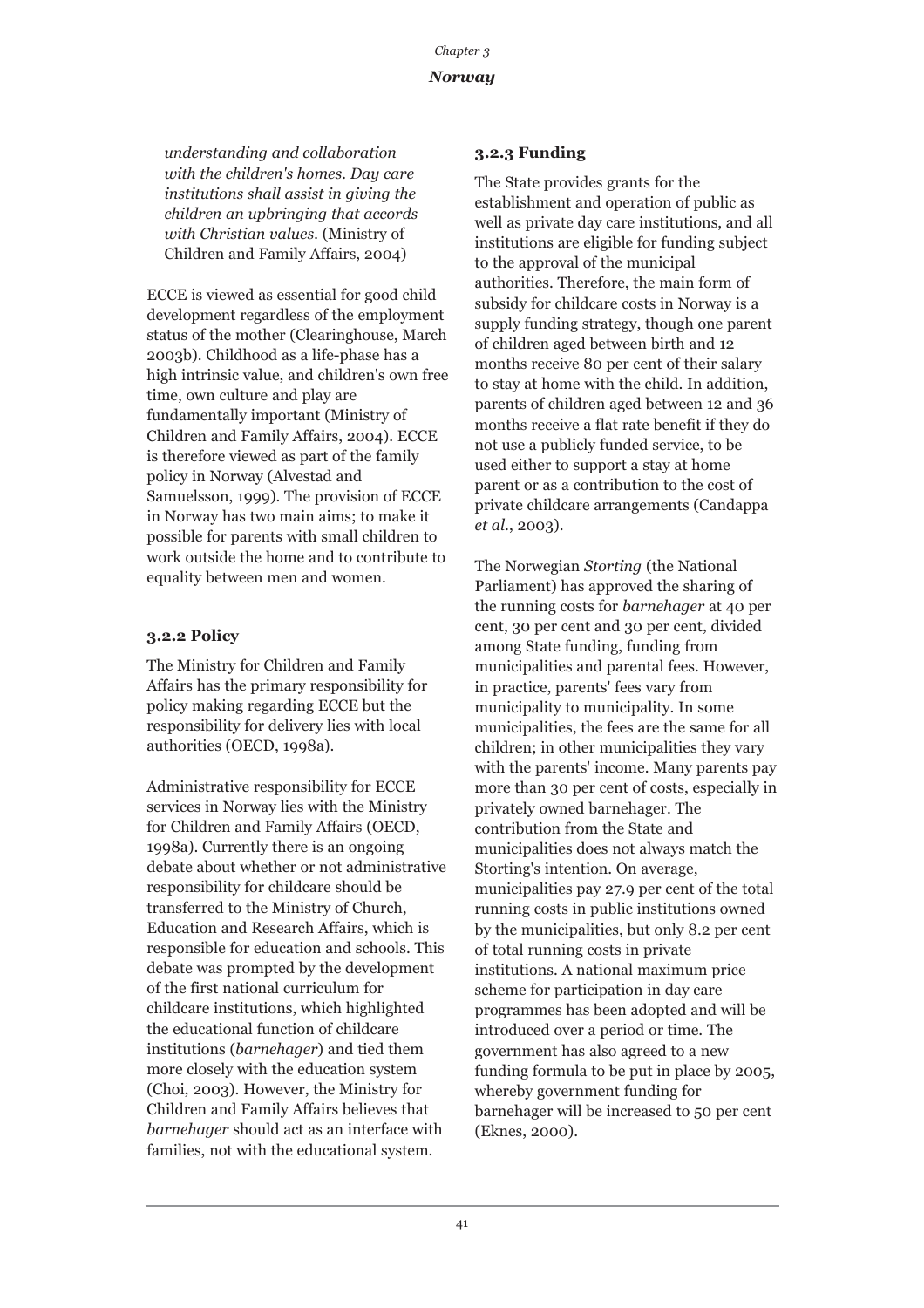The government has provided grant aid for those building new ECCE centres (Eknes, 2000). In July 2003, each municipality became officially responsible for administering a joint application process for admission to its public and private day care facilities and for ensuring that its day care institutions could meet local enrolment needs. In 1997, the compulsory school age was lowered from seven to six years (OECD, 1998a), meaning that childcare institutions now provide care and education for children under the age of six.

During the 1980s and the beginning of the 1990s, government policy gave priority in access to children over the age of three, by subsidising places for these children at a proportionately higher level than places for children under the age of three (OECD, 1998a). This meant that access varied among age groups, with older children more likely to attend childcare institutions and to attend for longer periods of time.

The Norwegian government is moving towards a position of universal provision. According to the OECD report (OECD, 1998a), one goal set by the Norwegian government it that all children whose parents wish it should have a place in barnehage, either on a full time or part time basis, by the year 2000 (OECD, 1998a). By 2002, 69% of children between the ages of one and five attended Kindergarten (Statistics Norway, 2003).

## **3.2.4 Delivery Strategies**

In Norway, both public and private institutions provide day care. *Barnehager* vary considerably in terms of ownership, management and funding. Some are owned and managed by a local authority while others are privately owned. Private *barnehager* are managed in a variety of ways by parent groups, non-profit organisations, for-profit businesses etc. According to the OECD (1998a) report, there were there were 6,240 *barnehager* in Norway in 1997, 47 per cent of these were

public and 53 per cent private. The private institutions were on average smaller than the public institutions. Private *barnehager* accommodated 42 per cent of the children and 58 per cent of the children were in public *barnehager*.

In July 2003, each municipality became officially responsible for administering a joint application process for admission to its public and private day care facilities and for ensuring that its day care institutions can meet local enrolment needs.

## **3.3 Defining Quality**

## **3.3.1 Regulations**

There is a national legislative framework for *barnehager* provided for by the *Barnehager* Act (1995). This act sets down some regulations regarding the operation of *barnehager*. For example, under the Act, both the *styrere9* and the *pedagogiske ledere10* must be educated pre-school teachers and there must be one educated pre-school teacher per 14-18 children over the age of three and per 7-9 children under the age of three. The regulations only cover family day care providers that are part of an authorised family day care system. In family day care, there must be one preschool teacher per 30 children, and no more than five children over the age of three in each family day care home.

The *Barnehager* Act gives considerable discretion to municipalities and institutions in terms of structural features of quality such as staff ratios (OECD, 1999b). Under Section 17 of the Act, the total number of personnel must be sufficient to enable all staff to carry out satisfactory educational activity. This demand allows the owner of

<sup>9</sup> Styrer can be roughly translated as headteacher. A styrer is an educated pre-school teacher who is responsible for the dayto-day management of the barnehage.

<sup>10</sup> A Pedagogisk leder is an educated pre-school teacher with responsibility for a group of children in a barnehager.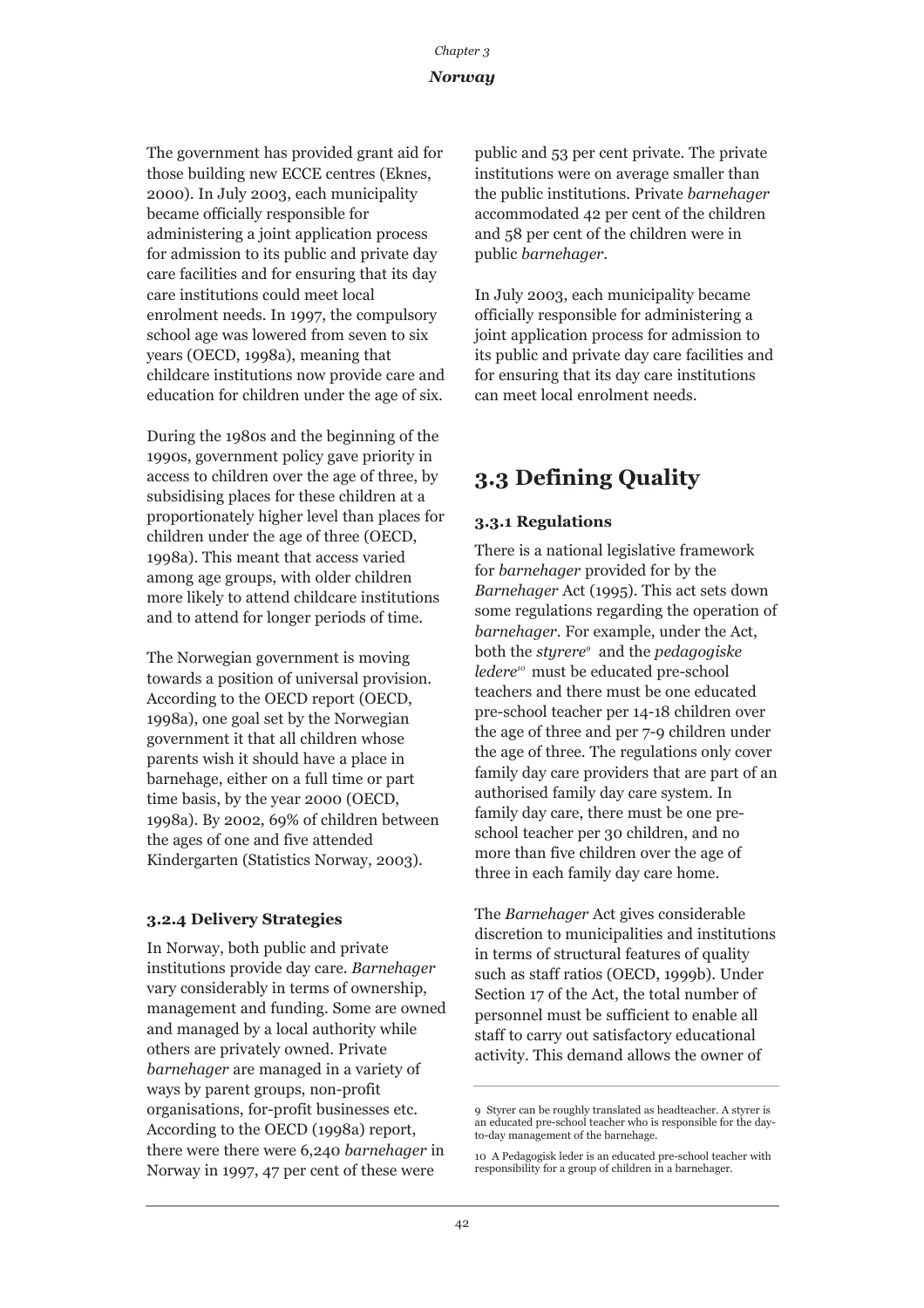## *Norway*

the *barnehager* to relate staff numbers to the needs of the children attending. Therefore, the adult-child ratio may be different from *barnehager* to *barnehager,* depending on the needs of the children attending.

## **3.3.2 Curriculum**

The Framework Plan is a national curriculum for all *barnehager*. It was introduced in 1996 for both public and private *barnehager* (OECD, 1998a). All *barnehager* are obliged to follow the plan under the Act. This *Framework Plan* is based on the assumption that the barnehager are part of the education system (Chio, 2003) and view education in the early years as an important foundation for life long learning. The framework discusses methods for the teacher to use when working with children and how the teachers can use the *Framework Plan* in their own planning and evaluation (Alvestad and Samuelsson, 1999). The Norwegian framework gives teachers:

*…a detailed framework for their work with suggestions for content, methods to be used, and expected outcomes.* (Alvestad and Samuelsson, 1999:5)

There are three main parts to the framework (Alvestad and Samuelsson, 1999). Part one states the objectives and basic principles underlying the work carried out in the *barnehager*. Part two focuses on content and areas of experience and learning, including the *Framework Plan*:

- Totality and interpretations;
- Social interaction;
- Play and day to day activities;
- Culture and curriculum and;
- Sami language and culture.

Part three focuses on implementing the plan and includes planning, implementation and evaluation,

responsibility, forms of operation and collaboration and development of day care institutions.

Included in the *Framework Plan* are five subject areas, which all pre-school children should experience:

- 1. Society, religion and ethics;
- 2. Aesthetic subjects;
- 3. Language, text and communication;
- 4. Nature, environment and technology and;
- 5. Physical activity and health (OECD, 1999b:17).

The *barnehager* have a high degree of freedom within the *Framework Plan*. The plan does not impose detailed guidelines for the activity or prevent freedom, adaptations and variation at the local level. For example, programmes from abroad such as the Italian Reggio Emilia, the American High/Scope and the Dutch Marte Meo are used in some *barnehager*.

Individual *barnehager* decide how to apply the *Framework Plan*, through the production of an annual plan (OECD, 1999b). A concrete evaluation programme must form part of the annual plan in each *barnehage*. The annual plan defines what is to be evaluated, the criteria for evaluation, how information is to be compiled, who shall evaluate and when, and how the basis for evaluation is to be presented and discussed.

## **3.3.3 Staff Training**

The *Framework Plan for Day Care Institutions - A Brief Presentation* states that:

*The day care institution's most important resource is the people working there.* (Ministry of Children and Family Affairs, 2004:41)

One of the most important factors in achieving high quality *barnehager* is a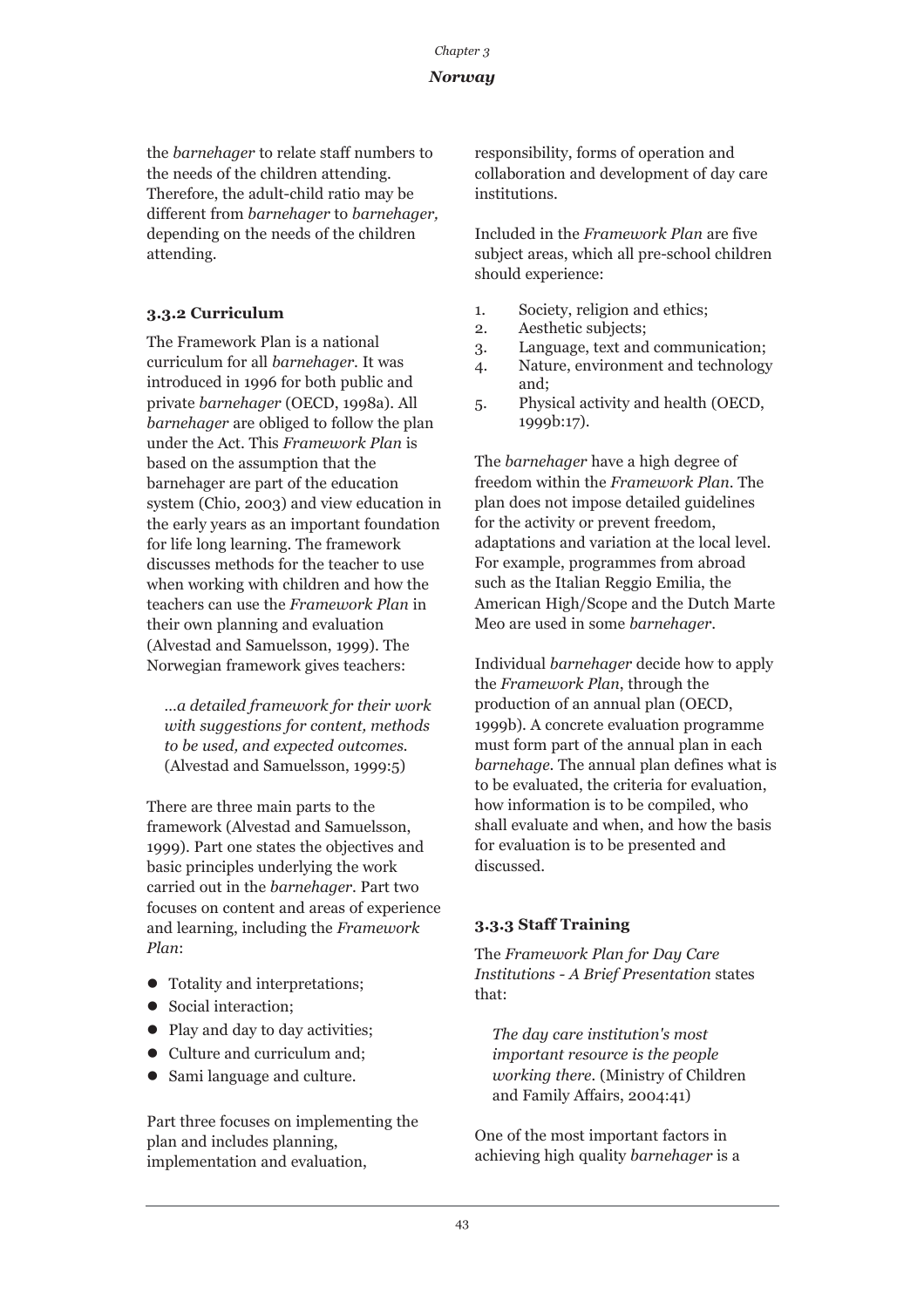well-educated staff (OECD, 1998a:28). The *Barnehager* Act (sections 16 and 17) states that *styrere* and *pedagogiske ledere* must be educated pre-school teachers. In Norway, just over a third of the ECCE workforce are trained pedagogues (Kosiander and Reigstad, 2002). There is a shortage of qualified pre-school teachers and in 1997, 19 per cent of the persons employed as *styrere* and *pedagogiske ledere* worked with dispensation from the educational requirements. There are no demands in terms of the educational qualifications of pre-school assistants.

There is one benchmark qualification in Norway for practitioners working in the ECCE field and all pre-school teachers complete a three year educational programme (Alcock, 1996). Admission to pre-school teacher education normally requires the completion of three years of study at upper secondary level. This qualification includes both a theoretical and practical perspective (Kosiander and Reigstad, 2002). Students undertake pedagogical/didactic theory and practical training, relevant subject and practical training and in-depth study in the third year of study.

Assistants undertake an upper second level vocational qualification. This apprenticeship model normally consists of two years of school and two years of apprenticeship which may take place in a *barnehager* (OECD, 1998a). In Norway, much work is currently being done to recruit minority groups to the ECCE professions (Rhedding-Jones, 2002). For example, at the beginning of 2001 the Ministry of Children and Family Affairs launched a programme on how to recruit more men into ECCE (Kosiander and Reigstad, 2000).

## **3.3.4 Professional Development**

The Framework Plan states that:

*The individual day care institution owner should therefore draw up longterm training plans for his/her employees. Development work, refresher training and guidance should be planned for a period of several years.* (Ministry of Children and Family Affairs, 2004).

Since 1990, funds have been given for educational/pedagogical development work in all counties. From 1995, county governors were required to establish courses for the *barnehager* staff about using the plan and to date, many have done so in collaboration with the colleges for pre-school teacher training. Decentralised pre-school teacher education has also been organised in several locations in recent years.

## **3.3.5 Parents**

Parental involvement is seen as one aspect of quality in ECCE in Norway. The 1995 *Barnehager* Act stipulates that each *barnehager* must have a parent's council and a co-ordinating committee comprising representatives of parents, staff and owners. The parents' council promotes the parents' shared interests and has the right to express an opinion in matters of parents' relationship to the *barnehager*. The coordinating committee formulates an annual plan for the educational activity based on the *Framework Plan* and local guidelines:

*Questions related to basic views on education, content and priorities should also be discussed by the parents' council and by the coordinating committee as part of the work on the annual plan.* (OECD, 1998a:15)

This means that parents have significant influence on the content of the *barnehager*'s programme.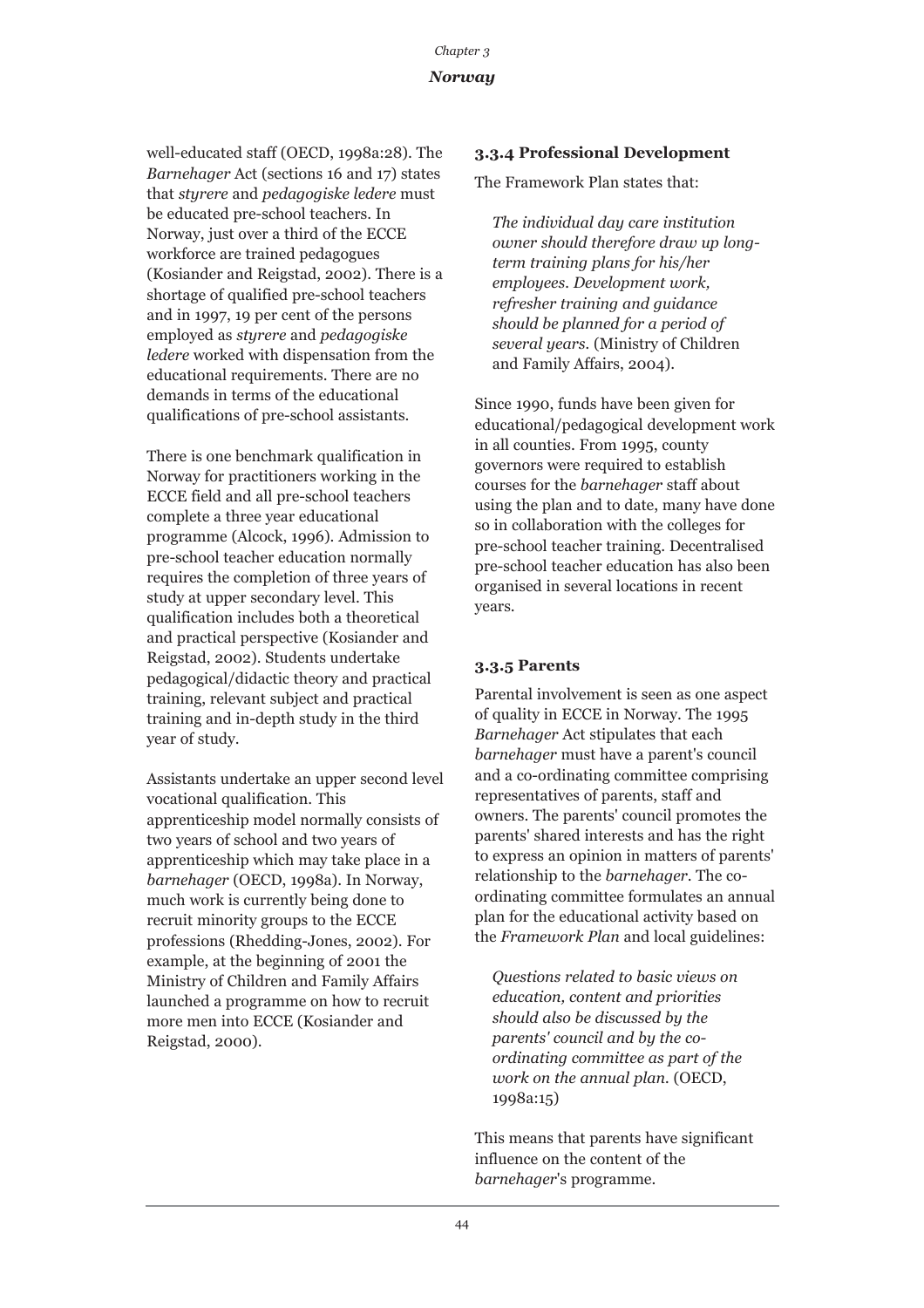## **3.3.6 White Paper 1999-2000**

In the White Paper on ECCE policy, it was proposed that a quality programme be launched in 2001-2003 within the ECCE sector. As Kosiander and Reigstad (2000:94) state:

*The objective of this programme is that each barnehager will operate a system to maintain and develop quality by the end of 2003.* 

There are three main components to this programme:

- z **A** *barnehager* **for all children,** which includes children with special needs (from ethnic and cultural minorities and children with additional needs);
- **Provision of a flexible institution** based on children's needs and parental demands. This means that ECCE services must give children influence and encourage their participation alongside developing an institutional program that takes into account parents' working hours, studies and income;
- **Competent personnel** means having enough educated personnel, both licensed teachers and assistants, to meet the new demands within the ECCE sector in the future (Kosiander and Reigstad, 2000:94).

## **3.4 Measuring Quality**

## **3.4.1 Municipalities**

According to section 10 of the *Barnehager* Act, municipalities maintain the local supervision of the *barnehager* and all *barnehager* must be approved by local authorities. Local authorities set standards in terms of structural issues, such as staff ratios. The local authority is responsible for the implementation of the *Framework Plan* in individual *barnehager* and local authorities may ask for the annual plans from the *barnehager* in connection with

their supervision. The overall responsibility for building and operation of day care institutions lies with the municipal authorities, who are also in charge of monitoring compliance with existing legislation.

#### **3.4.2 Self-evaluation**

The *Framework Plan* requires that a concrete, explicit evaluation programme be formulated and implemented as part of the annual work plan of each institution. The OECD Country note for Norway states that:

*The concept of evaluation contained in the Framework Plan for Barnehager is distinctive, complex and challenging. It emphasises observation and documentation, analysis and interpretation, contemplation and self-reflection, and children's involvement.* (OECD, 1999b:35)

The OECD report noted that some *barnehager* have put explicit evaluation plans in place which emphasise building group confidence, social competence and securing the quality of personal relationships (OECD, 1999b:35).

## **3.5 Supporting Quality**

#### **3.5.1 Research on Quality**

*Statistics Norway<sup>11</sup>* gathers information annually regarding dimensions of quality, such as the composition of the staff and the number of children with special needs. These statistics are presented in the publication *Child Care Institutions* in December of each year. Statistics Norway also carries out a bi-annual survey of parental fees in *barnehager* operated or

<sup>11</sup> Statistics Norway is responsible for the official statistics of Norway (OECD, 1998a) and is the principal agent for the collection of official statistics on the ECEC sector (OECD, 1999b).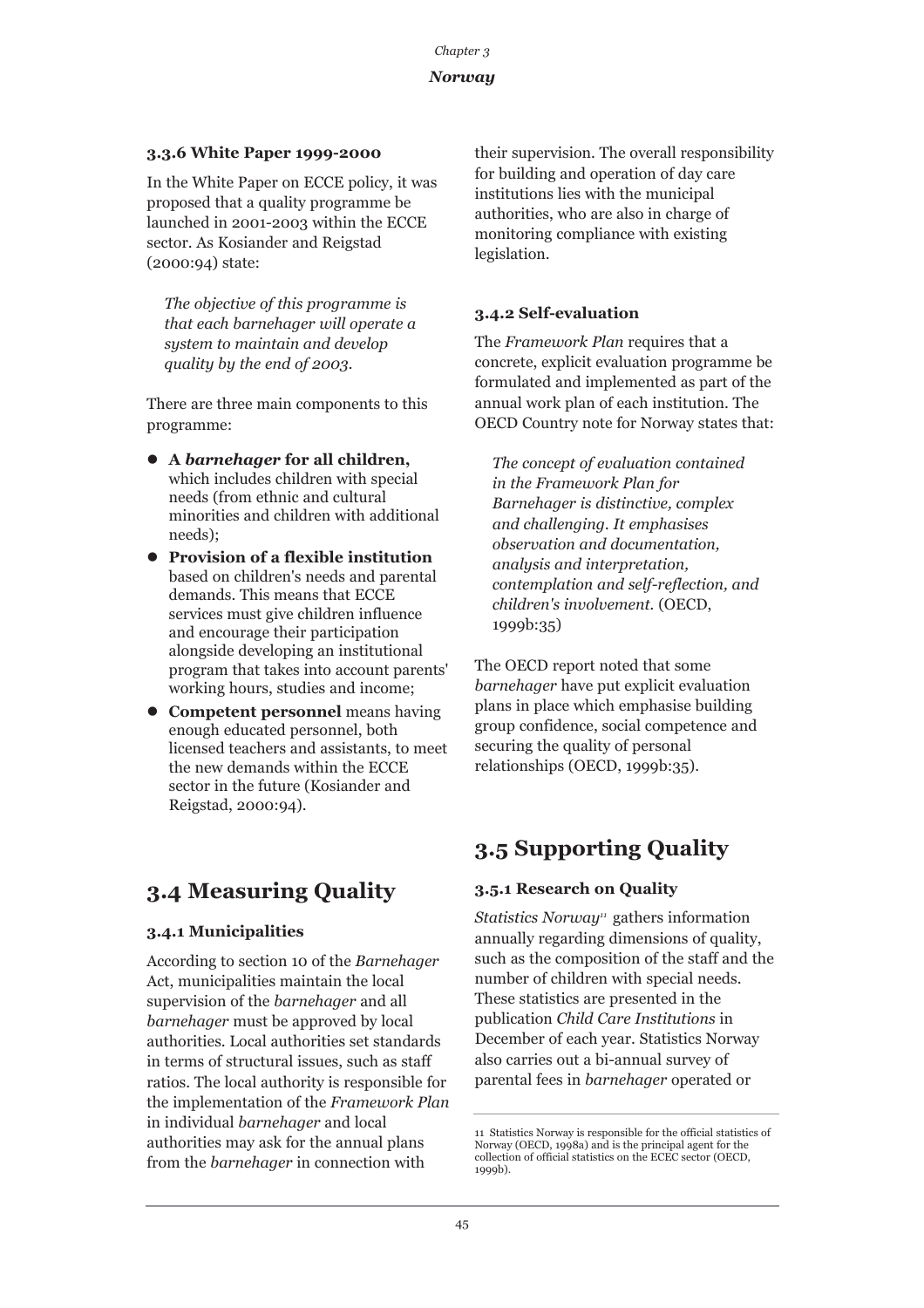part-financed by the municipalities. Another function of *Statistics Norway* is to collate and provide information from the annual financial statements submitted to the Ministry by private *barnehager*. The OECD background report notes that *"…the Storting pay a lot of interest in these figures."* (OECD, 1998a:41)

The Ministry has also initiated other pieces of research regarding barnehage. The main purpose of this research is two fold; to gather information for the purposes of policy making and to investigate the level of success of various initiatives.

The Ministry of Children and Family Affairs has funded two projects concerned with quality in ECCE entitled *"Quality in Day Care Institutions and the Child's Value"* and *"The Values of the Barnehager - An Analysis of Knowledge"*. Both of these studies were carried out by the National Institute of Public Health. The report *Quality in Day Care institutions and the Child's Value* (OECD, 1998a:41) highlights the fact that quality is related both to structure and values. Structural definitions of quality may lack criteria that are directly related to children's development and health, job satisfaction, educational ideas and the parents' satisfaction with the quality of service provided. The summary and conclusions in the report suggest that the challenge for the future is to keep and develop the well-established *barnehager* tradition:

*To manage this, the staff must identify with all aspects of the quality in their local barnehage in close collaboration with the parents and authorities. A broad involvement and discussion about quality in barnehager is an important premise.* (OECD, 1998a:42)

The report The *Child's Value and the Values of the Barnehager - An Analysis of Knowledge* (OECD, 1998a:42) focuses on different pieces of research concerning

children and *barnehager*. The report notes that the high quality in the Norwegian *barnehager* is a support to Norwegian parents, and makes parenthood a positive experience. The report concludes that Norway has good statistics and research on several areas of ECCE. These include living conditions for families with small children, pre-school teachers professional development and their professional experience, as well as good knowledge about children's language development and special educational work for small children. The research proposes the establishment of a centre for *barnehager* research.

The Ministry of Children and Family Affairs has also conducted an evaluation to ensure that the *Framework Plan for Barnehager* was being implemented (Kosiander and Reigstad, 2000). This stated that:

*…most of the institutions had implemented the Framework Plan as intended even if there was no systematic programme or special efforts from the ministry to do so.* (Kosiander and Reigstad, 2002:97)

A range of other research has been funded by the government or government agencies and carried out in Norway. A research project between 2002 and 2004 funded by the Norwegian Research Council, *"Gender, Complexity and Diversity in Pedagogical Institutions for Children Aged 0-10: Theoretical and Empirical Investigations,"* looked at issues of gender and diversity (Rhedding-Jones, 2002). The Ministry has funded projects looking at the system of State grants for bilingual assistants, projects looking at the impact of the Cash Benefit Scheme and a project on the roles and relations in family day care (OECD, 1998a). The OECD background report noted that the Research Council was involved in four projects focused on children in *barnehager* (OECD, 1998a).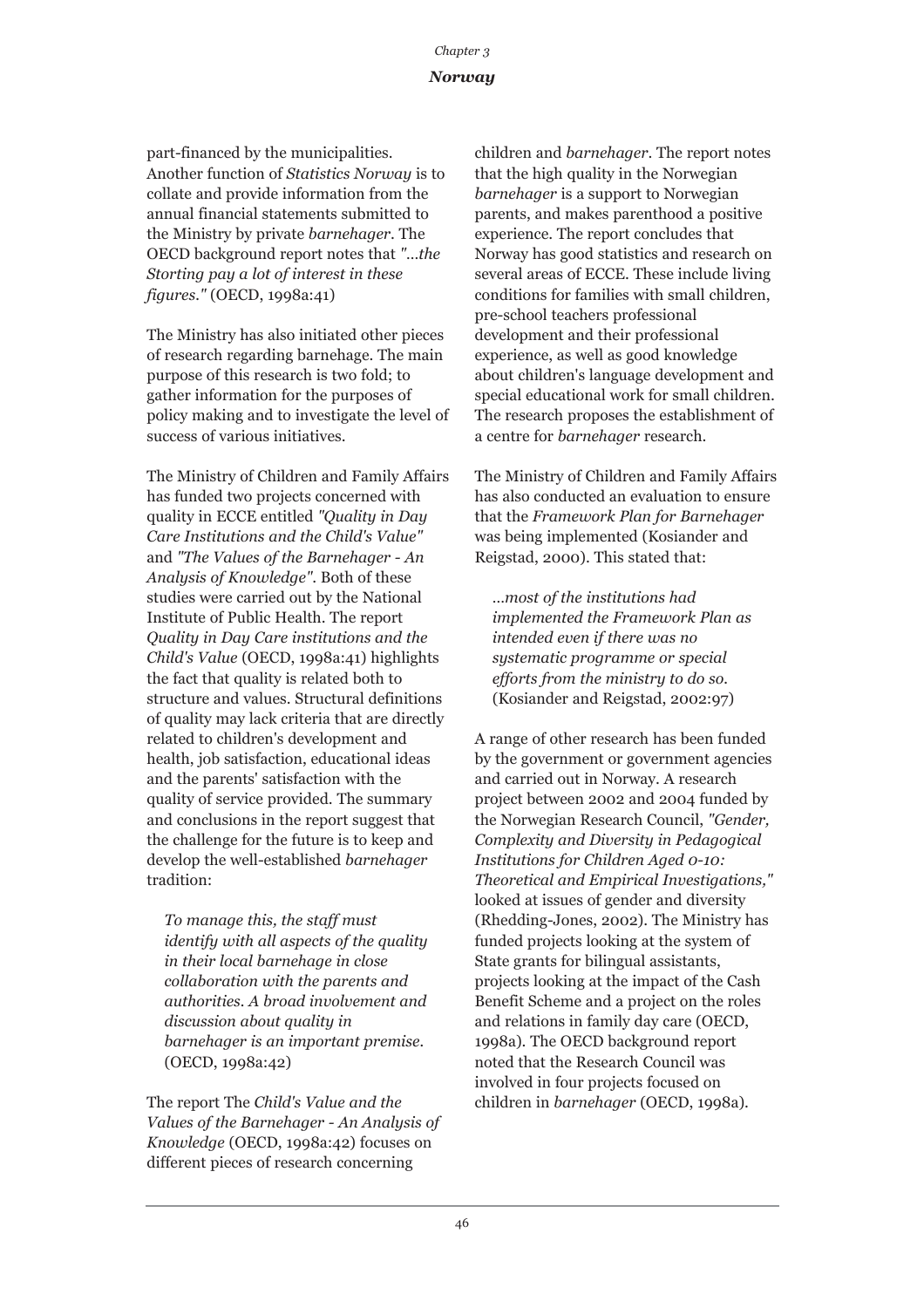## **3.6 Educational Disadvantage and Special Needs**

According to the Primary School Act, children with special needs have a legal right to special education or special educational help before school age and there is no lower age limit set for this assistance (OECD, 1998a). The municipalities are responsible for the provision and funding of this assistance (OECD, 1998a).

Children with disabilities are given priority admission to a place in a *barnehager*, provided that it is deemed by expert assessment that the child will be able to benefit from attending. The local authority is responsible for providing and financing additional support that may be required for the child, for example additional staffing (OECD, 1999b). According to Kosiander and Reigstad (2002), most children with special needs still attend public rather than private institutions. As stated by Kosiander and Reigstad (2002:92):

*…it is emphasised that topics of special education are integrated in all subjects, especially in the practical and didactic training.*

Municipalities are responsible for child welfare. The *barnehager* also has a role to play in terms of child welfare as a place in *barnehager* is often the first way of helping young children at risk. Research has been carried out with children with disabilities resulting in the production of reports such as *"Of Course they should be given Priority Admission"* (OECD, 1998a) and *"The Children who are not here, are not Disabled."* (OECD, 1998a) A research programme was initiated in 1993 (OECD, 1998a) entitled *"The Development of Knowledge and Initiative in Special Education."* The aim of this programme was to:

*… ensure that initiatives are taken to carry out projects that can help bolster knowledge regarding the measures and service needed to give children, young people and adults with special needs quality educational services in their local communities, primarily in local barnehager and schools.* (OECD, 1998a:43)

The project examined why the integration of disabled and/or different persons is difficult, even in institutions that have had integration as a goal for several years.

Children from linguistic, ethnic and cultural minorities have no additional legal right of access to *barnehager* (as in the case of children with disabilities), but the State gives special grants to the municipalities who provide *barnehager* for these groups. For example, the State provides grants to enable the employment of bilingual assistants. The State also finances 15 hours weekly attendance in *barnehager* for a period of eight months for newly arrived refugees.

## **3.7 Implications for Ireland**

## **3.7.1 Regulations**

In Norway, regulations are set down in legislation in relation to some structural aspects of quality, such as the education of pre-school teachers. However the regulations give considerable discretion to municipalities and childcare institutions regarding many of the structural aspects of quality such as staff-child ratios.

## **3.7.2 Curriculum**

The curriculum for pre-schools forms the basis for quality in childcare institutions in Norway. Under legislation, all pre-schools, both public and private, are obliged to implement the curriculum (*Framework*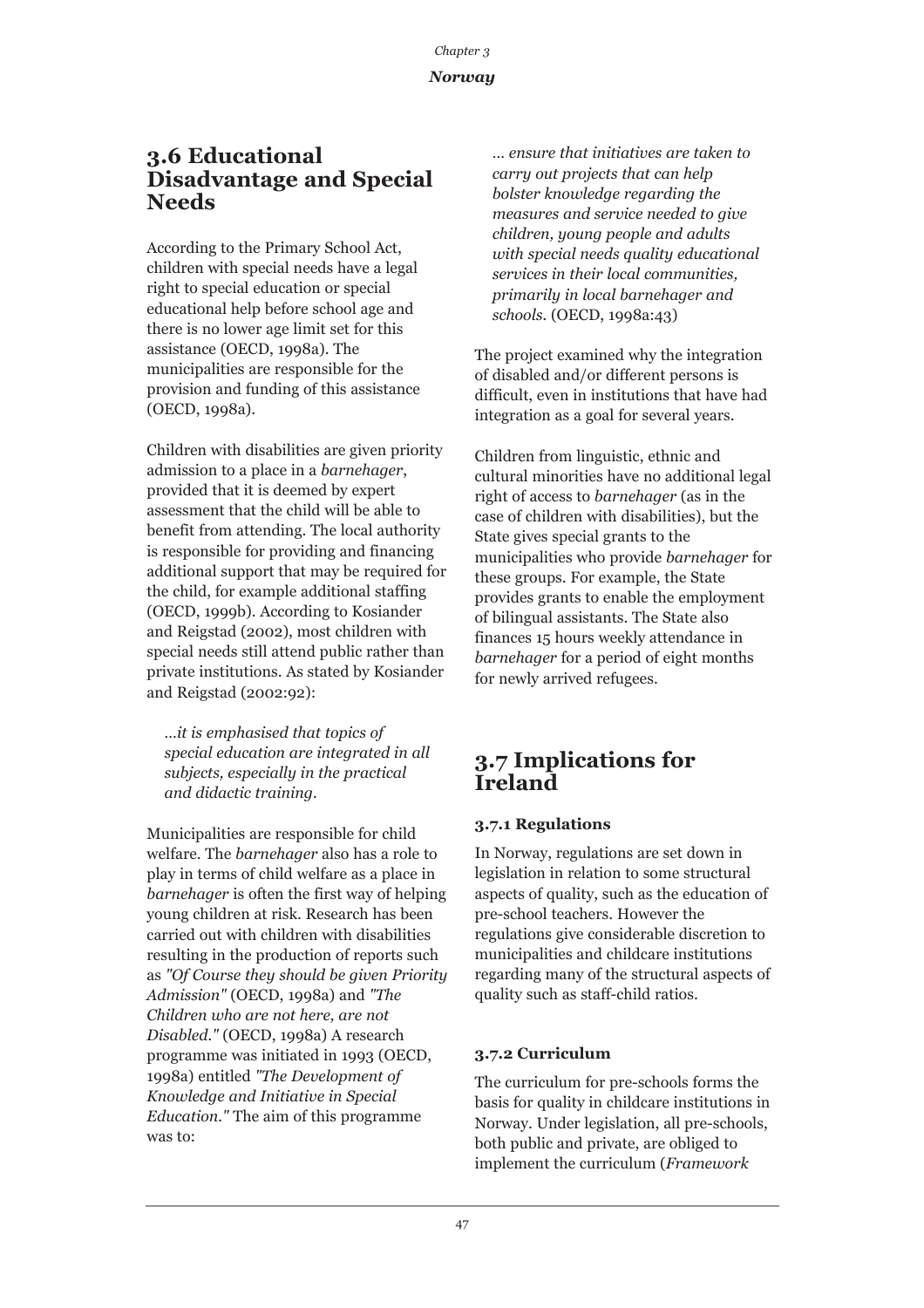*Plan*). The *Framework Plan* includes five subject areas which all pre-school children should experience, as well as suggestions for content, methods to be used and expected outcomes. The way in which the plan might be used by teachers for planning and evaluation purposes is also highlighted. The *Framework Plan* is sufficiently broad to be implemented in conjunction with programmes such as High/Scope or Marte Meo at local level. Pre-school institutions are required to draw up a plan on an annual basis, indicating the way in which they will apply the curriculum and the way in which they will evaluate their programme.

The *Framework Plan* has been supported at government level with the introduction of legislation which makes it mandatory for all pre-school institutions and the provision of funds to local authorities for the delivery of professional development programmes to ECCE professionals.

## **3.7.3 Staffing**

Competent personnel are identified as pivotal in the provision of high quality in ECCE in Norway. Currently more than one third of all those employed as pre-school teachers or head teachers have completed a three-year tertiary education programme.

## **3.7.4 Professional Development**

Professional development on an on-going basis is also identified as very important and under the *Framework Plan*, all employers are required to draw up long term training plans for the professional development of staff over several years. The government provide funds for the provision of educational/pedagogical work at local level.

Training measures in Norway are considered in conjunction with training measures for other agencies working with children in municipalities, or in association with colleges offering pre-school teacher training. A partnership approach in the delivery of professional development training is adopted.

## **3.7.5 Diversity**

It is recognised that as society becomes more diverse, this diversity will need to be reflected in the ECCE profession. In Norway there are efforts made to recruit minority groups to the ECCE profession and a programme has recently been launched with the aim of increasing the number of men entering the ECCE profession.

## **3.7.6 Parental Involvement**

Parental involvement is stressed as an important component of quality in Norway and legislation sets out that parents must be involved in the ECCE institution. All pre-school institutions must have a parent's council and parents must also be represented on the co-ordinating committee of each institution. The coordinating committee is comprised of parents, staff and owners and is responsible for the formulation of the annual plan for the educational activities of the institution. This means that parents have a voice in the annual educational plan of each childcare institution.

## **3.7.7 Evaluation**

While local authorities set standards regarding things such as staff-child ratios, local authorities are also responsible for the implementation of the *Framework Plan* in ECCE institutions. This ensures that one of the main mechanisms for measuring and promoting the quality of service provision is the use of self-evaluations, as all institutions are required to formulate and implement an evaluation programme as part of an annual work programme. Local authorities can ask for each institution's annual work plan in connection with their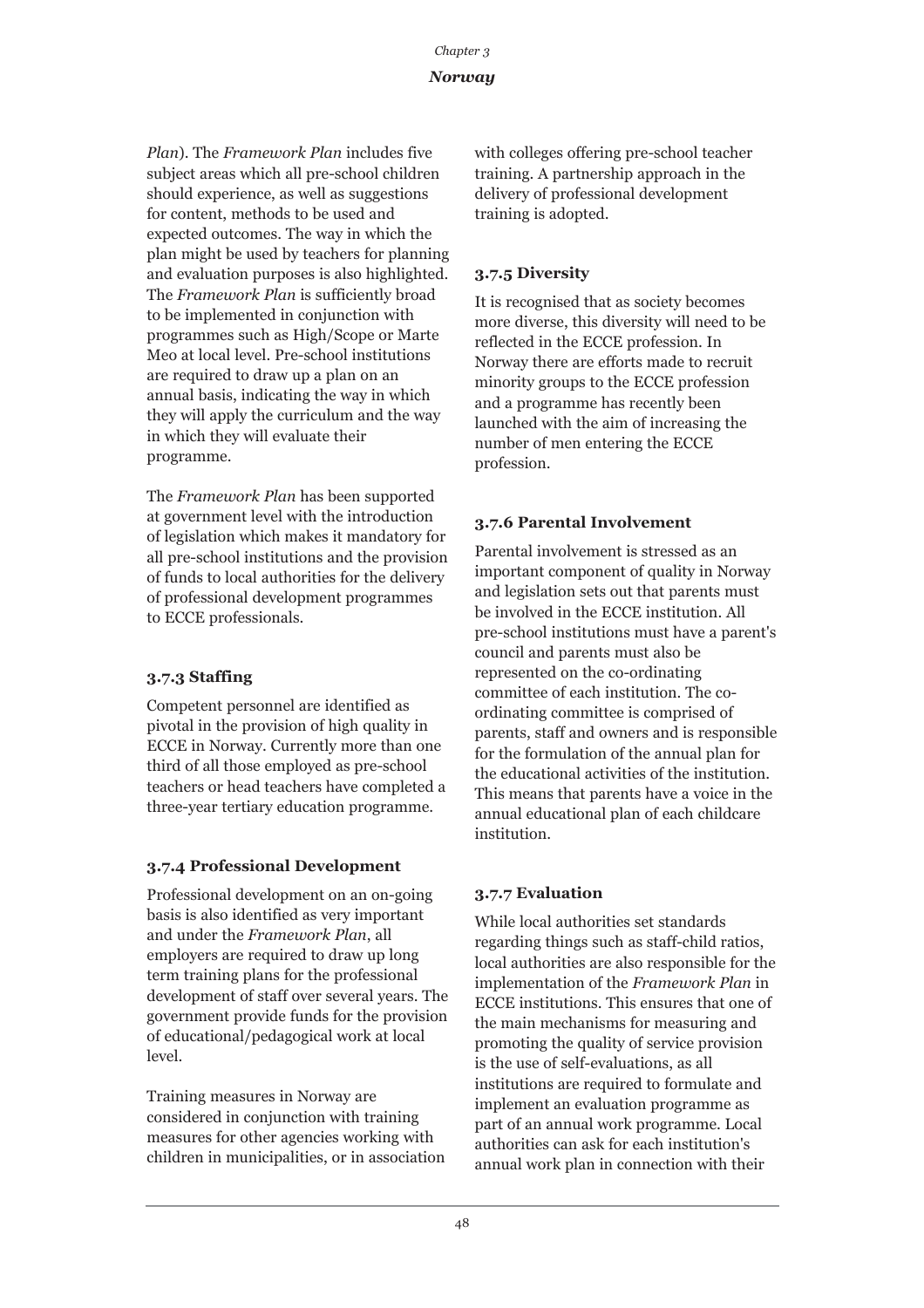## *Norway*

supervision. While the exact evaluation programme is not set down in the *Framework Plan*, it is suggested that any evaluation should include observation and documentation, analysis and interpretation, contemplation and self-reflection and children's involvement.

## **3.7.8 Special Needs**

Children with special needs are given priority admission to a place in an ECCE institution and the local authority is responsible for providing and financing additional supports that may be required for the child, for example additional staffing. The State also provides special funding for municipalities who provide ECCE to children from linguistic, cultural and ethnic minorities.

## **3.7.9 Data Collection**

A wide range of statistics is collected by Norway on an annual basis. Information is collected annually in dimensions of quality such as the composition of staff in ECCE institutions and the number of children with special needs. These statistics are used to monitor and evaluate the effects of policy decisions and to investigate the level of success of various new initiatives that are introduced. The information gathered is provided to the *Storting* and is regarded with much interest by its members. This ensures awareness about these measures of quality and allows for informed policy making in ECCE.

## **3.7.10 Research**

Research funded by the Ministry of Children and Family Affairs highlighted the fact that both structural and process elements of quality must be considered. This research suggests that quality is related both to structure and values and that structural definitions of quality may lack criteria that are directly related to children's development and health, staff job satisfaction, their educational ideas and the

parents' satisfaction with the quality of service provided.

## **3.7.11 Conclusion**

In conclusion, on the strength of the evidence collected from Norway, a number of features of quality can be identified which are worth considering in the development of a quality framework for Ireland:

- $\bullet$  Provision for all children under the age of six is co-ordinated under one government department, thus providing for the integrated provision of care and education for all children.
- $\bullet$  Regulations give considerable discretion to local municipalities regarding many of the structural aspects of quality. However, legislation has been introduced obliging all ECCE institutions to implement the curriculum.
- $\bullet$  The curriculum is a key tool utilised in defining quality. The curriculum identifies the importance of values in any determination of quality. Implementation of the curriculum is possible due to the highly qualified staff. The curriculum also emphasises the importance of staff development and of partnership with parents as integral aspects for the provision of a quality service.
- $\bullet$  Currently, there are initiatives underway to ensure adequate representation of minority groups and men working in ECCE settings
- The main mechanics for the measurement of quality in Norway is the use of planning and self-evaluation, another requirement of the curriculum. This is undertaken at local level.
- $\bullet$  The collection of statistics on a range of structural features of quality in Norway is an integral part of central government policy regarding ECCE and provides information on an annual basis.
- $\bullet$  Children with special needs have a right to services as early as they will benefit from them and are integrated into ECCE services.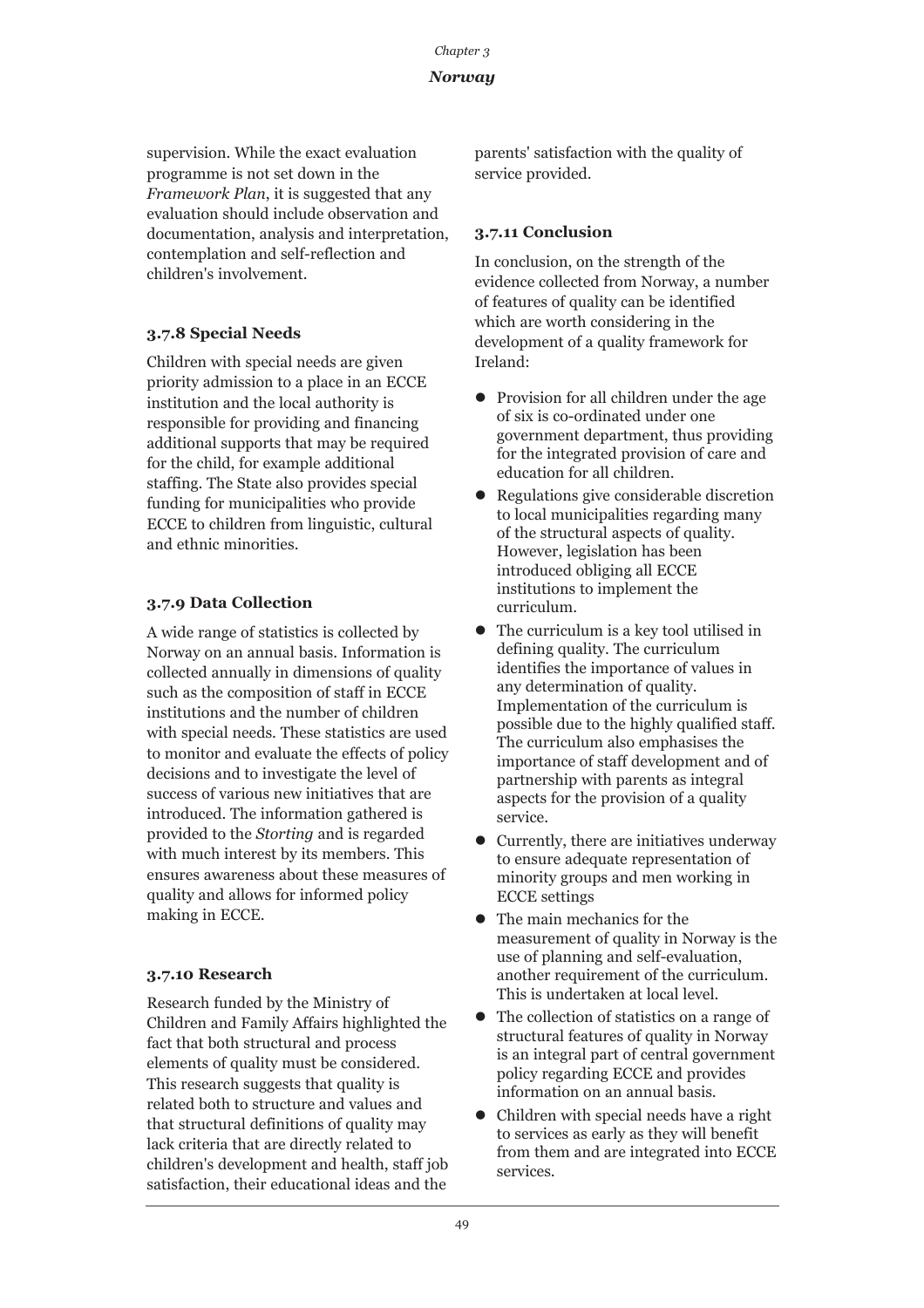

## **Sweden**

| <b>Terms Used</b> |  |
|-------------------|--|
|                   |  |

| Alternativ Drift |                                                   |  |
|------------------|---------------------------------------------------|--|
|                  | Alternative Provision                             |  |
|                  | Barnskötare Nursery Worker/Childcare<br>Assistant |  |
| Dagbarnvårdare   |                                                   |  |
|                  | <b>Family Day Care Provider</b>                   |  |
| Enskild          | Private Service                                   |  |
| Förskolan        | Journal for Early Years<br>Practitioners          |  |
|                  | <i>Förskollarare</i> Early Childhood Educator     |  |
| Laerarforbundet  |                                                   |  |
|                  | Teacher Union in Sweden                           |  |

## **4.1 Introduction**

The issue of quality has been prominent in debates regarding ECCE in Sweden; in part the concern for quality is a reaction to the decentralisation of the ECCE system (Lindon, 2000). The 1998 School Act devolved major responsibility for ECCE from the Ministry of Education and Science to the municipalities. The concern also results from the economic recession and accompanying crisis of the 1990s, which led many municipal authorities to introduce administrative reforms affecting the quality and quantity of day care through an increase in group sizes and decrease in staff-child ratio (Pestoff and Strandbrink, 2002). For example, there was an increase of one child per group between 1998 and 2002, the number of children per annual employee increased from 4.4 to 5.7 children between 1990 and 1998 (National Agency for Education, 2003:24). This raised concerns about the quality of ECCE in Sweden, for example, the increase in staffchild ratios was seen as detrimental to the quality of some provision (Lohmander, 2002).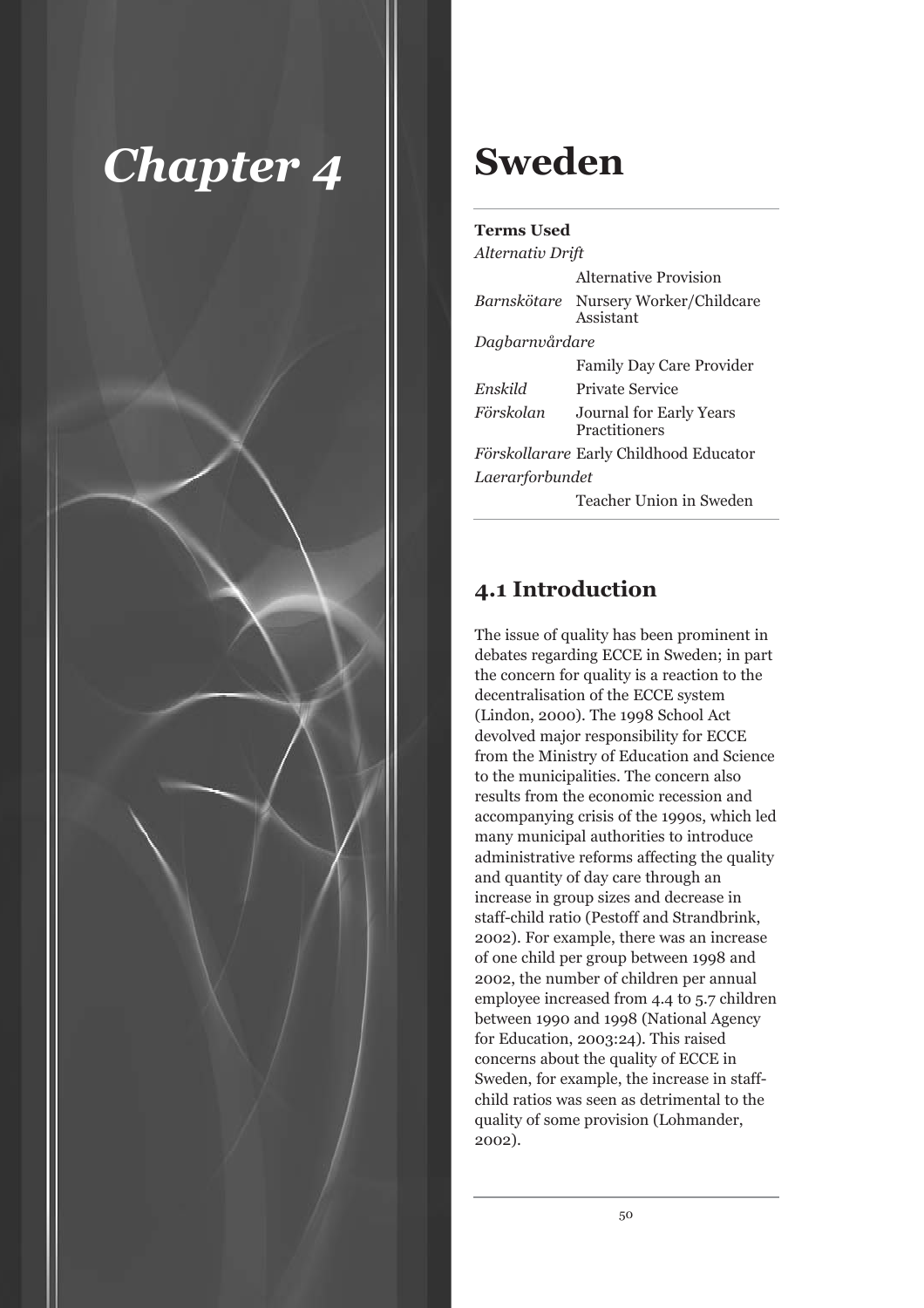## *Sweden*

Most notable when looking at the issue of quality in Sweden is the lack of centralised definitions and the absence of mechanisms for monitoring quality at a national level. Responsibility for quality assurance lies with the local authorities and individual settings (Mooney *et al*., 2003). The government once regulated ECCE services in a strict manner in Sweden and raised the standards and the expectations of service users nationally. According to Mooney *et al*. (2003:12):

*Once services are generally of a high standard and communities have come to expect this level of service, governments appear more able to devolve responsibility for quality assurance and have less need of a centralised approach.*

## **4.2 Context for Quality**

## **4.2.1 Philosophy**

ECCE in Sweden is linked to a societal vision for children in the future. Childcare in Sweden has two primary aims; to support and encourage children's development and learning and to enable parents to combine their childcare responsibilities with education or employment (OECD, 2001). ECCE has had high priority for several decades and is a central component of family policy in Sweden (Kamerman, 2001). Lohmander (2002) describes childcare as a cornerstone of the Swedish publicly funded social welfare system. There is a strong belief that childhood should be valued in and of itself (Mooney *et al*., 2003) and the provision of high quality ECCE service is seen as an important task for society (Lohmander, 2002). Pre-school provision is also identified as the first step in the life-long learning process (Prieto *et al*., 2002) and the need for a smooth transition from preschool to school has been a concern of policy makers in Sweden for many years. In Sweden, special emphasis is placed on welleducated staff, size and composition of groups and the suitability of the premises and *"…the declared goal is childcare wholly free of charge."* (cited in Pestoff and Strandbrink, 2002:16)

Mayall (1996:56) notes there has been a change in the conceptualisation of children in Sweden in recent years as a distinct social group, with a shared responsibility for them between parents and the State

## **4.2.2 Policy**

In Sweden, the locus of policymaking regarding ECCE is both national and local (Kamerman, 2000). While overall national goals and guidelines for ECCE are set at national level (these goals are set out in the 1998 School Act, the curriculum and other ordinances), the municipality decides how the goals should be made concrete (OECD, 1999a). The National Agency for Education monitors the fulfilment of these goals. Municipalities are charged with providing sufficient numbers of pre-school and leisure time places, with monitoring the quality of ECCE services and with providing sufficient resources. Following the decentralisation of responsibility for ECCE, most local authorities established committees to deal with issues of relevance to children and adolescents (Lindon, 2000). Teachers, heads of ECCE centres and of out of school provision are represented on these committees.

In 1996, responsibility for public childcare was transferred from the Ministry of Health and Social Affairs to the Ministry of Education and Science. This represents recognition of the educational benefits of ECCE services and a desire to facilitate the integration of the childcare and the formal education system (OECD, 1999b).

## **4.2.3 Funding**

The main source of subsidy for parental childcare costs is supply funding (Candappa *et al*., 2003) in the form of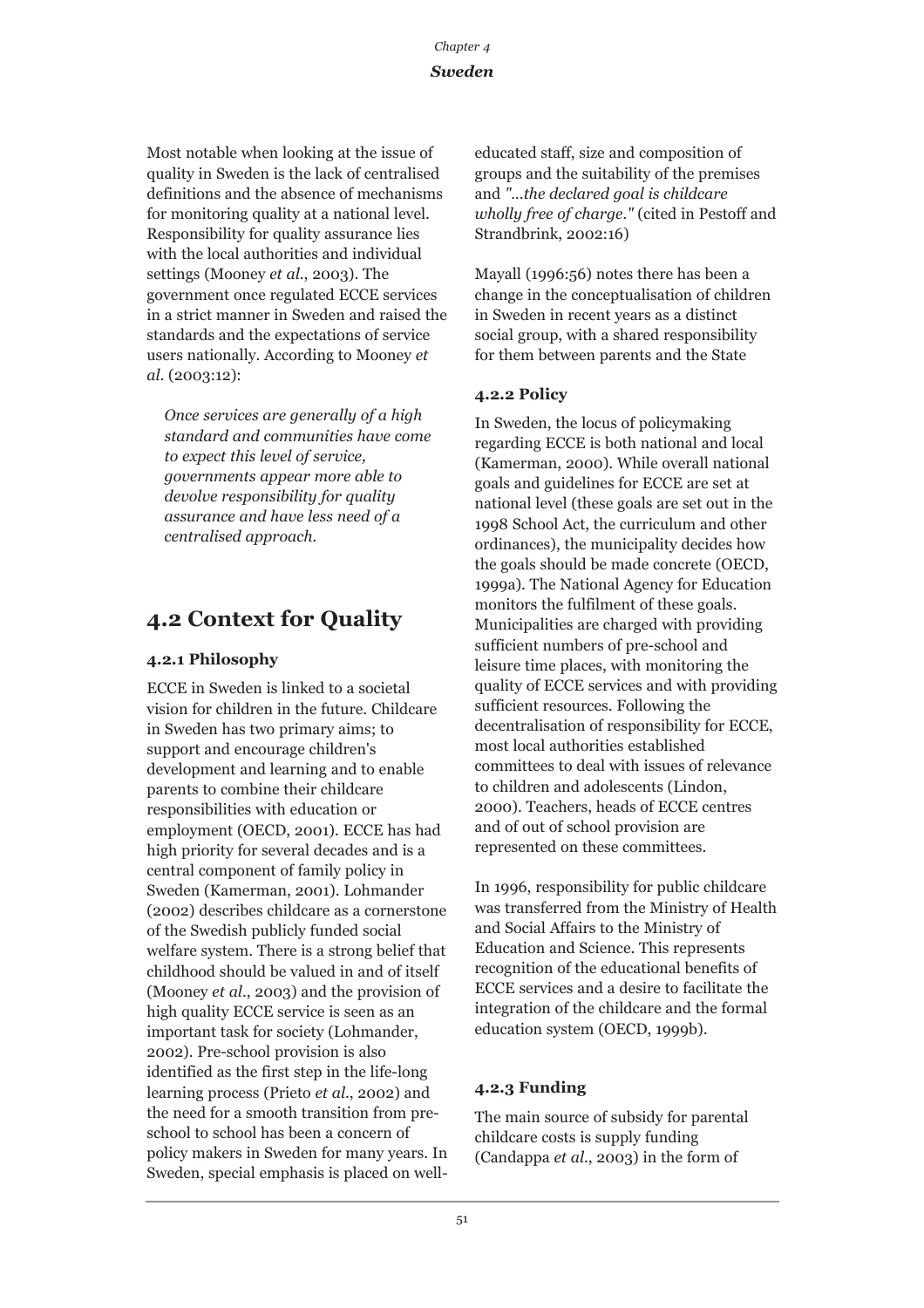## *Sweden*

vouchers. Since 1992, private for-profit commercial firms were eligible to receive public funding for running day care services (Pestoff and Strandbrink, 2002).

In January 2002, a nation-wide fee ceiling known as the *"Max Tax"* was introduced (Petrie *et al*., 2003), meaning that fees cannot exceed a certain sum, which had the effect of reducing the cost for many families (OECD, 1999b). Under the *"Max Tax"*, the parental fee for one child attending a preschool centre is three percent of household income, before tax, up to a maximum of SEK1,140 a month (€122 as of July 2002); for a second child parents pay two percent of household income and for a third child one percent. No fees are charged on fourth and subsequent children. According to Pestoff and Strandbrink (2002:25), this has standardised the funding of childcare provision through the voucher system for all children in Sweden

The 1998 School Act requires local authorities to provide childcare at a preschool, at a leisure time centre or in a family day care home without undue delay (generally interpreted as within a three month period) to facilitate parents to work or study (Swedish Institute, 2001). From July 2000, local authorities are required to offer a pre-school place for at least three hours a day to children of unemployed parents. From January 2002, this also applied to children from families where one of the parents is at home on parental leave looking after a brother or sister (Swedish Institute, 2001). As of January 2003, all four and five year olds are entitled to three free hours of pre-school a day from the autumn term of the year they turn four. Provision of this is mandatory by local authorities but children's attendance is voluntary.

Though compulsory schooling begins at seven, since 1998 municipalities have been obliged to provide all six year olds with a place in a pre-school class for at least 525 hours per year. Though attendance at these classes is voluntary, virtually all six you olds attend. Sweden is moving to universal provision; the government's long-term goal is the provision of free childcare facilities, which are available to all (Skolverket, 2000).

## **4.2.4 Delivery Strategy**

The delivery strategy in terms of ECCE in Sweden is a supply strategy, as most provision is publicly funded and publicly delivered. However non-municipal provision of day care services (*alternativ drift* [alternative provision] or *enskild* [private] services) expanded following 1985 (Pestoff and Strandbrink, 2002).

In 1991, the conservative government introduced the idea of freedom of choice; that pre-school provision would be privately organised but publicly funded. This led to an increase in non-municipal day care services. Pestoff and Strandbrink (2002) note that the development of nonmunicipal day care services has proceeded very unevenly with privately owned services more likely to develop in urban than rural and sparsely populated areas.

Non-municipal day care services include parent co-ops, voluntary organizations, worker co-ops, organizations with special pedagogies, and a combination of these or other forms. In particular, parent co-ops witnessed an increase in the early 1990s, as they were often the only chance for parents to obtain a day care place. Parent co-ops are based on parental participation and influence, and parents have more roles than in municipal day care services. In 1986, there were only eighteen parent co-ops in Stockholm, but by 1990 it had grown to 140, and by 1995 there are about 200 parent co-ops (Pestoff and Strandbrink, 2002).

According to Pestoff and Strandbrink (2002), nearly two-thirds of the nonmunicipal day care facilities in 1995 were either provided by parent and worker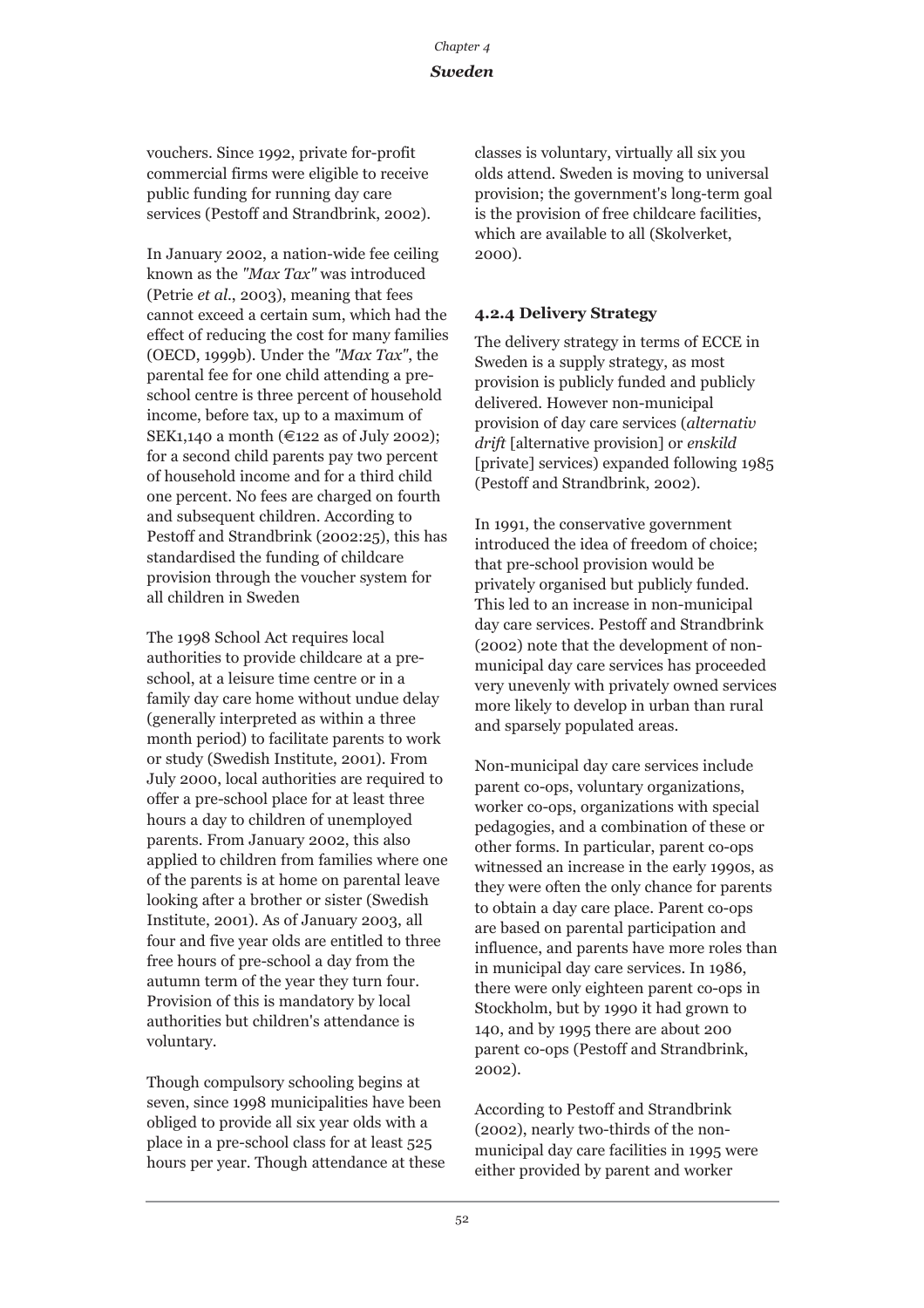cooperatives or voluntary organizations. At the beginning of 1995, about twenty per cent of all day care was provided by private facilities in Stockholm, most of which were cooperative.

## **4.3 Defining Quality**

## **4.3.1 Regulation**

When it comes to regulating quality in ECCE in Sweden, there are no national standards; rather standards are established by the municipalities. However, it should be noted the devolution of responsibility for setting standards followed a period where ECCE was strictly regulated:

*…covering everything from types of buildings and child/staff ratio to the number of square meters per child, these regulations gradually loosened up and became more flexible.* (Lohmander, 2002:102)

The School Act 1995 stipulates that municipalities must provide pre-school activities of high quality and outlines quality indicators for ECCE services in Sweden:

*In the ECEC settings there should be staff with the requisite education or experience capable of satisfying the child's need for high quality care and education. The size and composition of the groups should be appropriate. The premises should be suitable for their purpose. Activities should be based on the individual needs of the child. Children who need special support for their development should receive care related to their needs.* (OECD, 1999a:44)

It is up to local authorities to decide the way in which these indicators are interpreted and implemented. The private non-State sponsored sector is not regulated in Sweden but this sector is quite small.

## **4.3.2 Curriculum**

The pre-school curriculum is identified as important in developing quality in the pedagogical work of the pre-school (OECD, 1999a). The first national guidelines for pre-schools (Educational Programme for Pre-schools) were developed in Sweden in 1988 (Alvestad and Samuelsson, 1999). In 1998, a new curriculum, *"Curriculum for Preschools,"* came into effect. While this curriculum only relates to publicly funded pre-schools, it can be used as a guide by private pre-schools. The current pre-school curriculum is linked to the curricula for first and second level education and encompasses shared views on knowledge, development and learning (OECD, 1999a), providing a single framework for children's educational experience.

The curriculum consists of two parts, *"Preschools' Ground Values and Mission"* and *"Goals and Directions concerning the educational work of preschools"* (Alvestad and Samuelsson, 1999). Five groups of Goals and Directions are specified, including norms and values, development and learning, children's influence, preschool and home and co-operating with school (Alvestad and Samuelsson, 1999). The focus of the curriculum is on democratic principles, on the development of an ethical code of democracy on the part of the children, and to this end, activities should be carried out in accordance with fundamental democratic values. Documentation of the work carried out is seen as important in informing the development and implementation of the curriculum.

The curriculum does not indicate the methods to be used to reach the specified goals, and as such Alvestad and Samuelsson (1999) see it as more or a philosophical framework, than a traditional curriculum. It is the role of the municipalities to decide how the goals and guidelines will be implemented. All communities have a sum of money to use to educate pre-school staff on the goals of the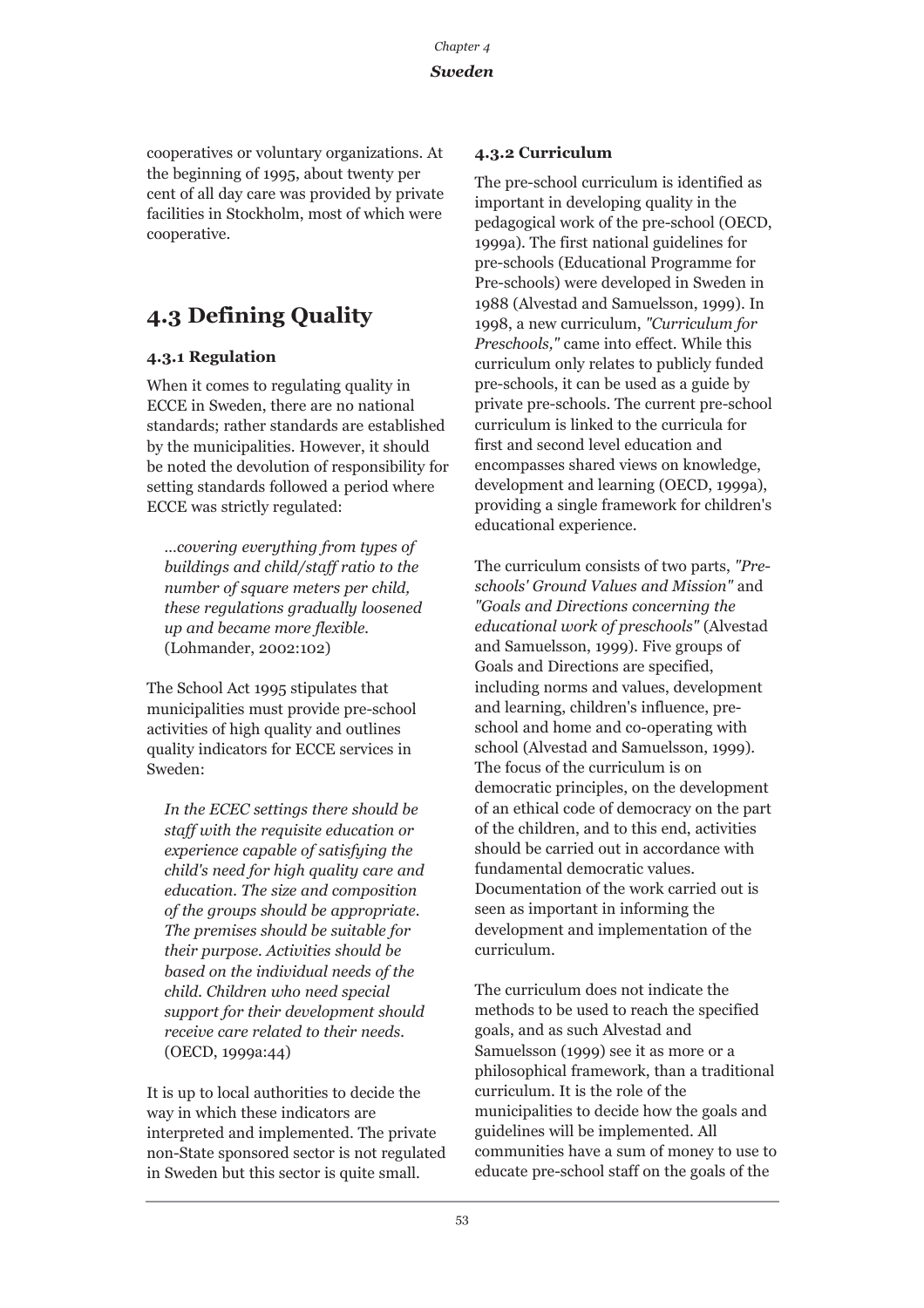## *Sweden*

new curriculum (Alvestad and Samuelsson, 1999).

## **4.3.3 Staff Training**

Cameron *et al*. (2003) note that the educational levels, training requirements and working conditions of staff in Sweden are high. *Förskollarare* (early childhood educators) are employed by the municipalities to work in publicly funded childcare facilities and are employed to work both in pre-schools and pre-school classes. *Förskollarare* undergo three years of university training and about 60 per cent of those employed in pre-schools have this level of training.

*Barnskötare* (nursery worker or childcare assistant) complete three years of upper second level training. The OECD report (1999a) notes that it has been difficult for *Barnskötare* to find employment in recent years as many municipalities try to increase quality by increasing the employment of *Förskollarare.*

Cameron *et al*. (2003) note that Sweden is currently integrating its occupational models within the education system, based around the concept of a single worker (a teacher) qualified to work in pre-schools, schools and out-of-school services. All teachers will undergo three and a half years of training at degree level, of which 18 months will be common to all students and the remainder is specialised according to the intended type of teaching (pre-school teachers/pedagogues, free time teachers and teachers across the whole school range). All staff will be known as teachers (Swedish Ministry of Education and Science, 2000). It is hoped that the:

*…provision of a common training framework should facilitate the building of linkages across the different phases of lifelong learning (OECD, 2001:99).*

*Dagbarnvårdare* (family day care providers) are not required by the State to obtain any training, though it is recommended that they complete a training course. Most municipalities have instituted special training of about 50-100 hours as an introduction for *dagbarnvårdare*. About three-quarters of those providing family day care have either a childminder certificate or have undergone 50-100 hours of mandatory training from municipal employers (Cameron *et al*., 2003).

## **4.3.4 Professional Development**

It is the responsibility of the municipalities to provide in-service training for ECCE practitioners. A variety of training opportunities are provided in conjunction with universities ranging from short courses to longer term courses covering a variety of subjects, including children with special needs, intercultural education and educational administration (Oberhuemer and Ulich, 1997). Petrie *et al*. (2003:13) describe the in-service training for centre based services in Sweden as *"...well developed."* However in-service training is not so developed for family day care providers.

The Lerum Competence Development Project began in 1994 and aimed to develop a model for educator in-service training to improve the quality of day care (Sheridan, 1995). The training provided was based on facilitating day care providers' awareness of a range of issues and topics. The project used a variety of methods to deliver the training including external lectures, literature studies, learning organisations and self-evaluation. Teachers received training on their actual needs based on results measured by the ECERS (Sheridan, 1995).

## **4.3.5 Public Awareness**

In Sweden, parents recognise and expect provision of a high quality (Mooney *et al*.,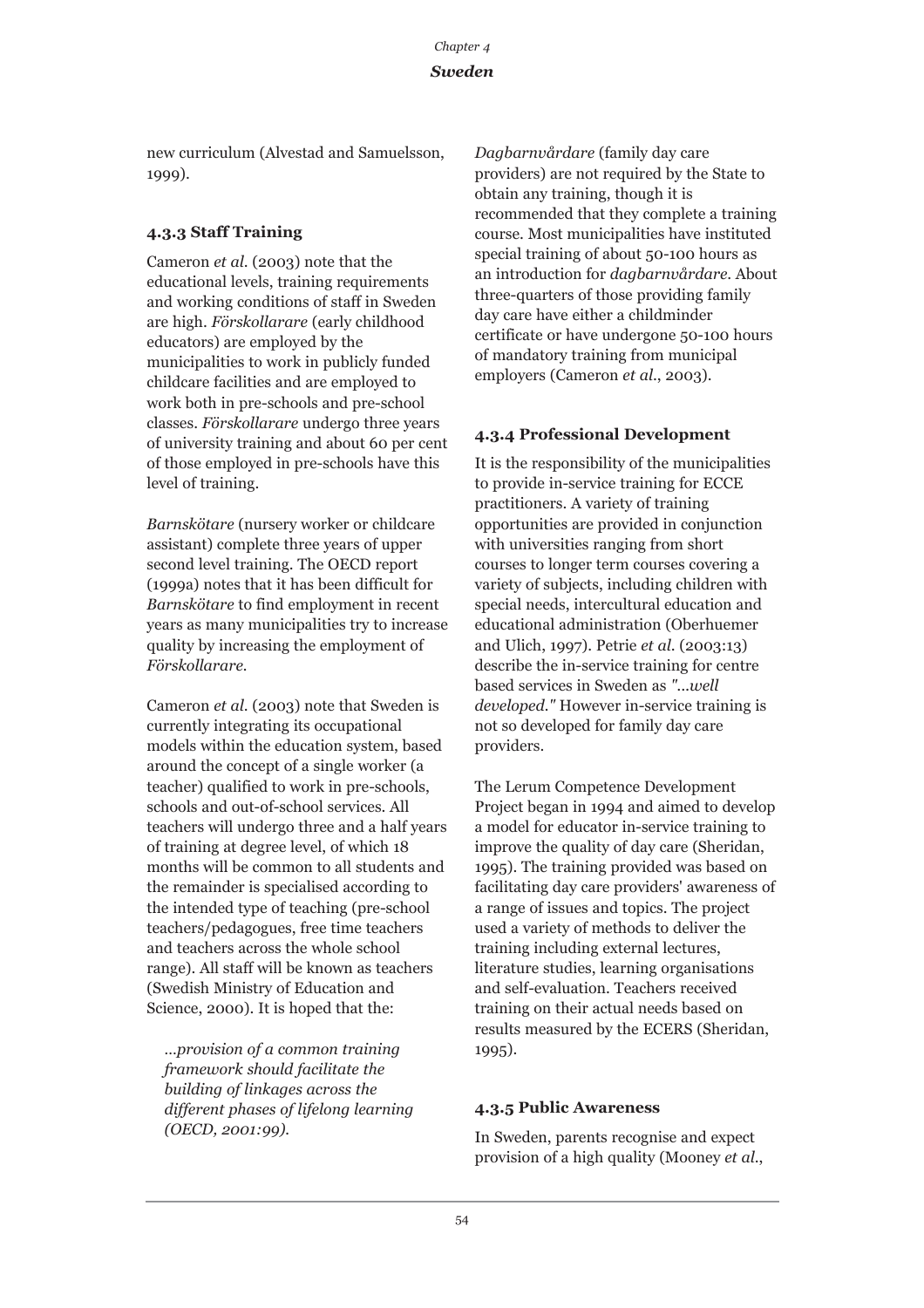*Chapter 4 Sweden*

2003) and parental and societal expectations are an important component of quality assurance (Alcock, 1996). One example of this is in the small rural town of Trelleborg where parents demonstrated publicly and successfully when the local municipality was considering increasing group sizes to twenty. The general concern about the reduction in municipal spending in ECCE, and its effects on structural features of quality such as group size and staff ratios, also reflect a high level of awareness and concern about the issue of quality at a societal level.

## **4.4 Measuring Quality**

Municipalities are responsible for monitoring the quality of ECCE, and as a result, monitoring varies between municipalities (OECD, 1999c). In recent years, traditional inspectors have been replaced with advisers who are viewed as having a support and development role (Mooney *et al*., 2003). The Educational Inspectorate of the National Agency for Education inspects at local authority level to ensure that all children have access to a high standard of childcare.

## **4.5 Supporting Quality**

## **4.5.1 Pedagogical Documentation**

Pedagogical documentation is a mechanism of quality assurance that is prominent in Sweden (Alcock, 1996). Pedagogical documentation is about making practice visible. Documentation is seen as the principle mechanism for articulating the curriculum. Pedagogical documentation is inclusive of multiple perspectives on quality as it integrates different perspectives on quality. As well as observations, the documentation seems to include a broader concept of data gathering, including children's explanations and descriptions of

experiences/works (Alcock, 1996). Theme work was prevalent and documented to enable the theme to be explored at a deep level over an extended period of time. Themes may be a way of including conceptual content, knowledge and skills into a possibly empty developmentally appropriate curriculum. Theme work is explicitly promoted in the Swedish and Norwegian early childhood curriculum frameworks.

## **4.5.2 Networks**

According to Alcock (1996), organised networks of early childhood educators or centres are viewed as a quality system in Sweden, as they promote the exchange of ideas and facilitate ongoing professional development amongst ECCE professionals.

One important network centres on the Reggio Emilia Institute based in the teacher training college in Stockholm. The Reggio Emilia Institute promotes networks throughout Sweden at local, national and international levels (Alcock 1996). The teachers' union (*Laerarforbundet*) plays a strong role in providing ongoing professional development amongst ECCE professionals through networks and seminars.

Stockholm municipality uses a network format to provide professional development courses for early childhood educators. ECCE practitioners meet together regularly over a nine month period for lectures, discussion and reflection around such topics as pedagogical leadership and reflective discourse (Alcock, 1996). A journal produced for ECCE practitioners (*Förskolan*) has a circulation of 50,000 per issue (Oberhuemer and Ulich, 1997).

## **4.5.3 Research**

Cameron *et al*. (2003) note that since the 1960s, Sweden has collected statistics annually on dimensions of quality such as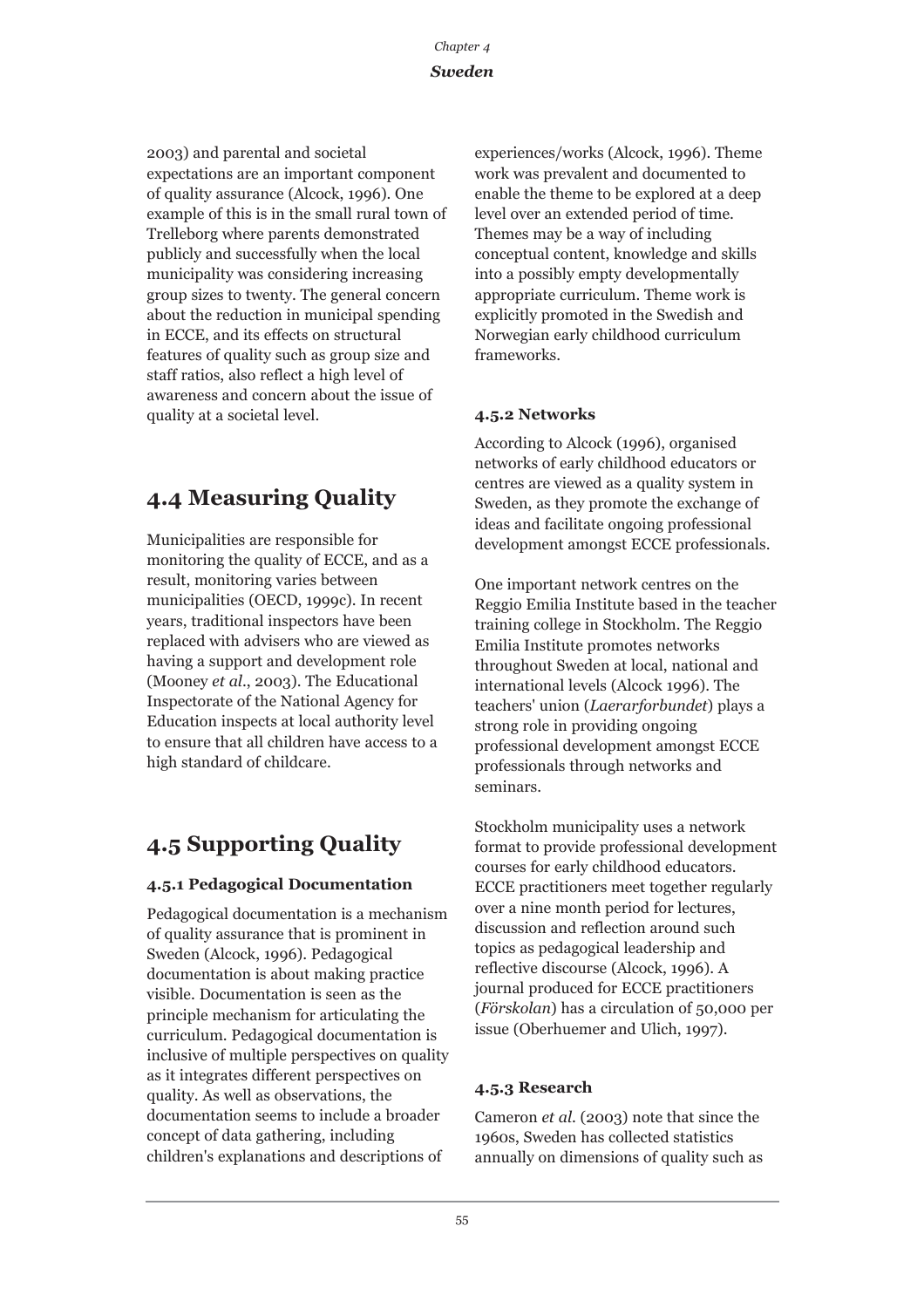## *Sweden*

group size, ratios and staff education, which are used to monitor and evaluate the effects of policy decisions. The National Agency for Education is responsible for these official statistics which give municipalities a basis for monitoring developments including changes in quality.

Other surveys are carried out periodically, such as surveys focused on access to childcare for children with unemployed parents, productivity and quality in childcare, analysis of factors influencing parents of small children and children in need of special support in childcare. These surveys provide information about the different municipalities in Sweden (OECD, 1999a).

In recent years, research has turned its focus on quality as evidenced by the concern with the development of new programmes such as new parent-staff communication programmes, educational programmes, organisational development programmes and with the evaluations of these programmes (OECD, 1999a). Other important areas of programme development that have received funding include age-flexible entry dates into schools, pre-schools for all children, pedagogical methods for working with the youngest children, group orientated work methods in ECCE groups with a large number of children, programmes linked to environmental protection and conservation and male personnel in ECCE settings (OECD, 1999a).

Municipalities working together in networks on the same programme development area can avail of special funding to complete this work. One example is immigrant children in childcare (OECD, 1999a). The network uses seminars and other fora to disseminate information. The National Agency for Education is also involved in several pieces of research, for example, a forecast of future recruitment needs in the pre-school sector and leisure time pedagogues, studies aimed at

monitoring the integration of the preschool class and the school and work on identifying and establishing quality indicators in ECCE:

*Documentation of pedagogical activities as a basis for evaluation and quality improvements is being studied in a different project. Tied to this project is the production of study materials to assist in implementing pedagogical documentation as a working method in ECEC-settings.* (OECD, 1999a:64)

The National Agency for Education has also commissioned research reviews of children's learning from the early years onwards.

Prieto *et al*. (2002) conducted a study of parent's choice of pre-school care facility which focused on whether or not pre-school institutions could be seen as meeting needs. A survey was carried out among 1,584 mothers of children born in 1995, which examined parents' choice of pre-school care facility in the city of Uppsala. The study found that parents' use of the right to choose between pre-school facilities was economically, socially and culturally segregated. Furthermore the authors suggest that the choice of pre-school facility in Uppsala leads to the creation of socially and culturally homogenous private preschool facilities, which makes it impossible for them to achieve the goal of being meeting places.

## **4.6 Educational Disadvantage and Special Needs**

*Since the 1960's, Sweden has tried to move away from a simple classification of "children at risk" and "children with special needs" related to a deficit concept and the role of*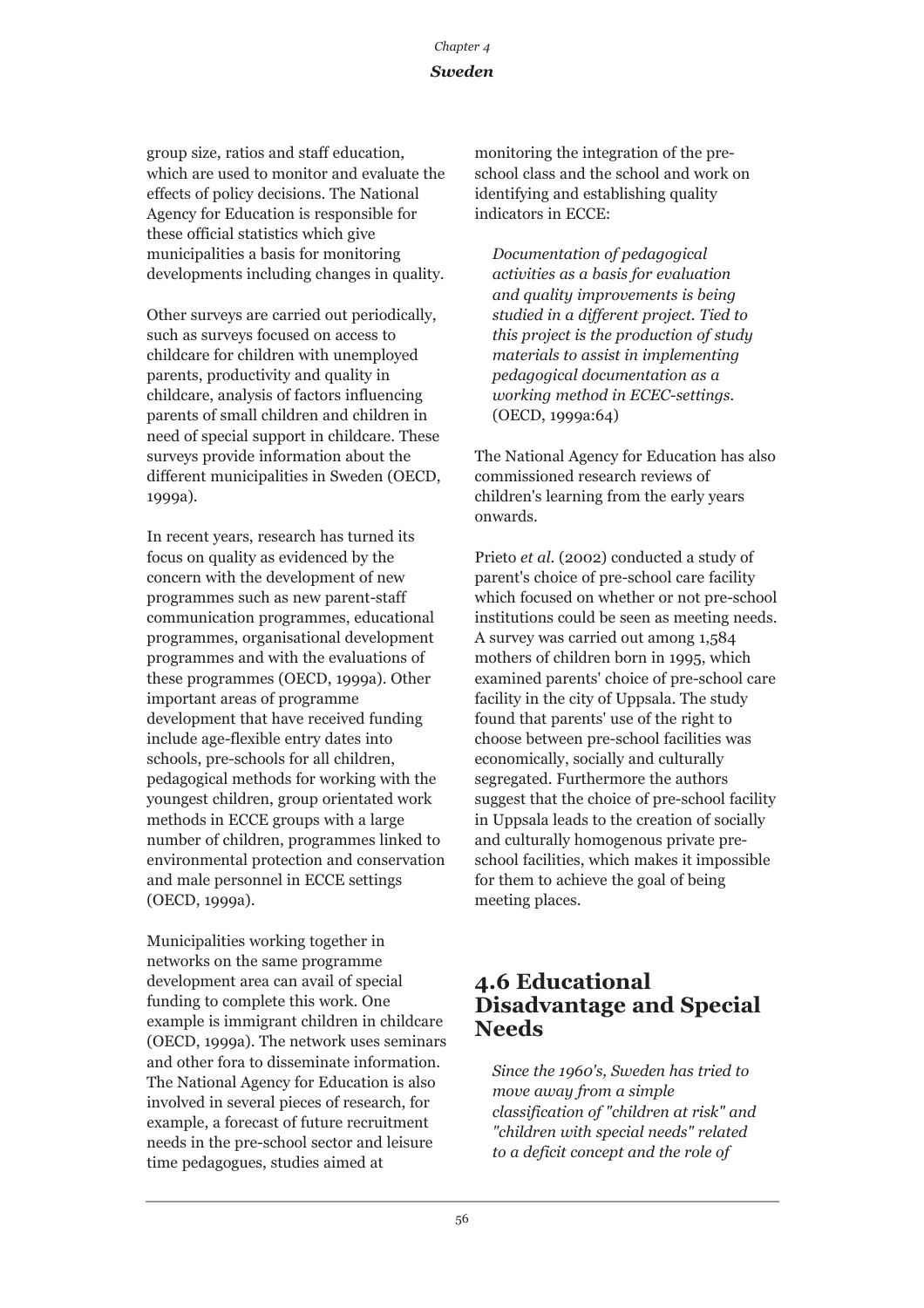*institutions being to make good that deficit.* (Dahlberg et al., 1999:124)

Municipalities have responsibility for children in need of special support and must offer a place in an ECCE setting to all these children, whether their parents work or not. Children with additional needs are entitled to a three-hour session in a preschool, free of charge, throughout the whole of their childhood (OECD, 1999a). The group of children needing special support is not clearly defined, for example, it can include disabled children, children with difficulty concentrating or children with psychosocial troubles (OECD, 1999a). One of the principles for those needing special supports is that their needs are primarily to be met in regular childcare and not by singling them out for special treatment (Swedish Institute, 2001). Integration is the basis for special support and involves the careful planning of daily activities (OECD, 1999a). Other adjustments that can be made to the childcare environment include the provision of additional support personnel or a lower adult-child ratio. More than 90 per cent of municipalities have funds earmarked for children in need of special support. Most municipalities have routines for placement, follow-up and action plans for pre-school children in need of special support. However, half have specific goal led documents and these are often not linked to specific funding or resources.

Many children in Sweden have roots in other cultures and these children are often in need of special support. One of the specific objectives of childcare in Sweden is the support of children's dual cultural affiliations and their chances of actively developing bilingual skills (Swedish Institute, 2001). The government has made funds available to provide children from bilingual backgrounds with a free threehour session of day-care on a daily basis from the age of three. Special mother tongue teaching tuition is provided to children whose first language is not Swedish (Swedish Institute, 2001).

## **4.7 Implications for Ireland**

#### **4.7.1 Regulations**

There is a lack of centralised definitions of quality in Sweden and an absence of monitoring mechanisms at a national level; rather responsibility for quality assurance lies with local authorities and individual settings. This follows a period in which quality was strictly monitored and controlled.

#### **4.7.2 Curriculum**

The pre-school curriculum is identified as important in developing quality in the pedagogical work of the pre-school. In Sweden, a new curriculum for pre-schools sets out the goals and directions of the educational work of pre-schools and emphasises the development of an ethical code of democracy on the part of children. However, the curriculum does not indicate the methods that are to be used to reach these goals. Documentation for the work carried out in pre-schools is identified as important in informing the development and implementation of the curriculum. It is broad in design and it is the role of the municipalities to decide how the goals and guidelines will be implemented.

## **4.7.3 Care and Education**

One trend clearly visible in terms of ECCE is the development of a unified system of care and education for all children. In Sweden, responsibility for public childcare was transferred to the Ministry for Education and Science in 1996. The newly developed curriculum for pre-school education is linked to the curricula for first and second level education, thus ensuring that there is a single framework for a child's educational experience in Sweden. Sweden is also currently integrating its occupational models within the education system, based around the concept of a single worker (a teacher) qualified to work in pre-schools,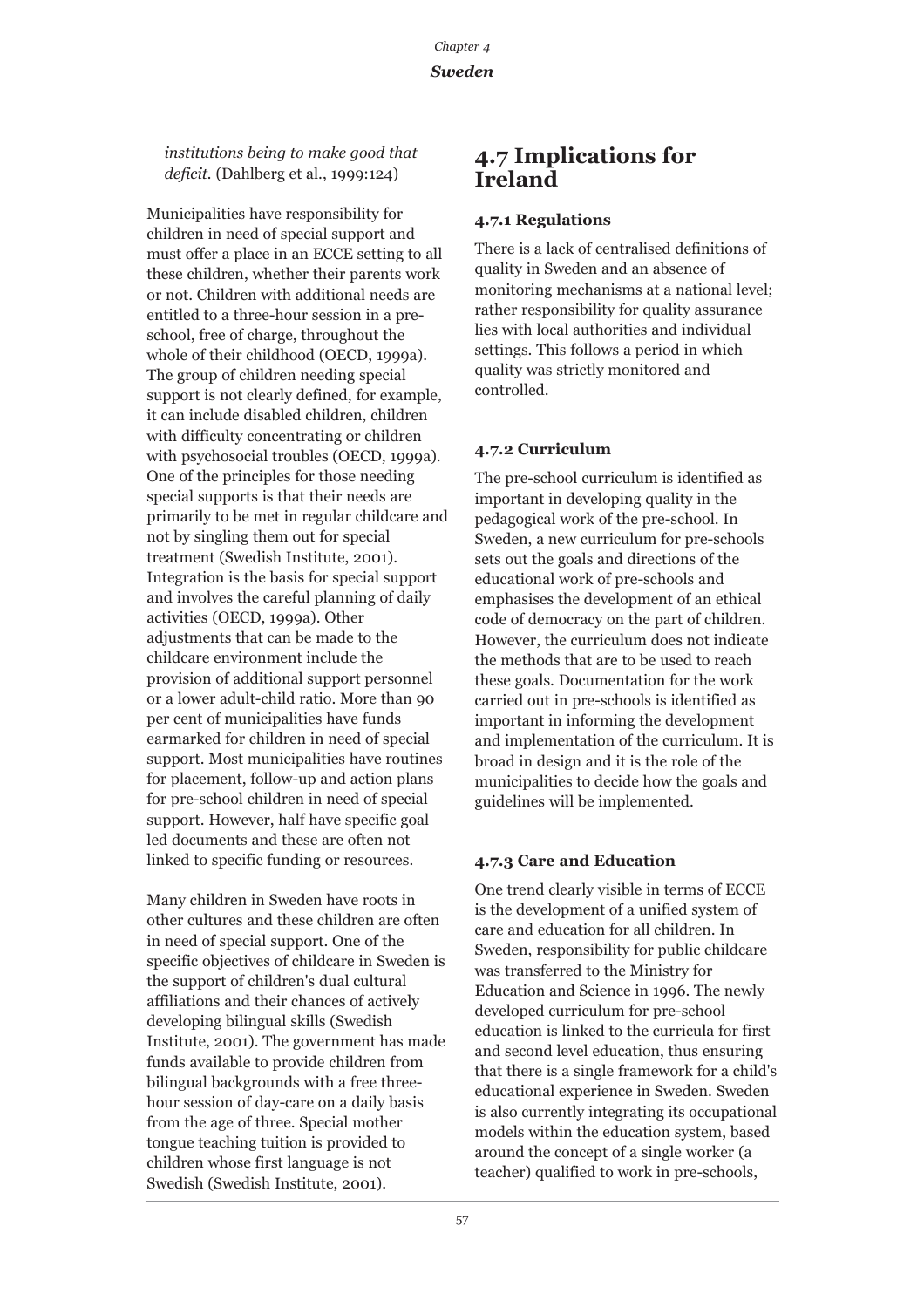schools, and out-of-school services.

## **4.7.4 Staffing**

The availability of well-trained practitioners is seen as important in the provision of high quality care and education in Sweden. Three years of university training is the standard for those working in the ECCE sector. Whereas previously, assistants with three years of upper second level training were employed in ECCE institutions, those with this educational qualification have experienced difficulty in gaining employment over the past few years.

## **4.7.5 Professional Development**

Professional development is also identified as very important and the municipalities are responsible for the provision of training to ECCE practitioners. A range of training opportunities is provided in conjunction with the universities. For example, all municipalities have been provided with funds to provide training to pre-school staff on the goals of the new curriculum.

## **4.7.6 Inspection**

While the municipalities are responsible for monitoring the quality of ECCE, traditional inspectors are now viewed as having a support and development role in terms of promoting and supporting quality.

## **4.7.7 Networks**

Organised networks of early childhood educators or centres have the potential to support the development of quality, as they facilitate both the exchange of ideas and ongoing professional development. The development of networks of practitioners is facilitated and encouraged in Sweden and these networks are used to provide professional development courses for ECCE practitioners and to disseminate learning from pilot projects.

## **4.7.8 Parental Involvement**

In Sweden, parents recognise and expect provision of a high quality, and parental and societal expectations are an important component of quality assurance. This has been seen in recent years in the public concern about the trends regarding increasing group size and staff child ratios in ECCE institutions. In some areas of Sweden, parents have demonstrated publicly and successfully against an increase in group size.

## **4.7.9 Research**

Different conceptualisations of high standards have been explored in Sweden and in particular the project *Early Childhood Pedagogy in a Changing World* looks at the development of high standards in ECCE institutions from a post-modern perspective.

## **4.7.10 Data Collection**

Sweden has collected statistics annually on dimensions of quality such as group size, ratios and staff education. These statistics are used to monitor and evaluate the effects of policy decisions and give municipalities a basis for monitoring changes in pre-school provision. Some research has focused on new programmes introduced such as a new parent/staff communication programme, new educational programmes and organisational development programmes.

## **4.7.11 Special Needs**

Municipalities are required to offer a place in an ECCE institution to all children with special needs. Integration is the basis for the provision of support for children with special needs and this involves the careful planning of daily activities and the adjustments to the ECCE environment. Children from a non-Swedish cultural background also receive additional supports.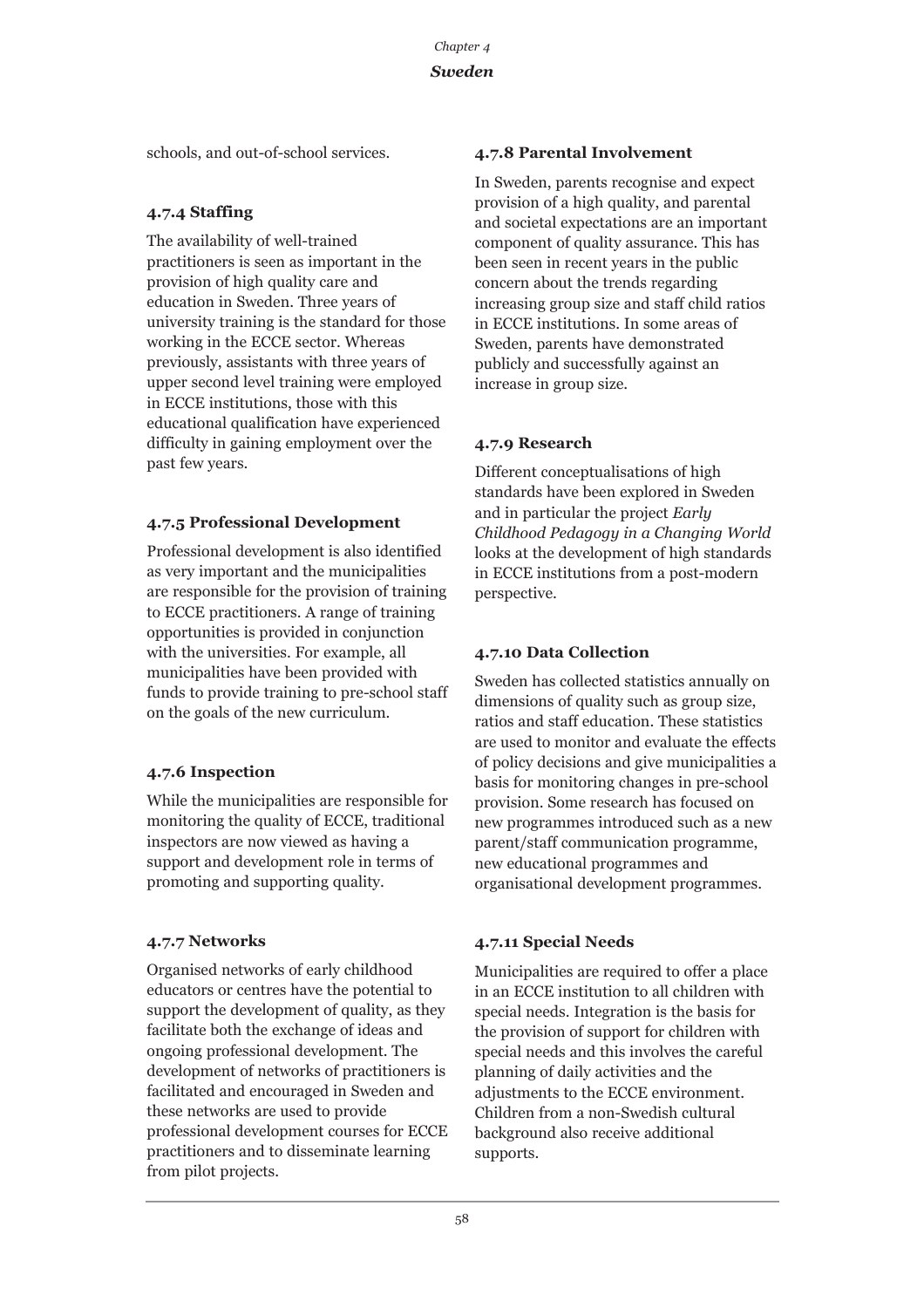## *Sweden*

## **4.7.12 Pedagogical Documentation**

Pedagogical documentation is a mechanism of quality assurance and is pervasive in practice in ECCE institutions. It is an approach that is inclusive of multiple perspectives on quality as it integrates different perspectives on quality.

## **4.7.13 Conclusion**

In conclusion, on the strength of the evidence collected from Sweden, a number of features of quality can be identified which are worth considering in the development of the National Framework for Quality in Ireland:

- $\bullet$  A unified system of care and education is an important feature of ECCE in Sweden.
- $\bullet$  There is a single framework for a child's educational experience at pre-primary, first and second level education.
- $\bullet$  There is no single definition of quality and considerable discretion is given to local municipalities regarding aspects of quality. The curriculum provides a unifying framework for quality in ECCE services. Highly qualified practitioners support this curriculum with access to professional development opportunities.
- $\bullet$  While municipalities are responsible for the monitoring of ECCE, inspectors are now viewed as having a support and development role in promoting, supporting and developing quality.
- One unique feature of the ECCE sector in Sweden is the use of networks to support quality in the ECCE sector.
- $\bullet$  Other mechanisms for supporting quality include the widespread use of pedagogical documentation and a general awareness and concern at a societal level regarding some of the aspects of high quality childcare.
- The collection of statistics on a range of structural features of quality in Sweden is an integral part of central government policy regarding ECCE and provides a basis for policy decisions.
- An integrated approach is adopted for children with special needs.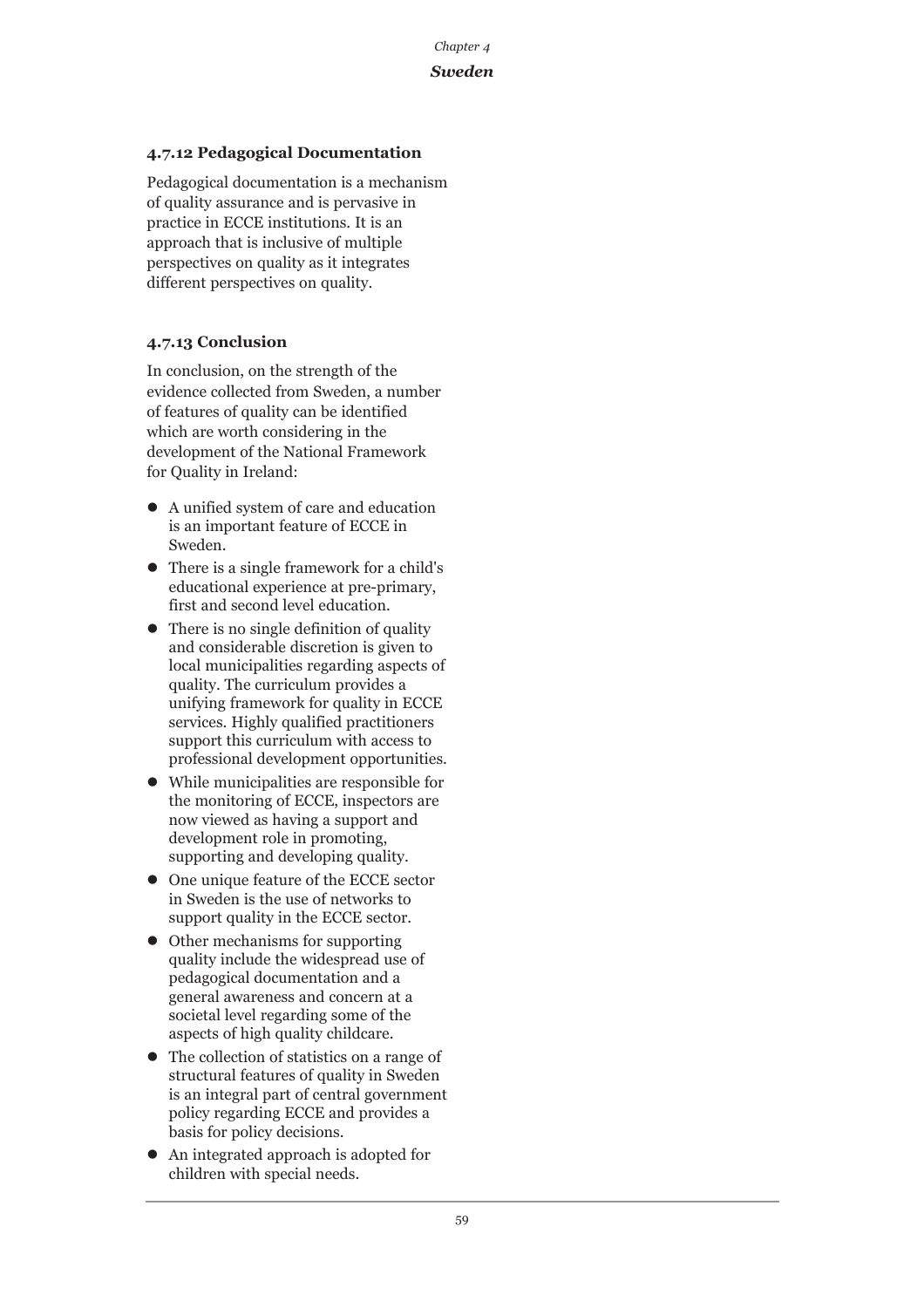

## **Portugal**

## **Terms Used**

*Centros de Área* **Education Area** *Educativa Centros* Centres

*Departamento da* Department of *Educação Básica* Basic Education

*Direcções Regionais* Regional Office *de Educação* of Education

*Escolas Superiores* School of Higher *de Educação* Education

*Gabinete para a* Bureau for the *Expansão e* Expansion and *Desenvolvimento da* Development of *Educação Pré-Escolar* Pre-school

*Grupo de Estudos para* Study Group for *o Desenvolvimento da* Child Education *Educação de Infância* and Development

*Inspecção Geral de* Inspector General *Educação* for Education

*Jardin de Infância* Non-formal

*Misericórdias* Charitable

*Regionais de* Regional Social *Segurança* Security Centres

*Educadores de* Trained and *Infância* Licensed Preschool Teachers

Education

Educational Contexts for 3 to 5 Year Old Children

*Licienciatura* Honours Degree

Organisations with a Special Status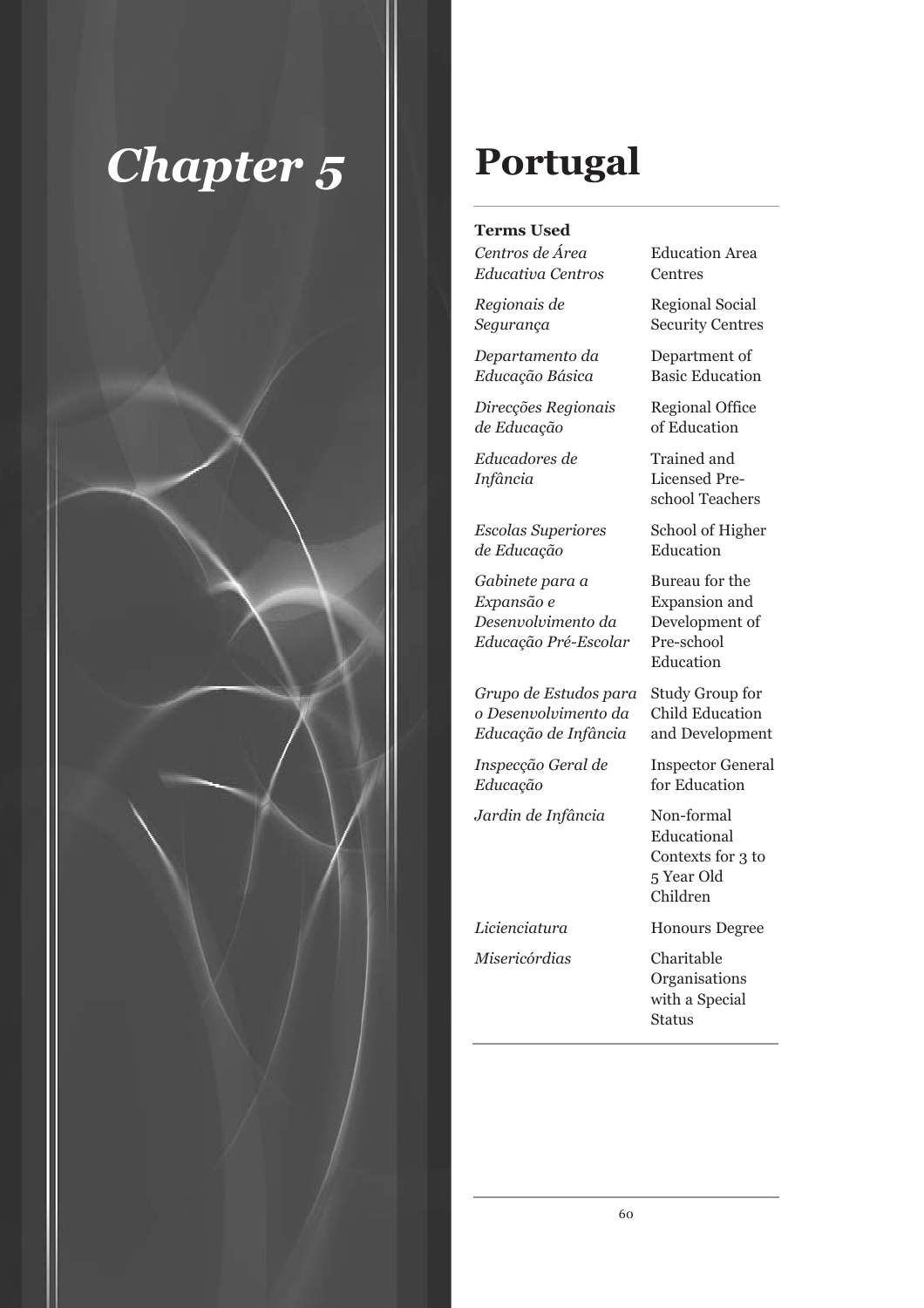## **5.1 Introduction**

According to Wall *et al*. (2001:2):

*Portugal is usually described as a country with a strong and explicit ideological commitment to the family, but a low profile as far as family and child policies are concerned. The idea of a rudimentary welfare State underlines the precariousness of state provision, especially of care services, which are compensated by traditional welfare guarantees stemming from strong families and informal support networks.* 

Despite this, there have been some changes over the last two decades in the provision of care and education services for children.

Two distinct systems can be seen in Portugal, a system focused on the care of young children and a system focused on the education of children aged three to six. Preschool education in Portugal is legally defined as education provided for children between the ages of three and six. Hence the term pre-school has a different meaning in Portugal than other European countries, where it is used to describe settings for young children from birth to the beginning of compulsory schooling. Policy relating to the development of formal childcare facilities for very small children below age three has not been as high on the political agenda as pre-school education.

## **5.2 Context for Quality**

## **5.2.1 Philosophy**

In focusing primarily on pre-school education for children over the age of three, childcare in Portugal *"...has essentially been envisaged from the point of view of the child's education career, rather than from the point of promoting the*

*reconciliation of work and family life."* (Wall *et al*., 2001:4).

## **5.2.2 Policy**

Policy responsibility for ECCE in Portugal is shared by two ministries, the Ministry of Education and the Ministry of Labour and Solidarity. This mirrors the division that exists in Portugal between provision that is deemed to have an educational function and provision that is deemed to have a caring function (OECD, 2001). The Ministry of Education has responsibility for pedagogical quality in all educational settings. The Ministry of Labour and Solidarity has responsibility for family support provision for children aged 3 months and older (OECD, 2001). All published legislation is the joint responsibility of the Ministry of Education and the Ministry of Labour and Solidarity (OECD, 1998b).

While policy is conceptualised, defined, planned, co-ordinated, inspected and evaluated at national level, the OECD (2000a) notes that there is a great degree of de-concentration, if not full decentralisation, in pedagogical action and the support provided to the management of human, material and financial resources. In the case of the Ministry of Education, this is achieved through the *Direcções Regionais de Educação* (DRE or Regional Office of Education), which integrate the *Centros de Área Educativa* (Education Area Centres) at the district level (OECD, 2000a). The DRE give co-ordination and support to the educational settings and manages human, material and financial resources in these settings. Within the Ministry of Labour and Solidarity, decentralisation is achieved through the *Centros Regionais de Segurança Social* (CRSS or Regional Social Security Centres) and their sub-regional services. The CRSS support the social aspects of the child within educational contexts, organising and accepting financial responsibility for meals, transport and extracurricular activities.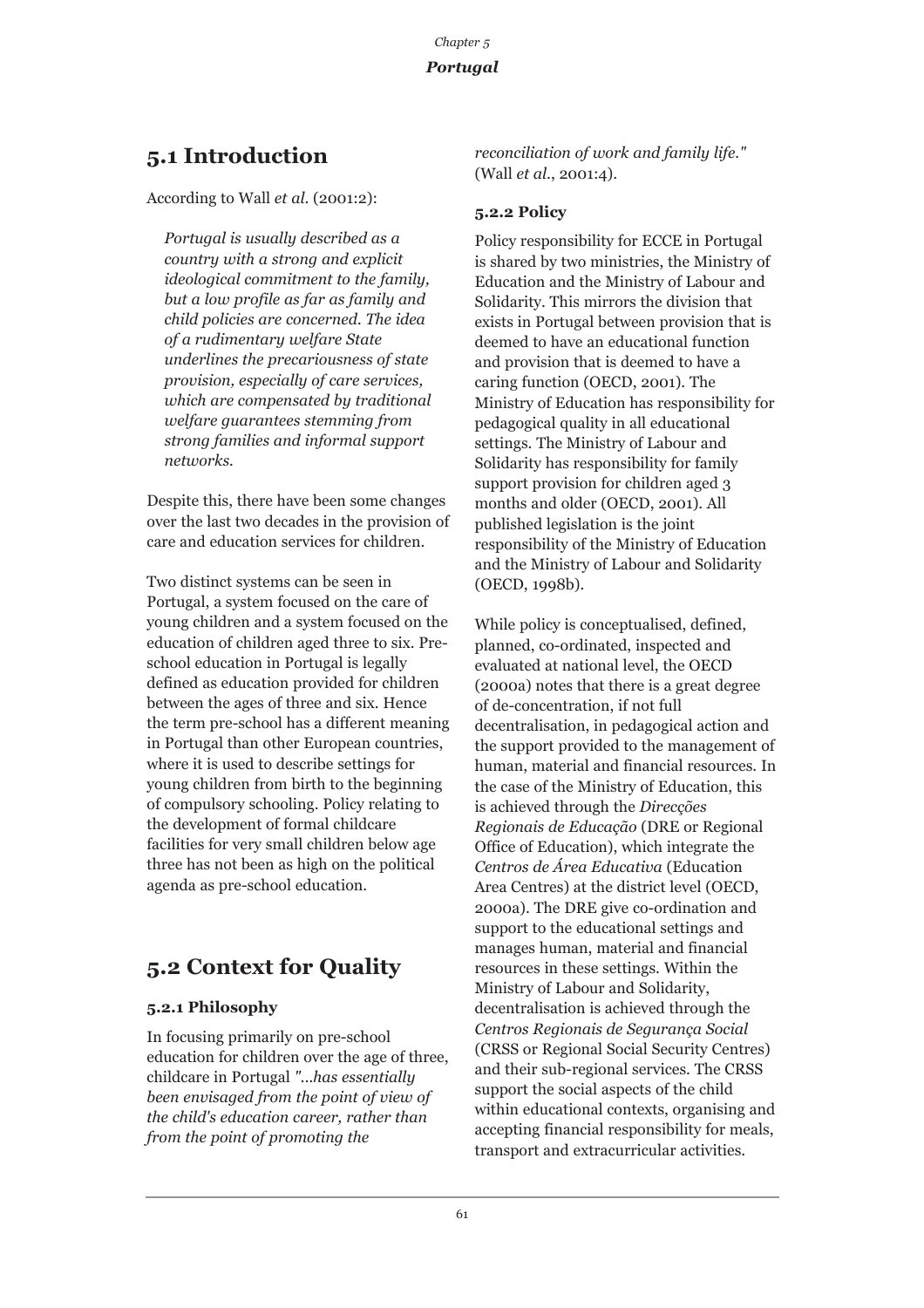In recent years, the Ministry of Education and the Ministry of Labour and Solidarity have attempted to co-ordinate their activities through the establishment of formal institutional lines to promote dialogue and co-operation. In 1996, a Bureau for the Expansion and Development of Pre-school Education (*Gabinete para a Expansão e Desenvolvimento da Educação Pré-Escolar*) was established, in an attempt to promote co-ordination in the ECCE sector. This Bureau brought together major stakeholders in the ECCE sector including the two Ministries, the Consulting Council of Representatives of the National Association of Municipalities, the Union of Private and Social Solidarity Institutions (IPSS), the Association of Private and Cooperative Education and the Unions of the *Misericórdias* and Mutual Trusts. The main aim of the Bureau is to provide a concerted framework to promote the expansion of the pre-school network as required and to contribute to the improvement of the quality of provision (OECD, 1998b).

A government *Programme for the Expansion and Development of Pre-school Education* was drafted in 1996 and was followed in 1997 by the *Framework Law*, which co-ordinated the diverse provision for young children, and included for the first time the three-to-six-year-olds within the realm of basic education. The government programme intends that the expansion and development of pre-school provision should take place in coordination with municipal, private and social welfare institutions, with central government assuming a guiding and regulatory role.

While there are moves towards decentralisation of ECCE in Portugal, these moves have been resisted by professionals who argued against the withdrawal of State responsibility (Oberhumeur and Ulich, 1997:27). Much of the implementation of ECCE in Portugal depends on municipality initiatives (Clearinghouse, 2003c).

#### **5.2.3 Funding**

The main source of funding in Portugal is supply side subsidies (Candappa *et al*., 2003). In pre-schools belonging to the public network, the operating costs are shouldered by the M.E. (educational component) and the M.L.S. (social component), although financial responsibility for the *"social"* component may be transferred by agreement to the local authorities (Wall *et al*., 2001). In preschools belonging to private non-profit institutions, the State pays for 62 per cent of expenditures and families pay for 38 per cent. Funding is carried out on the basis of the cost of each child, and the amount per child is fixed annually by the State (jointly by the M.E. and the M.L.S.) after hearing the organisations that represent the interests of these institutions. In private and cooperative school establishments, families pay for almost all expenditures (95 per cent); families are supposed to shoulder the costs here, but the law on pre-school education allows for some sponsorship in these schools via the establishment of special development programmes. Only the public sector requires no fees from parents. Average costs to parents for childcare amount to about 11 per cent of an average aggregate family salary.

In Portugal, compulsory schooling begins at age 6. According to Wall (2000:38):

*…child care facilities are lacking in Portugal. There are hardly any nurseries for children below age three, because the state considers childcare a purely educational task. For this reason, the current offer only comprises pre-school day nurseries for children above three. Many care facilities are open only five hours per day and close during lunch.* 

Historically, Portugal has had a relatively low level of day care provision for those under the age of three (Lindon, 2000). However there is growing awareness of the need for provision for 0-3 year old children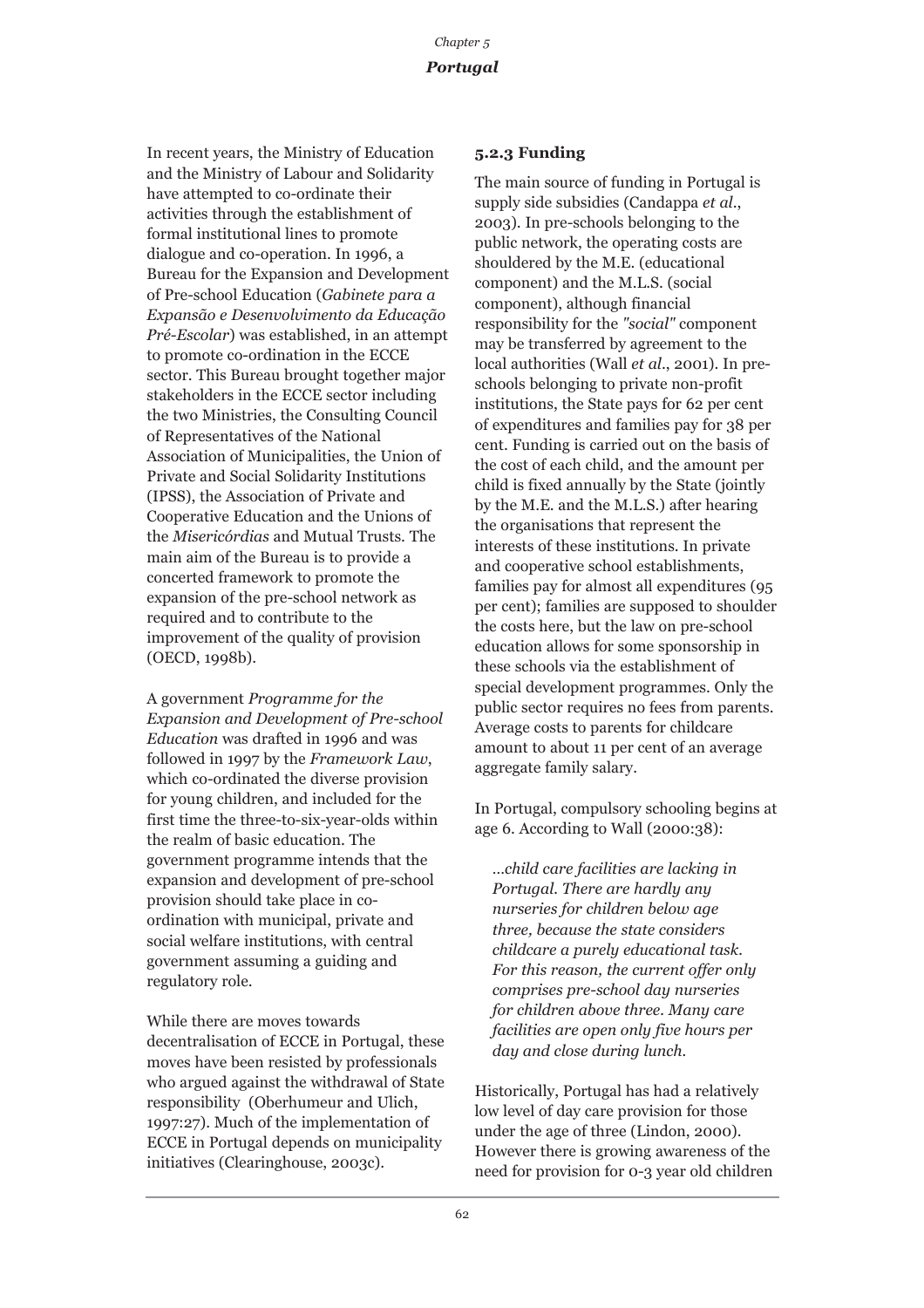## *Chapter 5 Portugal*

(Wall 2003) and the expansion of preschool education is now a high government priority (Lindon, 2000).

Policy measures have been largely focused on the expansion of pre-school education. This involves free access to a five-hour preschool session for all five year olds. It is planned to extend this provision to all fouryear olds in the near future (OECD, 1998b). Female employment, social need and the population of three-six year olds in an area are the main criteria for government choice of where the expansion of pre-school services should take place.

Ninety percent of those aged five-six, seventy per cent of those aged four-five and sixty per cent of children aged three-four are enrolled in a pre-school (OECD, 2001). Among children under the age of three, almost 90 per cent are cared for by their families or through informal childcare arrangements. Just twelve per cent of children aged birth-three are cared for in crèches or by family day care providers (OECD, 2001).

#### **5.2.4 Delivery Strategies**

According to Wall *et al*. (2001), the main role of the State is as a coordinator, planner and financial supporter of services rather than a direct provider. The ECCE network in Portugal is both public and private.

In the case of children aged birth to three, services are either established by the Ministry of Labour and Solidarity itself or by other entities such as private individuals' co-operatives, IPSS or other non-profit institutions. Services for children under the age of three is largely provided by the voluntary sector (particularly non-profit social solidarity institutions and establishments belonging to the *Misericórdias* and parents who are responsible for paying for some of the costs of childcare arrangements. The State (M.L.S.) provides early childhood institutions for a small proportion of users

(no more than one tenth of all users) while the State-supported *"third sector"* includes over 80 per cent of all users (Wall *et al*., 2001:4). The private profit-making sector compensates for the remaining gaps.

Wall *et al*. (2001) note that in Portugal, responsibility for the development of preschool education is shared by three distinct sectors, the public sector (establishments belonging to local authorities and to national government, either the Ministry of Education or the Ministry of Labour and Solidarity), the private non-profit making sector and the private (for profit) sector. According to Wall *et al*. (2001), in 1998-99, the private share (profit and non-profitmaking) of establishments for the three to five age groups in terms of the proportion of users was 54 per cent (almost two thirds (63 per cent) of this share belonging to the private not-for-profit sector). The importance of the private sector is greater in urban areas such as Lisbon (75 per cent), Porto (67 per cent) and the Setubal peninsula (75 per cent).

## **5.3 Defining Quality**

## **5.3.1 Regulation**

The *Framework Law for Pre-School Education*, published in 1997, established the juridical framework for pre-school education in Portugal (Vasconcelos, 1998). Under this Law, pre-school education is viewed as the first step in basic education, providing an important foundation for life long learning (Vasconcelos, 1997b). The *Jardin de Infância12* is identified as a *"…transitional site between family and school."* (Vasconcelos, 1998:5)

The Framework Law outlines principles regarding the structure, organisation,

<sup>12</sup> *Jardins de Infância* are non-formal educational contexts for three to five year old children, where both children and adults are supervised by specialised staff. Children are given opportunities to develop learning skills through self-discovery and communication with other children and adults.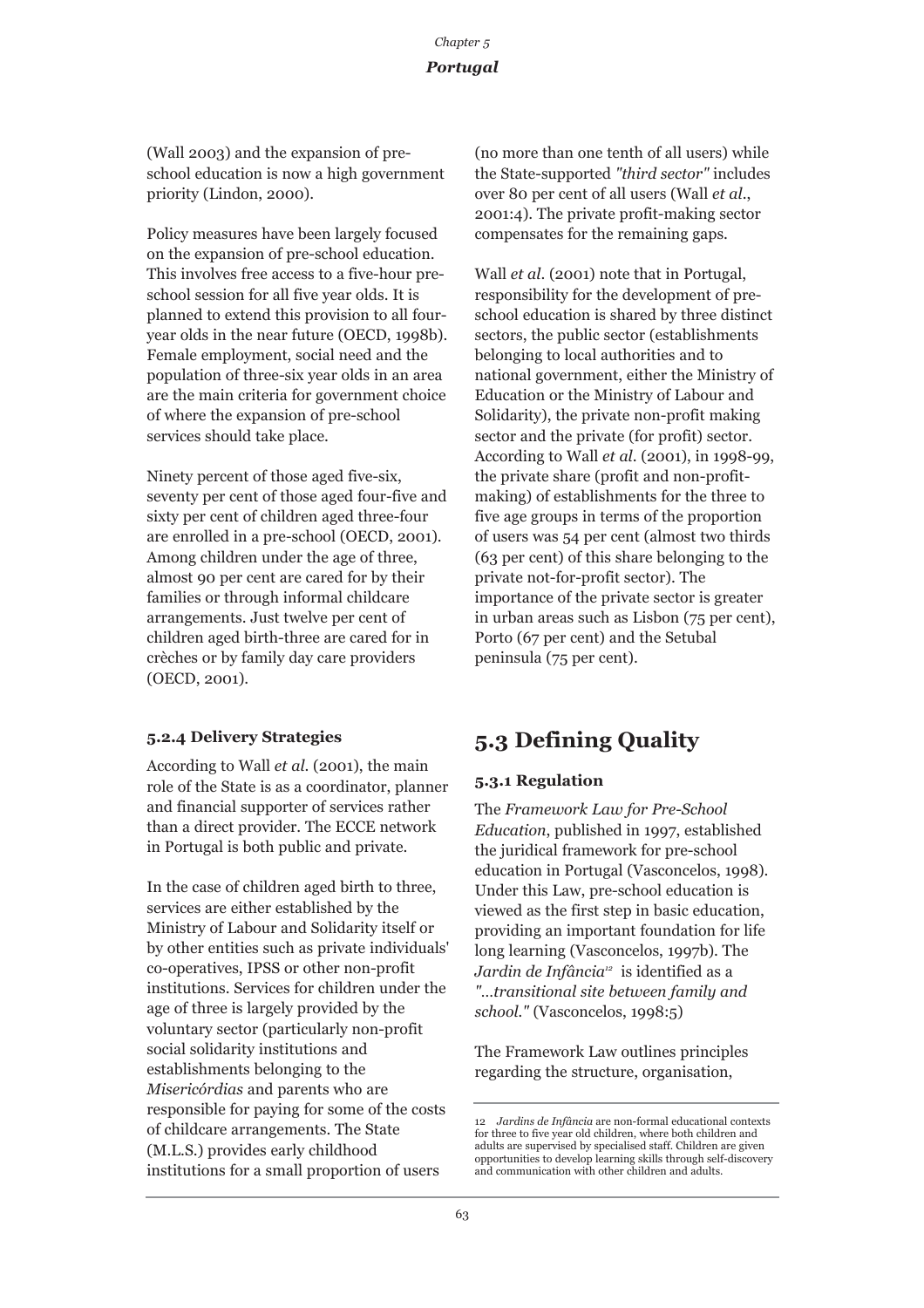## *Chapter 5 Portugal*

pedagogical and financial aspects of preschool education (OECD, 1998b) as follows; in article 5 (strategic role of the State), article 8 (Pedagogical and Technical Responsibilities), article 11 (Pedagogical Directives), article 18 (Staff), article 19 (Training and Provision of Cultural Activities), and articles 20 and 21 (Evaluation and Inspection) (OECD, 1998b). The role of the State is set out under Article 5:

*To establish the general norms for pre-school education, especially in terms of organisational, pedagogic and technical aspects, and to ensure their fulfilment and application by means of monitoring, assessment and inspection. (Vasconcelos, 1998:13)*

Under Article 8, the State is responsible for defining the general guidelines controlling pre-school education (especially in pedagogic and technical terms) and has the power to define rules for the activities of nursery schools, to define syllabus objectives and guidelines, to define the qualification requirements of teaching and non teaching staff and to define and provide training requirements (Vasconcelos, 1998). The State also has the power to define the rules for assessing the quality of pre-school provision and to undertake monitoring and inspection.

The Framework Law appeals to the participation of local structures, parents' associations, residents' associations, civic organisations and others in the pre-school educational process. It requires parents to participate in pre-school education. According to Article 4, parents and guardians have a role to participate in the running of pre-schools, either through representatives elected for that purpose or through representative associations. Parents also have a role to play in developing a co-operative relationship with teachers and staff, voicing their opinion on the opening hours of the facility and participating under the pedagogical

guidance of the educational context, as volunteers, in educational activities.

## **5.3.2 Curriculum**

National curriculum guidelines for Preschool Education were legally established in 1997 and became binding in 1998-99 (Vasconcelos, 1998). These require the *Jardin de Infância* to address educational issues, both public and private, whether they are organised by the Ministry of Education or the Ministry of Labour and Solidarity. The OECD (2000a) note that this shows the keenness of the State to accept responsibility for the raising of quality in ECCE. The curriculum guidelines:

*…are a statement of what children should learn in pre-school. The curriculum guidelines aim to give greater visibility to pre-school education, facilitating educational continuity with elementary school. They also aim to improve the quality of pre-school education by introducing innovative dynamics that will stimulate pedagogical activity.* (Vasconcelos, 1998:8)

The curriculum guidelines are designed to help practitioners make day to day decisions about practice (Vasconcelos, 1998) and are a common reference points to guide the work undertaken by pre-school teachers. They are guidelines, not a prescriptive list of targets to be realised (Vasconcelos, 1998). The curriculum guidelines lay out the general principles and pedagogical aims of the Pre-school Law. In addition, they define the overall guidelines for the pre-school practitioner in relation to observing, planning, acting, assessing communicating and articulating (Vasconcelos, 1997a).

The introduction of curriculum guidelines for pre-school education is seen as an important measure in ensuring the quality of the national network of pre-school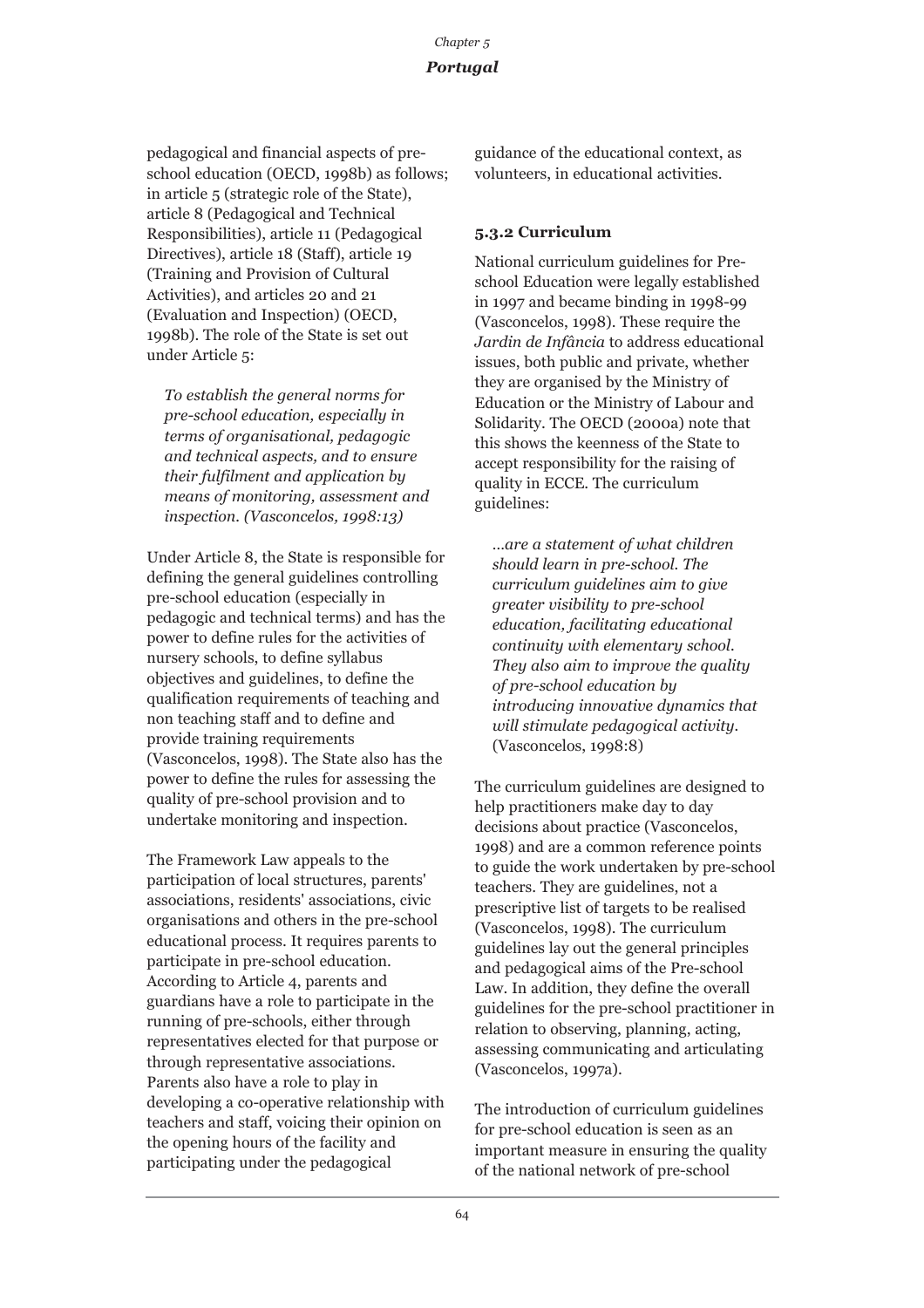educational facilities, whether public or private (Vasconcelos, 1998). As Vasconcelos (1996:12) states:

*Curriculum guidelines are seen as an important part of the regulatory role of the state in order to provide educational quality to all pre-school programs.*

The curriculum guidelines are organised into three content areas:

- 1. Personal and social development;
- 2. Expression and communication (which includes mastering different forms of expression, mastering language and an initial approach to reading, writing and mathematics) and;
- 3. Knowledge of the world (Vasconcelos, 2002).

### **5.4 Measuring Quality**

### **5.4.1 Inspection**

Regulation is the responsibility of the State (OECD, 1998b). The Ministry of Education is responsible for the supervision and inspection of the pre-school education system. The *Inspecção Geral de Educação* (Inspector General for Education) is responsible for the regulation and coordination of pre-schools and can use legal, administrative, financial and eventually, disciplinary mechanisms to correct any situation found to be inadequate (OECD, 1998b).

The Inspector-General for Education is also responsible for the development of performance evaluation mechanisms (OECD, 1998b). According to the Inspector General, the main quality objectives of preschool provision are as follows:

- Planning of educational activity;
- Administrative organisation;
- $\bullet$  Organisation of the educational environment;
- z Content development as described in curriculum guidelines;
- Children observation practices;
- Pedagogical relations;
- Resource management (OECD, 1998b:74).

Specific objectives, together with observation criteria measured on four-point quality scales, were set in all the above activity areas. Evaluations are carried out by an inspector on a national random sample of *Jardins de Infância*. The evaluative nature of the inspection process involves teachers in the discussion of the information gathered. Inspectors assess the quality of the *"implemented curriculum"* and the quality of the *"achieved curriculum"* (OECD, 1998b:75), as well as the quality of the learning experiences provided:

*Thus, the aim of the Pedagogical Audit Project carried out by the Inspector-General of Education is to contribute to the quality control process of the educational provision offered by the Portuguese Jardins de Infância through a form of external evaluation based on joint diagnostic/improvement practices.* (OECD, 1998b:75)

Inspections identify the strengths and weaknesses of the operation and operational conditions of the *Jardins de Infância* (OECD, 1998b). Forms of childcare provision under the auspices of the Ministry of Labour and Solidarity are supervised and inspected by the Ministry's Inspector General, the Social Security Regional Centres and the Sub-Regional Services. According to its own Organic Law, the objectives of the Inspectorate General are to supervise and inspect the following operational aspects of all the Ministry's services and institutions:

• Abidance to the Law and the rules leading to the good operation of the services and institutions;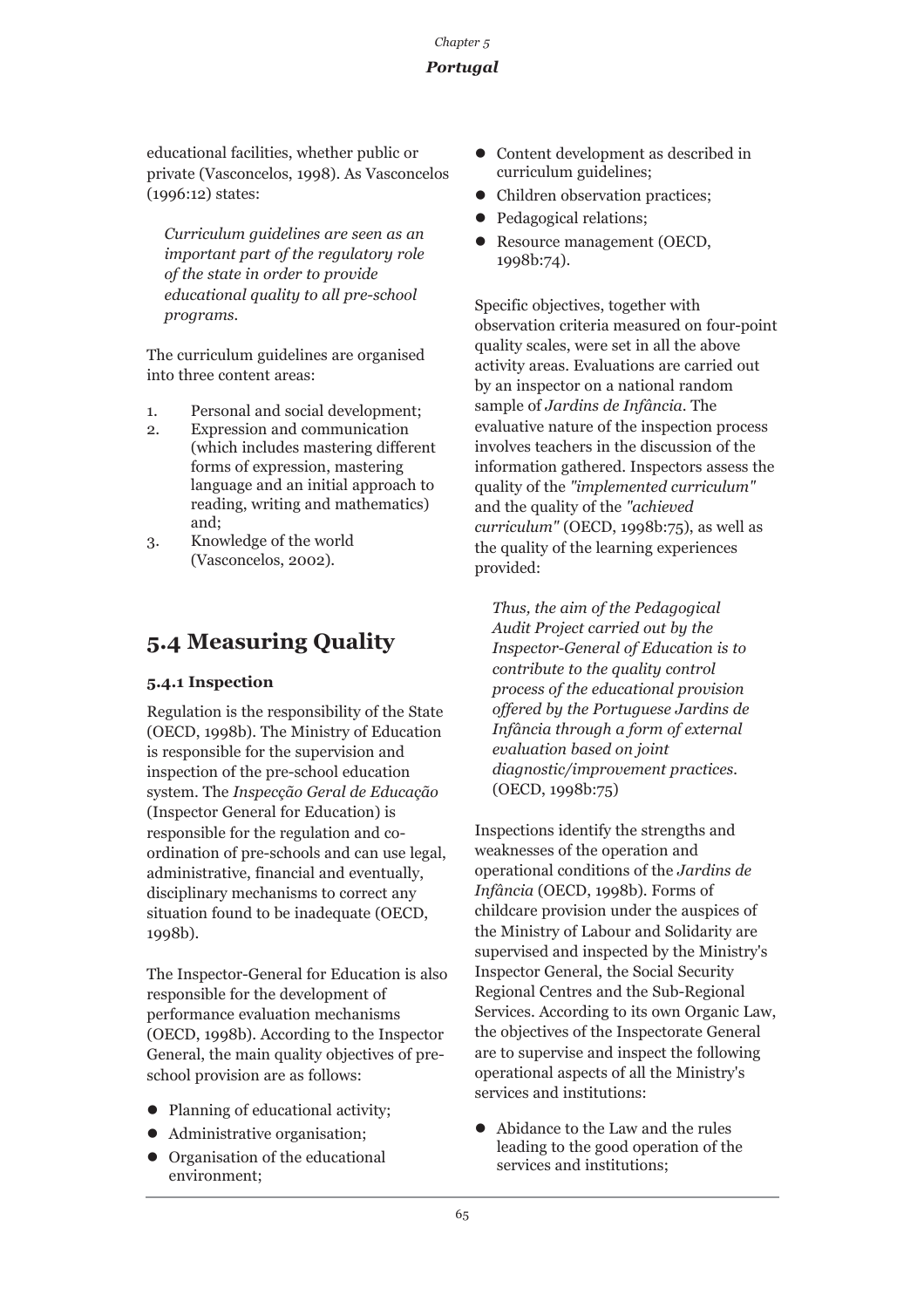- Efficient management and administration, legality of processes and decisions adopted as well as the frequency of financial transactions;
- Adaptation of norms to requirements and eventual need for new strategies (OECD, 1998b:54).

#### **5.4.2 Quality Measured Using ECERS**

The ICCE project was a cross-national study that considered quality in centrebased ECCE programmes for children aged three to six years of age across five countries, including Portugal (Tietze *et al*., 1996). Two scales, the ECERS and the CIS, were used to observe process quality in preschool classrooms across these countries (Tietze *et al*., 1996). Considerable effort was made to ensure that the scales were applicable to all countries selected and that interpretation of all items on the scales was consistent. In terms of ECERS scores, no classroom in Portugal was found to have scores in the lowest quality range (inadequate). However of the five countries, Portugal had the fewest classrooms in the highest quality range (Tietze *et al*., 1996:464). Portugal was found to have highest scores across the dimension of providing more or less *"…personalised care…"* in settings but scored low on the dimension *"…availability and use of space and play materials…"* Adequate space and materials for a variety of play activities in order to encourage children to develop skills in many rather than a few developmental areas was necessary for a high score on this dimension of quality, and the results suggest that Portuguese preschools were lacking in this regard.

In looking at the relations between structural and process quality across several countries, Cryer *et al*. (1999) noted that in Portugal, teacher experience, enrolment size, hours opened and director experience were the structural characteristics that best predicted classroom process quality. The researchers also found significant regional variations in structural quality in Portugal, with ECERS scores significantly higher in southern as opposed to northern Portugal.

### **5.5 Supporting Quality**

### **5.5.1 Staff Training**

There is a recognition that no plan for the expansion of high quality ECCE will be possible without ECCE professionals (Vasconcelos, 1996). All *Jardins de Infância* are staffed by trained and licensed pre-school teachers called *educadores de infância* (OECD, 2000a). All pre-school settings have a pedagogical director who is a qualified pre-school teacher (OECD, 1998b). However, it is suggested that teachers working in private non-profit organisations have a lower level of training than those working in the public sector (OECD, 2000a).

Professionals that work in other forms of childcare provision, other than *Jardins de Infância*, include e*ducadores de infância*, nurses and social workers, all of whom have tertiary-level qualifications, and auxiliary workers who are not required to have a particular qualification. Even when qualified, staff working in these facilities have a lower level of status, pay and working conditions than those employed in the *Jardins de Infância*. Some action has been taken to raise the qualification of those working in these settings and under Framework Law, IPSS settings must have at least one pre-school teacher per classroom in order to qualify for government funding.

*Educadores de infância* undertake a fouryear course of study leading to an honours degree (*licienciatura*) at either a university or a school of higher education (*Escolas Superiores de Educação*). Pre-school teachers who have completed the four year degree receive the same starting salaries in public pre-school provision as primary teachers who have received the same level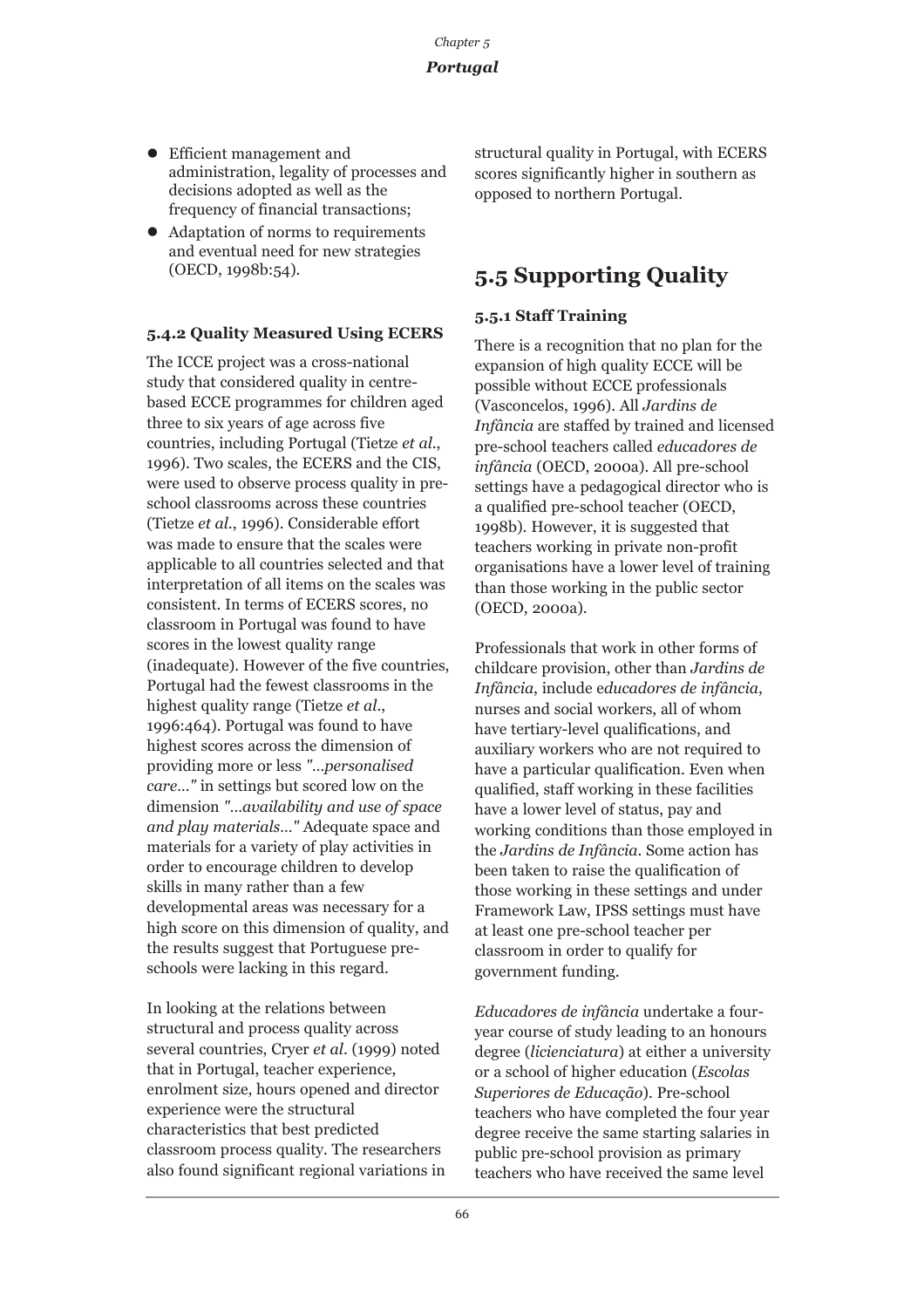of training. By law, teachers have recognised working hours for the preparation of materials and have team meeting as well as parent meetings (Vasconcelos, 2002). They also have a professional association, the Association for Professionals of Early Childhood (Vasconcelos, 2002).

### **5.5.2 Professional Development**

Vasconcelos (2002:52) notes that one political measure taken in the last few years was *"…systematic in-service training (if possible centre based) for all early childhood teachers, whether they work at public or private institutions."* In-service training is offered by a variety of different bodies, including training centres or by public and private entities, many of whom have developed training programmes in partnership with teacher training colleges. Training Centres are local municipal or inter-municipal centres established with the following aims:

- $\bullet$  To contribute to in-service training promotion;
- To promote the exchange and publication of pedagogical experiences;
- To promote identification of training needs;
- To regulate training provision in accordance with national and local needs meeting, whenever possible, teachers individual requirements for assistance with training;
- To set up and manage resource centres (OECD, 1998b:84).

There are 211 centres operating in Portugal. Vasconcelos (2002) notes that courses have been offered to practitioners in order to complete their degrees.

### **5.5.3 Parents**

Parents are recognised by law as partners in pre-school education (Vasconcelos, 2002) and are seen as essential for the

achievement of maximum outcomes for children:

*They need to cooperate in the organisation of kindergartens and they are expected to participate in parent associations. They are also represented in the Board of each kindergarten and have a word to say in the educational project of the kindergarten.* (Vasconcelos, 2002:53)

Parents are also consulted by the Ministry of Education regarding policy in ECCE. Mooney *et al*. (2003) state that the level of parental involvement in pre-schools in Portugal is low, despite the legislative importance given to parental involvement. They suggest that this may be due to the fact that Portugal has one of the highest rates of maternal employment among Western European countries, and on average, the longest working hours.

### **5.5.4 Research**

Several research projects have been completed in the last decade in Portugal (OECD 1998b). For example, the *Departamento da Educação Básica* translated and adapted the EEL materials and provided teacher training throughout the country to adapt and disseminate a model of quality evaluation and improvement among ECCE professionals working in all three networks of *Jardins de Infância.* Other research carried out included research conducted by the Lisbon School of Education around curriculum, early development, and quality issues and research conducted by the Institute of Child Studies in the University of Minho. (OECD, 1998b)

According to the OECD (1998b) report, the *Grupo de Estudos para o Desenvolvimento da Educação de Infância* (Study Group for Child Education and Development) was preparing the first issue of a research journal in ECCE, covering children from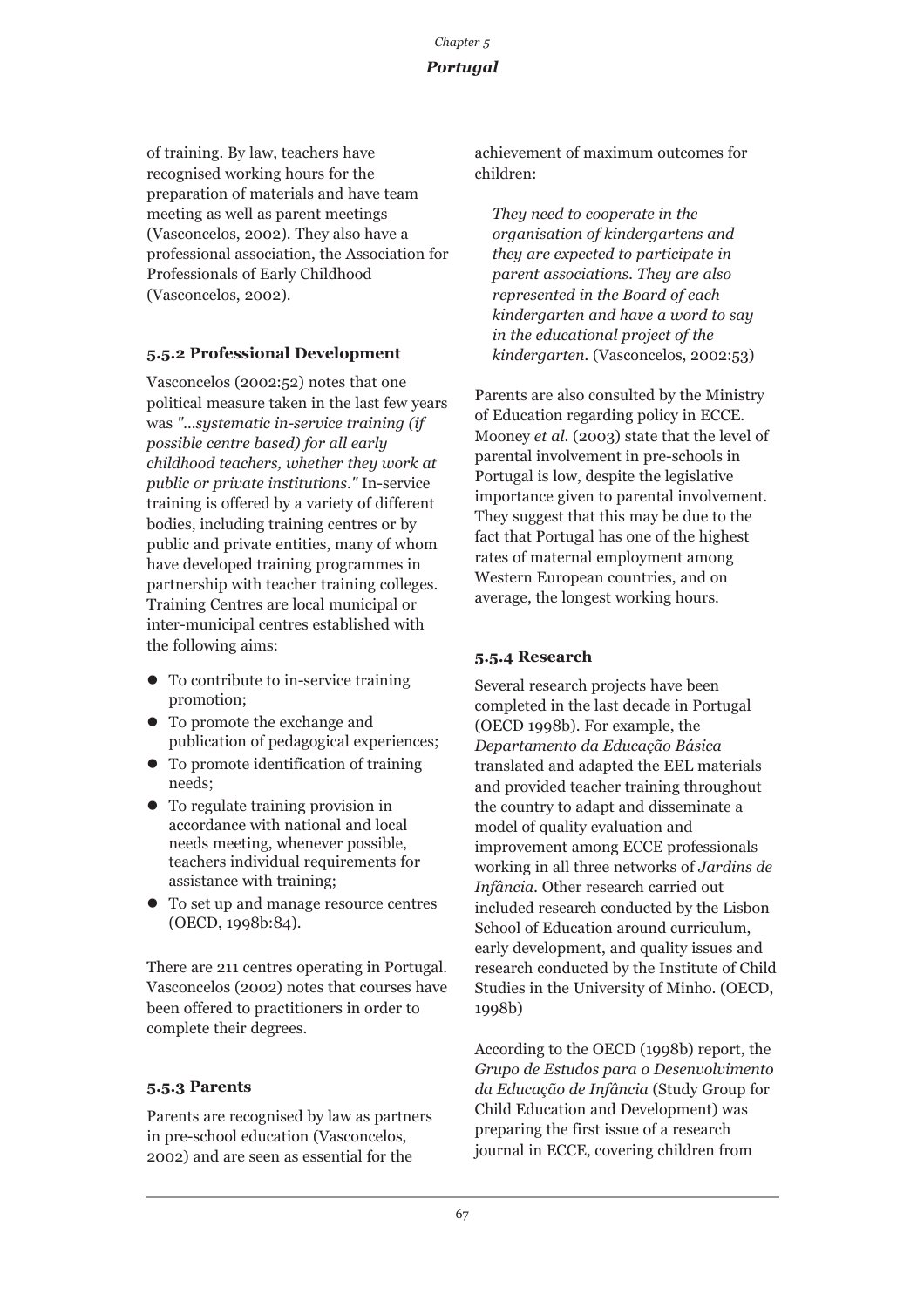birth to the end of the first cycle of basic education.

The Development of Pedagogical Knowledge in the Education and Training Systems Research Centre (located in the University of Aveiro) was established by researchers from the University of Aveiro, the University of Algarve, the University of Coimbra and the Higher Institute of Education of the Polytechnic Institute of Coimbra. It is currently carrying out several projects in ECCE. This includes a project entitled *Promoting Quality in Early Childhood Education*. Some perspectives of intervention and research have been identified and there are three quality approaches which frame the project. These are the:

- Enrichment of the environment (physical environment and learning experiences in different developmental areas - motor, cognitive-linguistic, affective-social...);
- $\bullet$  Adult style (sensitivity, stimulation, autonomy promotion) and;
- Family and community involvement (University of Aveiro, Accessed at: http://www.ii.ua.pt/, 1st July, 2004).

Areas of training, intervention and research include initial and ongoing training for early childhood and elementary teachers, teaching practice, early intervention and work with families (University of Aveiro, Accessed at: http://www.ii.ua.pt/, 1st July, 2004).

Other projects undertaken by the university include the early intervention project of Aveiro (a promotion strategy for the wellbeing and global development of children less than six years of age and their families, identified as being at risk) and a project on constructing quality in infant day care. This project aims to develop a database of quality patterns validated by the scientific community, others professionals and parents. Furthermore, it aims to promote in the adherent day-care centres to the

project, by means of a participatory process of analysis, a manual for quality, considering the proposed quality patterns and its own specifications (University of Aveiro, Accessed at: http://www.ii.ua.pt/, 1st July, 2004).

### **5.6 Educational Disadvantage and Special Needs**

The OECD report (OECD, 2000a) notes that in Portugal, the identification of special needs was usually delayed until children enter primary school. The place of children with special needs within the preschool system is strongly protected in law. Children at risk of disadvantage are given priority entrance into some services. Recent legislation has called attention to these children and provides for early intervention strategies to meet their needs. There is growing inclusion of children with disabilities in all branches of education and the policy goal in Portugal is inclusion within regular schools whenever possible.

There are sizeable numbers of children from linguistic, cultural and ethnic minorities centred especially around urban areas such as Lisbon, Setúbal and Porto. Several social integration programmes with an educational component have been sponsored by the High Commission for Ethnic Minorities, by government ministries and by municipalities.

In sparsely populated areas, where the number of children do not reach the minimum required for the setting up of a *Jardin de Infância* (i.e. fifteen), the Ministry of Education may establish an itinerant child education service (*Educaçio dê Infancia*) for three to five year old children. *Educaçio dê infamcia* are mobile sessional services designed to reach families in remote areas with little access to other forms of provision.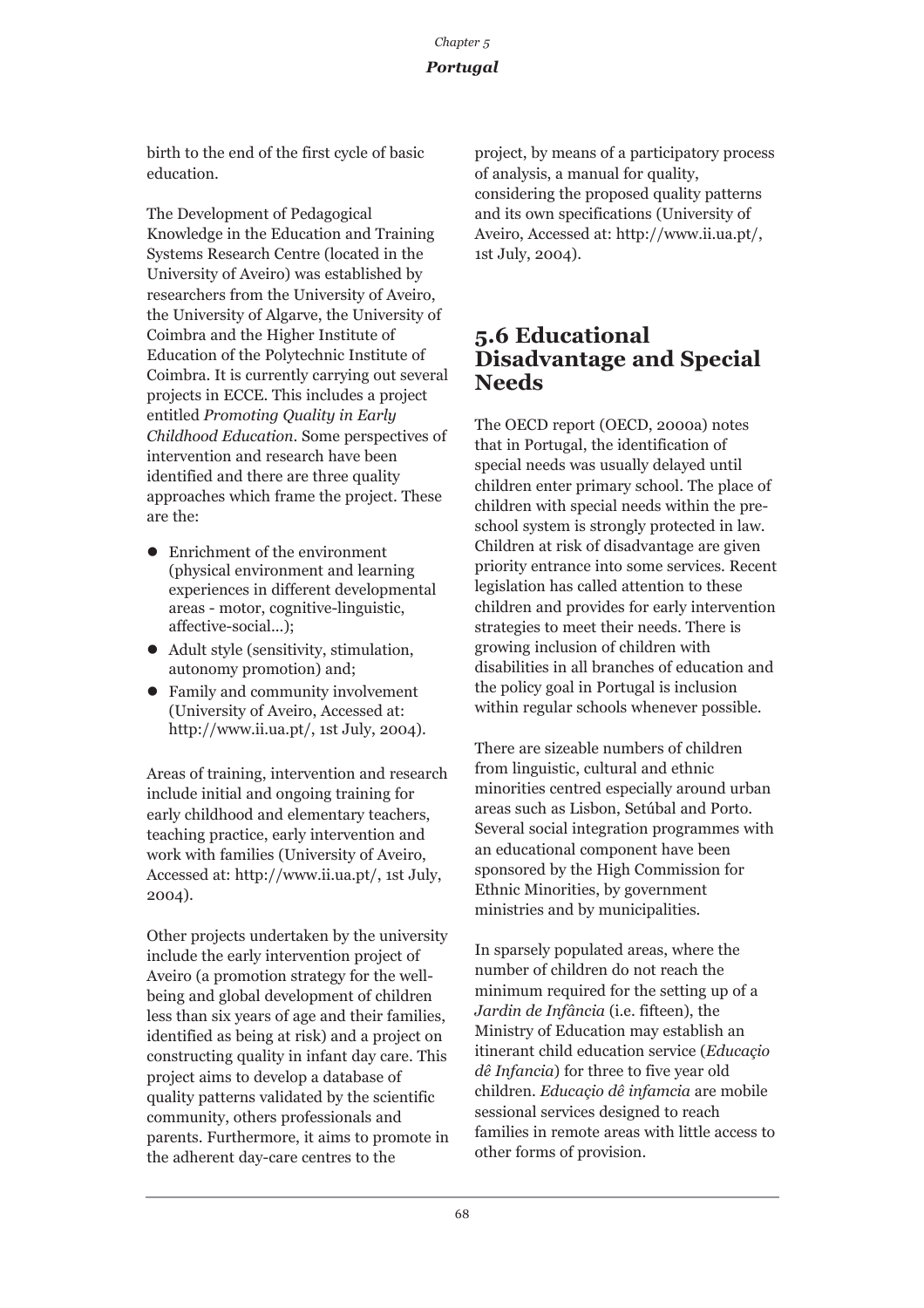Community educational activities may be provided in Children's Community Centres in deprived urban areas. Five-year-old children who live in highly populated and/or deprived suburban areas, lacking in cultural and educational facilities, may experience these kinds of activities through buildings made available by the local community.

### **5.7 Implications for Ireland**

### **5.7.1 Care and Education**

There are two distinct systems involved in the provision of ECCE in Portugal; a care system focused on the provision of care for children from three months to three years of age and an education system focused on the provision of pre-school opportunities for children between the ages of three and six years. Reflecting this, policy responsibility is shared by two government ministries; the Ministry of Education is responsible for provision with an educational function and the Ministry of Labour and Solidarity responsible for provision with a caring function. Efforts have been made in recent years to improve the co-ordination of ECCE with the establishment of the Bureau for the Expansion and Development of Pre-school Education, which brings together some of the major stakeholders in the provision of ECCE.

### **5.7.2 Regulation**

One significant measure undertaken to improve quality, particularly in terms of the pre-schools in recent years, was the introduction of comprehensive legislation covering pre-schools (institutions providing educational opportunities to children between the ages of three and six). The Framework Law outlines principles regarding the structure, organisation, pedagogical and financial aspects of preschool education. Under the Framework Law, the State is responsible for defining the general guidelines governing preschools, particularly in pedagogical terms. It is also responsible for the monitoring and assessment of the implementation of the guidelines. The Framework Law places on a legislative basis aspects of quality such as curriculum guidelines and parental involvement.

### **5.7.3 Parents**

In Portugal, the importance of participation with parents in the search for quality in pre-school institutions is recognised and parents are recognised by law as partners in pre-school education. Parents are expected to participate in the running of the pre-school either through representatives or representative associations. Parents are seen as having a role to play in developing a partnership relationship with providers, in voicing their opinion on the opening hours of the facility and on participating in the educational activities of the pre-school.

### **5.7.4 Curriculum**

Curriculum guidelines for all pre-school services, both public and private, are laid down in legislation in Portugal. These curriculum guidelines lay down what children should learn in pre-school. They aim to improve the quality of pre-school provision by stimulating pedagogical activity in pre-schools, and as such, are a common reference points that all practitioners can use in their work.

### **5.7.5 Inspection**

Inspection is the main mechanism utilised by the Ministry of Education for the supervision and inspection of the preschool educational system, however, this inspection is evaluative in nature. It is based on joint diagnosis and improvement procedures. An important part of the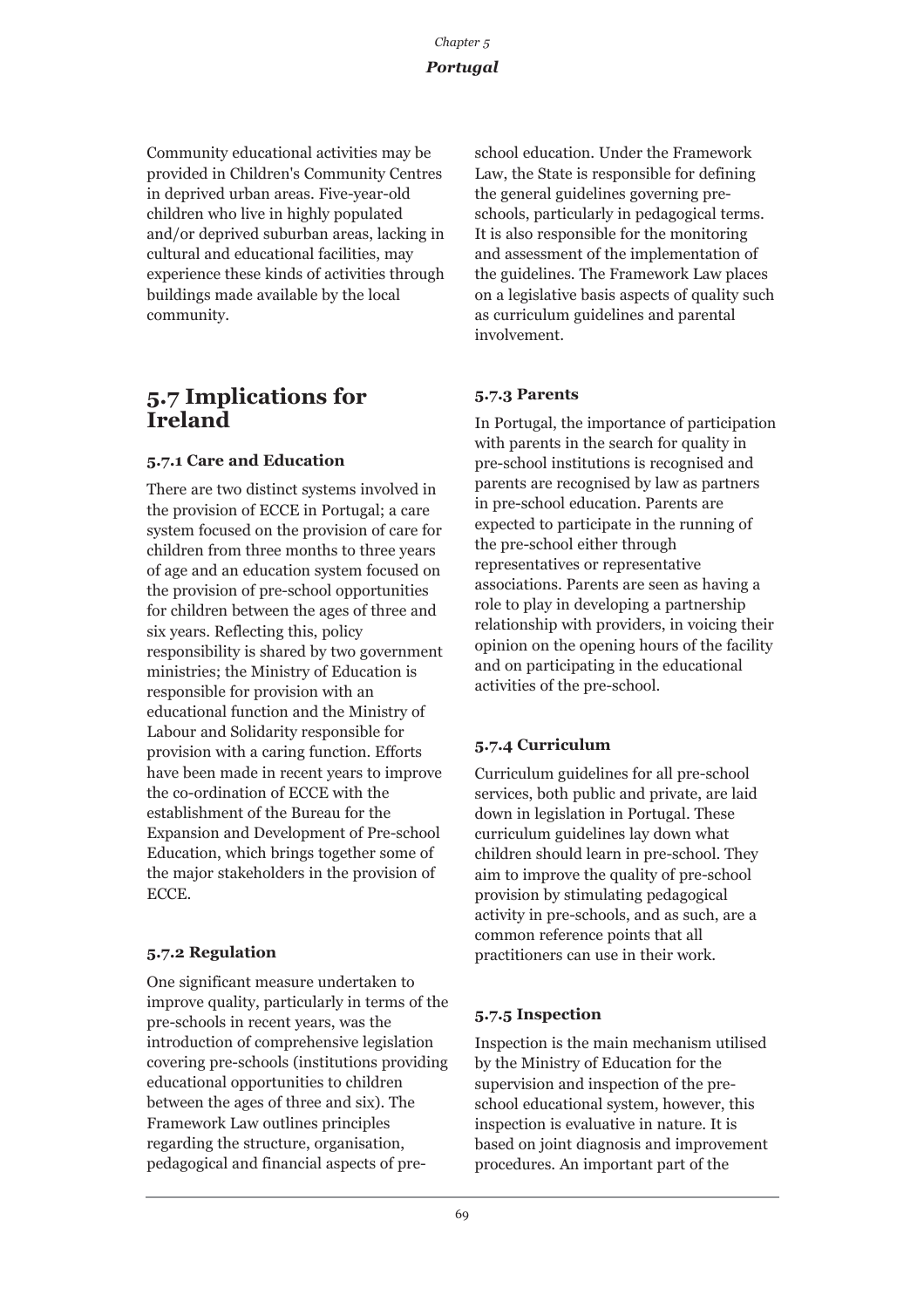inspection process is the involvement of pre-school teachers in a discussion of the information gathered.

### **5.7.6 Staffing**

It is recognised in Portugal that suitably trained and qualified early childhood professionals are essential for the expansion of high quality ECCE. All preschools in Portugal are staffed by trained and licensed pre-school teachers and have a pedagogical director who is a qualified preschool teacher. This means that pre-school institutions are staffed by teachers that have completed a four year course of study leading to an honours degree at either a university or a school of higher education. Pre-school teachers with this qualification employed in public pre-schools receive the same starting salaries as primary teachers with the same level of training.

### **5.7.7 Professional Development**

The importance of ongoing professional development in promoting high quality ECCE is recognised in Portugal and one measure adopted by the government in recent years was the provision of in-service training for all pre-school teachers, employed in both public and private preschool institutions. In-service training is offered by a variety of different bodies including training centres and a variety of public and private entities. Many of the training programmes on offer have been developed in partnership with teacher training colleges.

### **5.7.8 Special Needs and Disadvantage**

Children at risk are given priority entrance into some early education services in Portugal. Some social integration programmes have been sponsored for children from linguistic, cultural and ethnic minorities. An itinerant child education service is provided in some sparsely populated areas and community

educational activities are provided for children in some deprived urban areas.

### **5.7.9 Conclusion**

In conclusion, on the strength of the evidence collected from Portugal, a number of features of quality can be identified, which are worth considering in the development of a quality framework for Ireland:

- $\bullet$  In the development of the ECCE sector, co-ordination of developments between government departments is important and efforts have been made in Portugal in recent years to improve co-ordination between government departments.
- Ouality in ECCE in Portugal is broadly defined; it includes features such as curriculum guidelines and parental participation.
- $\bullet$  Emphasis is placed on suitably trained and qualified personnel and the provision of professional development in the promotion of high quality in ECCE institutions.
- $\bullet$  The inspection of pre-schools is evaluative in nature, based on a partnership approach with pre-school teachers.
- Some social integration programmes are provided and services provided for children at risk of both urban and rural disadvantage.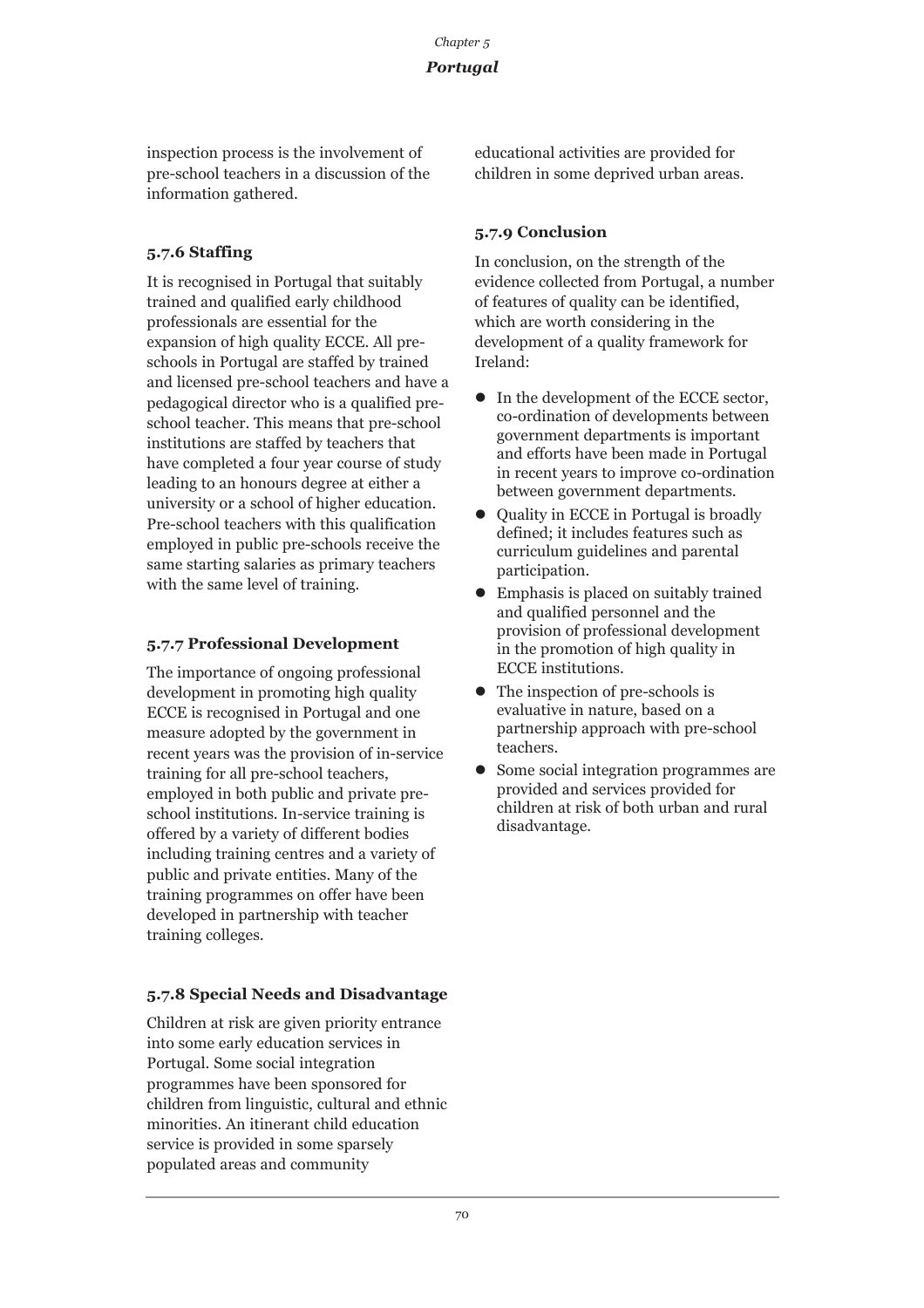

## **Germany**

| <b>Terms Used</b>                                                                                |                                                                           |
|--------------------------------------------------------------------------------------------------|---------------------------------------------------------------------------|
| <b>Bundesländer</b>                                                                              | <b>German States</b>                                                      |
| Erzieherinnen                                                                                    | Educators                                                                 |
| Gymnasium                                                                                        | University Entry Level<br><b>High School</b>                              |
| Hauptschule                                                                                      | Second-level School<br>offering Five to Six Years<br>of Schooling         |
| Jugendamt                                                                                        | Youth Office providing<br><b>Statutory Youth Services</b>                 |
| Kinderhort                                                                                       | After School Care                                                         |
| Kinderpflegerinnen                                                                               |                                                                           |
|                                                                                                  | <b>Nursery Auxiliary</b><br>Workers                                       |
| Lander                                                                                           | State                                                                     |
| Realschule                                                                                       | Second-level School<br>offering Six or Seven<br><b>Years of Schooling</b> |
| Schillerstraße                                                                                   | <b>Schiller Street</b>                                                    |
| Sonderkindergärten<br>/ Förderkindergärten<br>Settings for Children with<br><b>Special Needs</b> |                                                                           |
| Sozialpadagoginnen                                                                               |                                                                           |
|                                                                                                  | Social Pedagogues                                                         |
| Tagesmutter                                                                                      | <b>Family Day Care Provider</b>                                           |
| Trager                                                                                           | Provider                                                                  |
| Vorklassen                                                                                       | <b>Pre-school Classes</b>                                                 |

### **6.1 Introduction**

The reunification of Germany in 1990 led to the integration of two different systems of care and education. Prior to reunification, provision of ECCE was more extensive in East Germany than in the West. All children from the age of three in the East were entitled to a place in a Kindergarten programme; the primary aim of this provision was to facilitate parents accessing the workforce. Tietze *et al*. (1996:445) note that: *"All programs offered free, full-day*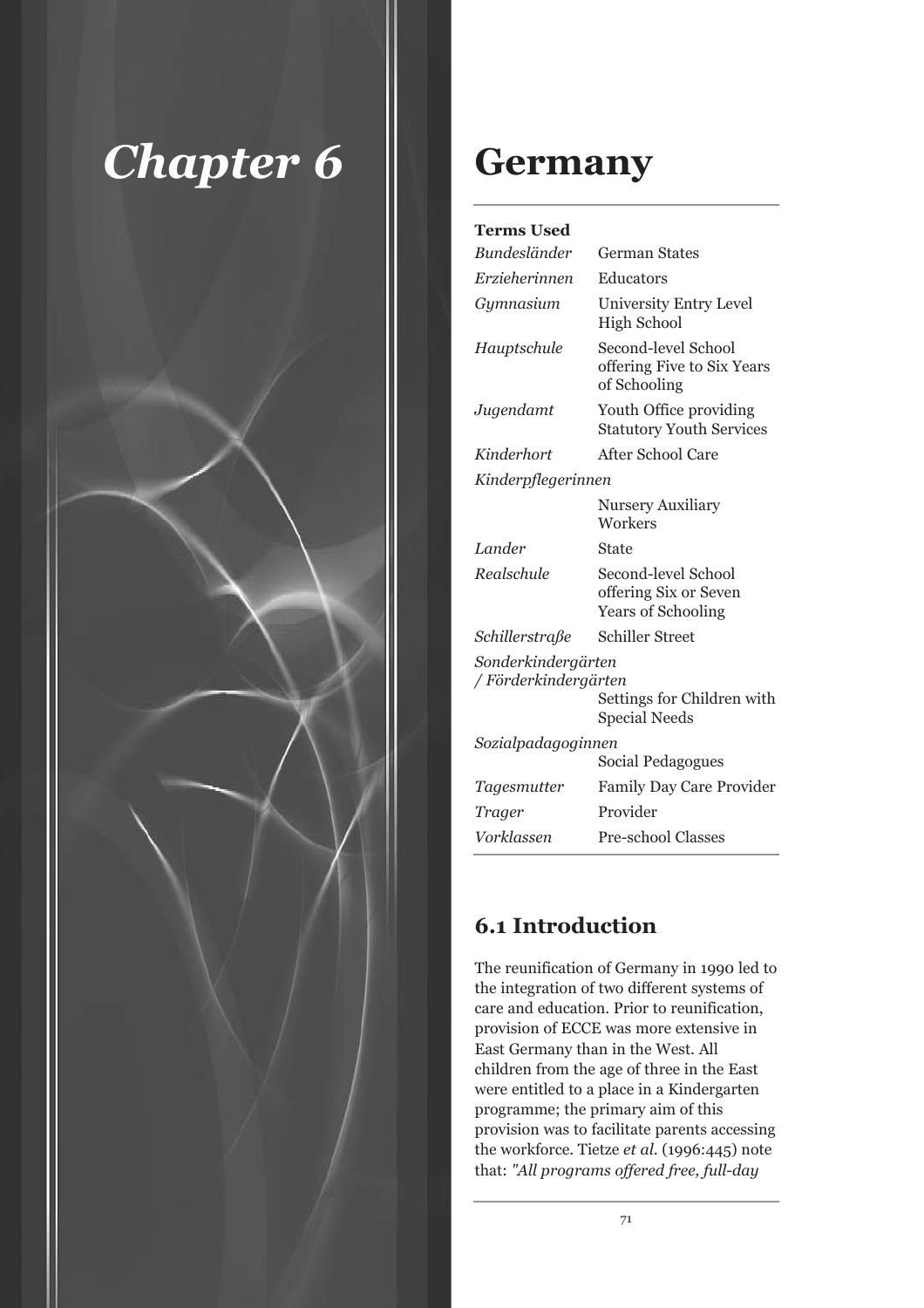### *Germany*

*services. A centralised state-controlled curriculum was used."* In contrast, the female labour force participation rate was lower in the West. Consequently, enrolment in ECCE programmes for children between the ages of three and school going age was lower in the West and many programmes offered only sessional care.

*The Child and Youth Welfare Act* (1990) created a legislative framework covering all childcare and educational services in the East and West. Though there is a greater diversity of provision in the Western States (Lindon, 2000), provision of day care services and particularly full day care for children under the age of three is still more limited in the West than the East.

There are no binding care guidelines for the country as a whole. This means that there are considerable differences between individual States with regard to the form of day-care centres for children. There is also a separation between education and care in Germany. Care services provide for children under the age of three, while children over the age of three access educational services (Pettinger, 1993).

Concerns about quality in Germany have emerged in the 1990s, partly as a result of the changing context of ECCE services, and partly due to the increasing importance of transparency and cost effectiveness. In Germany, the federal system impacts on quality. The commitment to provide a preschool place for every child from the age of three also raised concerns for quality, as some felt that this legal entitlement would be obtained through the increase in group size and staff-child ratios. This was a real concern as this commitment was made at a time when Germany was experiencing financial restrictions. Consequently, quality assurance grew in importance (Oberhuemer and Ulich, 1997).

Some experts in early education in Germany believe that German pre-school education is fundamentally lacking in

generally binding and measurable quality standards and that it is now at a very low level on an international scale. They are critical of the fact that though childcare policy aims to remedy quantitative deficits, such as a lack of Kindergarten places or opening times that are too short, it does little for the quality of the educational work (Goethe Institut, Accessed at: http://www.goethe.de/kug/buw/sub/ein/e n24571.htm, 1st July, 2004).

### **6.2 Context for Quality**

### **6.2.1 Philosophy**

*The Child and Youth Welfare Act* (1990) determines that the primary aim of preschool education is to facilitate the development of a responsible and socially competent child. Pre-schools are to provide support to parents in the upbringing of their child. Development is achieved through play and other suitable activities. Keaveny (2002) notes that children are introduced to communal living in Kindergartens, becoming familiar with organized daily routines and with basic principles of hygiene. The Kindergarten also provides important school preparation for children. Programmes are developed based on the educational aims of the institution and its philosophical, religious or educational principles. Gelder (2000:49) remarks that:

*…the argument that children need routine - perhaps better called rhythm - is strong in Germany. It is an issue in textbooks for childcare workers and parents. The physical and emotional development process of children is seen to demand structure and it is believed that learning is supported by routines.* 

### **6.2.2 Policy**

Germany has a federal political structure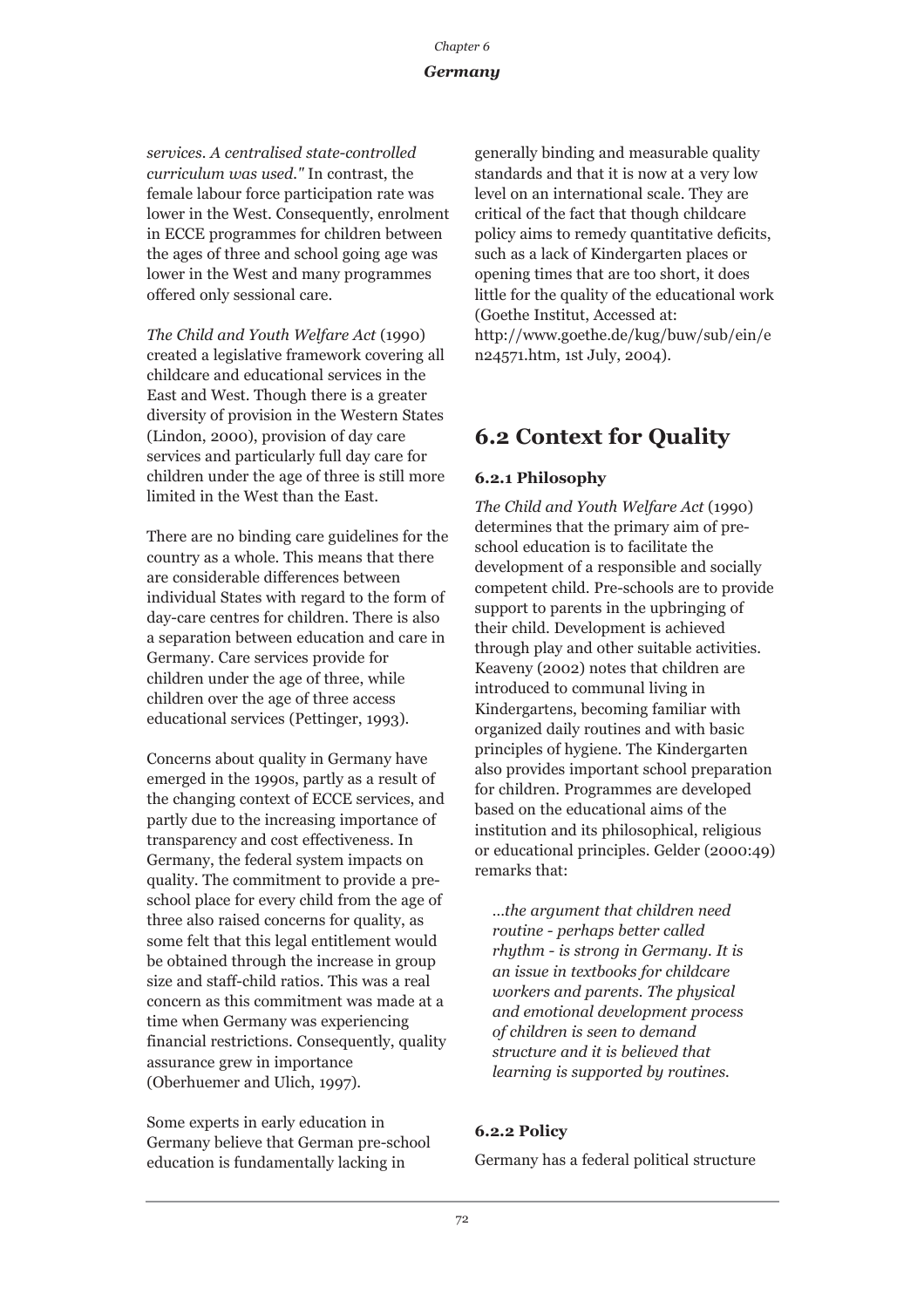#### *Germany*

with sixteen States (*Bundesländer*). Overall responsibility for pre-school education in Germany lies with the central government. In Germany, pre-school education is part of the social welfare and not the education system (Griebel and Niesel, 1999). Under the Basic Law, the central government enacts legislation on child and youth welfare within the framework of public welfare. This includes legislation concerning pre-school education for children in day-care centers (Keaveny, 2002).

The Child and Youth Welfare Act (1990) empowered individual States to devise their own ECCE legislation. Under this act, the *Lander* (States) are required to give concrete form to the general outlines of the law on pre-school institutions through their own legislation. *Lander* experience a great deal of autonomy, and as a result, legislative and administrative structures differ from *Lander* to *Lander*, with notable differences between Eastern and Western *Lander*. Most services are the responsibility of the social or welfare ministries at a local level. The implementation and financing of child and youth welfare legislation, including pre-school education, is the responsibility of the local authorities (Kultusministerkonferenz<sup>13</sup>, Accessed at: http://www.kmk.org/dossier/dossier\_200  $2/3$  preschool  $2002$ .pdf, 15th July, 2004).

#### **6.2.3 Funding**

Funding varies from *Lander* to *Lander* (Oberhuemer and Ulich, 1997) but the main type of funding supplied for ECCE is supply funding (Candappa *et al*., 2003). Kindergartens and other childcare facilities are funded from four different sources, the specific provider (trager), parental fees, local authority subsidies and State

subsidies (Oberhuemer and Ulich, 1997). In the case of Kindergartens, parental contributions are graduated accorded to income so that low-income families can afford a Kindergarten place. Oberhuemer and Ulich (1997) estimate that parental fees account for between ten and fifteen per cent of operating costs. Individual States subsidise some places and these are allocated by local authorities (Keaveny, 2002).

Since 1996, all children are entitled to a Kindergarten place from the age of three. Although attendance at a Kindergarten is not mandatory in Germany, the vast majority of children spend at least some of the day in a childcare centre. However, Kindergartens provide only sessional care for children. Spiess *et al*. (2003) note that places at full day care facilities for children under the age of three are limited and children of single parent families have priority. In West Germany, in 1998, only about twenty per cent of places available in Kindergarten were full day care places (Spiess *et al*., 2003). There are significantly more childcare places for children under the age of three in Eastern Germany (Kreyenfeld *et al*., 2000).

#### **6.2.4 Delivery Strategies**

Most institutions are run by non-profit providers and are heavily subsidised by the local community and the federal State. In Western *Lander*, about 70 per cent of all childcare and early educational services are run by voluntary agencies, mainly religious and humanistic organisations, while about 30 per cent are run by local authorities (Oberhuemer and Ulich, 1997). In Eastern *Lander*, the majority of services are run by the municipalities (Lindon, 2000). Public authorities are required to establish facilities where appropriate provision cannot be made by other bodies (Keaveny, 2002).

There are only a limited number of private childcare institutions in Germany but these

<sup>13</sup> The Standing Conference of State Ministers of Education and Cultural Affairs (Conference of Education Ministers (KMK) - for short) is an organization of the state ministers/senators responsible for education, colleges and universities, research, and cultural affairs.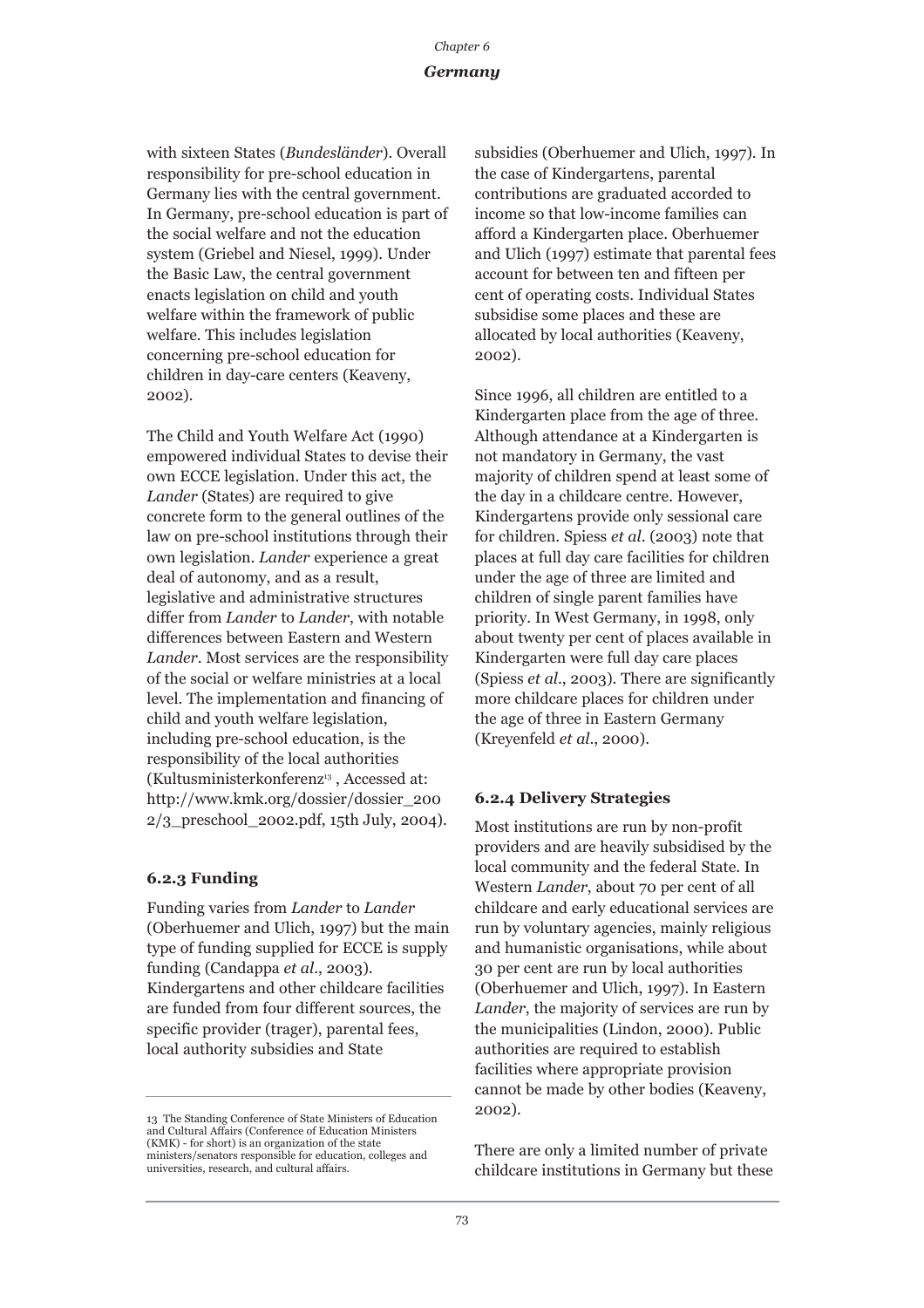### *Germany*

do not receive public subsidies (Kreyenfeld *et al*., 2000). Keaveny (2002:130) suggests that in recent years *"…the legislator has given priority to provisions offered by the private sector bodies in the field of preschool education."* 

### **6.3 Defining Quality**

### **6.3.1 Regulations**

In Germany, quality is generally regulated at the State level with a focus on structural features such as staff-child ratios, group size or building standards (Kreyenfeld *et al*., 2001). The private non-subsidised sector is not regulated nationally in Germany (although low-income parents must use provision approved by the local authority to be eligible for subsidy).

*The Child and Youth Services Act* (1990) states that family day care providers do not have to seek permission from the *Jugendamt* (youth office providing statutory youth services), provided they do not care for four or more children, including their own. A registered *Tagesmutter* (family day care provider) can care for up to six children. If the family day care provider is subsidised, then the provider must be registered and may undergo assessment by the *Jugendamt*:

*Land laws have the power to specify and regulate childcare services within the framework of the Act, for example to set the circumstances that warrant eligibility for subsidy and also the amount, which is paid directly to the childcare provider rather than the parents.* (Gelder, 2000:44-45)

### **6.3.2 Curriculum**

In terms of curriculum, Keaveny (2002) notes that there are guidelines contained in the 1990 Child and Youth Welfare Act which *Lander* adapt according to their legislation. Furthermore, Keaveny

(2002:131) states that:

*…there is no centrally prescribed curriculum. The body responsible for the establishment defines its educational principles jointly with staff and the parents, on the basis of the essential educational aims of the Kindergarten and their own philosophical, religious or educational principles.*

### **6.4 Measuring Quality**

### **6.4.1 Inspection**

Childcare services run by voluntary agencies are inspected by State authorities (Oberhuemer and Ulich, 1997). In *Lander*, assessment of family day care providers (usually those providers registered) are carried out by the *Jugendamt* (Gelder, 2000).

### **6.4.2 International Child Care and Education Project (ICCE)**

The ICCE project examined quality in centre-based ECCE programmes for children aged three to six across five countries, including Germany (Tietze *et al*., 1996). Data was collected in 1993-1994 and both the ECERS and the CIS were used to observe process quality in pre-school classrooms (Tietze *et al*., 1996). In Germany, 69 per cent of classroom had ECERS scores that lay between minimal and good and 29 per cent of classrooms had ECERS scores that lay between good and excellent. Overall, a higher proportion of German pre-school classrooms achieved scores between minimal and good and between good and excellent than pre-school classrooms in the United States and Spain. Tietze *et al*. (1996) also suggest that the variation in quality found in the preschools in Germany was in part a reflection of the two different systems of ECCE that existed prior to reunification.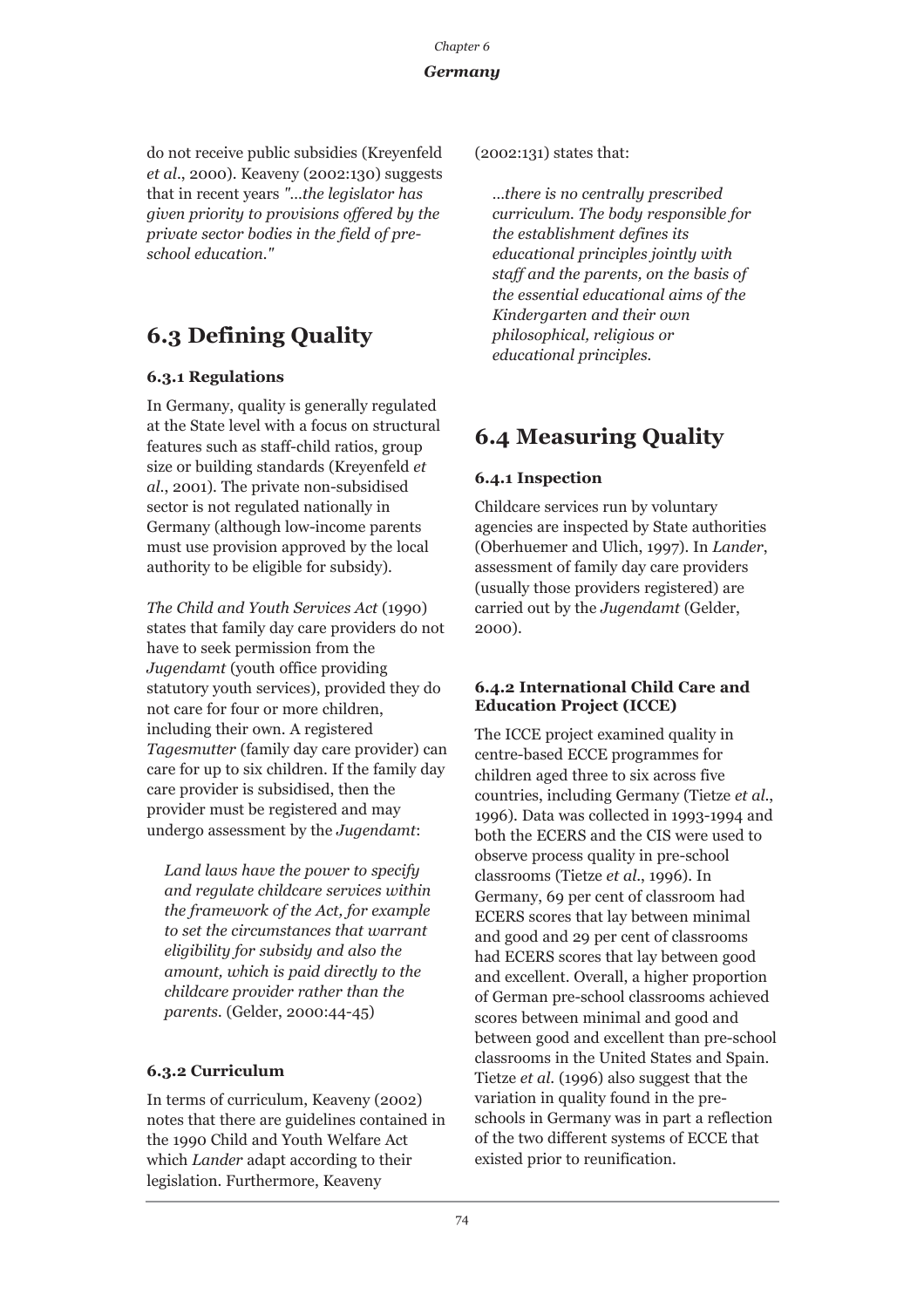### *Germany*

This study also examined the relative importance of groups of marker variables in the ECERS scale in determining quality in different countries. One dimension examined in this regard was the dimension labelled *"personalised care"*, which included variables from the ECERS scale such as item one (greeting and departing), item four (diapering/toileting), item five (personal grooming), item eight (furnishings for relaxation and comfort) and item nineteen (scheduled times for gross motor activity). High scores on item one indicated that children were greeted in a warm and personalised manner. A high score on item four and five indicated a concern for personal care as an individual learning experience, while a high score on item eight demonstrated personalised care for children by providing soft furnishings. Scheduled time for gross motor activity was viewed in a negative way, as scheduling is in contrast to a more informal relaxed environment, seen as conducive to personalised care. Of the five countries included in this study, Germany had the second highest score on this dimension, suggesting that personalised care was an important component of quality in Germany.

Another dimension examined by Tietze *et al*. (1996:467) was the dimension labeled *"…availability and use of space and material…"* ECERS variables included in this dimension included item seventeen (gross motor space), item eighteen (gross motor equipment), item twenty-four (sand and water), item twenty-eight (space to be alone) and item twenty-nine (free play). Tietze *et al*. (1996) note that the high scores on each of these items was closely related to the availability of space and the provision of physical resources for learning and play. Germany was the country to score highest in this dimension, suggesting that German pre-schools perform well on these aspects of quality. Mooney *et al*. (2003) suggest that these results reflect the fact that physical space is organised in German pre-schools to allow for free choice and

exploration, rather than emphasising group activities.

Cryer *et al*. (1999) examined the structural factors that were most significant in predicting process quality across five countries. They note that the:

*…strongest correlates of ECERS scores in Germany included as positive predictors teacher tenure, teacher-child ratios, group size, and physical size and as negative predictors teacher experience, enrollment size, hours open and director experience.* (Cryer et al., 1999:349)

Cryer *et al*. (1999) note that the strongest predictor of quality in the German context was adult-child ratios.

### **6.5 Supporting Quality**

### **6.5.1 Training**

A wide diversity of training exists in Germany for those working in the ECCE sector. There is no national agreement regarding training, though there are framework guidelines. There are three main types of professional training available, *Erzieherinnen* (educators), *Kinderpflegerinnen* (nursery auxiliary workers) and *Sozialpadagoginnen* (social pedagogues). According to Oberhuemer and Ulich (1997), educators are the largest group, accounting for 55.9 per cent of all those working in ECCE settings. Educators are not trained exclusively to work in Kindergarten but are trained to work in a variety of socio-pedagogical settings including Kindergartens, day nurseries, parents co-operatives, school age childcare, youth centres, youth organisations and youth hostels, children's wards and residential care settings. Educators undertake training at vocational colleges specialising in social pedagogy. About 60 per cent of these colleges are State run and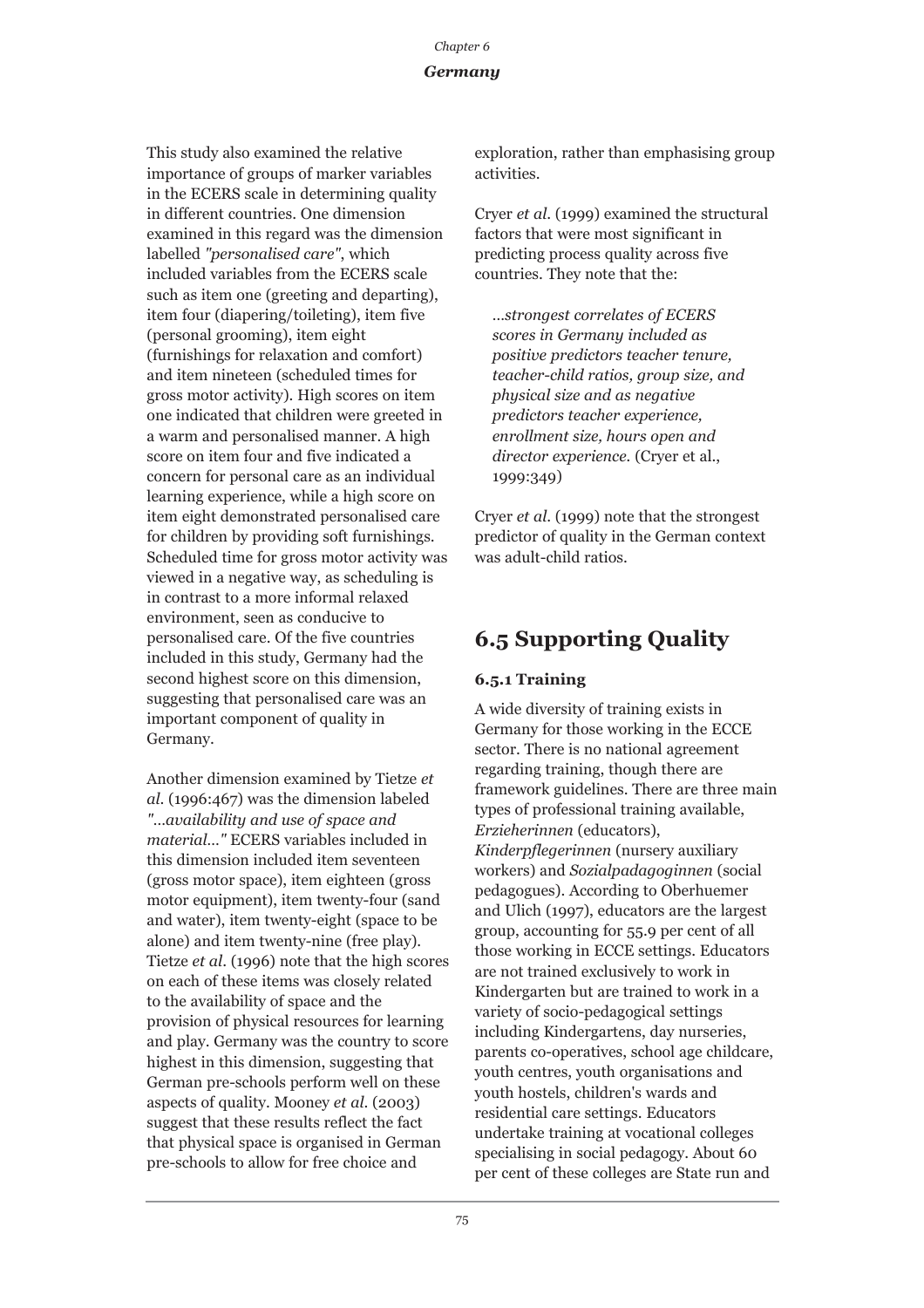### *Germany*

the remaining 40 per cent are mainly attached to religious organisations.

About one quarter of those embarking on training have already completed some form of vocational training or have been employed; the remainder complete a one or two year practicum. Training takes three years to complete. Nursery auxiliary workers undertake two years training at a vocational school. Social pedagogues are trained with social workers and complete between four and four and a half years of training. The first two years of study is focused on general studies in the areas of social work and social pedagogy. Following this, students specialise in one particular area such as childcare. Training in Germany is therefore broad based and extends beyond the ECCE sector. Oberhuemer and Ulich (1997:105-106) note that:

*This calls for a form of training which allows on the one hand for general studies in the field, and on the other for specialization and in-depth study in one or two chosen fields, coupled with strategies for transferring this knowledge to other fields of work.*

They also observe that a better developed system of in-service education and advisory support is needed.

Training for family day care providers is often provided by the German family day care association, funded jointly by the federal State and individual *Lander* (Gelder, 2000). There is a recognition of the importance of training for the provision of quality childcare and in 1993, the German government financed a scheme *"Qualification of Tagesmutter in Rural Areas."* This scheme was focused on the States of East Germany (Gelder, 2000) and was an attempt to fill emerging gaps in day care provision and provide an income source for women. Gelder states that in one German *Lander* (Rostock), two training courses commencing in 1997 were provided free of charge to family day care providers with the assistance of the family day care association. One of these courses provided 100 hours of training to trained childcare workers (many of whom had worked previously in public day care facilities prior to reunification) and one course providing 180 hours of training for those with no formal childcare training.

### **6.5.2 Early Excellence Centre**

The *Schillerstraße Child and Family Centre* is an Early Excellence Centre in Germany, established in association with the Pen Green Centre in England. Early Excellence Centres integrate teaching, care and education for the whole family into one centre. The *Schillerstraße Child and Family Centre* is studying ways in which it might implement the guiding principle of 'integrative family involvement in Kindergartens'. This involves getting parents involved in the education and development of their children, acknowledging parents as experts and redesigning Kindergartens as centres where children, parents and staff learn together.

The *Pestalozzi-Fröbel-Haus14* (PFH) consists of eleven Kindergartens, a training centre for teachers, a neighbourhood and family centre and social projects for young people. The PFH hopes to incorporate the experiences of this Early Excellence Centre model into its own training centres and to publish material regarding the project.

### **6.5.3 Parental Involvement**

Since 1990, all Kindergartens are required to establish a parents' committee with the aim of increasing parental participation in publicly funded services (Lindon, 2000).

<sup>14</sup> For more information on the Pestalozzi-Fröbel-Haus, visit http://www.pfh-berlin.de/english/1/history.html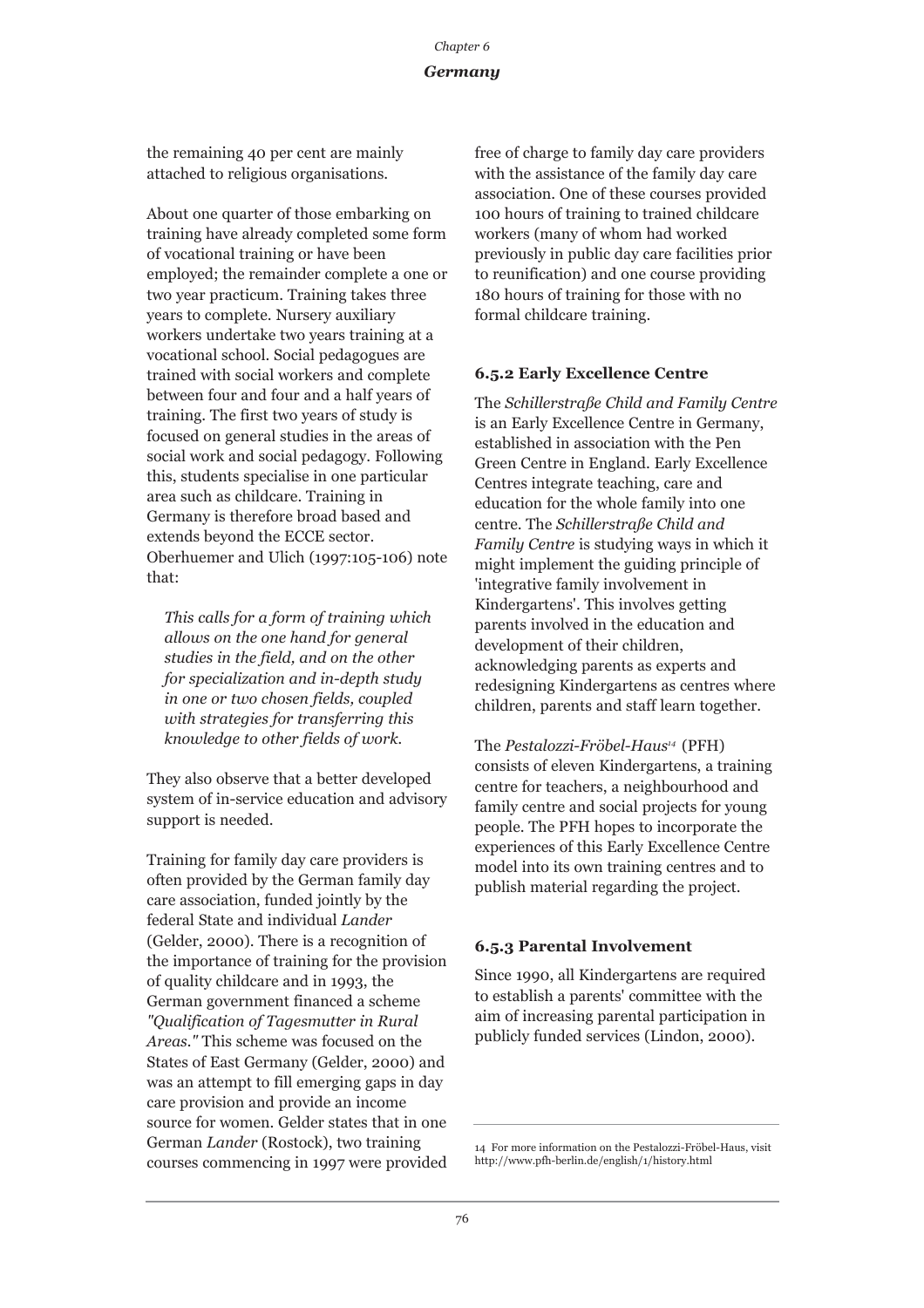#### *Germany*

#### **6.5.4 Frankfurt Kindergarten Programme**

The *Frankfurt Kindergarten Programme* was initiated in response to the programme of expanding pre-school provision undertaken in the 1990s (Penn, 2000). This building programme was embarked upon as part of the celebrations to commemorate the 1200th anniversary of the city and was based on a belief that Kindergartens were symbols of contemporary life and living. Since the programme began, twelve Kindergarten have been completed, nine are under construction and there are plans for a further nine (Burgard, 2000).

In designing the Kindergartens, architects had to fulfil certain criteria. Each Kindergarten had to accommodate at least four group rooms and a *kinderhort* (After School Care) (Penn, 2000). Both facilities had to have spaces that were exclusive to children, where children could play or retreat from adults. A large hall or communal space was also to be included in the design of each building. This project led to a series of innovative designs including one Kindergarten designed as a small town with houses, a bridge, a street and a square (Burgard, 2000). Another Kindergarten was designed along the lines of a fairytale castle, with the entire building covered by a meadow on the roof planted with trees. Another was designed with graduated terraces over four stories, to compensate for the lack of open space.

Penn (2000) makes a number of key points in relation to this building programme. Firstly, the building programme recognised the important social function played by ECCE institutions and celebrated it. Secondly, the building programme was very well funded. Thirdly, many of the Kindergartens were located in low cost housing estates and in areas with a high proportion of immigrants. Fourthly, all Kindergartens incorporated some ecological features such as growing roofs and solar heating while all had access to an outdoor playspace. This building

programme recognized the importance of the space that children occupy on a daily basis and tried to create a space appropriate for children.

#### **6.5.5 National Quality Initiative**

A National Quality initiative was launched in Germany in 2000. Under this initiative *"…quality indicators are to be developed in a joint research venture across the federal system and across a variety of providers."* (Federal Ministry of Family Affairs, Senior Citizens, Women and Youth, 2000:2)

A variety of different initiatives have been embarked upon under this programme. Two projects are focused on developing quality indicators and practical assessment procedures for evaluating the pedagogical work with children aged birth to six. These projects aim to develop a basic set of quality indicators for work with children from birth to six years, to develop assessment procedures for self-evaluation and internal quality assurance strategies and to develop an instrument for the external evaluation of quality. As a product, this project aims to produce accessible, flexible and relatively low cost printed material which will be easily available to ECCE institutions for self-evaluation and internal quality development procedures.

#### **6.5.6 Research**

Several pieces of research in Germany have examined the impact of quality childcare on children's outcomes. One early study in Germany (Tietze, 1987) employed secondary data analysis to look at the effects of the regional provision of Kindergarten places on school achievement. Findings indicated a positive relationship between ECCE programmes and school achievement, as measured by grade retention and special education placement. However this study looked at data for only one German State (North Rhine-Westphalia).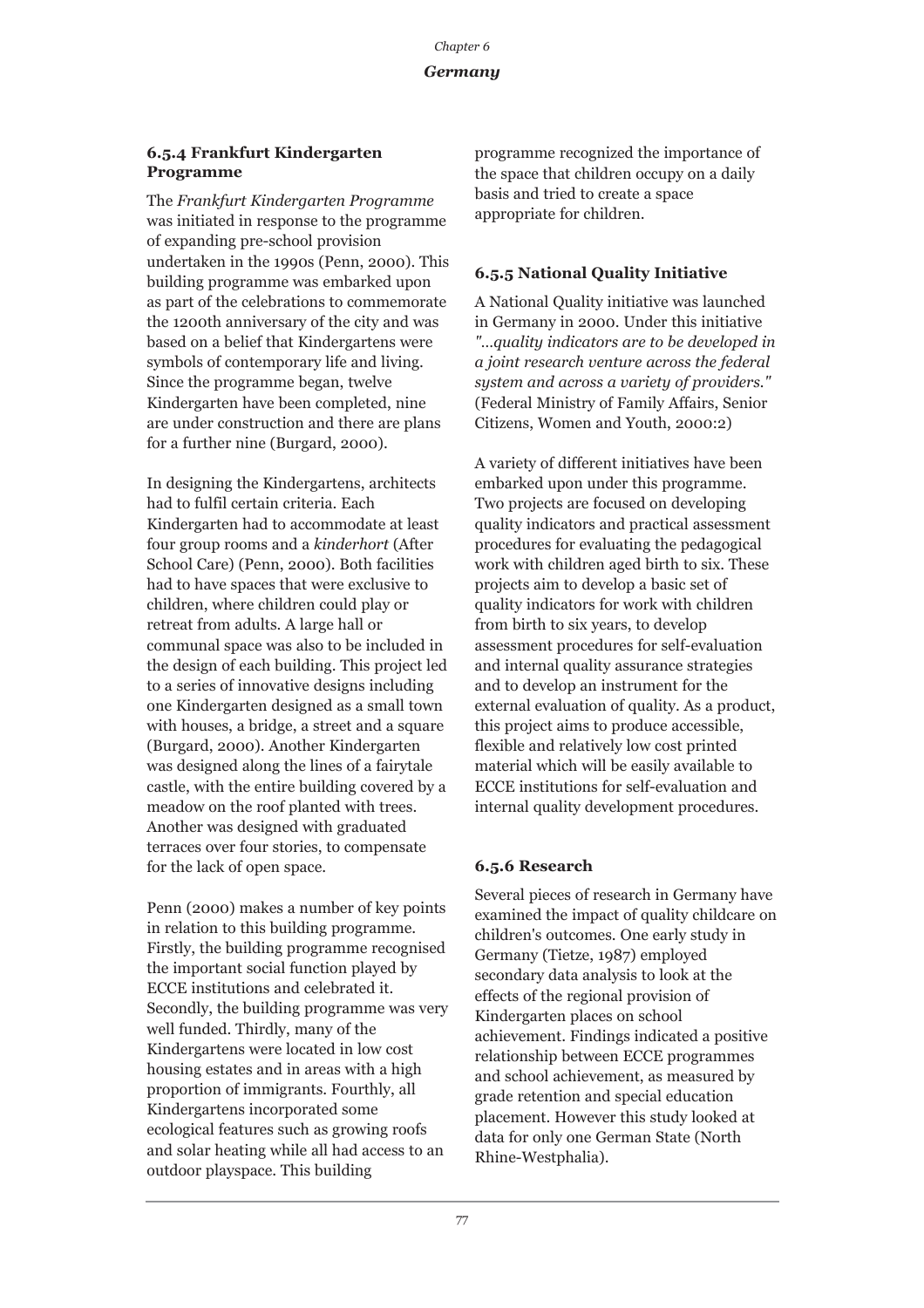### *Germany*

Spiess *et al*. (2003) highlight the results of a study carried out by Tietze *et al*., (1996), which analysed the characteristics of quality in more than 400 Kindergarten. Results of this study demonstrated a positive relationship between quality of care and a child's cognitive and social performance. A follow up study of the cross-national analysis of ECCE across four countries was carried out by the ECCE study group in 1999. This study analysed the longitudinal effects of Kindergarten quality on child outcomes:

*The results of this study indicate that the quality of ECP's after controlling for effects of child characteristics and characteristics of educational quality in families during the pre-school phase, accounts for 1 to 15 percent on inter-individual differences in the different measures of cognitive/school achievement and socio-emotional development of 8 year olds.* (Spiess et al., 2003:7)

Speiss *et al*. (2003) examined the relationship between community based ECCE programmes in the former West Germany and children's seventh grade placement in more or less academically demanding schools. In all German States, parents choose between three different types of secondary school which begin with the fifth grade, *Gymnasium* (university entry level high school), *Realschule* (six or seven years of schooling) and *Hauptschule* (five to six years of schooling). This choice of secondary schools has an important effect on the life chances of the student, determining whether or not the student attends university and affecting the students' future labour market chances. Spiess *et al*. (2003) found that 41 per cent of children without Kindergarten experience compared to 64 per cent of children who attended Kindergarten attended *Realschule* or *Gymnasium* at age 14. Speiss *et al*. (2003) also found that 51 per cent of immigrant children who had some Kindergarten experience attended

*Realschule* or *Gymnasium*, compared to 21 per cent or immigrant children with no Kindergarten experience. One of the most important conclusions of the study is that:

*…having attended Kindergarten care in West Germany significantly raises the probability of being placed into a higher educational level of school.* (Speiss et al., 2003:18)

### **6.6 Educational Disadvantage and Special Needs**

Particular importance is attached to providing early assistance to children with disabilities. Two types of establishment fulfill this function: *Sonderkindergärten* (which are sometimes known as *Förderkindergärten*) care for and support children with disabilities only and integrative *Kindergarten* take care of children with and without disabilities (Kultusministerkonferenz, Accessed at: http://www.kmk.org/dossier/dossier\_200  $2/3$  preschool  $2002.pdf$ , July 23rd, 2004). Penn (2000:86) comments that many children with disabilities are segregated into separate provision in Germany and that *"…there is no attempt to consider disabled access or any other building features that reflect the needs of the disabled."*

Some *Länder* have established so-called *Vorklassen* (pre-school classes) for fiveyear-olds who have not reached compulsory schooling age but whose parents wish them to receive assistance with their preparation for primary school. Attendance of *Vorklassen* is voluntary and children in these services learn through play.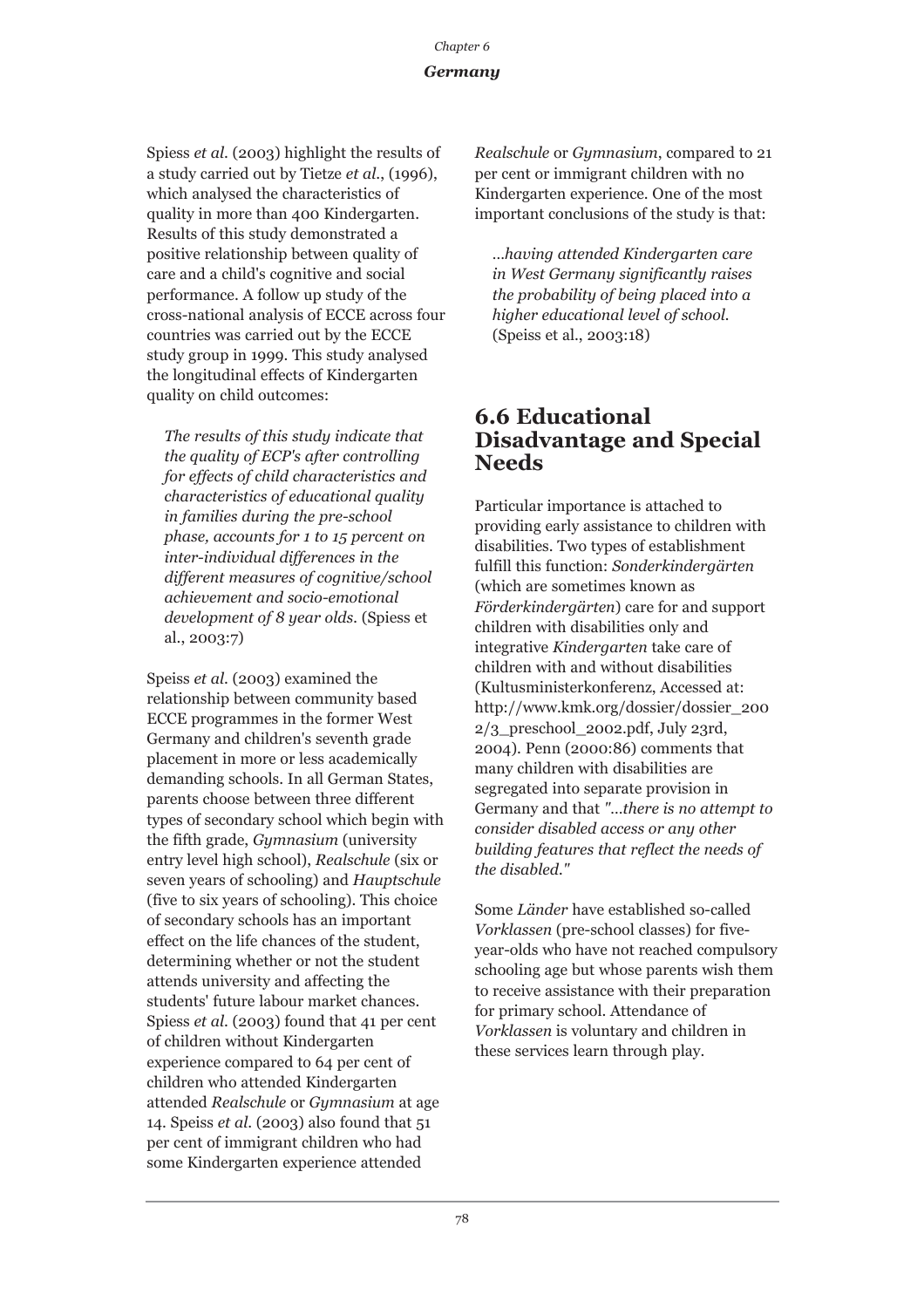### *Germany*

### **6.7 Implications for Ireland**

### **6.7.1 Regulation**

Though overall responsibility for ECCE lies with the central government in Germany, under national legislation, individual States are empowered to enact their own legislation. This means that there is considerable variability in the legislative and administrative structures for preschool education between the different federal States, regarding structural aspects of quality such as premises, staff-child ratios and group size. These regulations do not cover private, non-subsidised childcare services.

### **6.7.2 Staffing**

There is no single qualification required of practitioners working in ECCE setting. More than half of the practitioners working in ECCE settings hold a three-year tertiary qualification designed to prepare practitioners for a variety of sociopedagogical settings, including a variety of ECCE settings, youth organisations and residential childcare settings.

### **6.7.3 Inspection**

State authorities inspect childcare Services that fall within the remit of the State's regulations.

### **6.7.4 Parents**

The importance of parental participation for high quality ECCE is recognised in Germany and all Kindergarten are required to establish a parents committee with the aim of increasing parental participation in publicly funded services.

### **6.7.5 Research**

In Germany, a variety of diverse initiatives exploring different ways in which the

quality of ECCE can be improved have been launched. This includes the establishment of an Early Excellence Centre, based on the model of the Pen Green Early Excellence Centre in England. In addition, two projects focused on developing quality indictors and practical assessment procedures for evaluating pedagogical work carried out with children have been initiated. An integral part of these projects is the development of resources that will be easily accessible for ECCE institutions for self-evaluation and internal quality development procedures.

### **6.7.6 Special Needs**

Providing early assistance to children with special needs is identified as important in Germany. While some children with special needs are integrated, many children with special needs are segregated into preschools, which only care for and support children with special needs.

### **6.7.7 Conclusion**

In conclusion, on the strength of the evidence collected from Germany, a number of features of quality can be identified which are worth considering in the development of the NFQ for Ireland:

- $\bullet$  There is no national co-ordinated framework for ECCE in Germany, leading to considerable variability in pre-school education between the different federal States.
- Quality is defined in terms of structural features and individual States regulate and inspect for structural aspects of quality.
- $\bullet$  The importance of parental participation is recognised and all preschools are required to establish a parents' committee.
- z A number of initiatives, designed to explore ways in which quality can be improved have been launched and an innovative building programme has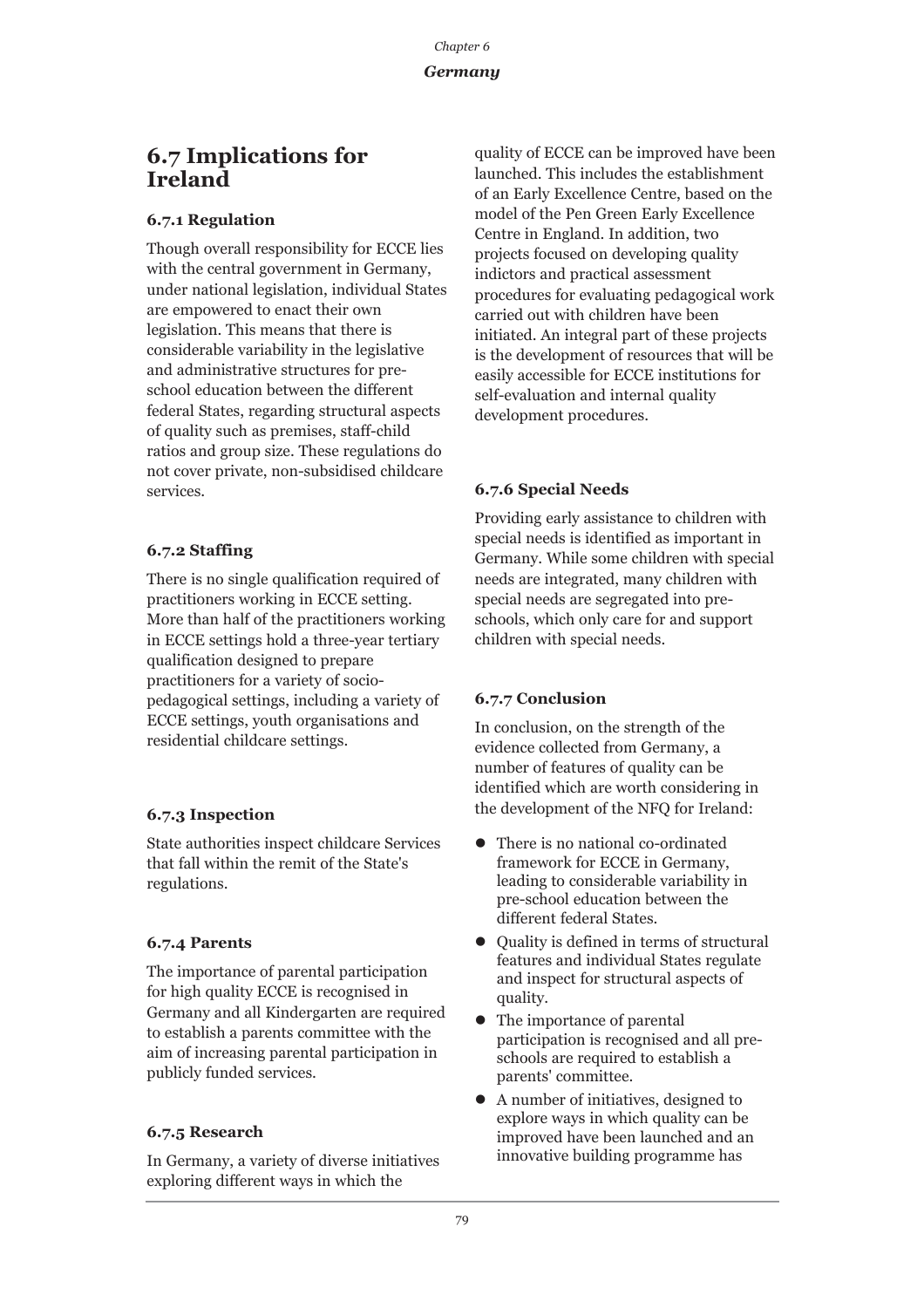#### *Germany*

focused attention on the importance of the childcare environment in determining high quality in ECCE.

• While some children with special needs are integrated in settings, others are segregated into pre-schools designed to support their needs.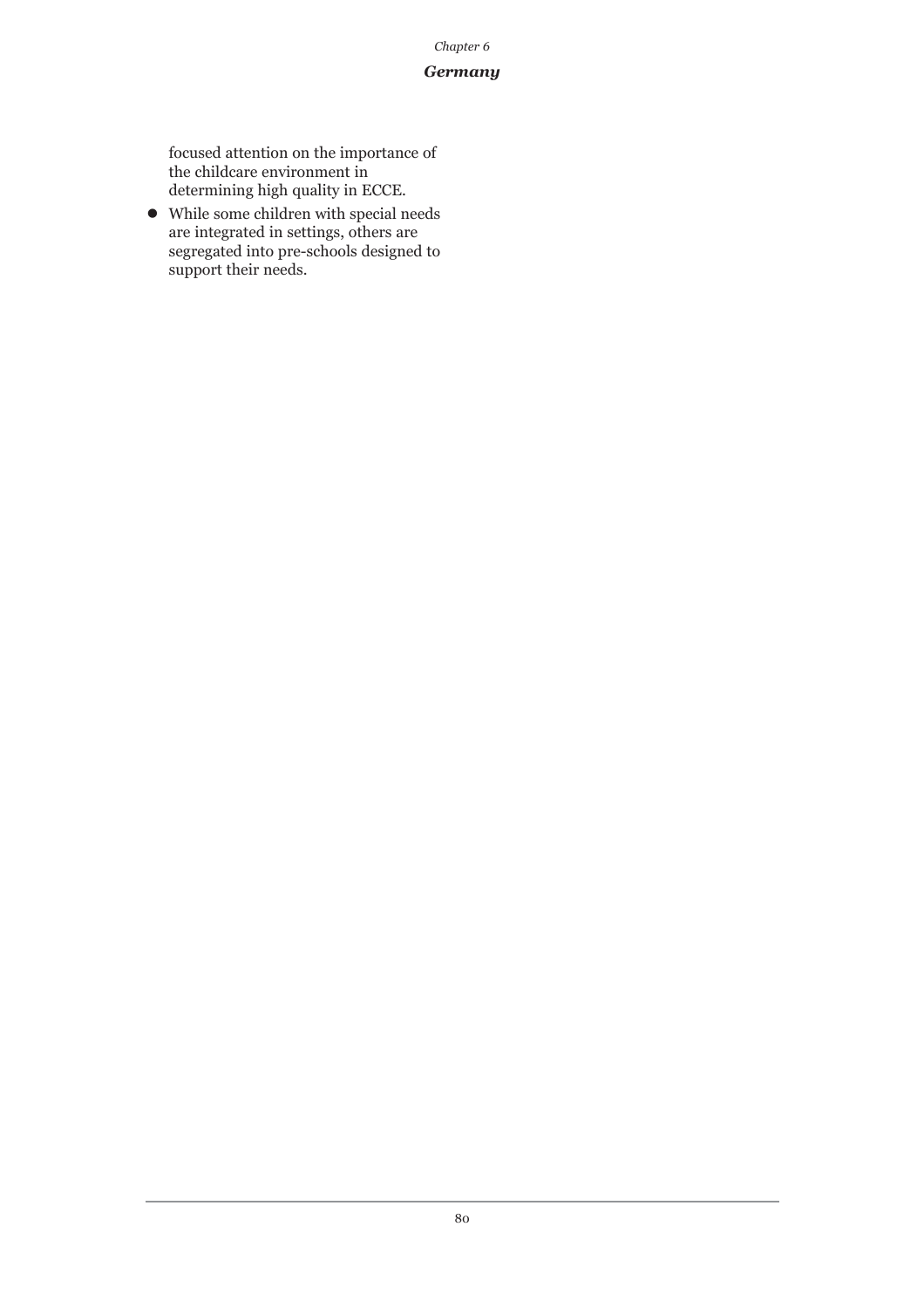

## **New Zealand**

### **Terms Used**

| A'oga Fa'asamoa | Samoan Immersion<br>Education                             |
|-----------------|-----------------------------------------------------------|
| Kohanga         | Maori Language<br><b>Immersion Centres</b>                |
| Tagata Pasefica | Pacific Islands Early<br>Childhood Centres                |
| Te Reo Maori    | The Maori Language                                        |
| Te Whariki      | New Zealand<br>Curriculum                                 |
| Ti Kanga Maori  | Customs and traditions<br>handed down over<br>generations |
|                 |                                                           |

### **7.1 Introduction**

Quality has emerged as an overarching concern in the ECCE sector in New Zealand. May (2002b) cites government agencies such as the Early Childhood Development Unit and the Ministry of Education becoming more proactive as regards quality in ECCE in the 1990s. At the same time, the last decade of the twentieth century was characterised by a rolling back of the State and the adoption of a non-interventionist stance by the government in terms of ECCE (Dalli, 2003). Dalli suggests that this noninterventionist stance was linked to a decline in quality of ECCE. According to Dalli (2003), many of the developments designed to improve the quality of ECCE such as the curriculum, the code of ethics and the proposal for the future direction of ECCE emerged from the sector. These were a response to the non-interventionist stance of the government and the result of evidence which suggested that:

*New Zealand's early childhood services could be doing better in the overall provision of quality.* (Early Childhood Education Project, 2000:7)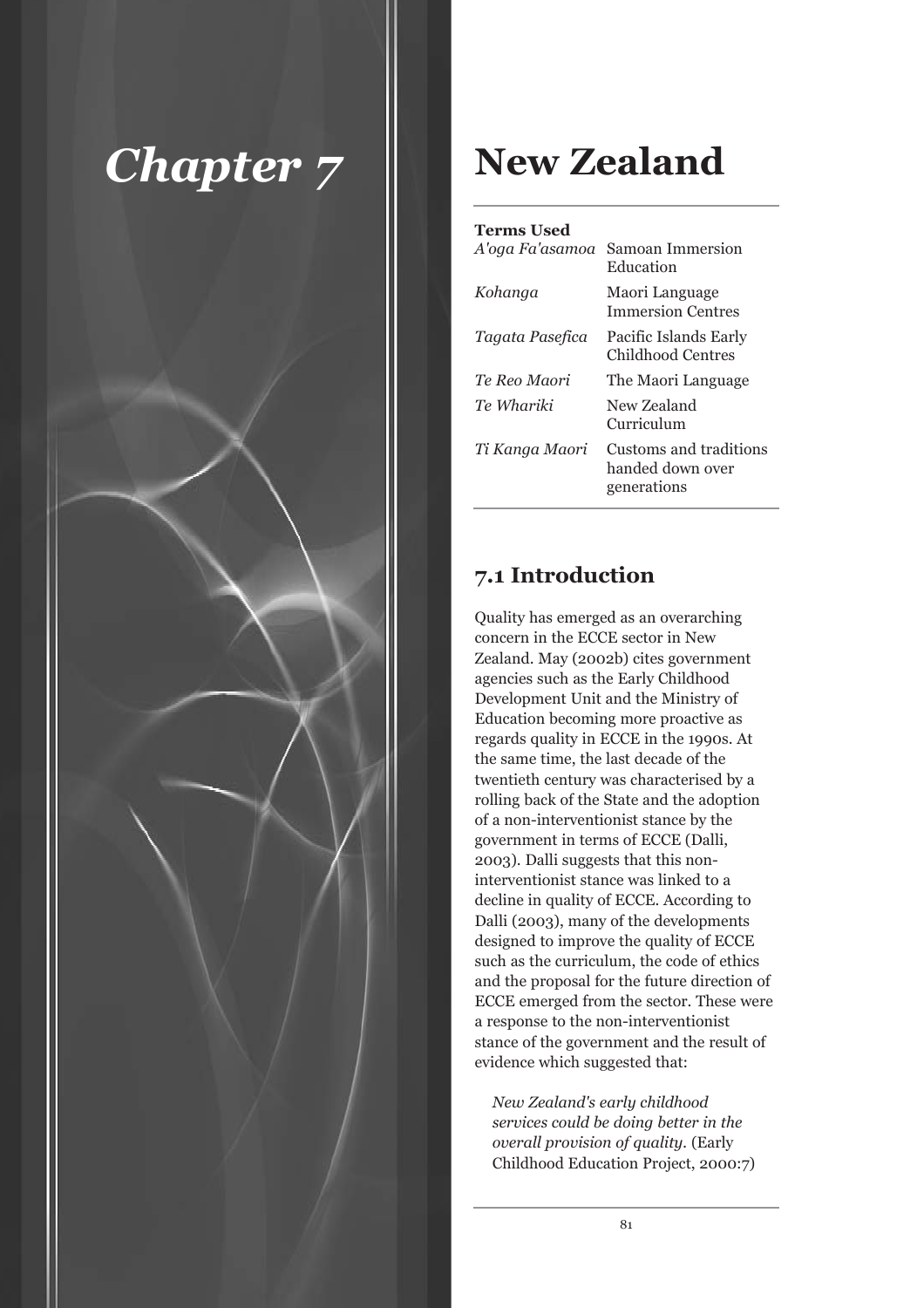### *New Zealand*

Dalli (2003) suggests that these developments were most successful when they aligned with government policy.

### **7.2 Context for Quality**

### **7.2.1 Philosophy**

In reviewing developments in the ECCE sector in New Zealand, May (2002b) identifies three different political perspectives which have influenced government rationale for interest and investment in ECCE in the twentieth century; the age of psychology, the age of equity and the age of quality. According to May (2002b:7):

*… the emphasis from government was to encourage and/or require centres to establish policies, systems and processes for achieving "quality outcomes" for children.*

### **7.2.2 Policy**

In New Zealand, the policy making locus is national and it is the Ministry of Education that provides the overall policy framework for ECCE. In 1986, administrative responsibility for all childcare services was transferred from the Department of Social Welfare to the Department of Education (Everiss and Dalli, 2003), which provides the funding available for ECCE services. The Educational Review Office (ERO) monitors childcare provision to ensure accountability and the Early Childhood Development Unit provides advice and inservice training. The Early Childhood Development Unit was integrated with the Ministry of Education in October 2003.

### **7.2.3 Funding**

New Zealand utilises supply and demand funding subsidies (Candappa *et al*., 2003). ECCE is funded by a mixture of government funding and parental fees

(Clearinghouse, 2003a). Research suggests that the mixed funding model means that:

*…family income (does) not seem to be a deciding factor in children's access to good quality early childhood education.* (Wylie, 1996:22)

Most funding comes from a grant-in-aid to services (Petrie *et al*., 2003), known as bulk funding, paid by the Ministry of Education. Funding is paid on the basis of type of service, the quality standard met and the ages of the children enrolled (Ministry of Education, 2003b). In 2004, the bulk funding formula comprises four funding rates, based on an amount per child per hour, differentiated on the basis of whether the child is over two years or under two years.

The child per hour funding rates applicable from the 1st July 2004 are:

- $\bullet$  Rate 1 the base-funding rate for all licensed and chartered services excluding Kindergartens is \$5.70 per hour per child for children under the age of two and \$2.86 per hour per child for children over the age of two;
- Rate 2 a higher rate is paid to chartered services that meet standards higher than licence requirements for staff-child ratios and staff qualifications. \$6.51 per hour per child for children under two years and \$3.26 per hour per child for children two years and over;
- Rate 3 \$4.23 per child-place per hour for children enrolled in a Kindergarten.
- Rate 4 for licence-exempt centres is  $$1.18$  for licence-exempt centres<sup>15</sup> (New Zealand Government, Undated, Accessed at: http:///www.beehive. govt.nz/families/facts.cfm, July 15th,  $2004$ ).

Services can claim funding for a maximum of six hours per child per day, with a limit of 30 hours per week (Ministry of

<sup>15</sup> The exchange rate as of July 2004 was 1 New Zealand Dollar =  $\epsilon$ 0.53.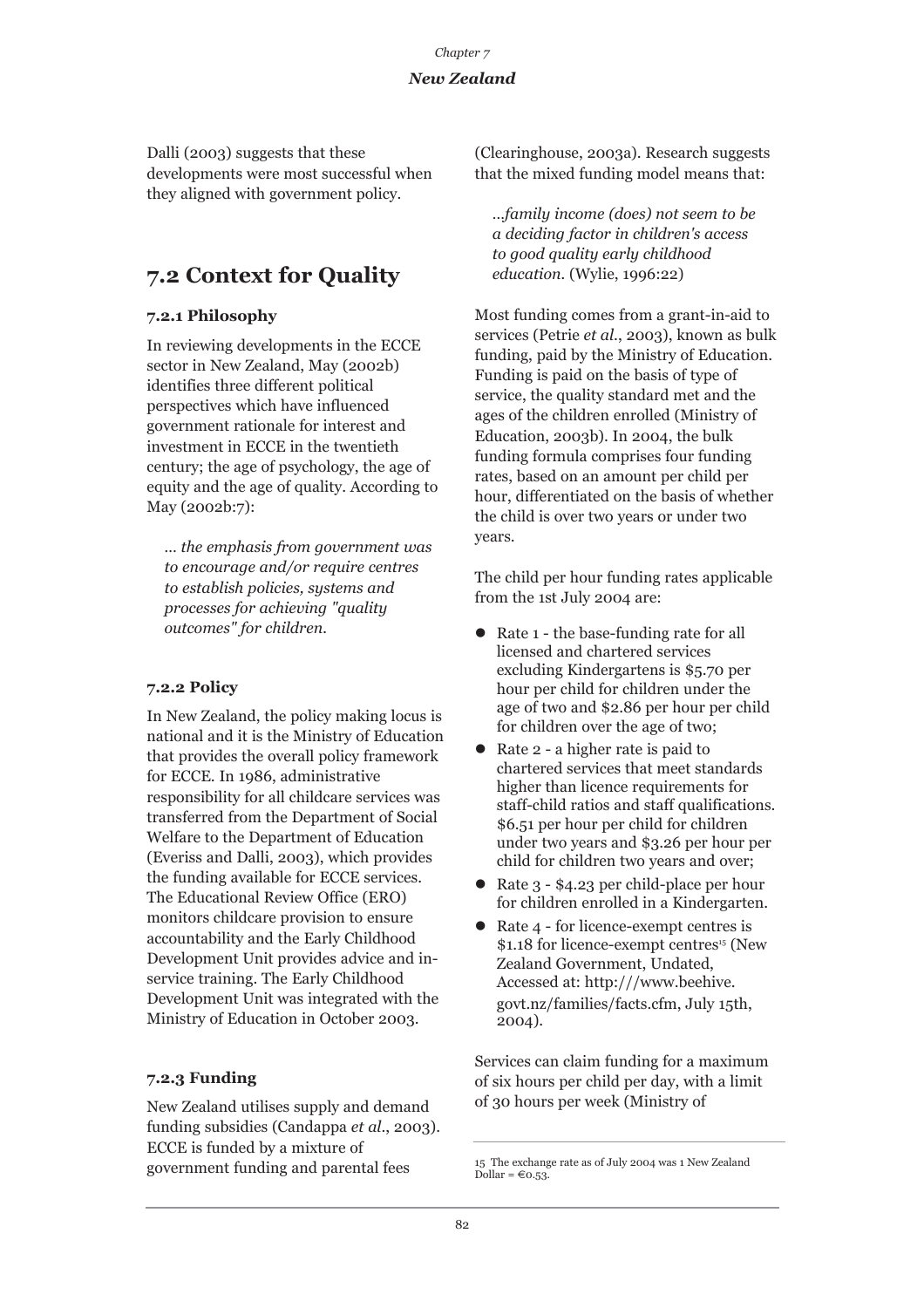Education, 2003b). A universal funding formula forms the basis for direct grant funding subsidies of chartered ECCE services.

An income related Childcare Subsidy is available to parents of pre-school children under five years of age (or under six for those eligible for a Child Disability Allowance) using a form of licensed childcare. Funding for license-exempt ECCE centres is administered by the Early Childhood Development Unit (Ministry of Education, 2003b).

### **7.2.4 Delivery Strategies**

Though ECCE is largely publicly funded, provision is delivered mainly through the community and private sector. According to Meade and Podmore (2002), the majority of childcare services in New Zealand are community based and run by not-for-profit organisations. May (2002b) notes that there is almost total reliance on the marketplace of community and private endeavour for provision. The Correspondence School, a State operated distance-learning service, is the main form of early childcare provision owned by the government (Meade and Podmore, 2002).

Mitchell (2002) examined the differences between privately owned and community owned ECCE provision in terms of the provision of quality education for children. Community owned centres were more likely to employ a significantly higher proportion of staff with a teaching qualification and a lower proportion of staff with no ECCE qualifications than privately owned childcare facilities. Administrative auspice was also significant in terms of the ways in which overheads were reduced at a time of diminished government funding. Private childcare facilities were more likely to reduce overheads by making negative changes to staff such as poorer ratios, bigger groups, redundancy, less in-service training, by changing staff working conditions, or by non-replacement of

equipment or buildings etc. Community based facilities were more likely to look for savings in areas that kept staff and conditions intact (Mitchell, 2002).

There is concern in New Zealand about relying primarily on the market as the key mechanism for meeting the needs of parents and children, what Dalli (2003:5) calls the discourse of *"…purchasing services"*. Mitchell (2002) notes that researchers and commentators in New Zealand have been highly critical of the market approach to ECCE during the 1990s, with its assumption that markets are the best way to raise quality and meet the needs of families. For example, Smith and Farquhar (1994) are critical of the principle of parental choice, often the main policy component used to improve quality in a deregulated market. Under this principle, parents choose the type of centre that best fits their values and needs and market forces thereby determine the survival of any particular facility:

*If parents have some knowledge and understanding of the things which make up good quality care and education and they have access to centres which offer these things, then there is no problem with this theory.* (Smith and Farquhar, 1994:137)

However the level of parents' knowledge of indicators of high quality care and education can be questioned.

### **7.3 Defining Quality**

### **7.3.1 Regulation**

In New Zealand, one set of childcare regulations covers the full range of ECCE settings (Ministry of Education, 2003b). Unless centres meet specific requirements for licence-exempt services, they are required to be licensed under the Education (Early Childhood Centres) Regulations (1998). Licensing regulations set minimum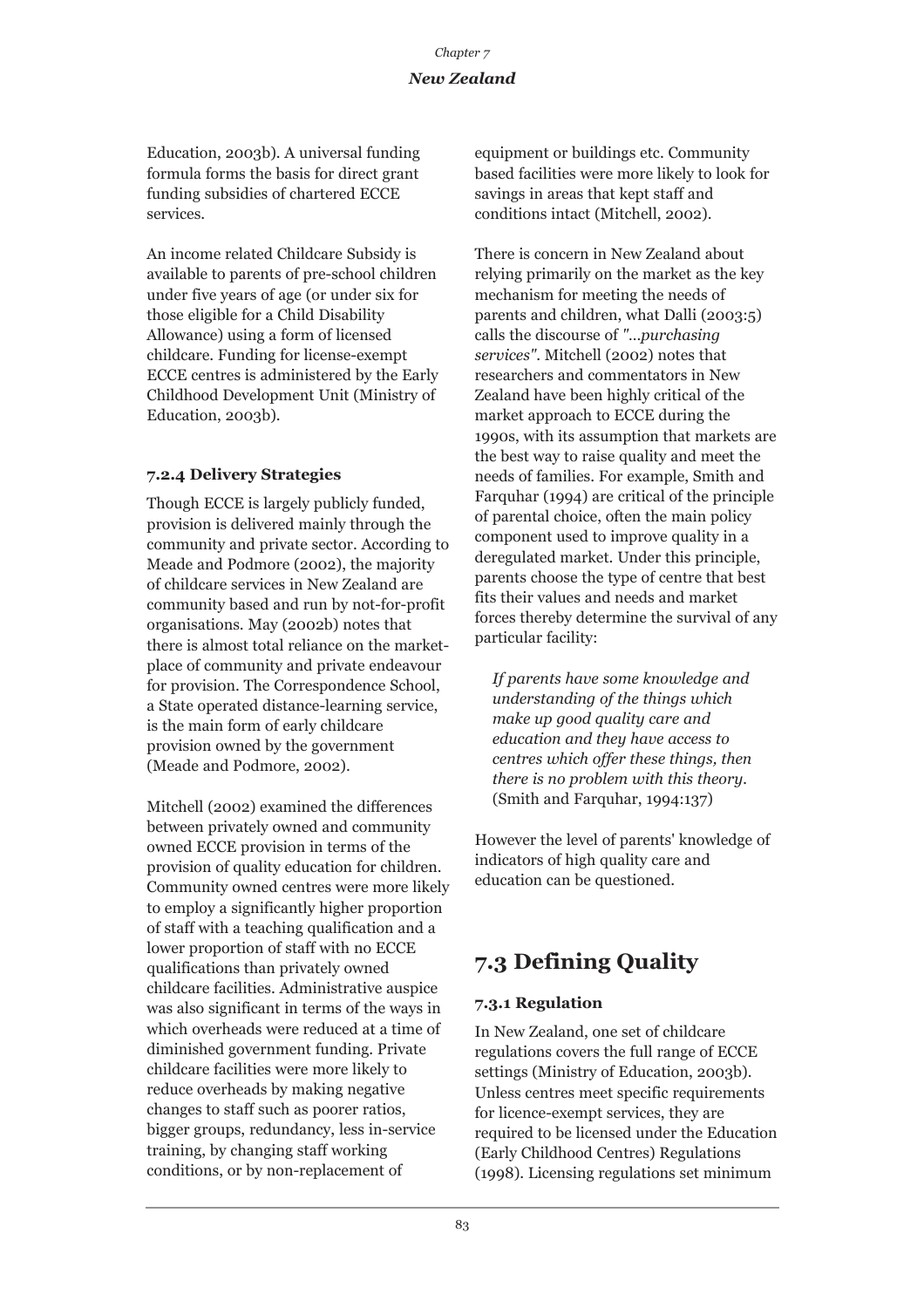standards for premises, group size and minimum staffing numbers, programmes, curriculum, organisation and management of early childhood centres (Ministry of Education, 2003b).

Family day care is regulated by the Education (Home Based Care) Order which is subsumed in the charter of the homebased service (Ministry of Education, 2003b). The Order has a strong focus on structural aspects of quality such as caregiver-child ratios, network size, coordinator qualifications and requirements for visiting caregivers' homes (Everiss and Dalli, 2003).

### **7.3.2 Charter**

To be eligible for government funding, ECCE services are also required to be chartered (Ministry of Education, 2003b). The Charter system was a government directed reform introduced in New Zealand in the late 1980s. The charter was defined as:

*…a contract between the Ministry of Education and the individual centre, drawn up through consultation with parents and the community. Charter documents contain an outline of centre policies, philosophies and characteristics. They are required to specify in what ways and how the individual centre intends to work towards standards of higher quality than the minimum licensing level. The charter is a quality assurance mechanism for the government.* (Farquhar, 1991:526)

The charter allowed for the inclusion of research-based criteria of quality (structural aspects of quality) determined at a national level alongside the values, culture and philosophy of individual services:

*The concept of the charter was to maintain the diversity of programs,* *philosophies, and cultural values that existed in the New Zealand early childhood programmes while ensuring a national standard of quality child care.* (Golberg, 1999:11)

The importance of the Treaty of Waitangi<sup>16</sup>, cultural survival and other cultural values was recognised in the Charter system and consultation with staff, parents and the community was seen as central in the development of the charter (Smith and Farquhar, 1994).

Initially the charter was to meet National Guidelines, which were set out in the Management Handbook distributed to all centres. These guidelines covered nine areas including Charter and Review Procedures, The Learner, Special Needs Children, Health, Safety and Equity, Staff Development and Advisory Support and Land and Buildings (Smith and Farquhar, 1994). Each area stated a non-negotiable principle and described what should be included in a centre's plan of work to meet this principle. The National Guidelines set down standards in areas such as staffing, curriculum, value issues and advisory support. These standards were higher than the minimum licensing standards. It was intended that centres that met minimum licensing standards and had a Charter committing them to higher standards would be eligible for additional government funding (Smith and Farquhar, 1994:126).

In 1989, shortly after the introduction of the charter system a change in government resulted in what Smith and Farquhar (1994:126) termed *"…some major losses, all of which impact on the achievement of higher quality"*. The Management Handbook was replaced by "The Statement of Desirable Objectives and Practices"

<sup>16</sup> The Treaty of Waitangi, was signed in 1840 in connection with the early settlement of Aotearoa, New Zealand. It was designed to protect governance, treasured sites and objects and land for Maori, and establish British rule for Pakeha settlers. The Treaty sets out overarching obligations and principles of partnership between the Maori people and later settlers in this country.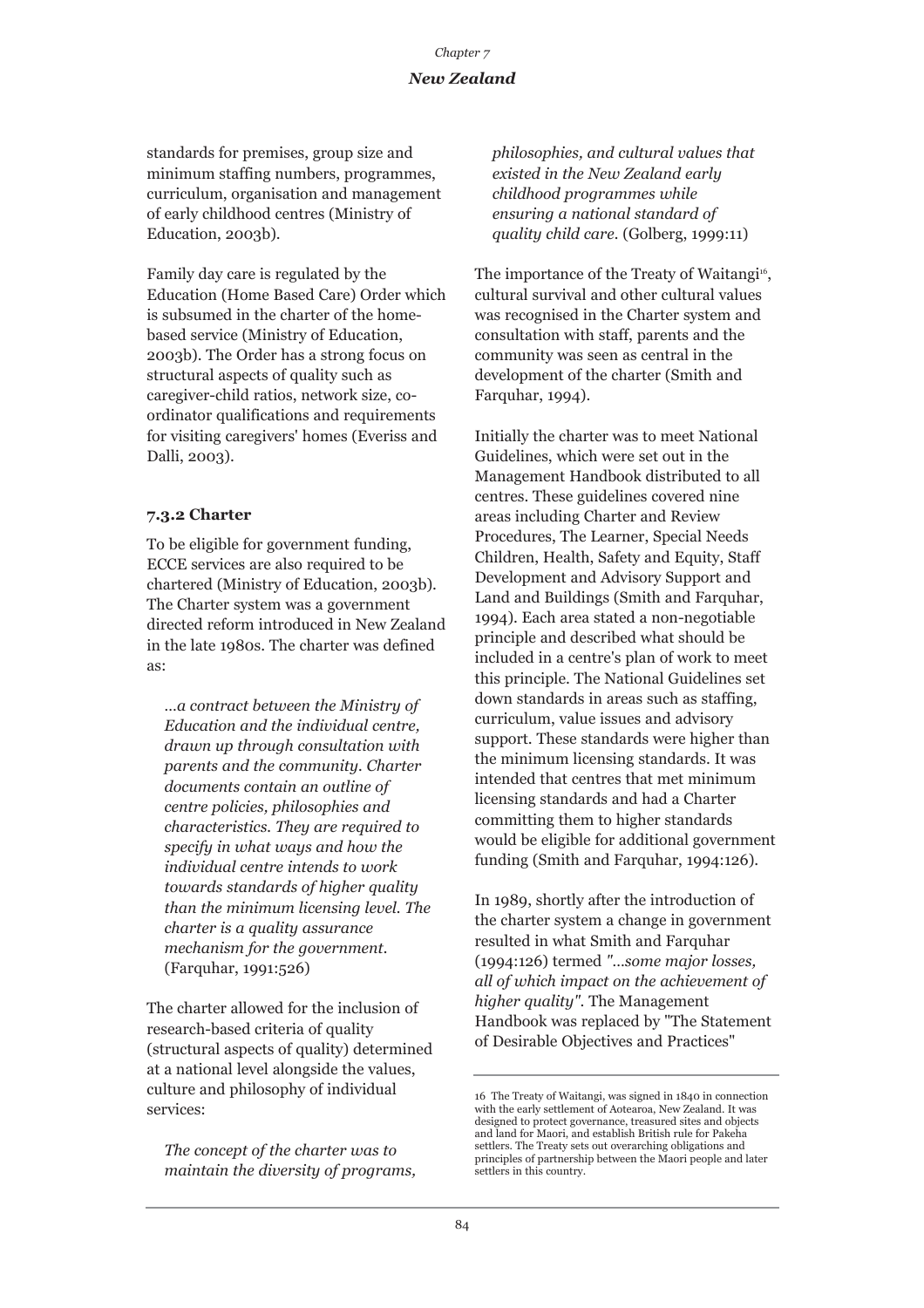(DOPs). This was a less stringent and less prescriptive document, which removed the requirements to meet higher than minimum standards and the requirement to involve stakeholders in the writing of the charter (Golberg, 1999). For example, there was no mention of staff-child ratios in the DOPs (Smith and Farquhar, 1994). Only minimum standards were required to obtain funding.

Smith and Farquhar (1994) identify several areas where the implementation of the charter had a positive effect on quality in ECCE services. Quality in terms of some structural features, such as ratios, improved. For centres, the process of developing a charter highlighted awareness of some of the value issues central to the Meade report (Meade, 1988) such as biculturalism and equity. It encouraged centres to formulate their own values and goals and to implement practices that reflected these values and goals. Selfreflection on the part of staff was encouraged, as staff clarified and codified their practices and reflected on the philosophy and values of their service. However:

*…the incentive to upgrade to a higher quality than minimum standards was largely removed with the introduction of the "Desirable Objectives and Practices"… (this) meant that many of the aspects of the charter which were intended to promote quality have disappeared.* (Smith and Farquhar, 1994:137-138)

### **7.4 Measuring Quality**

### **7.4.1 Early Childhood Education Review**

The ERO monitors whether or not centres are meeting their charter requirements (Smith and Farquhar, 1994). An Early Childhood Education Review is an external evaluation of the education and care

provided for children in all early childhood education services (ERO, 2002a). There are three main stages in the review process. In the first stage, a review team collects information, including the written findings from the services self-review, and discusses the scope of the review with the service manager. In the second stage, the review team visits the service and in the third stage, the review team prepares a report (ERO, 2002a). ERO reports outline where services are doing well, where they need to improve and what steps should be taken to implement these improvements (ERO, 2002a). The external evaluation sees itself as having two main roles; that of accountability and educational improvement (assessment and assistance). However, it should be noted that while the ERO may be involved in the development of recommendations and the formulation of action plans, it has no involvement in the implementation of these plans.

The framework for review utilised by the ERO is based on four main strands:

- $\bullet$  The quality of education;
- Additional review priorities;
- $\bullet$  Areas of specific government interest and;
- Compliance issues (ERO, 2002b).

Strand A, the quality of education, deals with the quality of the programme offered, the learning environment and the interactions that take place there. Priorities for this strand are based on information provided in the self-review (ERO, 2002b). During the review process, more time is likely to be spent on Strand A when it is not necessary to focus on compliance issues (ERO, 2002b).

Issues such as the quality of educators and management are investigated in Strand B. These issues are important because they affect the quality of education provided, but their influence may be less direct than the quality of the programmes themselves. It has been suggested that the ERO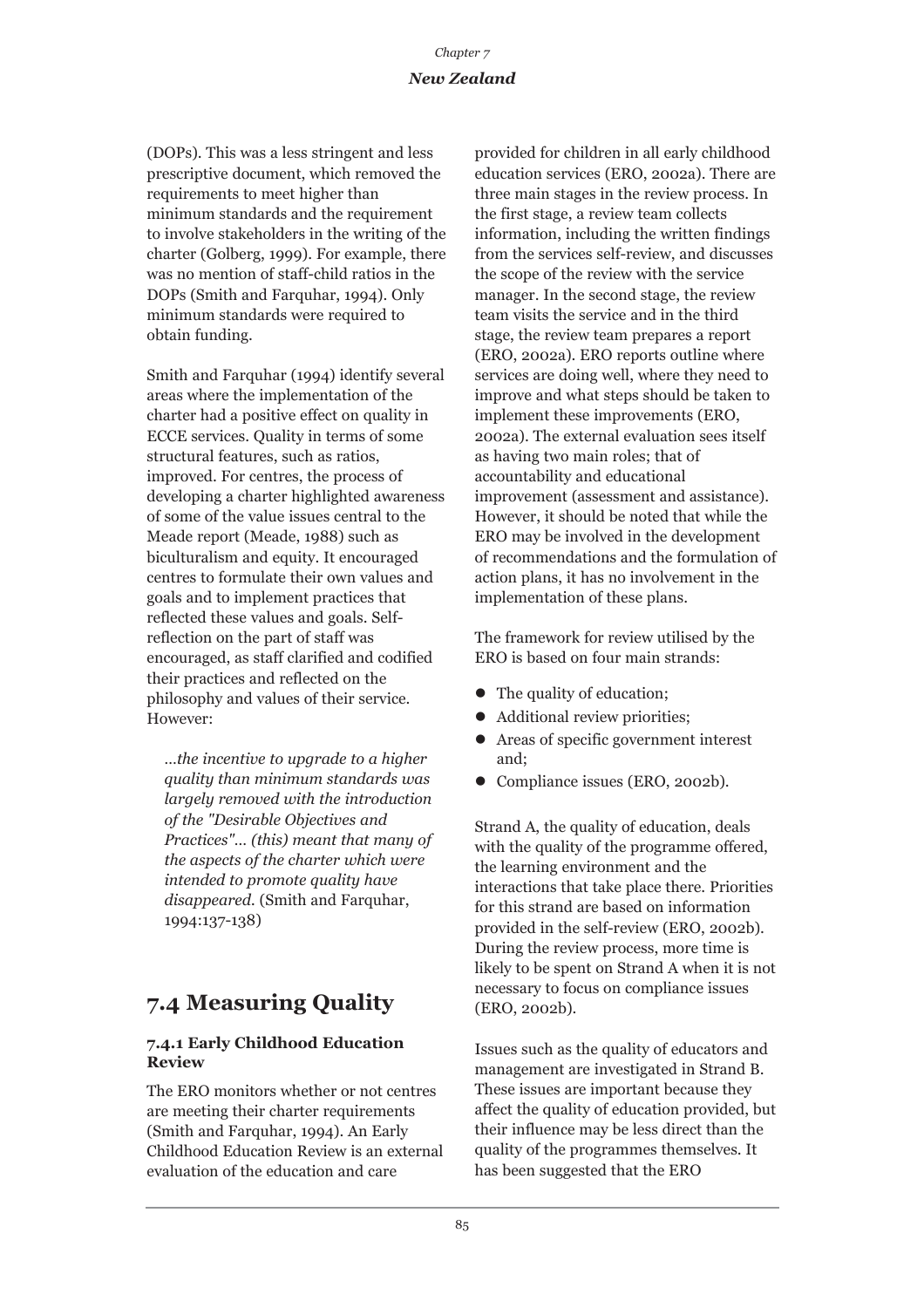procedures for monitoring quality places great emphasis on compliance with government regulations to the detriment of other process variables of quality (Hurst and Smith, 1995).

### **7.5 Supporting Quality**

### **7.5.1 Curriculum**

*Te Whariki,* the national ECCE curriculum framework designed to cover children from the time of birth to school entry, was introduced in 1996 (Ministry of Education, 1996). *Te Whariki* is a Maori word meaning *"…a woven mat for all to stand on…"*; the use of this work captures the idea that learning is a weaving of experiences (Dalli, 2003:6). *Te Whariki* is designed to recognise and support the diversity of types of ECCE provision that exists in New Zealand (Ministry of Education, 1996). Meade and Podmore (2002:31) describe *Te Whariki* as a *"socio-cultural curriculum."* The curriculum:

*…emphasises the critical role of socially and culturally mediated learning and of reciprocal and responsive relationships for children with people, places and things.* (Ministry of Education, 1996:9)

It is designed to form the basis for the curriculum and programmes in all chartered services for children. *Te Whariki* outlines principles, strands and goals, which are distinctively appropriate for ECCE (Ministry of Education, 1996). In the introduction to the revised DOPs, *Te Whariki* is endorsed as an example of a quality curriculum (Ministry of Education, 1998). One of the aims of designing the curriculum was to *"…articulate a philosophy of quality early childhood practice."* (Carr and May, 2000:53).

*Te Whariki* is underpinned by the four principles:

- Empowerment:
- Holistic development;
- Family and community and:
- Relationships (Ministry of Education, 1996).

The strands describe five different areas of learning and development:

- $\bullet$  Well-being;
- Belonging;
- Contribution:
- Communication and:
- Exploration (Ministry of Education, 1996).

The goals provide clear direction for the learning programmes built on the principles and strands (Ministry of Education, 2003b). For example, the strand 'well-being' includes the goals:

*Children experience an environment where their health in promoted, their emotional well-being is nurtured and they are kept safe from harm.* (Ministry of Education, 1996:15)

*Te Whariki* is designed to be inclusive and appropriate for all children and it is intended that children with additional needs will be integrated into childcare services. An Individual Development Plan (IDP) or Individual Education Plan (IEP) is to be developed for any children that require additional or alternative resources other than those usually provided within an ECCE setting (Ministry of Education, 1996). The Ministry of Education, (1996:11) asserts that the objectives of such plans *"…will be realistic, useful, and of value to the child and the family."* The service is to provide the equipment and activities that meet the objectives of the IDP/IEP.

*Te Whariki* emphasises the social and cultural context of children's learning and two distinctive contexts are specifically identified in the curriculum framework; Maori immersion programmes and the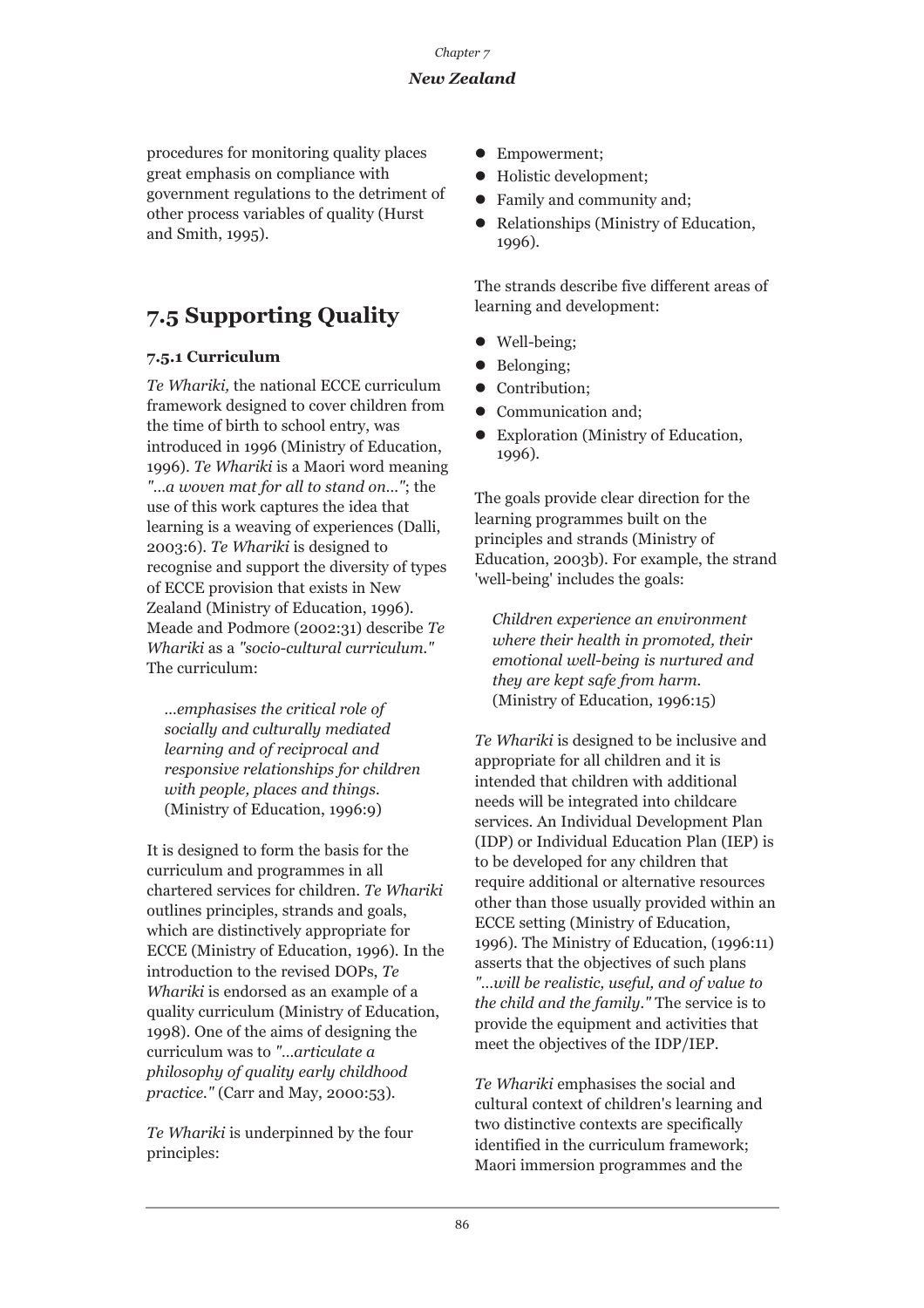*Tagata Pasefica* programmes (Pacific Islands early childhood centres). The curriculum framework highlights the importance of meeting the needs of these specific groups and includes examples that focus on these specific contexts. All the principles, strands and goals of the curriculum are designed to apply to all contexts.

The curriculum can be seen as moving ECCE in New Zealand away from the developmental framework:

*As centres have been faced with the challenge of "weaving" their own programme within the framework of Te Whariki, a new terminology has developed about curriculum experiences for children, rather than activities for children, based on the concepts of well-being and belonging, contribution, communication and exploration rather than physical, intellectual, emotional and social development.* (Dalli, 2003:6-7)

An important aspect of the success of the curriculum has been the government support for it. Carr and May (1998) note that the government has provided funding for professional development focused on Te Whariki. According to Carr and May (1998:17), there have been issues around the implementation of Te Whariki:

*…the low regulatory environment and funding levels make it difficult for centres to meet the high expectations of quality outlined in Te Whariki.* 

Carr and May (1998) suggest that the holistic and bicultural approach to the curriculum may also be a challenge to practitioners who have traditionally focused on separate play areas and activities. Carr and May (1998) also note that the political climate has made more demands on practitioners in relation to curriculum assessment and evaluation.

They suggest that greater funding and regulatory control are required to improve quality:

*The feedback suggests that to implement Te Whariki fully requires a larger and bolder investment by government to support the infrastructure of early childhood than is currently available. Small increases in funding have not been sufficient to offset the costs of new quality criteria, and of concern are the number of centres that are not prepared to begin to climb the ladder of quality.* (Carr and May, 2000:68)

Cullen (1996) has questioned whether the *"soft"* approach of *Te Whariki* can deliver quality provision, given the realities of an under resourced and poorly trained sector. Professional development programmes in relation to *Te Whariki* have been limited. The Government's Education Review Office (ERO) was also critical of *Te Whariki*. Reviewers employed by the ERO have encountered difficulties in understanding and measuring the holistic strands, principles and goals of *Te Whariki*. Their report outlined the complexity of the curriculum and observed that a high level of training and/or guidance was necessary for implementation (ERO, 1998). The ERO found in a 1997 survey that sixteen per cent of centres reviewed were lacking in confidence to implement the curriculum while another 38 per cent needed to improve (ERO, 1998).

The ERO found in a 1997 survey of 200 childcare centres, 100 Kindergartens and 100 playcentres that 7% of centres had minimal awareness and use of *Te Whariki*, 16% were aware of but had yet to implement *Te Whariki* and 38% used *Te Whariki* as a base for their programmes, but they needed to improve one or more of the planning, implementation or evaluation processes (Educational Review Office, 1998).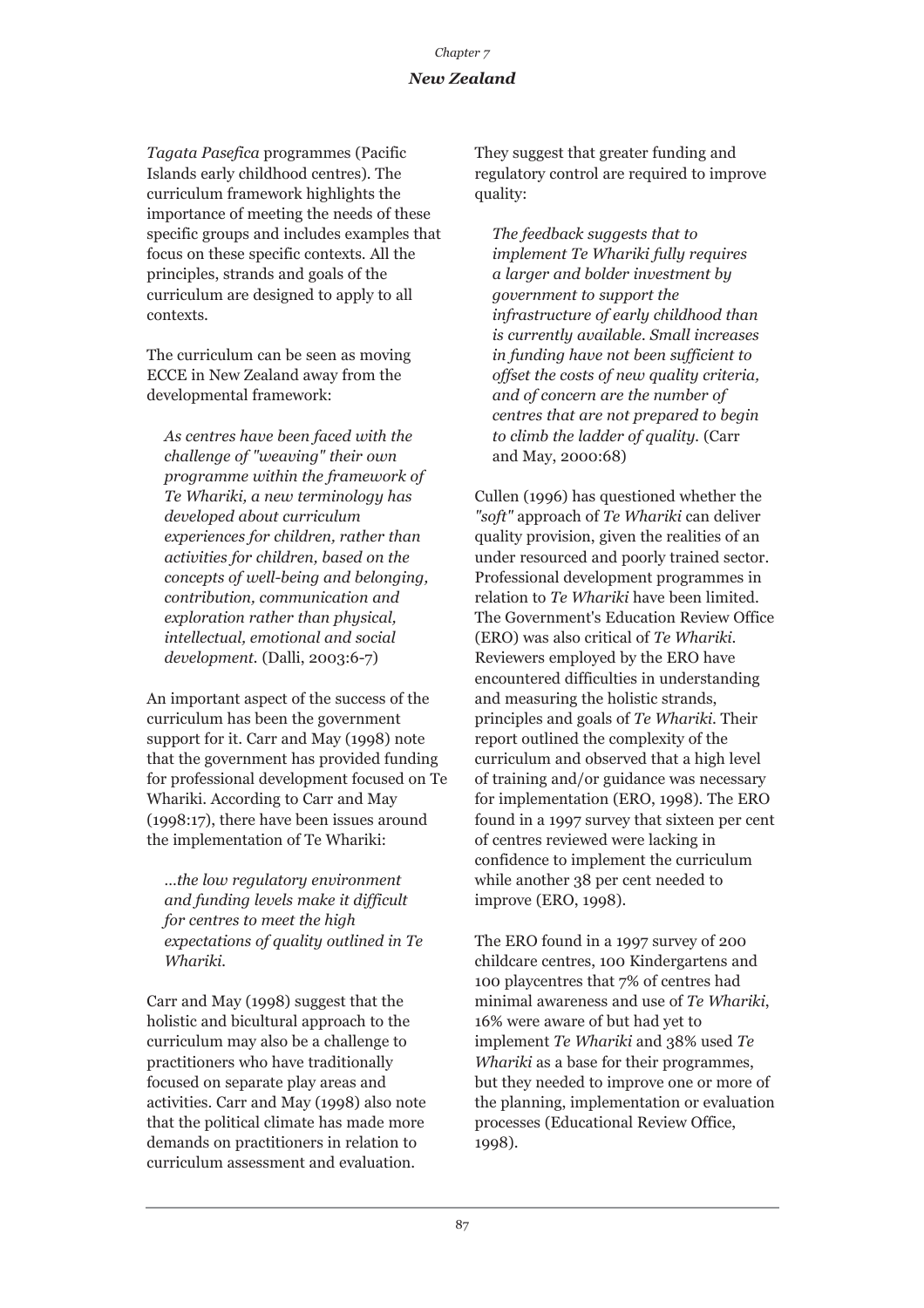During the 1990s, the New Zealand Ministry of Education funded several research projects that worked to develop frameworks for evaluation and assessment based on *Te Whariki*. These approaches have attempted to respond to a new conception of a curriculum from a sociocultural and ecological perspective, with a new approach to evaluation and assessment through learning and teaching stories (Carr and May, 1998). Teaching and learning stories represent a narrative rather than a skills approach to assessment and innovation (Carr and May, 1998).

### **7.5.2 Learning Stories**

The Project for Assessing Children's Experiences (1995 - 1997) was designed to identify key outcomes from *Te Whariki* and to work with practitioners across a range of ECCE settings in the development of a range of assessment ideas and procedures that would be useful in their work with young children (Podmore and Carr, 1999). There were three phases to the project; the establishment of a framework for assessment, the piloting of this framework in five different ECCE settings and the development of a resource pack for practitioners (Carr, 1998b).

In *Te Whariki*, children's learning outcomes were outlined in two ways; as working theories and as dispositions. The framework for assessment nested the idea of dispositions in the idea of working theories:

*It looked for children's emerging working theories about what it is to be a learner and about themselves as learners. And it developed the idea that these working theories were made up of packages of learning dispositions.* (Carr, 1998b:15)

The framework focused on five broadly based behaviours (or learning dispositions) and a number of observable criteria for

each of these behaviours. The learning dispositions included:

- Finding something of interest;
- $\bullet$  Being involved;
- $\bullet$  Persevering with difficulty;
- Expressing an idea or point of view and;
- $\bullet$  Taking another point of view (Carr, 1998b:18).

Carr (1998b) notes that another way to view these dispositions is to see them as a chain or package of decisions and actions to accompany them, described as learning stories. The documentation of children's learning was seen as central to the learning stories assessment approach and a fourpart assessment approach was laid out describing, documenting, discussing and deciding on progress.

In phase three of the project for assessing children's experiences, some resources for professional development programmes on assessment in ECCE settings were developed (Carr, 1998a). Three videos and an accompanying booklet and overhead transparencies were produced. The videos encourage practitioners to ask the following questions as they explore how to best weave assessment into their curriculum (*Te Whariki*):

- 1. What should we assess?
- 2. Why should we assess it?
- 3. How should we assess it?

The booklet provides guidelines for four workshops on assessment in ECCE settings based on the three videos:

- 1. What is assessment, what do we want to assess?
- 2. Learning Stories is an example of what to assess
- 3. Why assess, who are assessments for?
- 4. How do we assess?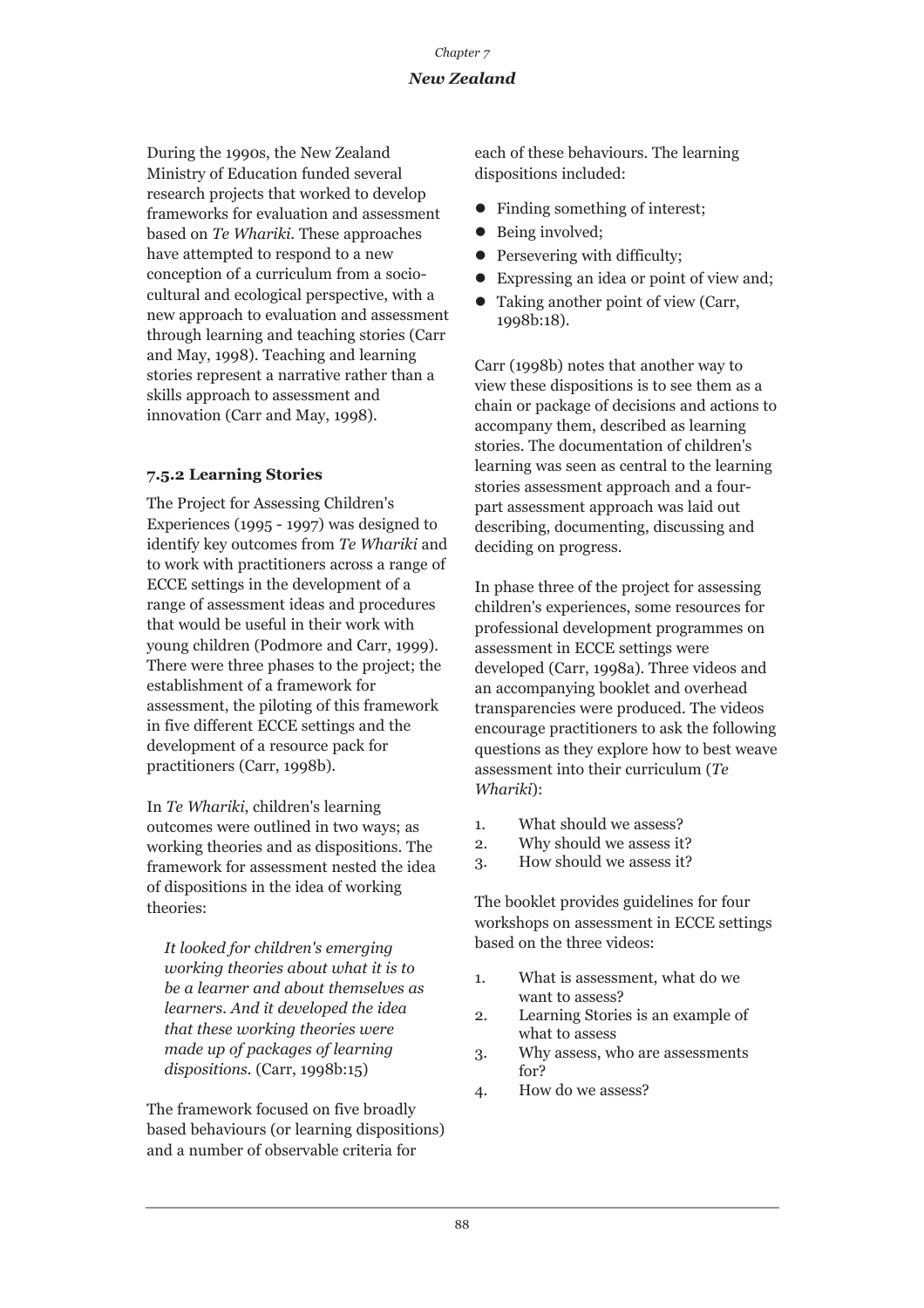### **7.5.2.1 Learning and Teaching Stories**

Funded by the Ministry of Education, the project for developing a framework for selfevaluation of ECCE programmes aimed to identify the key elements of programme quality in relation to the strands and goals of the curriculum *Te Whariki* (Podmore and Carr, 1999). The project developed an assessment and evaluation framework called learning and teaching stories, which could be used to assess children and evaluate centre programmes. Central to the project was the idea that the evaluation of ECCE programs should be grounded in quality from the child's perspective (Carr *et al*., 2000). The project focused on establishing a structure for the evaluation of the five areas of development and learning, as outlined in questions emanating from the child:

- Belonging Do you appreciate and understand my interests and abilities and those of my family? (Do you know me?)
- $\bullet$  Well-being Do you meet my daily needs with care and sensitive consideration? (Can I trust you?)
- Exploration Do you engage my mind, offer challenges and extend my world? (Do you let me fly?)
- Communication Do you invite me to communicate and respond to my own particular efforts? (Do you hear me?)
- Contribution Do you encourage and facilitate my endeavours to be part of a wider group? (Is this place fair for us?)

In 1998, the project began a new phase, involving an action research trial which could be used as the basis for the development of resources for practitioners on assessment and evaluation (May and Podmore, 1998). Evaluation and assessment strategies based on these questions called action research tools were developed and piloted across a range of settings in partnership with practitioners:

Practitioners in the centres chose a child's question, then selected, adapted, or devised a self-evaluation action research tool for gathering data. They then observed, reflected, planned, and acted (in varying order). …it was intended that, in a cycle of evaluation, the centre practitioners would put in place structures, systems and processes as appropriate to improve the implementation of Te Whariki… These were described as teaching stories. (Podmore and Carr, 1999:7)

### **7.5.2.2 Implementing** *Te Whariki* **in Pacific Island Centres**

Mara (1998) examined the professional development provisions for the implementation of *Te Whariki* in Pacific Islands Early Childhood Centres (PIECCs) and the current approaches used by PIECCs to assess children's learning and to evaluate *Te Whariki* implementation. Mara found that staff and management of most centres felt confident in planning and implementing *Te Whariki* strands. However, a particular challenge was implementing *Te Whariki* using their own Pacific languages and cultural values. Continuing concerns include meeting current requirements, using the appropriate language and having sufficient time for professional development. In 2000, the Ministry of Education released 'The Big Picture', the first video of a series on *Te Whariki* (May, 2002a).

### **7.5.3 Early Childhood Development (ECD)**

ECD was a government-funded agency that provided advice, support and information about early childhood education and parenting to ECCE providers, parents and the wider community. ECD particularly focused on those less likely to avail of ECCE services (Ministry of Education, 2003a). Furthermore, ECD provided support to licence-exempt playgroups to provide ECCE in community settings. In October 2003, ECD was integrated into the Ministry of Education (Ministry of Education, 2003a).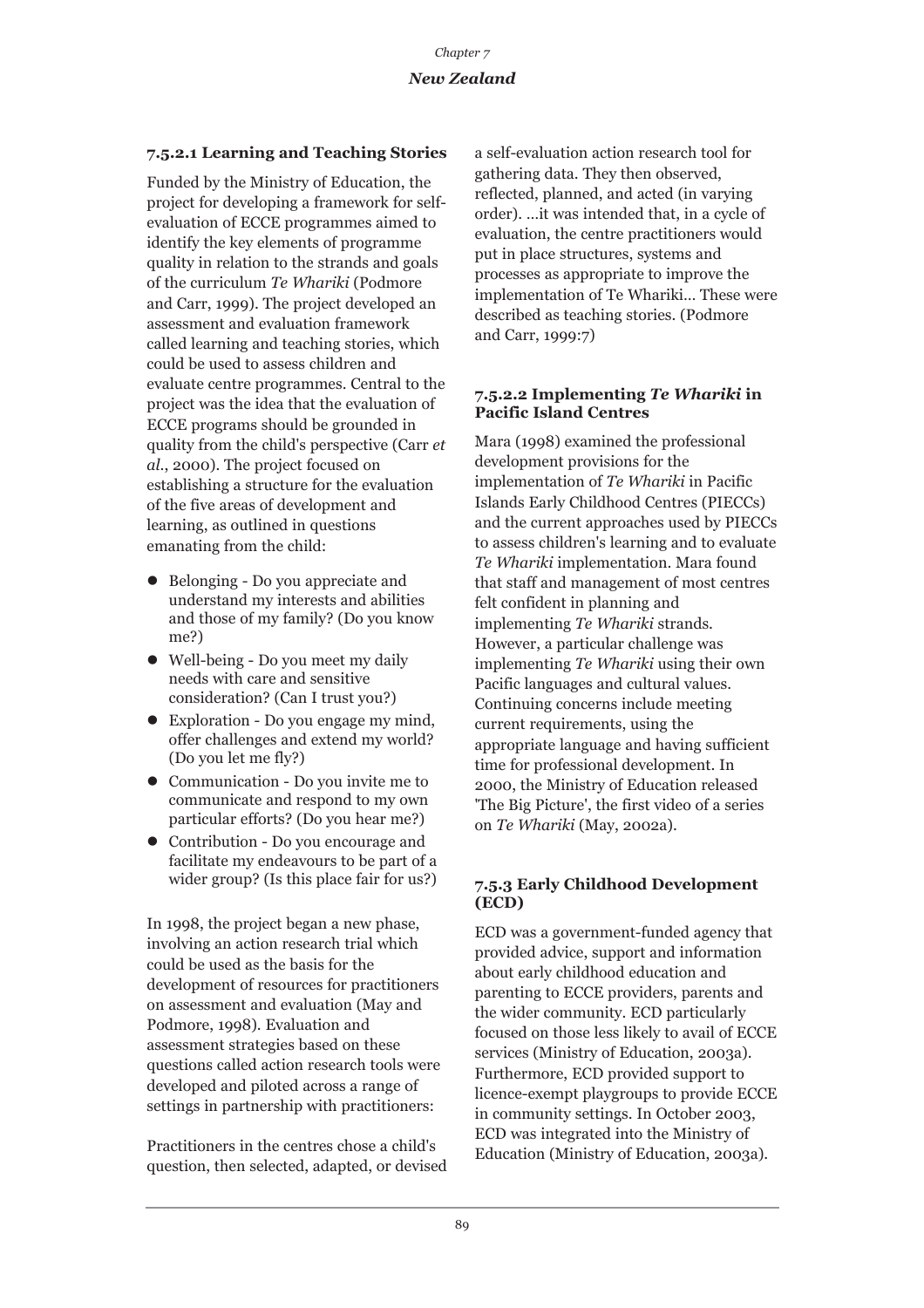The ministry currently provides information on aspects of care and education such as the establishment of an ECCE service, the running of an ECCE service, parenting, playgroups and other forms of ECCE centres (ECD, Accessed at: http://www.ecd.govt.nz/, 1st July, 2004). The support information and advice services previously offered by the ECD are now provided by the Ministry of Education, which aims to help the sector achieve the goals of *Pathways to the Future* (Strategic Plan of ECCE). An evaluation of two ECD Services in 2001 noted that there was some tension between the Ministry of Education and the ECD, and that a common framework of understanding of the roles and responsibilities of each was needed (Mitchell and Mara, 2001).

### **7.5.4 The Quality Journey**

Funded by the Ministry of Education, Hendricks and Meade (1999) developed a resource designed to assist ECCE services in New Zealand to develop quality improvement systems and undertake quality reviews. The guide was based on the concepts and ideas from the government's Revised Statement of DOPs, *Quality in Action*, and *Te Whariki* (Hendricks and Meade, 1999). The revised model proposed a process that included preparing for the review, choosing an approach and setting standards, gathering information, analysing and evaluating results, recommending future actions, and acting to affirm, change or abandon aspects to improve outcomes (Mitchell and Cubey, 2003). *The Quality Journey* included examples of quality reviews, an extensive case study and a measuring tool that services can use in their reviews. *The Quality Journey* also highlights the conditions necessary to support the operation of the service, i.e. adult communication and collaboration and organisational management (Mitchell and Cubey, 2003).

There has been some criticism of this review process. Mitchell and Cubey (2003) suggest that some of the examples provided in the review are somewhat mechanistic. For example, one quality indicator for educator/child interactions with infants is described as *"Educators respond promptly to infants when they express a need for attention."* The indicator showed the next step to be agreeing on a definition for *"promptly"* and that *"95 percent of infant calls should have a prompt response."* The crucial nature of the adult's response was not discussed in this example.

McLachlan-Smith *et al*. (2001) suggested a number of improvements to *The Quality Journey*, including the inclusion of more case studies and a greater emphasis on goals. They also drew attention to the importance of professional development in putting more emphasis on goals. The participants also said that they would not have used the document fully if they had not been involved in professional development in conjunction with its use.

### **7.5.5 Quality Funding Policy**

Since March 1996, licensed ECCE services receive increased funding (Rate 2: a greater than the basic Ministry of Education funding rate) by meeting the Ministry's quality criteria in terms of standards higher than licence requirements for staff-child ratios or staff qualifications. However, the impact of this funding has been limited as it is insufficient to cover the cost of the increase in staff. Since 2002, the government have also provided equity funding for community-based ECCE services meeting criteria related to low income, isolation and those providing services in a language other than English.

There has also been some discussion around opening up access to Rate 3 funding, based on evaluation of structural and process variables. A discussion paper on this topic stated that the:

*Cabinet has agreed that indicators of quality be developed with a view to*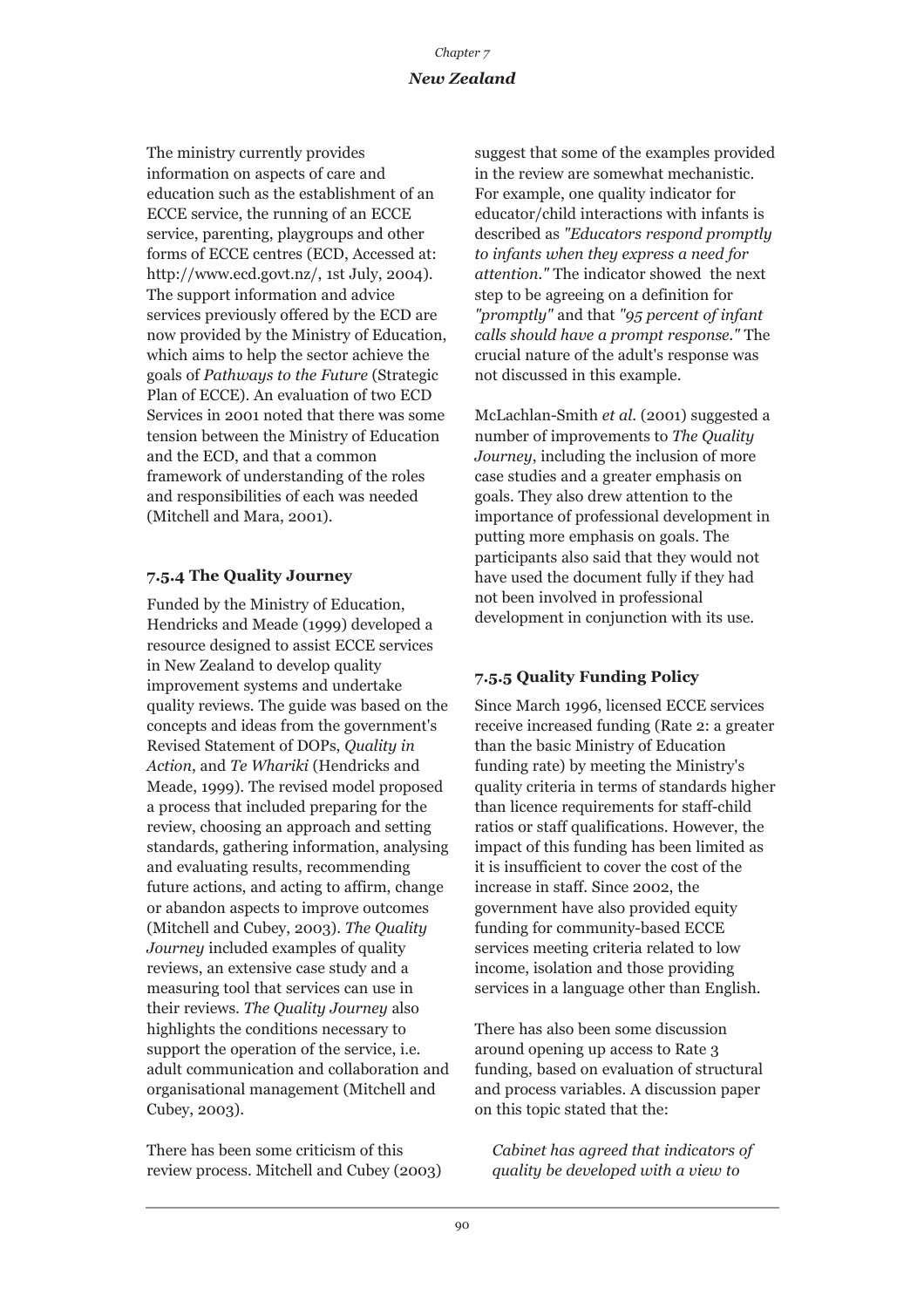*possibly offering further incentives for increases in quality in the early childhood sector...It is envisaged that indicators would be part of a process of improvement in quality in ECS, involving teachers, parents, and management.* (Meade and Kerslake Hendricks, 1998:2)

Meade and Kerslake Hendricks (1998) suggested that structural variables would be used as entry/application criteria for Rate 3 for all types of Early Childhood Services (ECS) (including Kindergartens); that quality assurance systems based on common quality components would be adopted in ECCE services and that services would be subject to an on site assessment by an external evaluator. This evaluation would check on criterion referenced indicators focused on learning processes and learning and teaching interactions. Meade (1999) noted that if the proposal became:

*…public policy, differential funding levels will become the norm, with high quality ECS attracting the highest level of government funding, good quality ECS getting a modest level of funding, and good-enough quality ECS getting the base rate.* (Meade, 1999:20)

Meade (1999) notes that the principle behind this proposal received a great deal of support from the ECCE sector.

### **7.5.6 Code of Ethics for the Sector**

Dalli (2003) identifies the code of ethics developed concurrently with the first draft of *Te Whariki* as one way in which the sector sought to promote high quality. This code of ethics was seen as one way *"…for the sector to take the initiative to make a public statement about the sector's commitment to high quality standards."* (Dalli, 2003:9) The code of ethics consists of sixty values that underpin professional

practice and was adopted by the largest union for ECCE staff in 1996. Subsequently, others in the sector have also adopted it.

### **7.5.7 Future Directions- Supporting Quality**

Initiated by the New Zealand Educational Institute, the ECCE sector in New Zealand came together in 1996 to develop a statement on the future development of ECCE in New Zealand (Early Childhood Education Project, 2000). This development:

*…arose out of the frustration of the sector which, by the mid-90s, became convinced that government could not be trusted to move forward the sector's agenda of ensuring quality across the different services.* (Dalli, 2003:10)

*Future Directions* articulated the sectors' proposals for the development of ECCE and contained recommendations on the structures and funding required to deliver high quality educational services for young children (Early Childhood Education Project, 2000). According to Dalli (2003), these proposals formed the basis for union campaigns in the latter half of the 1990s and formed the basis of Labour's election manifesto for ECCE. Many of the recommendations were also adopted in the ten-year strategic plan for ECCE.

### **7.5.8 Strategic Plan**

According to Meade and Podmore (2002:25), the strategic plan for Early Childhood Education, *Pathways to the Future*, set out four main future directions for the development of the sector. They were:

- 1. Increasing participation;
- 2. Engagement and access;
- 3. Collaborative relationships (to support quality) and;
- 4. Improved quality and sustainability of services.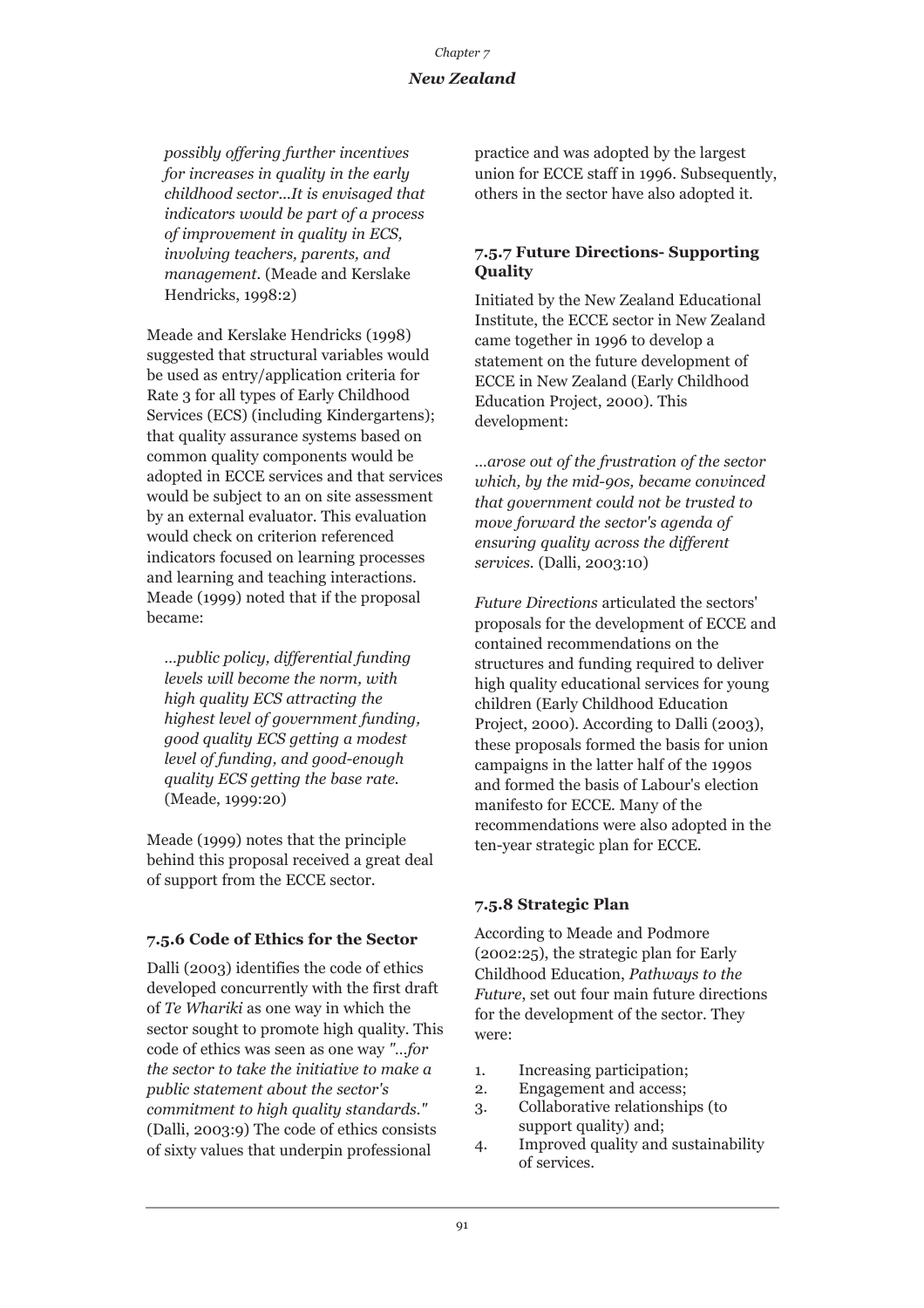The strategic plan acknowledges in order for children to benefit from ECCE, provision must be of high quality. Future progress will be focused on the attainment of the goals set down in *Pathways to the Future* (Ministry of Education, 2002). The plan outlines strategies to improve the quality of ECCE by:

*…improving the supply of quality teachers, putting in place better ratios and group sizes, improving process quality through legislating Te Whariki, and putting in place ongoing improvement systems and better professional development.* (Early Childhood Education Strategic Working Plan Group, 2001:19).

The strategic plan also suggests raising funding levels to promote high quality ECCE. To ensure that the overall goals of the strategic plan are achieved, two reviews have been established; one examining regulations in ECCE and the other looking at funding of ECCE. Another development emerging from the strategic plan has been the integration of ECD within the Ministry of Education.

### **7.5.9 Quality Register**

The Quality Register is an accreditation system developed by the New Zealand Childcare Association (New Zealand Childcare Association, 2004), whereby members of the organisation can seek accreditation as Quality Early Childhood Education and Care Centres. Accreditation involves assessment of a range of quality indicators across eight quality standards. These are:

- 1. Staff-child ratios;
- 2. Staff practices and qualifications;
- 3. Group size;
- 4. Safe and healthy environments;
- 5. Curriculum,
- 6. *Ti kanga Maori* (customs and traditions handed down over generations);
- 7. Family and culture and;

8. Management.

### **7.5.10 Training**

There is consensus in New Zealand that well qualified staff is essential for the provision of a high quality ECCE. The Early Childhood Development Unit (1996) cited staff training as one of eleven quality indicators for ECCE. In 1999, an announcement by the government reaffirmed that the Education (Early Childhood Centres) Regulations (1998) and the Education (Home Based Care) Order 1992 required persons responsible and coordinators to hold a qualification recognised by the Secretary of Education. An article in the Education Gazette stated that:

*From 1 January 2002, coordinators and persons responsible will require a diploma or degree in early childhood teaching and two years experience in an early childhood education setting.* (Education Gazette, cited in Podmore et al., 2000:52)

The Secretary for Education currently recognises the Diploma of Teaching (ECE), the Bachelor of Teaching (ECE) or the National Diploma of Teaching (ECE) as suitable qualifications for co-ordinators and others in positions of responsibility. This move to ensure all teachers in a position of responsibility have at least a Diploma in Teaching is seen as the first step in laying down a benchmark qualification for all ECCE teachers (Podmore *et al*., 2000).

### **7.5.11 Professional Development**

There are a number of providers offering professional development programmes in New Zealand. The Ministry of Education provides professional development and support to licensed and chartered services, focused on the effective implementation of *Te Whariki*, the 1998 DOPs, Special Education 200017 and *The Quality*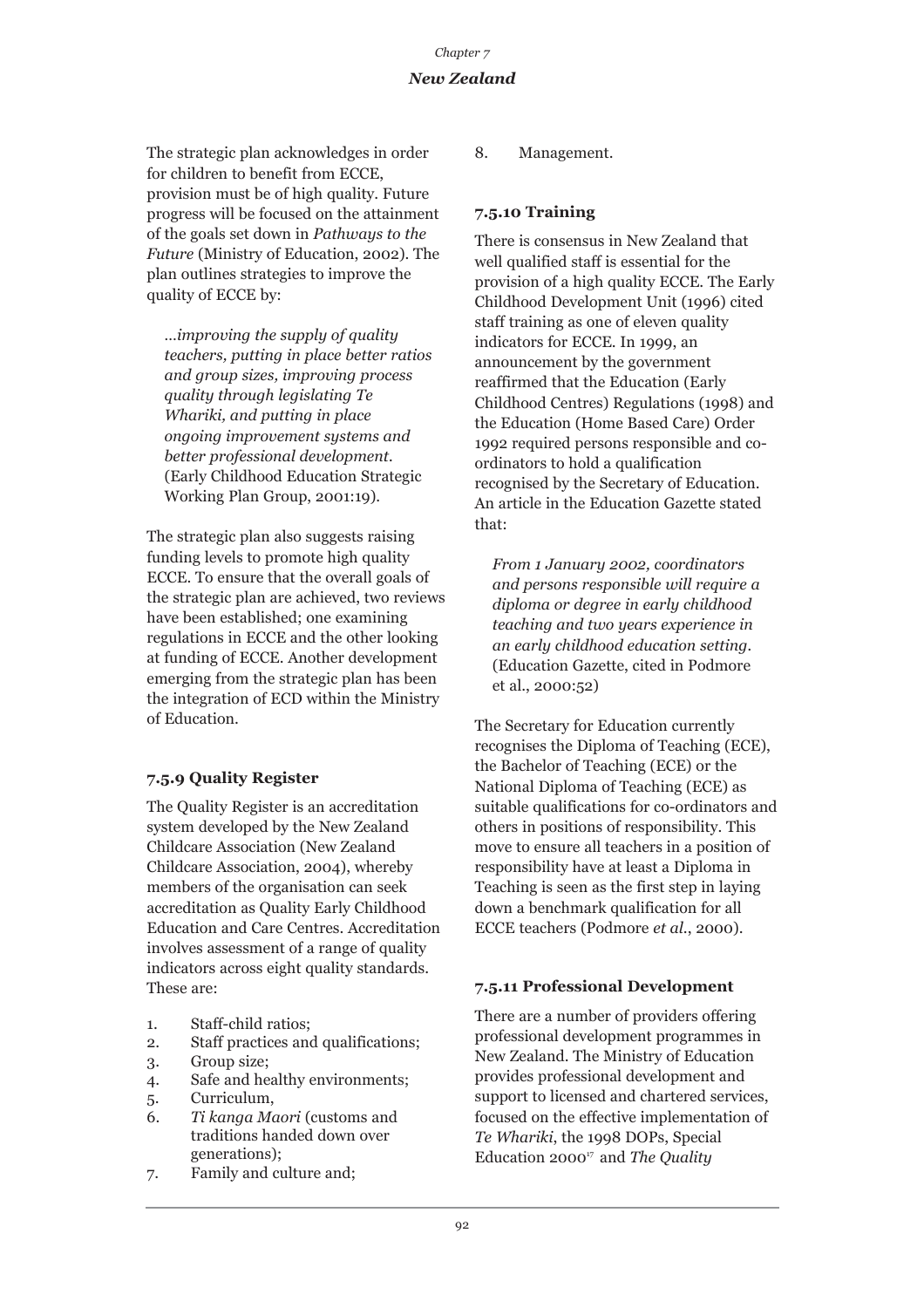*Journey*. Three approaches to professional development have been developed by the Ministry of Education:

- 1. A basket of general learning for licensed and chartered centres;
- 2. A basket of Maori learning for licensed and chartered Maori immersion centres and;
- 3. A basket of learning for chartered Pacific Island centres. (Ministry of Education, Accessed at: http://www.ecd.govt.nz/running/pro fdev/profdev.html, 15th July, 2004).

These professional development programmes are based on a participatory learning model using action research and an action learning process.

McLachlan-Smith *et al*. (2001) evaluated a professional development project designed to help ECCE centres implement *The Quality Journey* and quality self-review. Over the course of a year, four full-day workshops were held which focused on how to design self-review projects on teaching, learning and development, adult communication and collaboration and organisation and management. A particular concern was to ensure that the programme was participatory and involved the development of practical skills. It also went beyond *The Quality Journey* in that it provided participants with methods of collecting views and data. In addition to the workshops, a project support person visited each centre twice during the year, to assist with design or implementation of the review projects. The evaluation found that participants felt better prepared to implement self-review following the professional development programme and felt their knowledge and skills about the specific topics covered were enhanced. Another key finding of the evaluation was that the use of practical tools and opportunity to try these out made a major

contribution to participants' views of the success of the programme. Barriers to implementing self-review included inadequate staffing levels, having to bring staff who did not attend the workshop on board, resistance in play centres to selfreview from some parents, motivating untrained staff and cultural barriers (McLachlan-Smith *et al*., 2001).

Depree and Hayward (2001) evaluated the implementation of *The Quality Journey* as a resource. This included an in-service course to provide information on the resources and how to implement a quality review, meetings with all participating centres and facilitators in each region and whole team professional development, over fifteen hours per centre. Facilitators supported the process of implementing the cycle of the review process set out in *The Quality Journey* by working alongside centre team members. The final evaluations of *The Quality Journey* resource highlighted positive changes, including awareness of teaching practices, participants being challenged to lift their standards, teams working together and enhanced problem solving. There were some changes to the structures in centres e.g., changing rosters to ensure teachers/educators could be actively involved with the children, introducing rolling morning teas to alleviate queuing, and systems developed to process resources contributed by parents. There were also changes in the interactions with children. For example, staff increased their use of *te reo maori* - the Maori Language. One centre adopted new strategies for guiding children's behaviour as opposed to reacting to inappropriate behaviour.

### **7.5.12 Research on Quality**

Concern about quality in ECCE services in New Zealand has been accompanied by a selection of government funded research designed to form a basis for informed policy making. In 1993-1994, the Ministry of Women's Affairs and the Ministry of

<sup>17</sup> Special Education 2000 is a policy initiative, which has a number of separate initiatives and funding pools to provide support to students with special needs.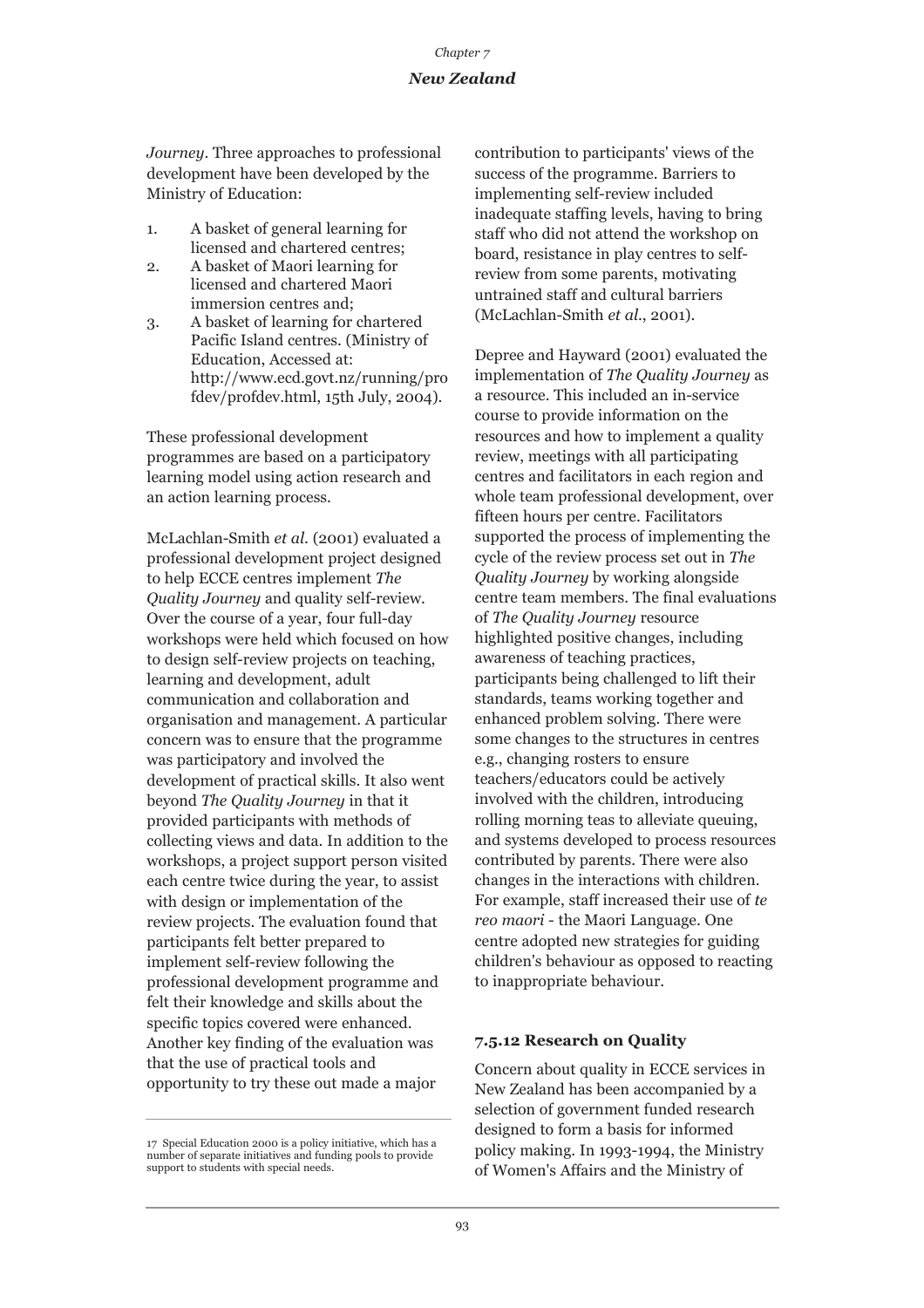Education commissioned literature reviews on the topic of quality (Meade and Podmore, 2002) and research on quality of childcare provision for infants and toddlers was also funded by the Ministry of Education (Smith 1996). The New Zealand Council for Educational Research provided a literature review in 2000, which examined aspects of quality in ECCE, with particular reference to staff training.

A best evidence synthesis of the characteristics of professional development linked to enhanced pedagogy and children's learning in ECCE settings was completed in July 2003, funded by the Ministry of Education. Eight characteristics of quality professional development are derived from evidence of the processes and conditions operating in the programmes under review. Structural conditions supporting quality professional development are also discussed. Recommendations are made for further research and research accessibility (Mitchell and Cubey, 2003).

The Ministry of Education launched the *"Competent Child Study"* in 1992 to track a sample of four year old children longitudinally. This study focused on ten competencies that are linked with successful learning and with successful economic and social participation, including communication, curiosity, perseverance, social skills with peers, social skills with adults, individual responsibility, literacy, mathematics, logical problem solving and motor skills (Wylie, 2001). At age ten, the main findings suggest that ECCE has a lasting effect on children's competency levels and that the quality of teacher support for children's learning and the teachers' interactions with the children are particularly important (Wylie, 2001).

Another research project is looking at parent/*whanau<sup>18</sup>* involvement in ECCE centres (2002-2004). The project aims to deepen understanding of involving parents and family members, both male and female and parents from a variety of different backgrounds in ECCE services. (Mitchell and Cubey, 2003)

An evaluation of equity funding in ECCE (2002-2004) is being carried out collaboratively by the New Zealand Council for Educational Research (NZCER) and *Te Kohanga Reo* National Trust. The evaluation is designed to assess the impact of ECCE equity funding. The evaluation will yield information about how much ECCE services know about equity funding, needs in each funding area, and whether and how equity funding improves quality and participation. The research is intended to inform future policy developments. (New Zealand Council for Educational Research , Accessed at: http://www.nzcer.org.nz/ default.php?cPath=76&products\_id=88, 15th March 2004).

The Ministry of Education is undertaking research that seeks to better understand effective practices in *kohanga* (Maori language immersion centres), play centres and licence-exempt playgroups. Part of this research involves the establishment of six Centres of Innovation (Ministry of Education, Accessed at: http://www. minedu.govt.nz/index.cfm?layout=index&i ndexID=8304&indexparentid=8303, March 15th, 2004). These are selected ECCE services who are to receive additional support to research and develop their innovative work with children. For example, Wilton Play centre is the focus of a Centre of Innovation project (2003 - 2006), using action research methods to investigate parent engagement and sustain a community of learners (Ministry of Education, Accessed at: http://www. minedu.govt.nz/index.cfm?layout=docume nt&documentid=8464&indexid=8391&inde xparentid=8304, 15th March, 2004). The role of documentation in maintaining continuity and quality across play centre sessions and between play centre and home is being investigated.

<sup>18</sup> Whànau are members of an extended family and its supporting network who form a context for the care and guidance of a child. The term "whànau" takes in kinship ties through whakapapa (genealogy) and people who come together for the same kaupapa (purpose).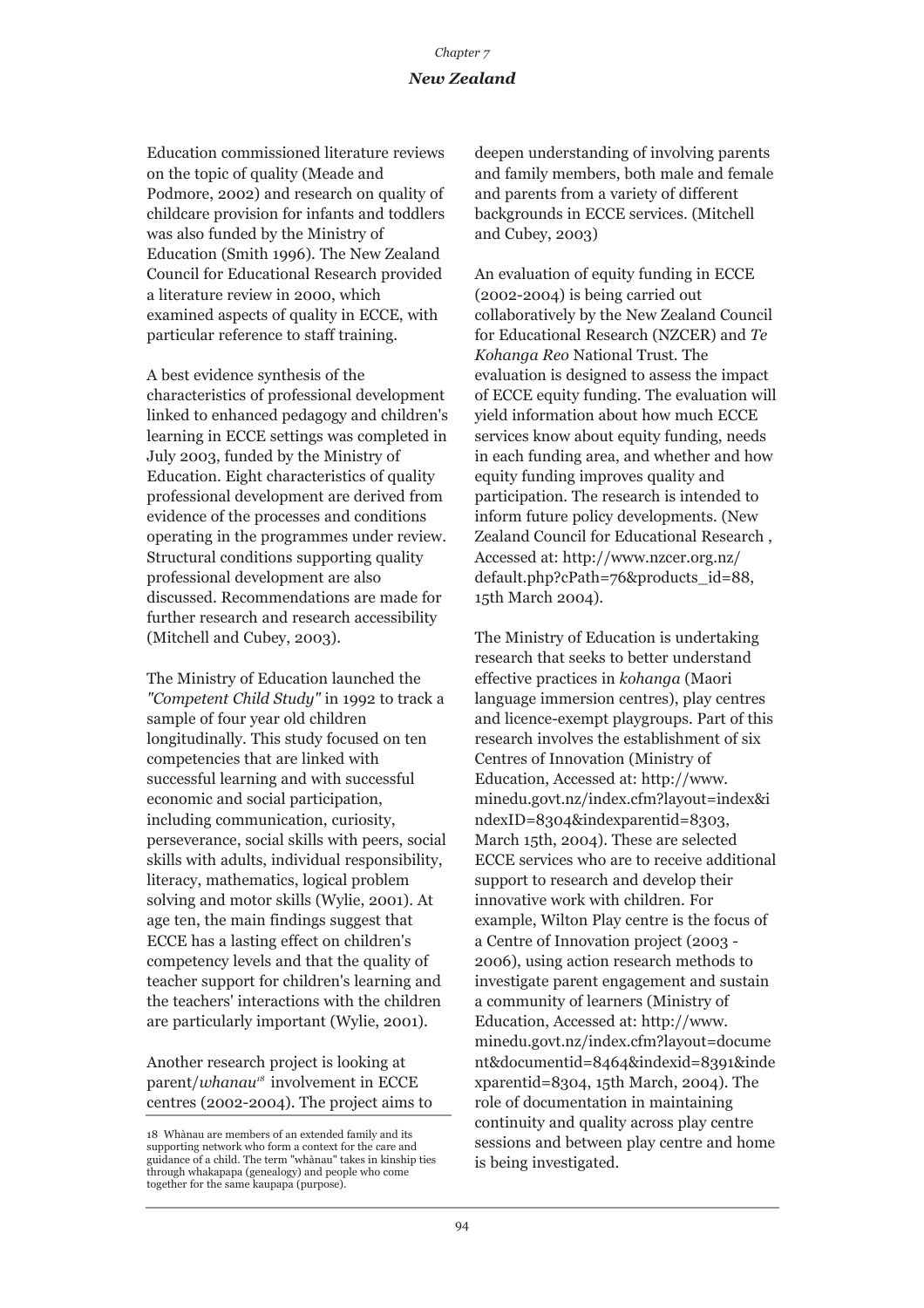*A'oga Fa'asamoa* is a Samoan immersion education and care centre, the focus of another Centre of innovation project. *A'oga Fa'asamoa* uses a rich array of approaches to promote Samoan language and culture and the children's cultural identity. It has close links with the school communities on site, especially the bilingual Samoan class in the school for transition of children and to help maintain confident and competent bilingual speakers. The research will look at small groups of children with the same teacher from the point of entry through different groups and spaces in the centre and into school. The effects on children's learning, including learning Samoan language and culture and of joint educatorchild transitions will be studied. New Beginnings Preschool is a Centre of Innovation project offering school-hours education and care for infants, toddlers and young children. An art teacher has added an exciting dimension to the curriculum, and the use of the project approach is strengthening family-centre relationships. The visual arts are integrated into the curriculum at New Beginnings Pre-school and more meaningful educational experiences are offered to children and parents via the project approach to learning and teaching (Ministry of Education, Accessed at: http://www.minedu.govt.nz/ index.cfm?layout=document&documentid= 8458&indexid=8387&indexparentid=8304, 15th March, 2004)

The action research will focus on the use of the visual arts and the project approach in pedagogical practice and their effects on children's self-esteem, confidence and learning, and on parents' engagement in their children's learning will be assessed.

#### **7.5.13 Early Childhood Discretionary Grants Scheme**

The Early Childhood Education Discretionary Grants Scheme is an annual allocation of planning and capital grants made to eligible early childhood education services. There are three separate funding

pools; one for general services, one for services targeted at Maori children and one for services that provide educational opportunities for Pacific Island children.

### **7.6 Educational Disadvantage and Special Needs**

A new funding system "equity funding" was introduced in New Zealand in March 2002. Under the equity funding scheme, additional funds are made available for community-based ECCE services meeting criteria related to low income, isolation, and/or those services offering programmes based on a language and culture other than English. The objectives of equity funding are to:

- 1. Reduce educational disparities between different groups in New Zealand communities;
- 2. Reduce barriers to participation faced by those groups that are under represented in ECCE services and;
- 3. Support ECCE services to raise their level of educational achievement (Ministry of Education, *Early Childhood Education Equity Funding - Questions and Answers.* Accessed at: http://www.minedu.govt.nz/ index.cfm?layout=document& documentid=6818&indexid=1038&in dexparentid=1095#P23\_645, 16th July, 2004)

In 2002, 1,334 services received equity funding; 1,016 services received the funding for low socio-economic and special needs, 460 services received it for isolation, and 647 received it for services in another language and culture other than English, including sign language (Ministry of Education, Accessed at: http://www. minedu.govt.nz/index.cfm?layout=docume nt&documentid=6819&indexid=1038&inde xparentid=1095, August 10th, 2004).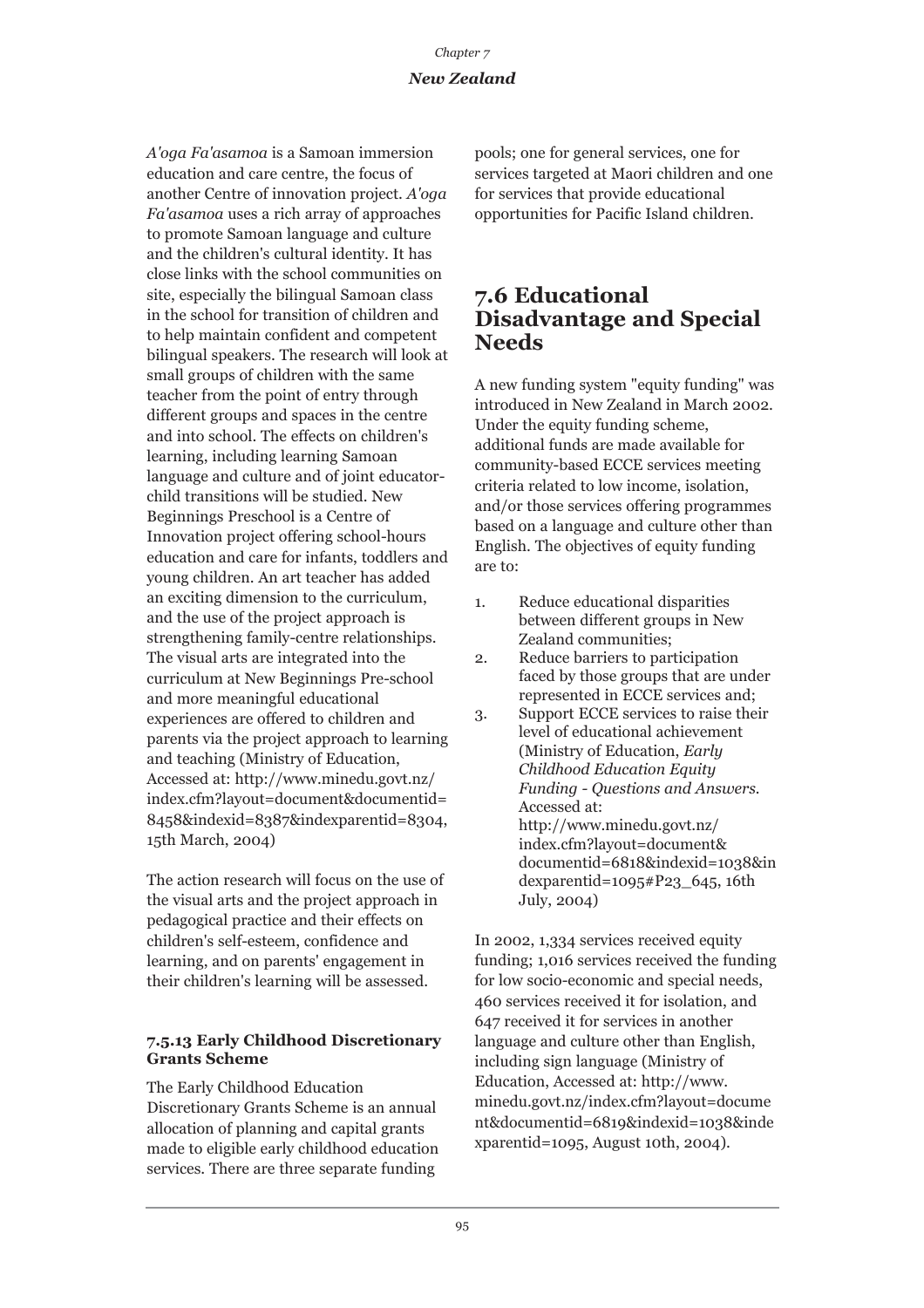New Zealand has an inclusive ECCE intervention programme where the majority of children with special needs are catered for in regular ECCE programmes. A small number of children attend specialised early intervention services.

In the 1990s, work was undertaken in New Zealand to develop policy regarding children with disabilities and special needs resulting in the *"Special Education 2000"* policy (Adams and Hanley, 2000). The aims of this policy are to improve educational opportunities and outcomes for children with special needs in the ECCE and school sector, to ensure there is a clear consistent and predictable resourcing framework for special education and to provide equitable resourcing for those with similar needs, irrespective of school setting or geographical location.

Funding for Early Intervention Programmes in the ECCE sector for those with disabilities or special needs is provided in two parts. Funding is provided for specialist services such as early intervention teachers, speech and language therapists, psychologists and advisors of the deaf. Direct funding support is allocated separately:

*This resourcing in early childhood is based on the child's support needs with regard to accessing the Early Childhood Curriculum. The resourcing applies only to educational support needs while other therapy services are funded through health.* (Adams and Hanley, 2000:2)

An Early Intervention Programme is based on the child's Individual Development Plan (IDP). This plan is drawn up following an assessment. According to Adams and Hanley (2000), this process often uses assessment tools such as the Carolina Assessment, Evaluation and Programming Systems and the Hawaii Early Learning Programme. The Early Intervention Programme is family focused and the drawing up of the IDP is based on a

partnership between the service providers and the family, and places the child in the wider context of the family and the community.

According to Wylie (1996), the *Special Education 2000* policy expanded the number of students receiving some special needs support to around 5.5 percent of the school population, and has improved opportunities for some with special needs. However Whyle (2000:7) notes that:

*…the division of the policy into a number of separate funding pools has made it hard to offer students' parents and schools, the seamless, integrated services which work best for students with special needs. Contestability between the fundholders working with students with ongoing high and very high needs has created fragmentation, gaps in accountability, and inequalities of resourcing and opportunity for students with special needs.* 

Whyle (2000:7) was also critical of the professional development provided describing it as:

*…patchy, focusing on the policy itself and the new support service of Resource Teachers of Learning and Behaviour, but with little available for specialist teachers and teacheraides..* 

### **7.7 Implications for Ireland**

### **7.7.1 Co-ordination**

In New Zealand, policy making for ECCE has been located in the Ministry of Education. This ensures a co-ordinated policy framework in the ECCE sector. Additionally, Early Childhood Development was integrated into the Ministry of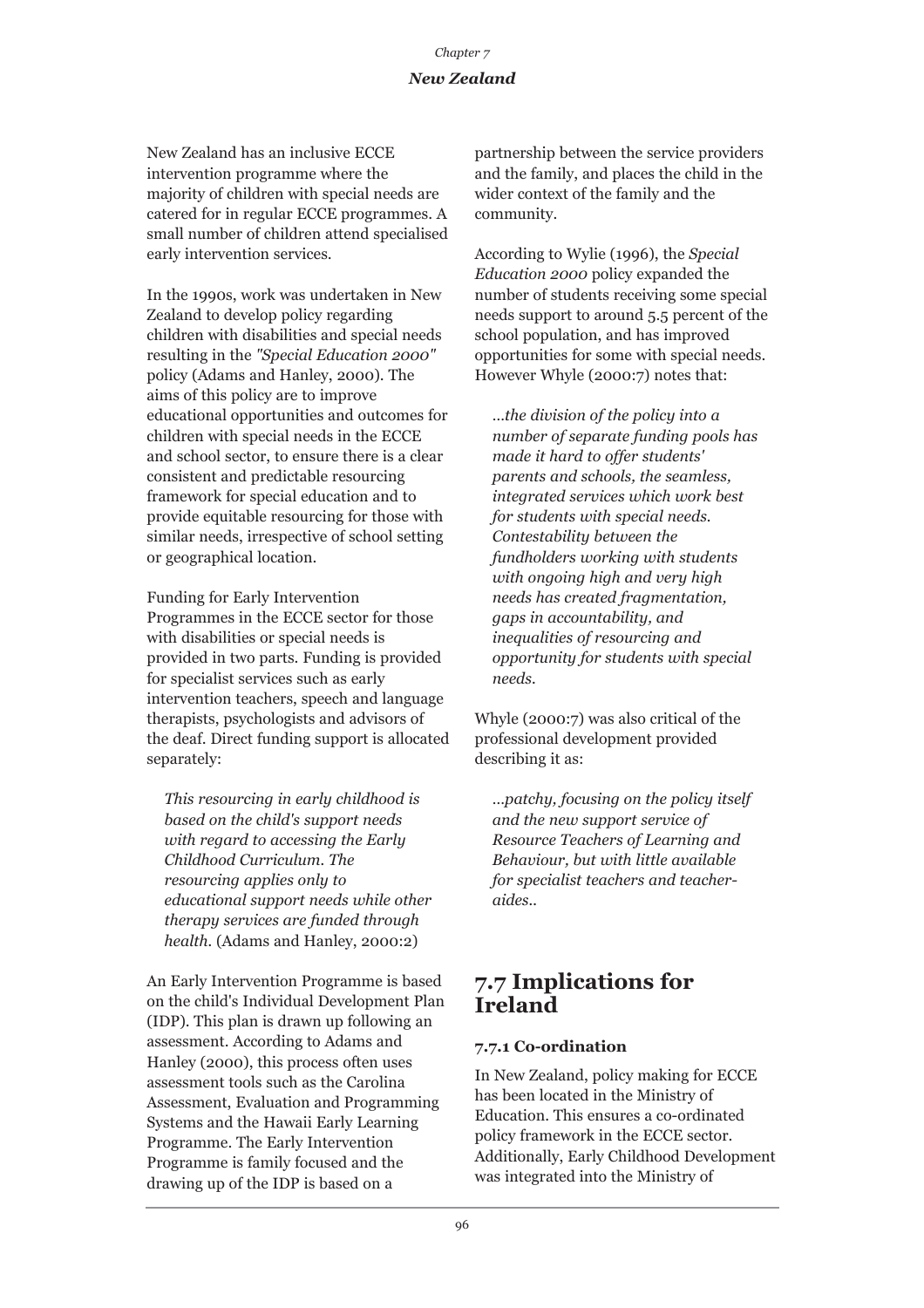Education in October 2003. The role of Early Childhood Development was to provide advice, support and information about ECCE and parenting to ECCE providers, parents and the wider community. The Ministry of Education now undertakes this. Additionally childcare and early education is part funded by the government on New Zealand, through the Ministry of Education. As a result policy making, funding and the provision of support, advice and information to both parents and providers is the responsibility of a single government department, thus ensuring the effective co-ordination of ECCE services in New Zealand.

### **7.7.2 Regulation**

The regulations for ECCE in New Zealand and the charter system highlight the level of quality the government is prepared to support. These are designed for the inclusion of both structural and process features of quality in the standards deemed acceptable by the government. The regulations lay down the requirements regarding the structural aspects of quality such as premises, group size and minimum staffing numbers, programmes, curriculum, organisation, and management of ECCE centres. The Charter system allows services to determine process features of quality, based on the values, culture and philosophy of individual services. The Charter system also requires services to take account values that have been defined as universal to all services in New Zealand, such as biculturalism and equity.

### **7.7.3 Inspection**

External evaluation and review is the monitoring mechanism utilised by the government of New Zealand to support and improve quality in ECCE. The two aims of the review process carried out by the ERO are assessment of the service and the provision of assistance. This process includes a self-review by the service and this is a key component which provides the

priorities for the review process. Once compliance regarding minimum requirements has been ensured, greater focus is placed on other process variables of quality that are identified in the self-review.

### **7.7.4 Curriculum**

The importance of an ECCE curriculum for supporting quality is recognised in New Zealand. *Te Whariki,* the national ECCE curriculum, is designed to form the basis for programmes in all childcare institutions and is designed to cover all children from birth to school going age. It represents a move away from a developmental framework, it is considered to be a sociocultural curriculum, based on the values of biculturalism and equity. The curriculum outlines principles, strands and goals which are distinctively appropriate for the ECCE years. There is a range of resources available to ECCE practitioners, which provide support in the implementation of the curriculum.

### **7.7.5 Supporting Quality**

Developments in the ECCE sector in New Zealand have also highlighted the importance of providing adequate support for any initiatives introduced for the purpose of improving the quality in ECCE. For example, in relation to the curriculum *Te Whariki*, the government have funded several professional development programmes. The ERO evaluates ECCE services in relation to the curriculum. During the 1990s, the Ministry of Education funded several research projects that worked on the development of frameworks for the assessment and evaluation of the curriculum. These frameworks represent a narrative rather than a skills based approach to assessment and innovation. An integral part of these research projects was the development of resources for practitioners. This included the development of resources for assessment and evaluation, for professional development programmes and action research tools for practitioners.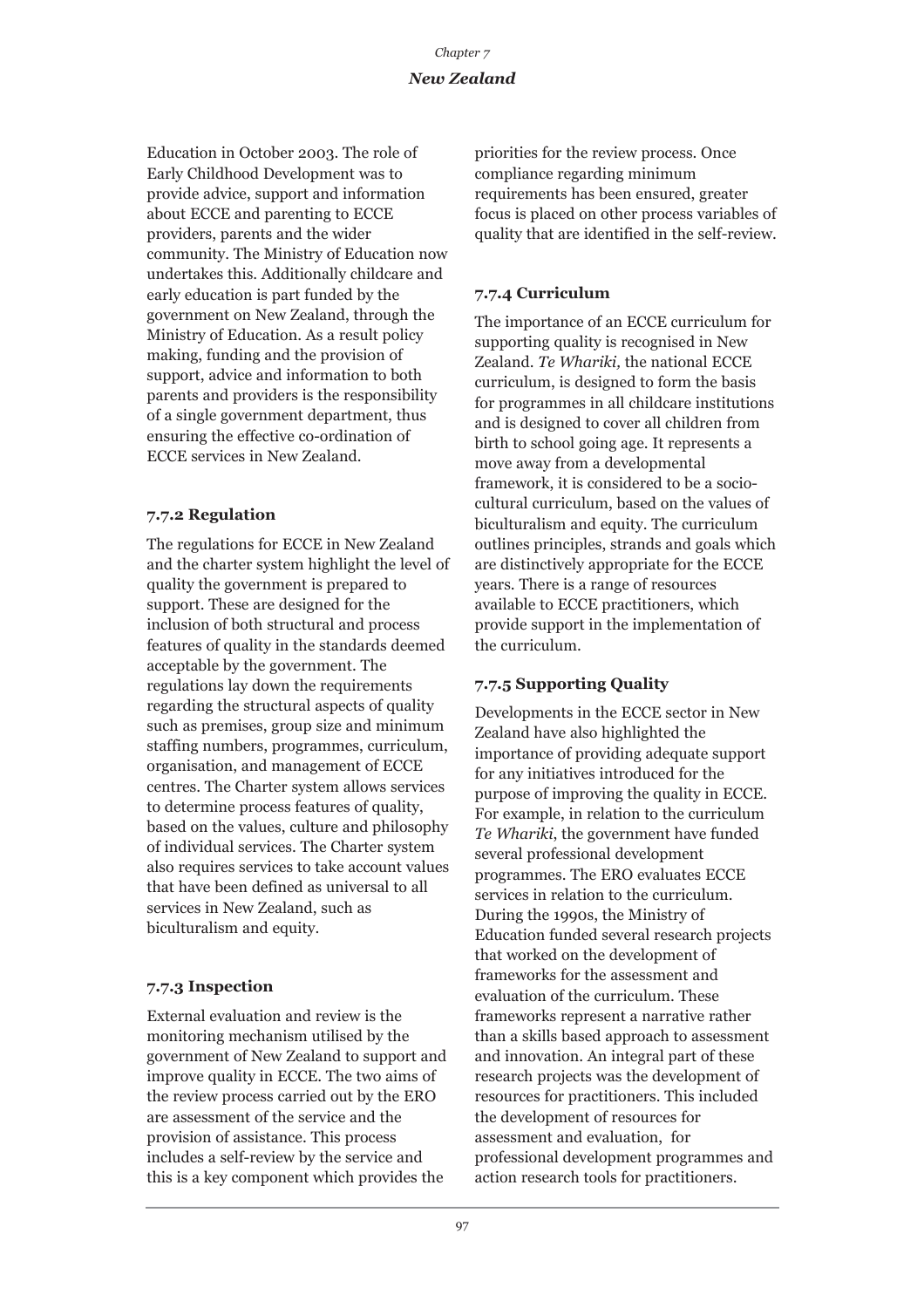The Ministry of Education in New Zealand has provided funding for the development of a review and evaluation guide (*The Quality Journey*) intended to assist ECCE services design quality improvement systems and undertake quality reviews. This review and evaluation guide included examples of quality reviews, extensive case studies and measuring tools that services can use.

The government make judicious use of funding in an attempt to improve quality standards in childcare services in New Zealand. A higher level of funding is provided to services meeting higher than minimum requirements in terms of one of two structural aspects of quality, staff-child ratios and staff qualifications. The government also provides equity funding to services meeting criteria regarding low income, isolation and those providing services in languages other than English.

### **7.7.6 Voice of the Sector**

One feature of the New Zealand ECCE sector is its strong voice and its concern with quality. In the 1990s, the sector, concerned that the government could not be relied on to move its agenda forward, undertook a number of developments independent of the government. This included the formation of a Code of Ethics (a code of 60 values underpinning professional practice) and *Future Directions*, a document laying out the future direction of the ECCE sector with recommendations on the structure and funding required for these developments.

### **7.7.7 Staffing**

There is consensus in New Zealand that well qualified staff are essential for the provision of a high quality service and the first steps have been taken in laying down a benchmark qualification for all those employed in the ECCE sector. In the future, all early childhood teachers, ECCE coordinators and persons responsible will be

required to hold a diploma or degree in early childhood teaching and two years experience in an early childhood education setting.

### **7.7.8 Professional Development**

Professional development is also recognised as important in the provision of a quality service. There is evidence in New Zealand to suggest that the review and evaluation document *"The Quality Journey"* would not have been fully utilised, were it not for the implementation of professional development programmes in connection with its use. The Ministry of Education provides professional development programmes focused on the effective implementation of *Te Whariki*, the DOP and *The Quality Journey*. Professional development programmes are based on a participatory learning model.

### **7.7.9 Special Needs and Disadvantage**

Additional funding is available for community-based ECCE services, meeting criteria related to low income, isolation, and/or those services offering programmes based on a language and culture other than English. An early intervention plan in drawn up for children with special needs and most children with special needs are integrated into mainstream services.

### **7.7.10 Future Planning**

*Pathways to the Future*, the strategic plan for ECCE acknowledges the centrality of quality to any future developments of the ECCE sector. This plan proposes a range of strategies to improve the quality of ECCE in New Zealand, including improving the supply of quality teachers, putting in place better group ratios and group sizes, legislating for aspects of process quality by implementing *Te Whariki* and putting in place ongoing improvement programmes and professional development programmes.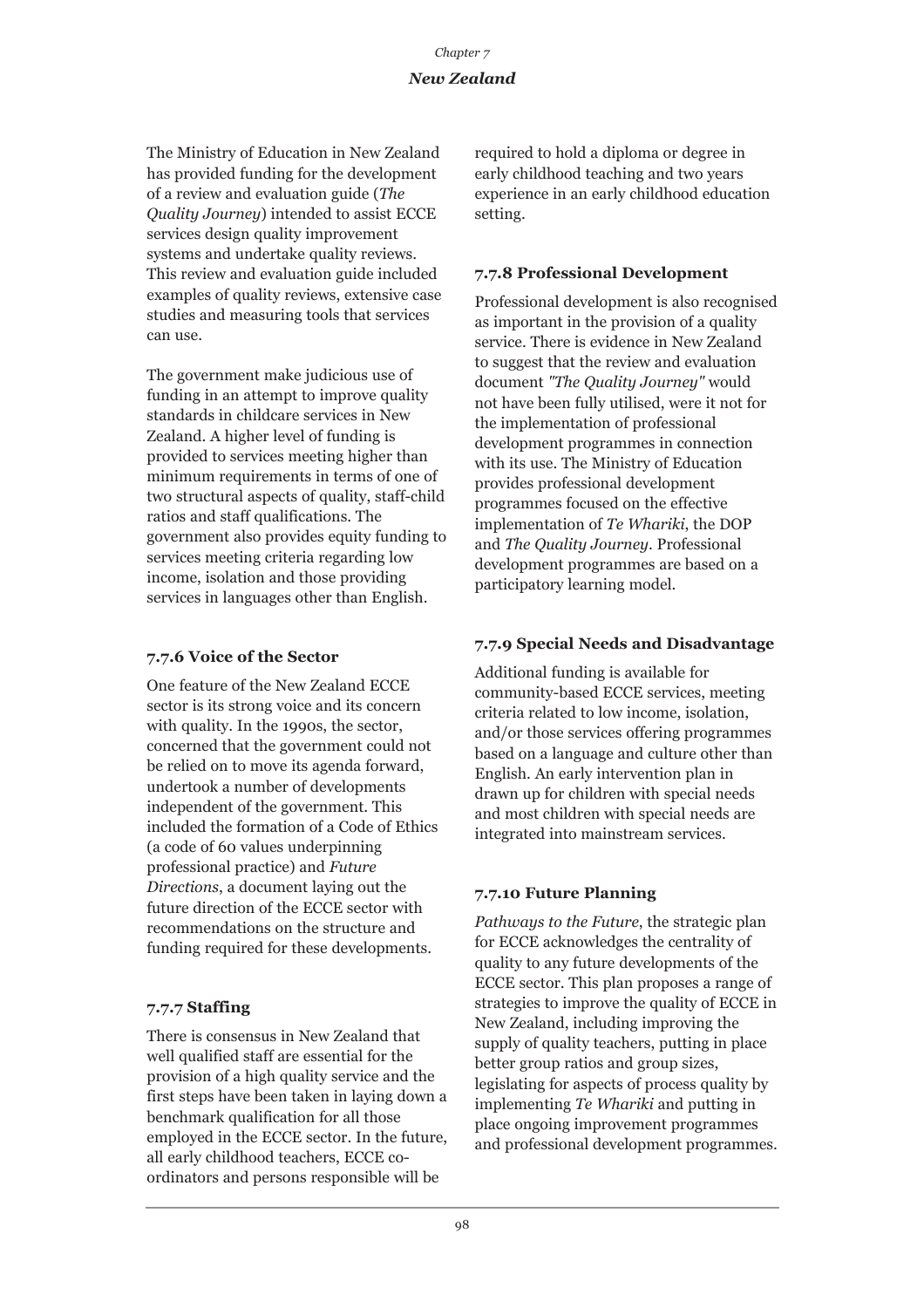### **7.7.11 Conclusion**

In conclusion, on the strength of the evidence collected from New Zealand, a number of features of quality can be identified which are worth considering in the development of a quality framework for Ireland:

- $\bullet$  The literature gathered from New Zealand highlights the importance of a co-ordinated and integrated policy framework for ECCE.
- $\bullet$  Quality is defined at national level both in terms of structural and process features and in terms of the implementation of a socio-cultural curriculum. Resources developed in conjunction with the curriculum also represent quality in terms of process features. There is a focus on both structural and process features of quality and on the implementation of the curriculum in the monitoring of ECCE services.
- $\bullet$  An evaluative approach to monitoring quality which includes the providers is adopted and this approach combines assessment with the provision of assistance and support to providers in raising the quality of the services they offer. Resources have been developed for use by childcare providers for the self-evaluation and monitoring of aspects of their service and such as the implementation of the curriculum.
- Developments that have taken place in the ECCE sector in New Zealand highlight the importance of the provision of adequate supports for any initiatives introduced and designed to improve the quality of care and education provided.
- Developments designed to support quality improvement in New Zealand have been embarked upon in consultation with the sector and a partnership approach to quality improvement is a feature of the ECCE sector.
- $\bullet$  Well-qualified staff is identified as essential in the provision of high quality in the sector and a benchmark qualification for those working in the

ECCE sector has been laid down. Professional development is also recognised as important and has been provided in relation the new quality supports that have been introduced to the sector.

- $\bullet$  Additional funding is available for community-based ECCE services meeting criteria related to low income, isolation, and/or those services offering programmes based on a language and culture other than English
- Children with special needs are integrated into ECCE services.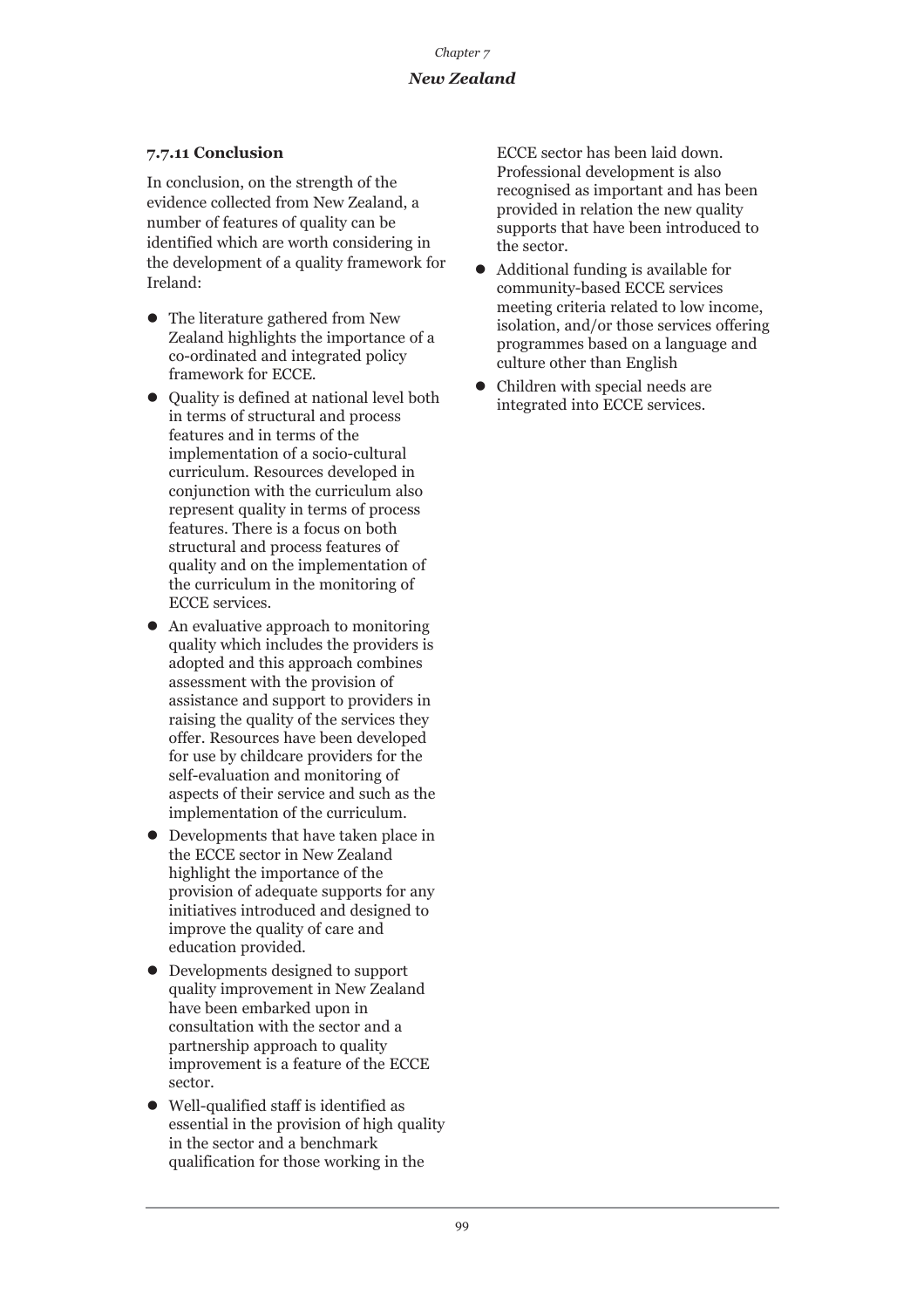

## **Northern Ireland**

### **8.1 Introduction**

According to the government's childcare strategy, *Children First*, quality in ECCE in Northern Ireland is currently founded upon *"…registration, inspection, investigation and enforcement under the Children Order"* (Department of Health and Social Services [DHSS] in Association with the Training and Employment Agency and Department of Education Northern Ireland [DENI], 1999:10).

### **8.2 Context for Quality**

### **8.2.1 Philosophy**

ECCE in Northern Ireland is viewed as having an important function in the support of families and children. High quality childcare can provide opportunities for children's development and can support parents in caring for their children. While parents are seen as having the primary responsibility for the care and well-being of their children in Northern Ireland, the State acknowledges the role that ECCE can play in supporting parents in this task. Childcare and early education is also identified as important for the future economic development of Northern Ireland:

*The Northern Ireland economy will prosper if more skilled and capable people are able to take up jobs because they have access to good quality, affordable and accessible childcare, and if children are well equipped from an early age to make the most of the learning opportunities available.* (DHSS in Association with the Training and Employment Agency and DENI, 1999, Accessed at: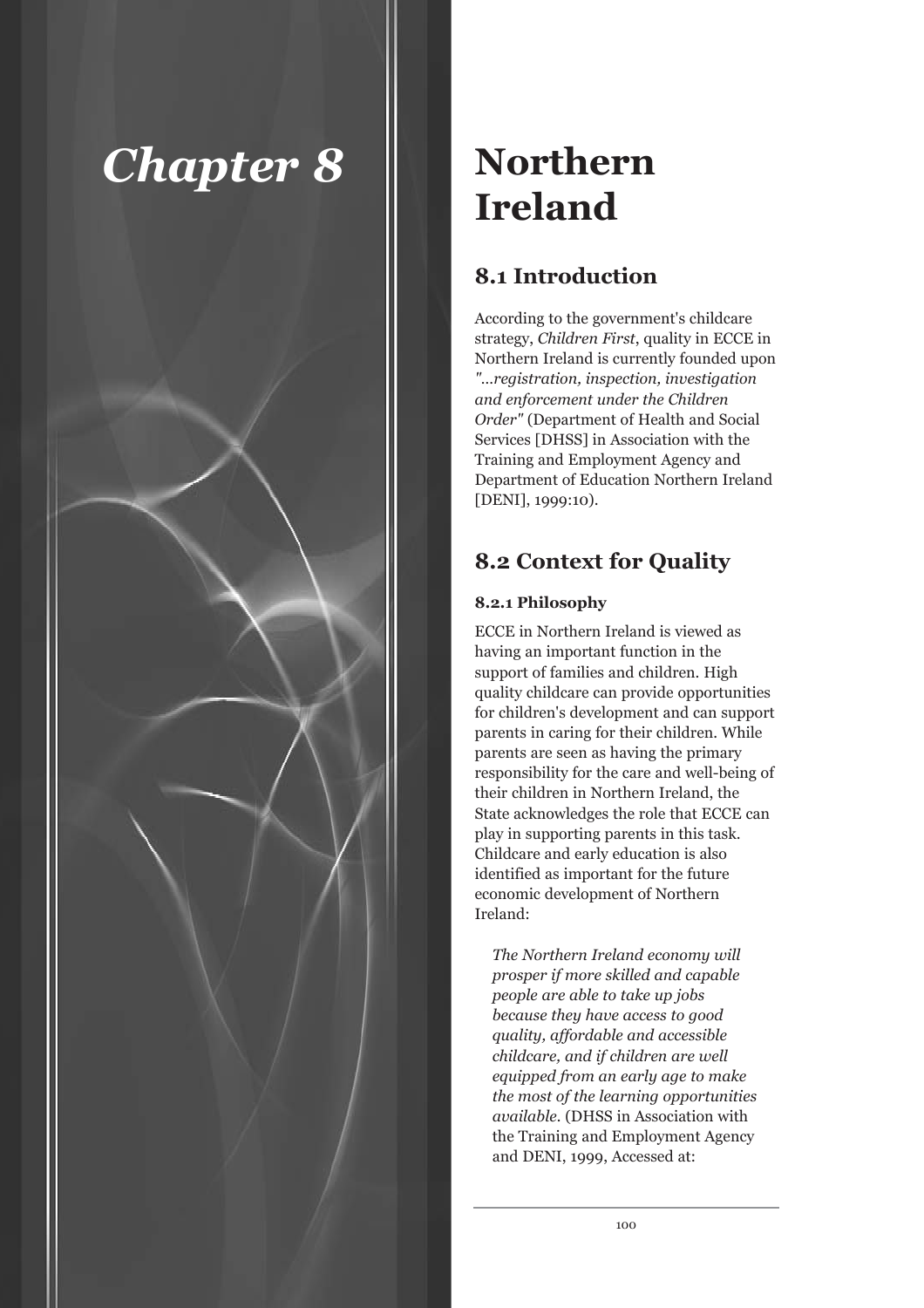http://www.dhsspsni.gov.uk/ publications/archived/childrenfirst.as p, 1st July, 2004).

ECCE in Northern Ireland is therefore seen as having three main functions; the promotion of the well-being of children, the provision of equal opportunities to parents and the provision of supports to parents in balancing work and family life.

## **8.2.2 Policy**

Responsibility for ECCE is divided between the Department of Education and the Department of Health and Social Services (DHSS), in line with the division between education and care services in the UK (OECD, 2000b). Responsibility for preschool education lies with the Department of Education and responsibility for services providing care for children lies with the DHSS. According to *Children First* (DHSS in Association with the Training and Employment Agency and DENI, 1999), it is the long-term goal of the government to integrate the early education and care services.

Five Education and Library Boards in Northern Ireland are responsible for organising publicly-funded school education within their area. Pre-schools are inspected by the Education and Training Inspectorate. Under *Children First*, a Childcare Partnership was established in each Health and Social Services Board in Northern Ireland, comprising of Voluntary and Statutory Agencies with responsibility for implementing the government's childcare strategy (Northern Childcare Partnership, 2002). Health and Social Services Trusts inspect services under the administrative auspices of the DHSS.

## **8.2.3 Funding**

The main form of subsidy for childcare costs is demand funding (Candappa *et al*., 2003). For children aged from three

months to three years, provision is largely in the private and voluntary sectors, and parents pay fees. Pre-school education (for children aged from three to four) is currently being expanded and developed in co-operation with the private and voluntary sectors. The pre-school education expansion programme is working towards provision of a full year of pre-school education for every child whose parents want it in the year prior to entry to formal schooling.

## **8.2.4 Delivery Strategies**

Most childcare and early education in Northern Ireland is supplied by private providers. Compulsory primary education starts at the age of four and this is provided by the State.

# **8.3 Defining Quality**

## **8.3.1 Children Order (1995)**

Under the Children Order (Her Majesty's Stationery Office [HMSO], 1995), Health and Social Services Trusts are responsible for the registration and inspection of day care services and childminding. Furthermore, they promote and encourage good practice through the provision of advice and guidance to providers. Any childcare facility or child minder providing care for more than 2 hours in any one day is required to be registered by law. Social Services Early Years Teams assess their suitability in 3 key areas:

- Premises for health and safety;
- Staff via police, medical and social services checks to ensure individuals are suitable to care for children;
- Equipment and play environment to ensure that it is age appropriate safe and stimulating. (Children's Services Northern Ireland, Accessed at: http:// www.google.ie/search?q=cache:iyL7DH SVkc8J:www.childrensservicesnortherni reland.com/earlyyears/faq.asp+Social+S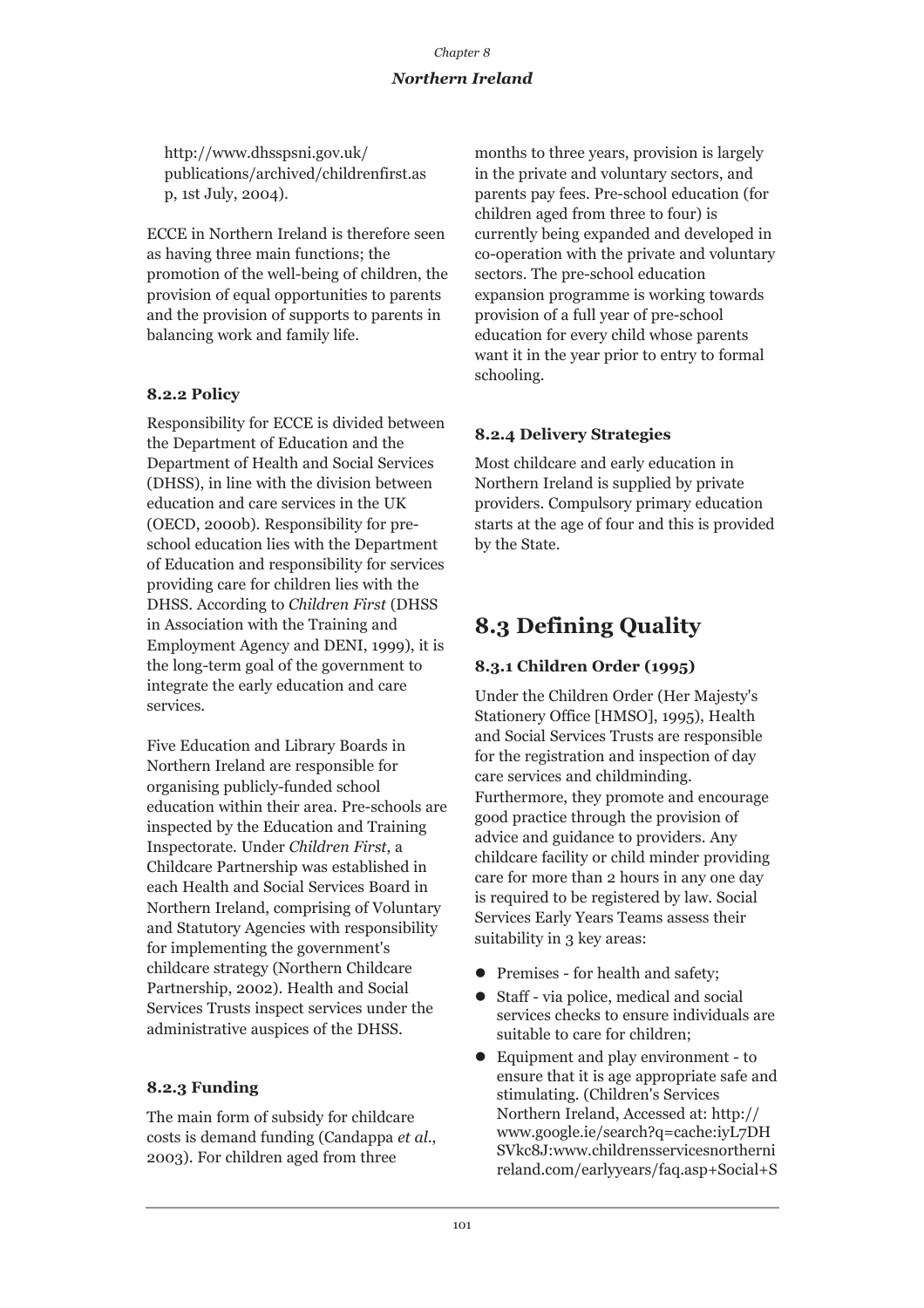## *Northern Ireland*

ervices+Early+Years+Teams+assessmen t+premises+staff&hl=en&start=1, 15th March, 2004.)

The DHSS offers guidance on the suitability of service providers, premises and equipment; adult/child ratios and the physical environment in which care takes place.

### **8.3.2 Pre-school Education Expansion Programme**

This programme provides funding to private and voluntary providers for the provision of free pre-school places to children. The programme is committed to providing quality pre-school education and as such includes regulations and an inspection process. All programmes have to meet minimum quality standards to receive funding:

*These standards relate to the nature of the pre-school curriculum, the number and duration of sessions, the number of children, the staff/child ratios, the qualifications held by staff, the accommodation and the provision of support from a qualified teacher or early years specialist.* (DENI, 2002:1)

For example, all services participating in the programme are required to secure the services of a qualified teacher or an ECCE specialist, who can in turn support staff in implementing the education provision.

## **8.3.3 Curriculum**

The Curricular Guidance for Pre-school Education is a process rather than an outcomes-based curriculum. It recognises that children are entitled to a curriculum which enables them to make appropriate progress, and that desired learning will come from an appropriate curriculum. The curriculum focuses on describing the type of activities to be experienced rather than on outlining the evidence of learning or assessment to be applied.

The Northern Ireland Curriculum sets out the minimum educational entitlement for pupils aged four to sixteen years of age. There is a statutory requirement for the Curriculum to be delivered to all pupils attending grant-aided schools.

The curriculum is defined in terms of four key stages. Key Stage One covers the first four school years (pupils aged four-eight years of age) and includes Religious Education, English, Mathematics, Science and Technology, History and Geography (known as the Environment and Society Area of Study), Art and Design, Music and Physical Education (known as the Creative and Expressive Area of Study). In addition, there are educational themes to be woven through the main subjects of the curriculum, including education for mutual understanding, cultural heritage, health education and information technology.

Each subject in the Northern Ireland Curriculum is defined within the Programmes of Study and Attainment Targets. The Programmes of Study set out the opportunities which should be offered to all pupils, subject to their age and ability, in terms of the knowledge, skills and understanding at each key stage. Teachers use the programmes of study as a basis for planning schemes of work. Attainment Targets define the expected standards of pupil performance in particular aspects of a subject and provide the basis for making judgements on pupils' attainment at the end of each key stage. The Northern Ireland Council for the Curriculum, Examinations and Assessment (DHSS and DENI, 1997) are the statutory advisory bodies responsible for the curriculum.

# **8.4 Measuring Quality**

The Education and Training Inspectorate reports on the quality of funded pre-school provision within the statutory, private and voluntary sector. The inspection process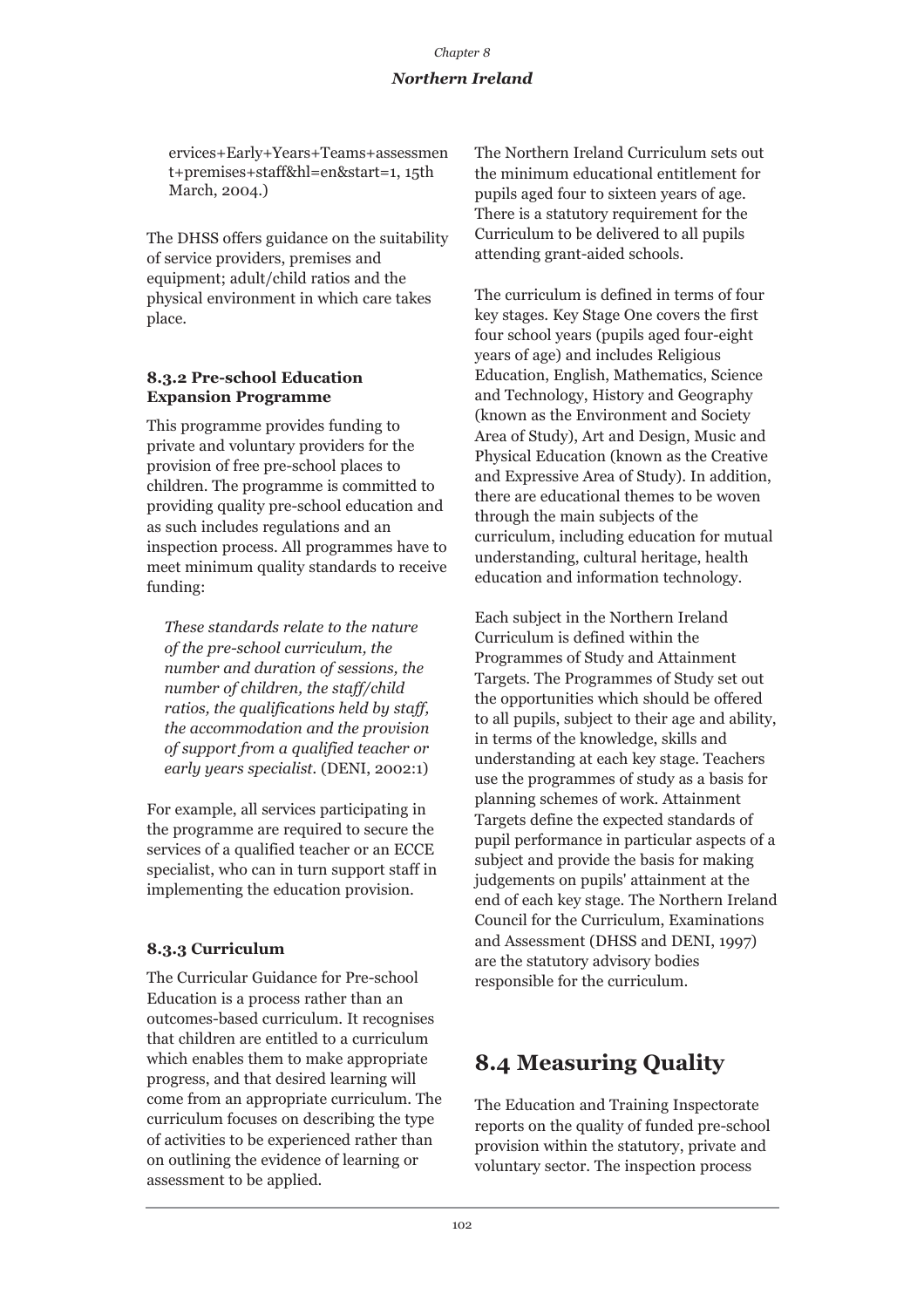consists of an informal pre-school visit, followed by a formal visit, which results in a published report. Where areas are identified that require improvement, the service is requested to draw up an action plan, detailing the way in which they will work to bring about the necessary improvements. The inspectorate monitors the implementation of these action plans. When shortcomings are found in key areas, a follow up inspection is carried out four to six months after the initial formal inspection.

# **8.5 Supporting Quality**

## **8.5.1** *Children First*

*Children First*, the Northern Ireland Childcare Strategy recognizes the importance of ECCE in supporting parents and families (DHSS in Association with the Training and Employment Agency and DENI, 1999). *Children First* identifies several problems currently facing the childcare sector in Northern Ireland. Quality is variable in ECCE services, there is no consistent definition of what constitutes quality, which is recognized and applied across all childcare settings. Only half of all childcare workers in Northern Ireland have any relevant qualification. There are differences in regulation between the education and care sectors. The availability of childcare is limited in some areas and is in many cases too expensive for parents to afford. Parents' access to childcare is also hampered by poor information and the quality and accuracy of information on the availability of childcare is insufficient to allow parents make informed decisions about the care of their children.

*Children First* proposes action in a number of areas. First of all, it proposes action to address the quality of provision, including the establishment of new regional and local co-ordinating structures, better integration of early education and childcare and a

commitment to collaborative working between the Education and Training Inspectorate and those responsible for registration and inspection under the Children Order. In addition, it advocates Good Practice Networks to provide models of quality integrated education and childcare, a new training and qualifications framework for childcare workers, more opportunities to train as childcare workers and better support for parents and informal carers.

## **8.5.2 Sure Start**

The Sure Start initiative was established to provide early intervention supports for disadvantaged families in an integrated fashion (Sure Start, Accessed at: http://www.surestart.gov.uk, 1st July, 2004). Sure Start is a government initiative to enhance services for children under four years of age and their families in areas of greatest need, through better access to family support, advice on parenting, health services and early learning. Each Sure Start project is managed by a committee of local partnerships including statutory, voluntary and community groups and includes local parents in decision making. Childcare Partnerships work with potential providers and identify priority areas for Sure Start Projects. Though the design and content of Sure Start programmes varies according to local needs, all programmes are expected to include a number of core services including:

- $\bullet$  Outreach and home visiting;
- Support for families and parents;
- $\bullet$  Support for good quality play, learning and childcare experiences for children;
- Primary and community health care;
- $\bullet$  Support for children and parents with special needs (Accessed at: Sure Start, Accessed at: http://www.surestart. gov.uk, 1st July, 2004).

Each Sure Start Programme also has a set of shared principles and is expected to: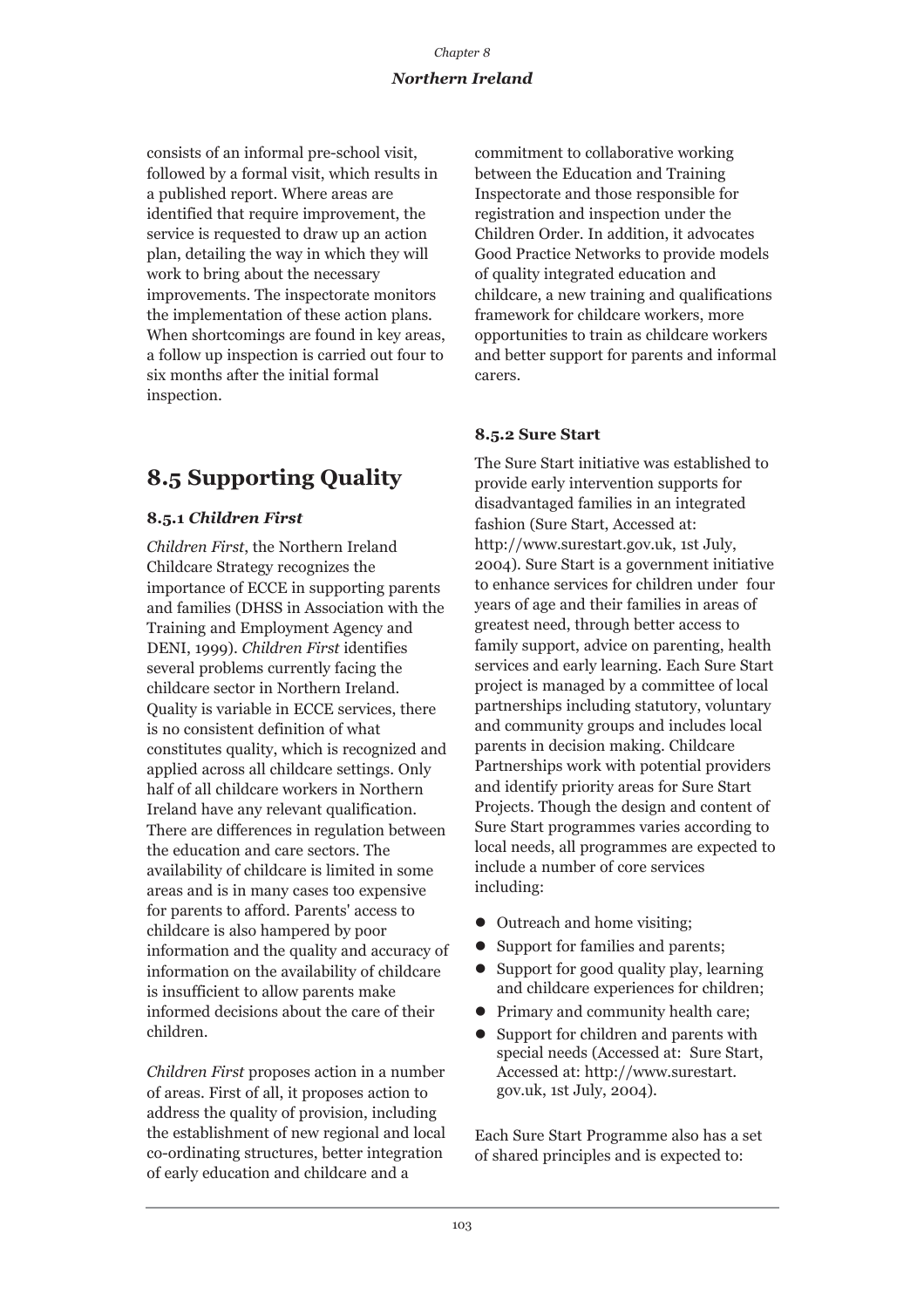- Co-ordinate, streamline and add value to existing services;
- Involve parents, grandparents and other carers;
- $\bullet$  Avoid stigma by ensuring that all local families are able to use Sure Start;
- Ensure lasting support by linking Sure Start to services for older children;
- $\bullet$  Be culturally appropriate and sensitive to particular needs;
- Promote the participation of all local families in the design and working of the programme (Sure Start, Accessed at: http://www.surestart.gov.uk, 1st July, 2004).

## **8.5.3 Accreditation**

One of the ways in which the quality of services provided can be improved is through the use of accreditation schemes (DHSS in Association with the Training and Employment Agency and DENI, 1999:10). There are currently a variety of accreditation schemes available for ECCE providers in Northern Ireland. These include PlayBoard's Quality Assurance Scheme *'Pathways to Excellence'*, the NIPPA (The Early Years Organisation) Quality Assurance Scheme and the High/Scope accreditation scheme. Northern Ireland Childminding Association (NICMA) provides quality assurance schemes for childminders. *Children First* states that:

*The Inter-Departmental Group on Early Years will invite relevant childcare organisations to work together with the group to develop common standards for accreditation in Northern Ireland. (DHSS in Association with the Training and Employment Agency and DENI, 1999:11)*

## **8.5.4 Building Quality Childcare**

The New Opportunities Fund have recently opened a new grant scheme entitled

*"Building Quality Childcare."* The scheme is to meet the capital costs of new premises, refurbishment and modernisation of existing services and mobile services. The funding relates predominantly to preschool provision.

## **8.5.5 Teacher Training**

Initial training of school teachers generally involves a four-year Bachelor of Education degree course, or a bachelor's degree followed by a one-year Postgraduate Certificate in Education. Staff in childcare facilities are not required to hold qualifications, though services under the pre-school education expansion programme must have a qualified teacher involved to receive funding from the education authorities.

There is a range of qualifications available for staff in childcare facilities. The following section outlines some of the occupation profiles and qualifications for those working in the ECCE services as highlighted by the Northern Childcare Partnership (2002).

- $\bullet$  Nursery Nurses work in a supervisory role in a variety of settings such as nursery schools or classes and private day nurseries. The Northern Childcare Partnership recommends a specific qualification, such as a National Vocational Qualification (NVQ) at Level 3 for those employed as nursery nurses.
- $\bullet$  Nursery Assistants tend to work in a junior role in nursery schools or classes and private day nurseries. The Northern Childcare Partnership recommends a specific qualification, such as NVQ at Level 2 or equivalent for those employed as nursery assistants.
- Playgroup leaders work in either community or private pre-school settings providing either full day care or sessional care. Playgroup leaders supervise staff on a day-to-day basis, plan the programme of activities and report to the playgroup committee, chairperson or proprietor (Northern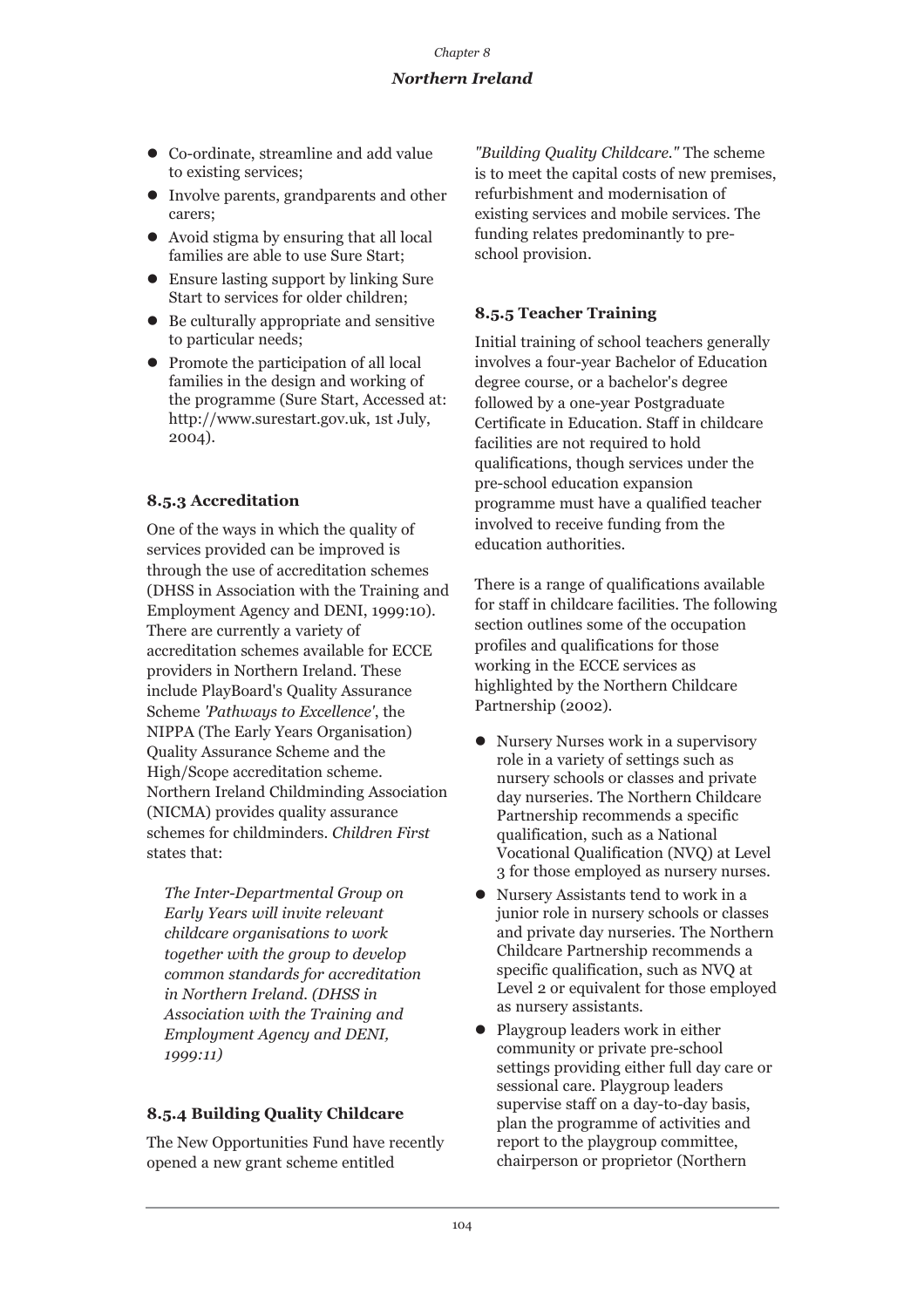## *Chapter 8 Northern Ireland*

Childcare Partnership, 2002). The NVQ at Level 3 in Early Years Care and Education or equivalent is seen as the most appropriate qualification for those involved in this kind of work. Playgroup Assistants work under the supervision of the playgroup leader. The NVQ Level 2 in Early Years Care and Education or equivalent Level 2 qualifications are considered the most appropriate for this work.

The Government is developing a national 'climbing frame' of qualifications to help people enter, move and progress in the childcare sector (DHSS in Association with the Training and Employment Agency and DENI, 1999). This framework will map out equivalencies between different forms of training and qualification and will lay out progression routes for those involved in the ECCE sector. *Children First* recommended that:

*T&EA [Training and Employment Agency] will develop a childcare training strategy for Northern Ireland, in consultation with other relevant Departments and other stakeholders including employers in the sector and the National Training Organisations, and will aim to ensure that the resources available are used as efficiently and effectively as possible.* (DHSS in Association with the Training and Employment Agency and DENI, 1999:13)

## **8.5.6 Childminders**

Considerable emphasis is placed on training for childminders, as a way of enhancing quality (Northern Area Partnership, 2002) and many childminders undertake an introductory course before they begin childminding.

## **8.5.7 Childcare Partnerships**

Under *Children First*, four Childcare Partnerships were established, one for each Health and Social Services Board in Northern Ireland. These Childcare Partnerships are partnerships of Voluntary and Statutory Agencies whose remit is the implementation of the Government's Childcare Strategy, *Children First*. The Partnerships provide a range of services designed to support quality; for example, the Southern Partnership has engaged in activities such as the production of a guide to quality in ECCE services, the identification of training needs and the coordination of training provision (Southern Area Childcare Partnership, 2002).

## **8.5.8 Childminding Networks**

A *Children Come First* childminding network is an approved formal group of between twenty and thirty registered childminders recruited, assessed and monitored by a network co-ordinator, who ensures that they maintain the standards of NICMA's Quality Childminding Charter. Settings are monitored on a 12 weekly cycle.

## **8.5.9 Innovative Projects**

There are some projects which seek to develop the quality of services provided on an ongoing basis in Northern Ireland. A number of ECCE providers are participating in the EEL approach to quality assessment and improvement. NIPPA has implemented a pilot project on the Reggio Emilia Approach, which has involved 20 Early Years groups, working on establishing this innovative approach to ECCE in their facilities.

## **8.6 Educational Disadvantage and Special Needs**

NICMA have a dedicated Childminding Network for families of children who may have a disability or special need. This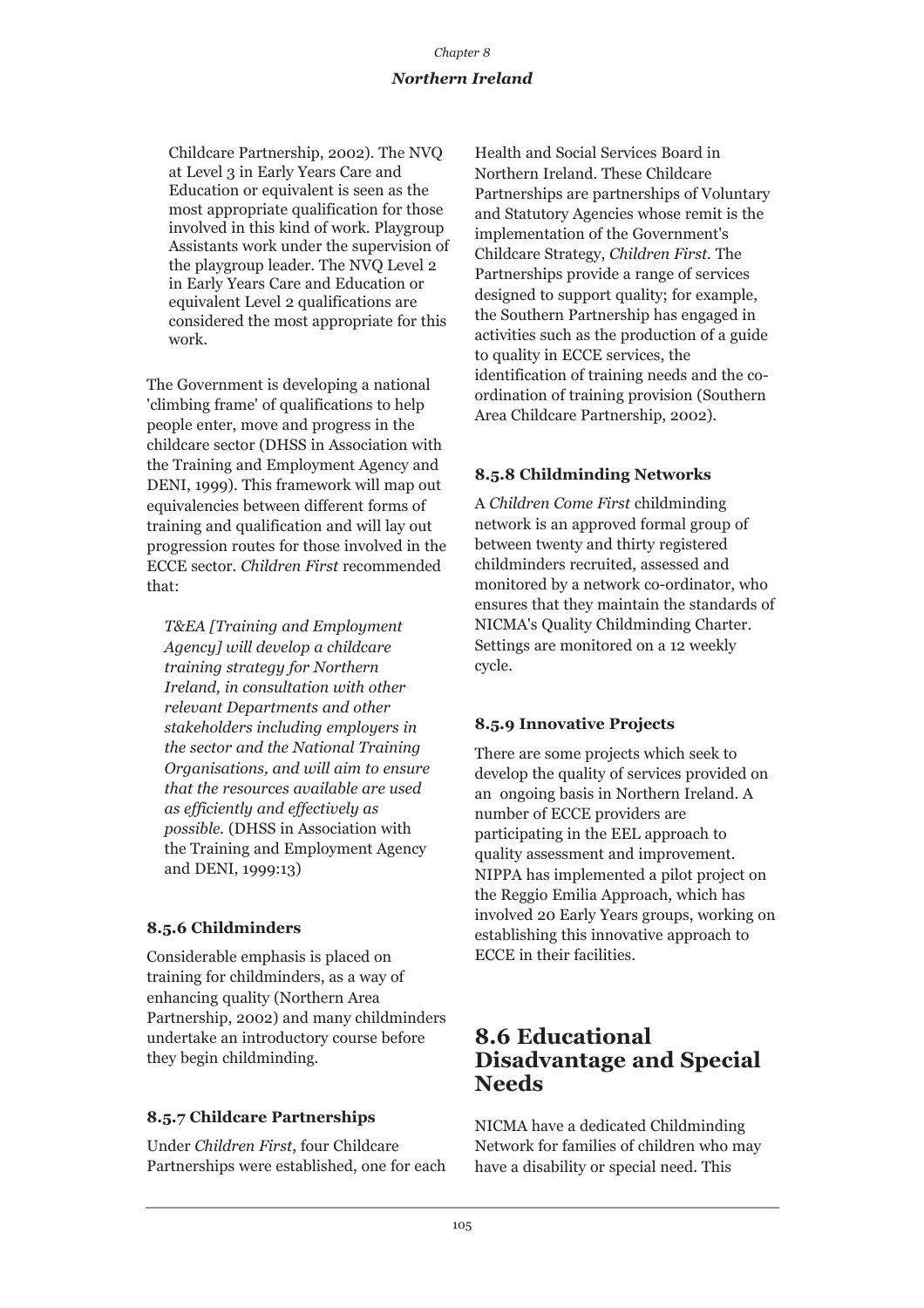network can provide specially trained childminders who can be matched to a child's very specific needs.

Children with special educational needs are educated within mainstream schools wherever possible. If a child needs more help than can reasonably be provided by the resources normally available to the school, the local authority must issue a statement of special educational needs, detailing the needs and the necessary extra provision. In 2000-2001, around three per cent of all pupils had a statement of special educational needs and around one per cent of all pupils were educated in special schools.

In 2000-2001, the Northern Area Childcare Partnership ran a grant scheme to support the inclusion of children with disabilities and from ethnic minorities in different types of childcare provision (Northern Area Partnership, 2002).

## **8.7 Implications for Ireland**

## **8.7.1 Co-ordination**

Responsibility for ECCE is divided between two government departments in line with the division in Northern Ireland between care and education services.

## **8.7.2 Regulation**

In Northern Ireland legislation sets down minimum standards regarding structural aspects of quality such as premises, staff and equipment.

## **8.7.3 Curriculum**

The value of a curriculum in supporting quality in ECCE is recognised in Northern Ireland. The Curricular Guidance for Preschool Education is a process based

curriculum. It focuses on describing the type of activities to be experienced by preschool children. The Northern Ireland Curriculum sets out the minimum educational entitlement for pupils aged four to sixteen years of age.

## **8.7.4 Inspection**

The Education and Training Inspectorate reports on the quality of funded pre-school provision within the statutory, private and voluntary sector. The inspection process consists of an informal pre-school visit, followed by a formal visit, which results in a published report

## **8.7.5 Supporting Quality**

Childcare Partnerships were established, one for each Health and Social Services Board in Northern Ireland. Partnerships have a focus on supporting and improving quality. Activities undertaken by the partnerships include the production of a guide to quality in ECCE services, the identification of training needs and the coordination of training provision.

## **8.7.6 Special Needs and Disadvantage**

Children with special educational needs are educated within mainstream schools wherever possible. If a child needs more help than can reasonably be provided by the resources normally available to the school, the local authority must issue a statement of special educational needs, detailing the needs and the necessary extra provision. The Sure Start initiative was established to provide early intervention supports for disadvantaged families in an integrated fashion.

## **8.7.7 Conclusion**

In conclusion, on the strength of the evidence collected from Northern Ireland, a number of features of quality can be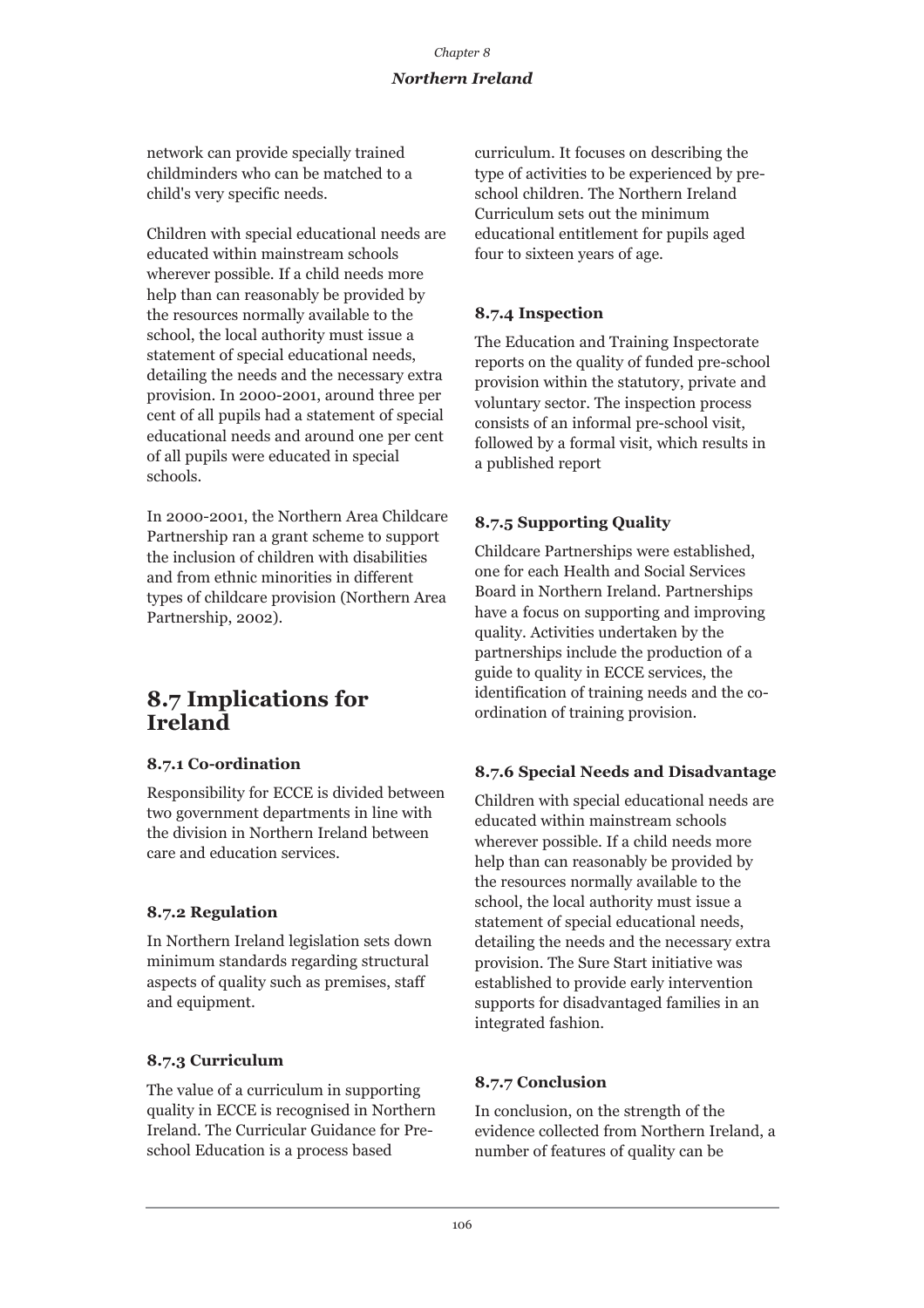#### *Chapter 8*

### *Northern Ireland*

identified which are worth considering in the development of a quality framework for Ireland:

- $\bullet$  While there is currently a division between education and care in Northern Ireland, it is an aim of government policy that co-ordination at all levels between services providing care and education be improved.
- Curriculum guidelines are used in Northern Ireland as a mechanism determining quality in pre-schools and there is a curriculum in place for all school children.
- $\bullet$  There are several accreditation schemes offered by voluntary childcare organisations in Northern Ireland.
- **•** Childcare Partnerships have been established to support and improve quality at local level, these Partnerships will focus on issues such as the provision of information and training.
- $\bullet$  The principle of inclusion in mainstream education for children with special needs is adopted in Northern Ireland.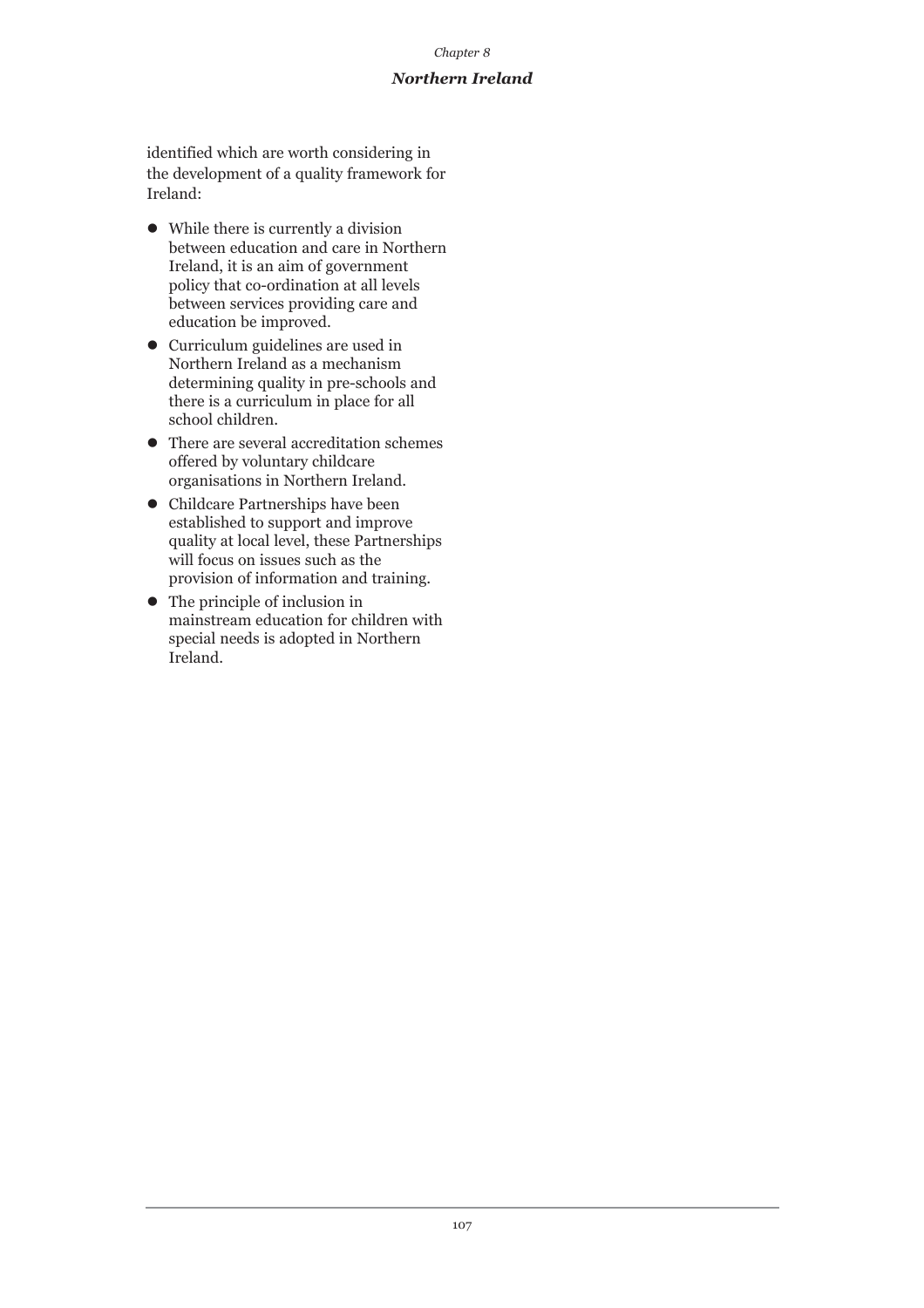# *Chapter 9*



# **Overview and Conclusions**

## **9.1 Introduction**

This chapter summarises some of the key issues that emerged from the profiling of countries in the last chapter. It is evident that there is much difference in the way in which quality is defined, measured and supported amongst the countries included in the review. These differences included differences in welfare regimes, understandings of children, qualifications and working conditions of the workforce, amount of public investment, whether regulations are imposed nationally, locally or by the State or regional government and the range of measures adopted to support quality improvements. Despite this, there were also many similarities between countries. Measures such as a curriculum framework were adopted by some countries for all ECCE provision, by others for preschool provision and in other countries by the sector itself in an attempt to improve the standard of care offered. The information gathered provides a range of possibilities for the future development of quality in Ireland.

## **9.2 Context**

One key issue to emerge was the importance of a co-ordinated and integrated policy framework for ECCE. In some countries this has been achieved by locating responsibility for all ECCE services with a single government department, in some instances, ECCE has been integrated into the education system. For example, a unified system of care and education is an important feature of ECCE in Sweden, where there is a single framework for a child's educational experience at preprimary, first and second level education.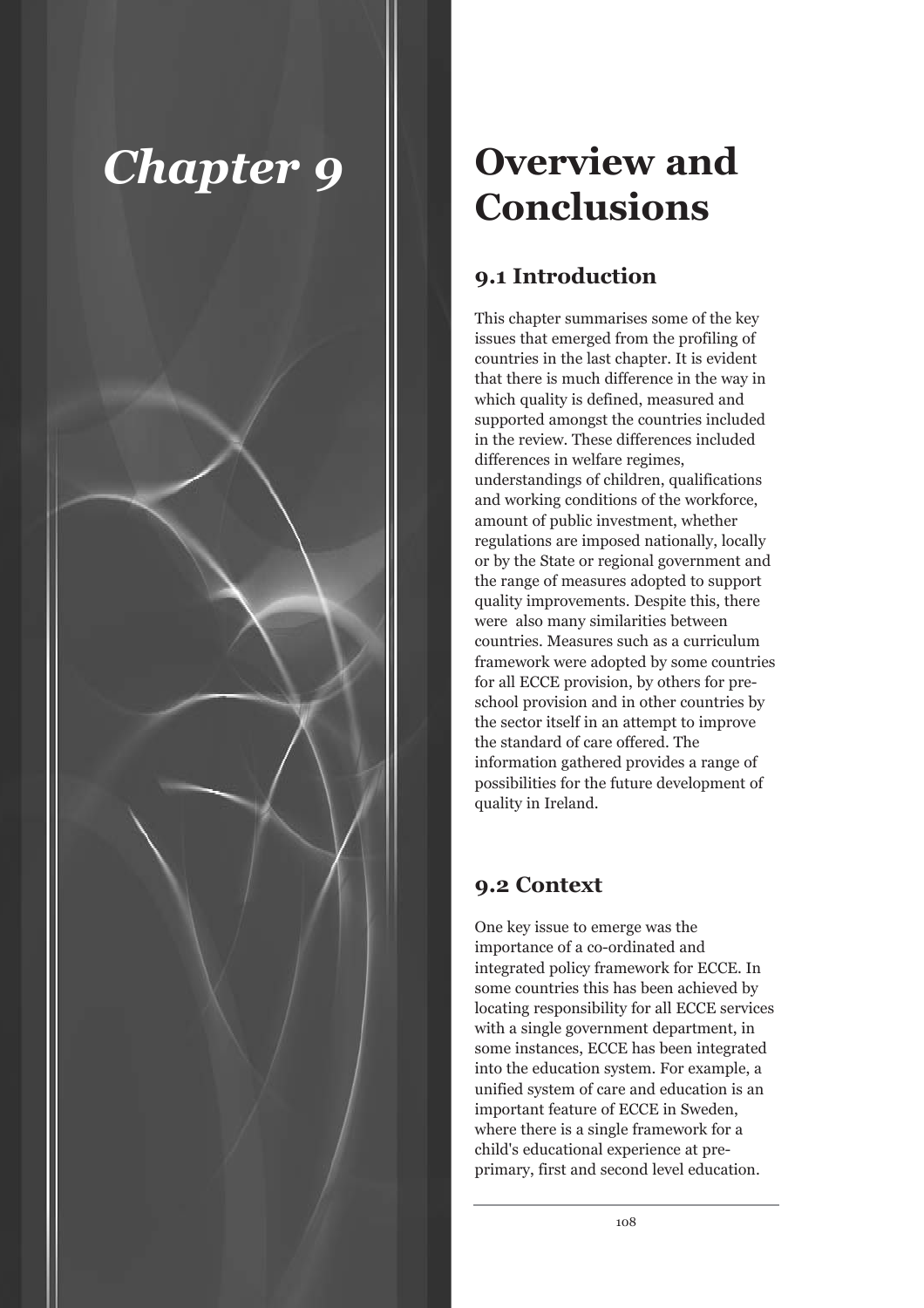## *Chapter 9 Overview and Conclusions*

Other countries have attempted to establish structures to ensure improved coordination between government departments regarding developments in ECCE.

## **9.3 Defining Quality**

Quality is defined in a variety of different ways by different countries. Some countries focus on structural features of quality, such as premises, staff-child ratios and group size (Germany). Countries such as Norway, Sweden and New Zealand have moved to include process features in their definition of quality. In these countries the curriculum plays a key role in expanding the definition of quality to include process features. The adoption of a broad curriculum framework is a key tool utilised in defining quality in ECCE in these countries. The educational levels, training requirements and working conditions of staff in both of the Nordic countries is high and both countries have well developed systems of in-service training for centre based services. A benchmark qualification for those working in the ECCE has been laid down in New Zealand. A highly qualified staff is viewed as essential for the development of quality in these countries. Parents' involvement is also defined as an important aspect of quality in some countries, with countries such as Norway and Portugal legislating for the involvement of parents in early education services.

# **9.4 Measuring Quality**

Countries that focus on structural aspects of quality use inspection as the main mechanism in the monitoring of quality. Countries with more developed ECCE systems moved from a model of inspection based on assessment to one based on a partnership approach with providers, where their role was to provide support and assistance to providers in improving quality. One notable trend was a growth in the use of evaluations, both in terms of evaluations forming the basis for government monitoring of ECCE services and in terms of the inclusion of processes of self-review on the part of the provider as part of the inspection process. The provision of support and assistance to providers in implementing features such a curriculum framework and the adoption of an evaluative approach to measuring quality allows for a broader definition of quality, which is inclusive of process quality indicators and for the continuous improvement in the quality of provision offered by the provider. When measuring quality in a more evaluative way, the development and provision of high quality resources for use by childcare providers is important.

# **9.5 Supporting Quality**

There were many measures introduced in an attempt to support and improve the quality of ECCE services in the countries included in this review. It should be noted that the countries with the widest range of mechanisms introduced by the government to support and improve quality were the English speaking countries; countries where childcare provision is primarily reliant on the private market. Measures introduced to support and improve quality in these countries included accreditation schemes and the provision of resources such as *The Quality Journey* in New Zealand. The Nordic countries did not adopt many measures for supporting quality. This reflected the broad definition of quality in these countries and the comparatively high quality of care and education generally provided.

When examining the ways in which quality was supported in the countries included in the review, approaches included the use of networks to support ECCE practitioners,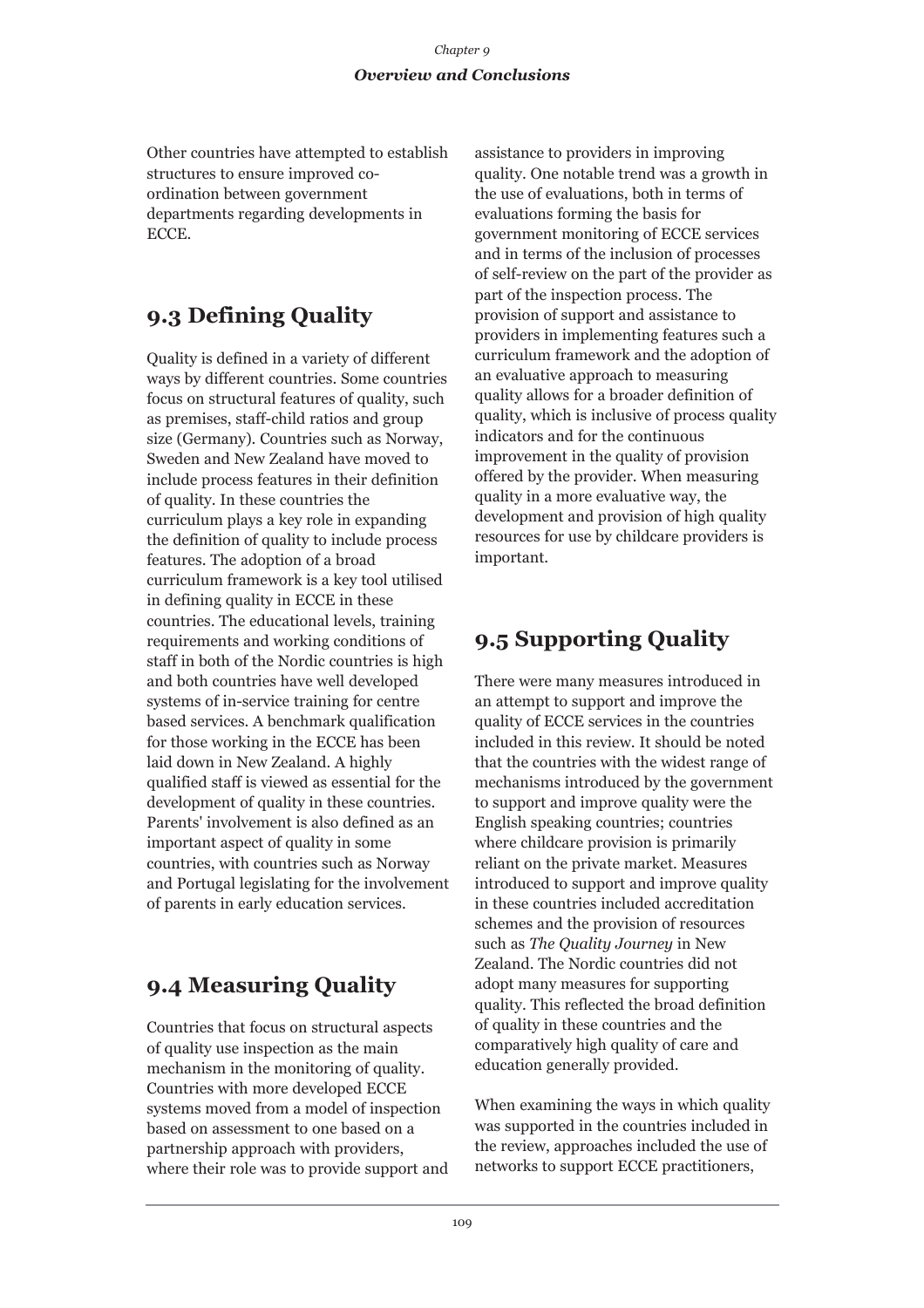the use of pedagogical documentation, the provision of training and professional development opportunities, an innovative Kindergarten building programme, the introduction of a curriculum and the provision of resources to adequately support measures to improve the quality of care and education offered. Research projects, focused on the issue of high quality in ECCE have commenced in some countries, while the Nordic countries collect and collate statistics annually on a range of structural indicators of quality.

## **9.6 Implications for Ireland**

One important question in light of this review is the implications for quality in the Irish context. Ireland most broadly fits into the Anglo-Saxon/liberal welfare regime in terms of Esping-Andersen's Typology of Welfare States (Esping-Andersen, 1990). However, to look at potential directions of quality in Ireland solely in relation to those countries with liberal welfare regimes negates the valuable contribution of this review. Policies, practices and research in other countries concerning quality can provide alternative ways of thinking and acting and innovative solutions to the quest for quality in ECCE in Ireland. From the review, synergy themes needing attention in the development of a National Framework for Quality (NFQ) in Ireland emerged, and some of the main implications that will need consideration are outlined below.

## **9.6.1 Co-ordinated Policy Framework**

It is clear that a coherent co-ordinated policy framework is essential for the promotion of quality ECCE. While in some countries this has been achieved through the location of responsibility for policy in ECCE in one government department (the Nordic Countries, New Zealand), other

countries have sought to establish structures which promote a coherent policy framework (Portugal).

## **9.6.2 Broad Definition of Quality**

This review has highlighted the myriad definitions of quality that potentially coexist at any one point in time and amongst different groups of people, both between and within countries. A flexible definition of quality is needed and any mechanisms designed to support quality improvement in Ireland will need the ability to incorporate different perspectives on quality. Quality will need to be defined in a way that is sufficiently broad to allow for diversity and the adoption of a variety of different approaches. This definition of quality should include process as well as structural aspects.

### **9.6.3 A Support System which is Advisory and Empowering**

It is also clear from the review that the ECCE sector in Ireland will require a support system which is advisory and empowering, which does more than simply inspect. Some countries have adopted an evaluative approach to assessment, this allows for the measurement of concrete structural aspects of quality which are clearly defined and process aspects of quality which are determined in partnership with the service provider. An evaluative approach to measuring quality also allows for the continuous improvement of the service and provides support to providers on this journey.

## **9.6.4 Engagement of all Stakeholders**

It is important that all stakeholders be engaged in any undertaking relating to quality. Much can be accomplished via networks of providers. In Sweden, organised networks of ECCE educators or centres are viewed as a quality system as they promote the exchange of ideas and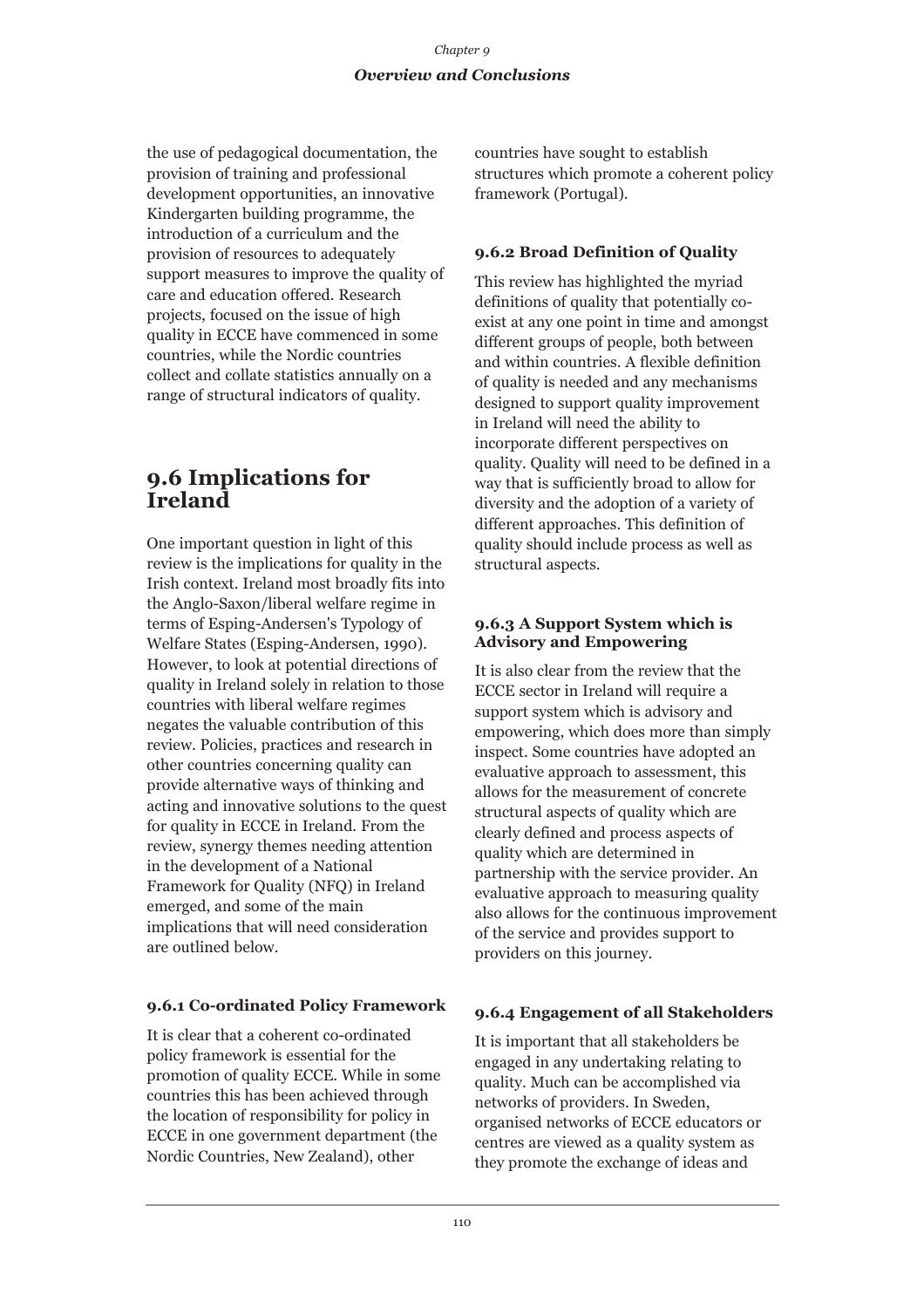facilitate ongoing professional development amongst ECCE professionals. Research journals regarding ECCE have been established in Norway, Sweden and Portugal. In New Zealand, the sector came together in 1996 to develop a statement on the future development of ECCE and what was needed to ensure quality.

### **9.6.5 Parental Involvement**

The importance of parents as key stakeholders has also been recognised and some countries have legislated for the involvement of parents in childcare facilities. Parental involvement is an important aspect of quality and any developments undertaken in Ireland should be based on a partnership approach with parents.

## **9.6.6 Adequate Support**

It is vital that initiatives seeking to impact on the quality of care and education are adequately supported. For example, the introduction of a curriculum needs a variety of supports if it is to be successful. One can point to New Zealand in this regard, and highlight the wide consultation with the sector that was an integral part of the construction of the curriculum, to the professional development programmes offered regarding the new curriculum, to several research projects that worked to developing frameworks for evaluation and assessment based on the curriculum and to plans to improve process quality through legislating the curriculum. One can also look at Germany where one of the requirements of the two projects focused on developing quality indicators and practical assessment procedures for evaluating the pedagogical work with children aged birth to six is the production of accessible, flexible and relatively low cost printed material available to ECCE institutions for self-evaluation and internal quality development procedures.

## **9.6.7 Training**

International research highlights the importance of training in the provision of services and suggests that there is a general trend towards longer and higher-level basic training for ECCE workers. Both Sweden and New Zealand have all settled on a three-year degree as the main or benchmark training for workers across the ECCE age range. This qualification must be held by all coordinators and persons responsible in New Zealand, while in Norway the styrere and *pedagogiske ledere* must be educated pre-school teachers. Portugal has also sought to set standards with the requirement that staff in preschool institutions hold a pre-school degree. The importance of ongoing professional development has also been acknowledged in several countries. Any approach to improving the quality of childcare and early education in Ireland will need to take the issue of training into account.

## **9.6.8 Special Needs**

In most countries, an integrative approach is adopted for children with special needs with a range of supports such as decreased group sizes and specialised teachers provided. Inclusion within mainstream early education can be beneficial for children with special needs. It is important that the inclusion of children with special needs in mainstream ECCE is adequately supported.

# **9.7 Conclusion**

It is perhaps worth noting in conclusion that a broad range of quality measures, which have the support of parents, practitioners, children, policy makers and society in general represent the best opportunity for quality childcare in Ireland. It is suggested that quality of provision will not be ensured and standards will not be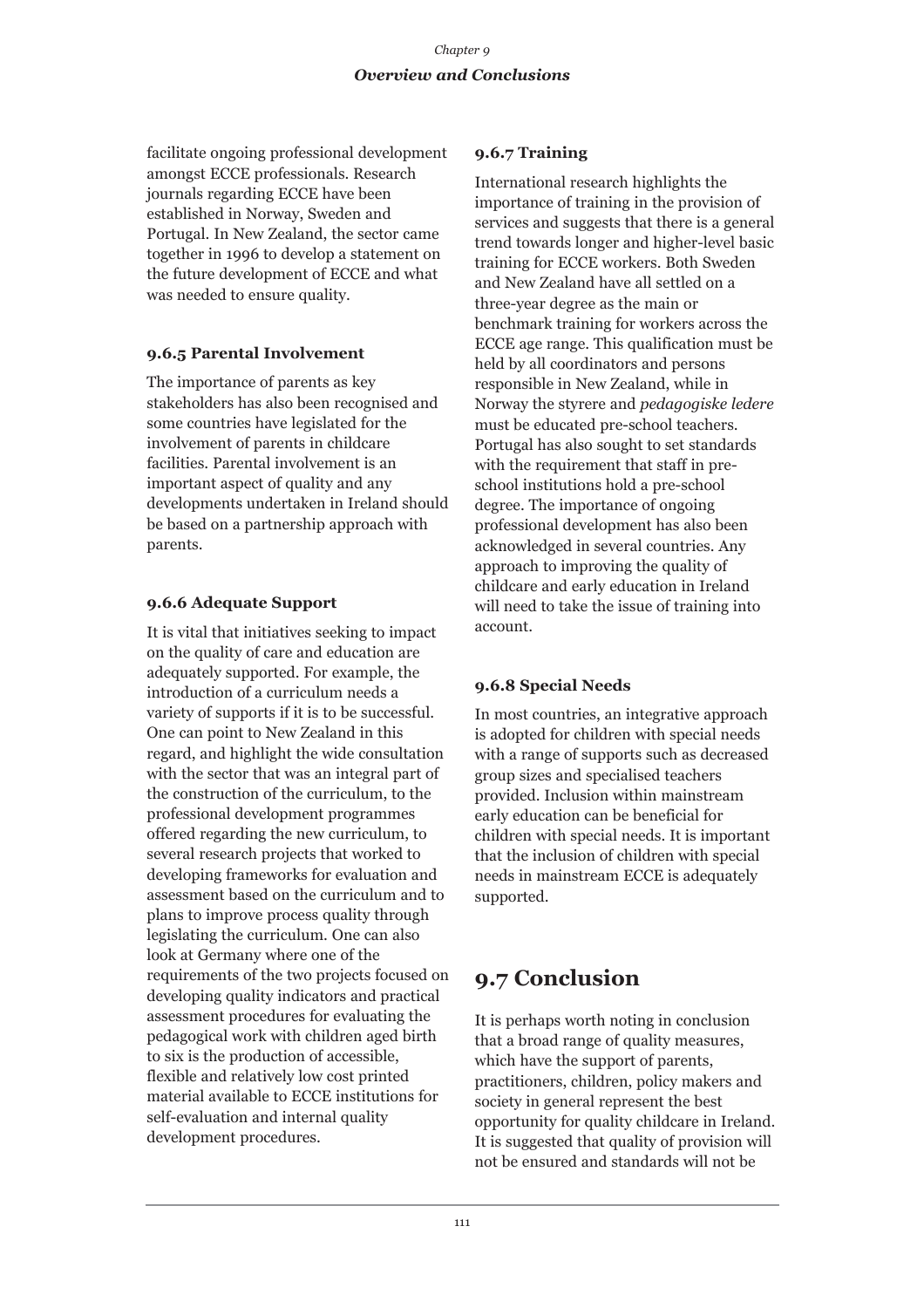## *Chapter 9 Overview and Conclusions*

raised with a focus on one or more aspects of quality, but that a wide framework of initiatives must be adopted in the search for quality in ECCE in Ireland. The following interaction sheds much light on the process we are about to undertake in Ireland and the necessity of remaining cognisant of the complexity of quality in the Irish context.

Marco Polo describes a bridge.

*"But which is the stone that sustains the bridge?"* asks Kubla Khan *"The bridge is not sustained by this stone or that stone"* Marco answers *"but by the line of the arch that they create."*

Kubla Khan is silent, reflecting. Then he says *"So why are you telling me about the stones? It is the arch that interests me."*

Polo answers back to him *"There is no arch without stones."* (Calvino, cited in OECD 1998b:13)*.*

We might similarly conclude that there is no single answer to the issue of quality in Ireland, but a series of *"stones"* that if used correctly can raise the quality of ECCE.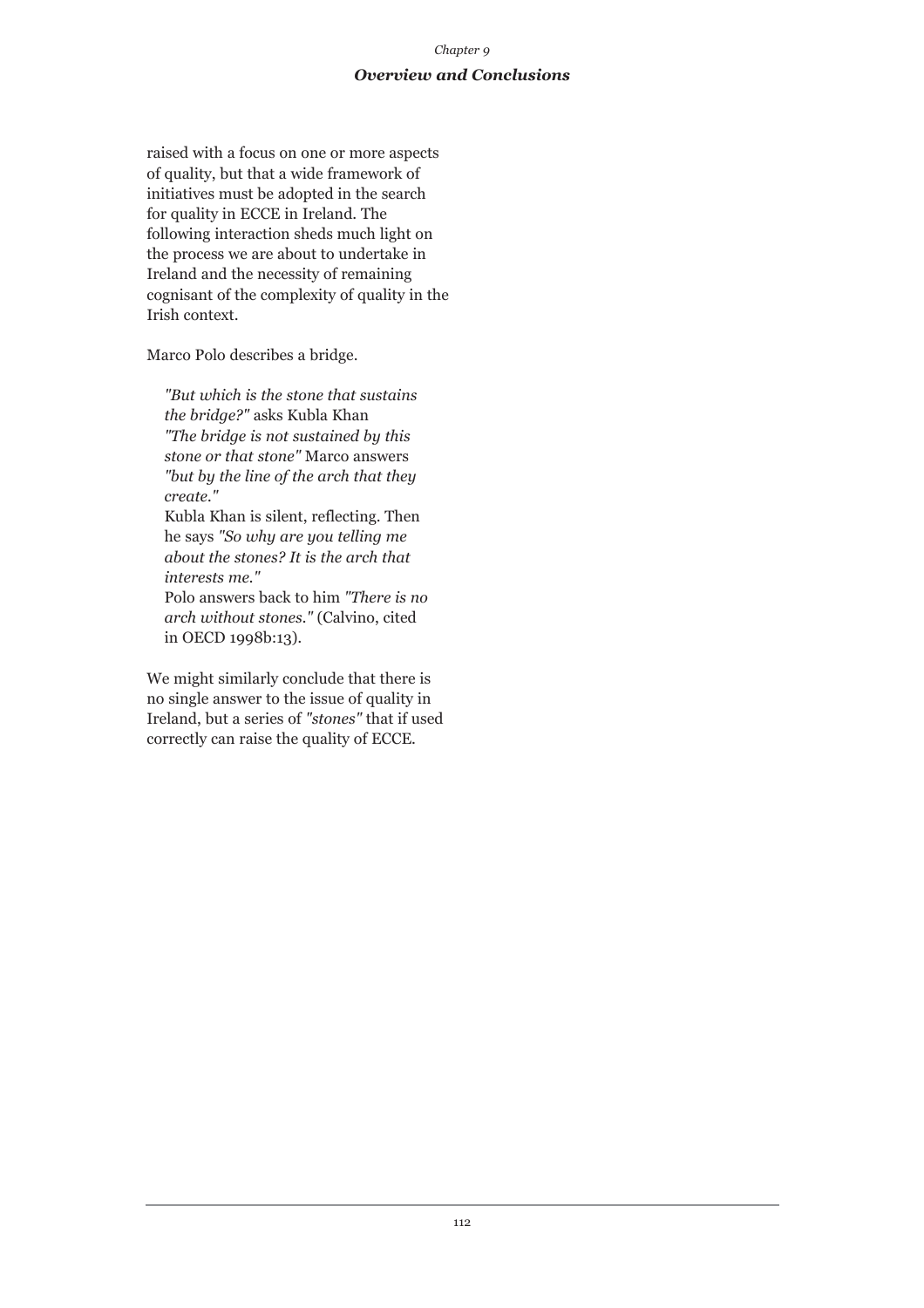

Abbott, L. and Pugh, G. (1998) (Eds.). *Training to Work in Early Years*. Buckingham: Open University Press.

Adams L. and Hanley P. (2000). Early Childhood Education for Children with Disabilities in New Zealand" (in) *Disability World – A Bimonthly Web-zine of International Disability News and Views*. Issue no. 2, Accessed at: http//www. disabilityworld.org/April-May2000/ Children/NewZealand.htm,  $15<sup>th</sup>$  July, 2004.

Alcock, S. (1996). *Fellowship Report Quality Systems in Early Childhood Centres. Margaret May Blackwell Travel Study Fellowship*, Accessed at: http:// www.ecdu.govt.nz/publications/research/ SophieAlcock.doc, 15<sup>th</sup> July, 2004.

Alvestad, M. and Samuelsson, I. (1999). *A Comparison of the National Preschool Curriculum in Norway and Sweden*. *Early Childhood Research and Practice,* Volume 1, No. 2, Accessed at: http://ecrp.uiuc.edu/ v1n2/print/alvestad.html, August  $10^{th}$ , 2004.

Area Development Management (2003a). *EOCP Quality Sub-Measure NVCO Priorities and Range of Actions for possible Future Funding (2004-2006) Discussion and Guidance Paper.* Dublin: Area Development Management.

Area Development Management (2003b). *Strategic Plan*. Dublin: Area Development Management.

Area Development Management (2003c). *National Childcare Census Baseline Data 1999-2000.* Dublin: Area Development Management.

Arnett, J. (1989). "Caregivers in Day-care Centers: Does Training Matter?" *Journal of*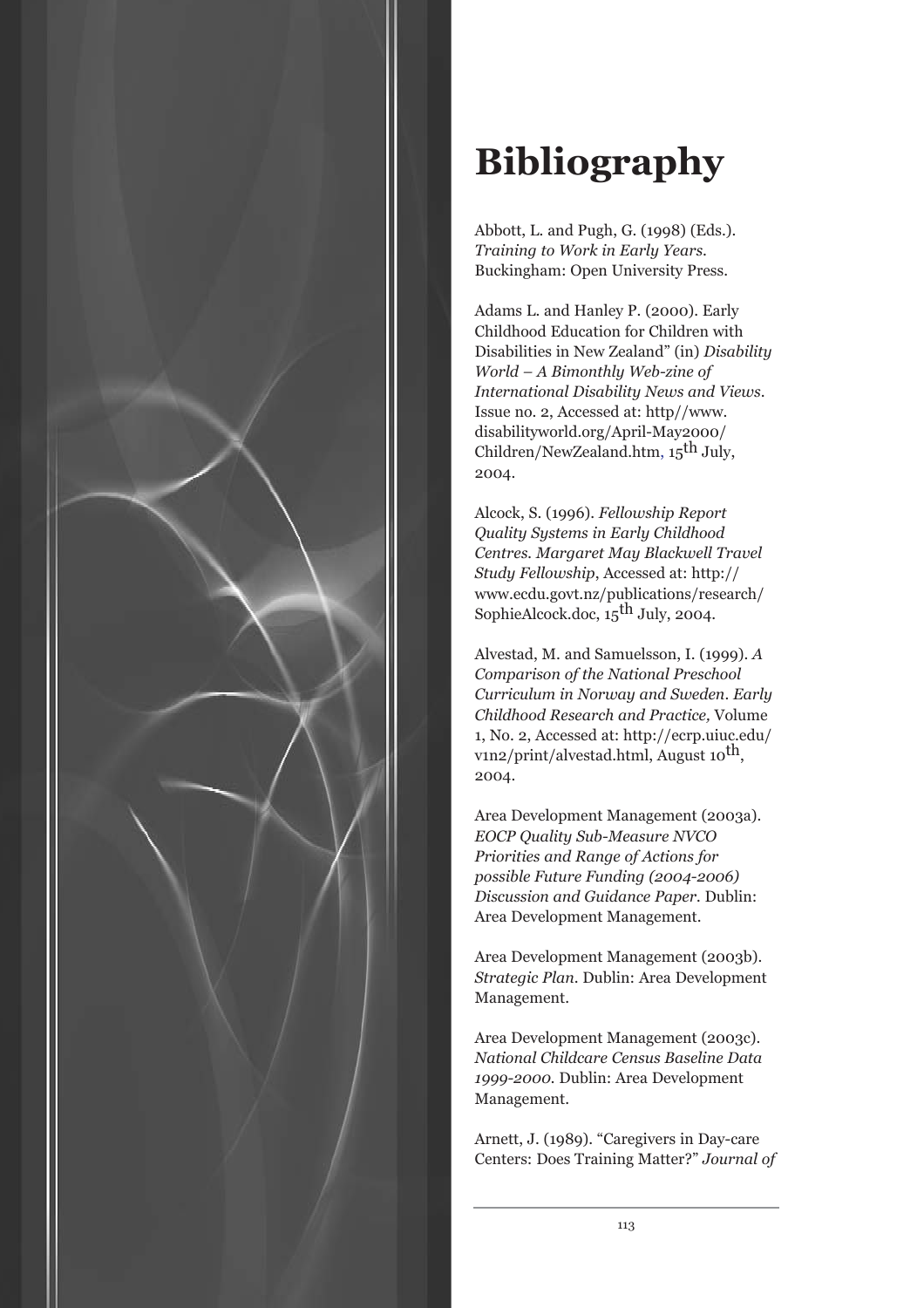*Applied Developmental Psychology*, Volume 10, pp. 541-552.

Ball, C. (1994). *Start Right: The Importance of Early Learning*. London: Royal Society for the Encouragement of Arts, Manufacture and Commerce.

Barnett, W. (1995). "Long-Term Effects of Early Childhood Programs on Cognitive and School Outcomes" (in) *The Future of Children*. Accessed at http://www.futureofchildren.org/pubsinfo2825/pubs-info.htm?doc\_id=77657,  $15<sup>th</sup>$  October, 2004.

Bennett, J. (2000). "Goals, Curricula and Quality Monitoring in Early Education Systems." Paper produced for Consultative Meeting on International Developments in ECCE.

Bertram, T. and Pascal, C. (2002). *Early Years Education: An International Perspective*. London: Qualifications and Curriculum Authority. Accessed at: http://www.inca.org.uk,  $9^{th}$  August, 2004.

Blau, D. (1997). "The Production of Quality in Child Care Centres" (in) The *Journal of Human Resources* Volume 32, No. 2, pp. 354-387.

Blenkin, G., Rose, J. and Yue, N. (1996). "Government Policies and Early Education: Perspectives from Practitioners" (in) *European Early Childhood Research Journal*. Volume 4, No. 2, pp. 5–19.

Bloch, M. (1992). "Critical Perspectives on the Historical Relationship between Child Development and Early Childhood Education Research" (in) Kessler, S. and Swadener, B. (Eds.) Reconceptualizing the Early *Childhood Curriculum: Beginning the Dialogue.* New York: Teachers' College Press.

Border Counties Childcare Network (2004). *Newsletter – March 2004*. Issue 13.

Border Counties Childcare Network, Accessed at: http://www.bccn.ie/ leafbccn.htm,  $1<sup>st</sup>$  July, 2004.

Bowman, B., Donovan, M. and Burns, M. (Eds.) (2001). *Eager to Learn: Educating our Preschoolers*. Washington DC: National Academic Press.

Burchinal, M. (1999). "Child Care Experiences and Developmental Outcomes" (in) Helburn, S. (Ed.). The Silent Crisis in U.S. Child Care [Special Issue]. *Annals of the American Academy of Political and Social Science*, Volume 563, pp. 73-97.

Burgard, R. (2000). "The Frankfurt Kindergartens" (in) Penn, H. (Ed). *Early Childhood Services Theory, Policy and Practice*. Buckingham: Open University Press.

Cameron, C., Candappa, M., McQuail, S., Mooney, A., Moss, P. and Petrie, P. (2003). *Early Years and Childcare International Evidence Project: The Workforce*. London: DfES.

Candappa, M., Moss, P., Cameron, C., McQuail, S., Mooney, A. and Petrie, P. (2003). *Early Years and Childcare International Evidence Project: Funding and Sustainability*. London: DfES.

Carr. M. (1998a). Assessing Children's Learning in Early Childhood Settings: A Professional Development Programme for Discussion and Reflection (Three Videos and Workshop Programme). Wellington: New Zealand Council For Educational Research

Carr, M. (1998b). "A Project for Assessing Children's Experiences in Early Childhood Settings" (in) *Learning and Teaching Stories New Approaches to Assessment and Evaluation in relation to Te Whariki*. Symposium for 8<sup>th</sup> European Conference on Quality in Early Childhood Settings, Santiago de Compostela, Spain, September 1998.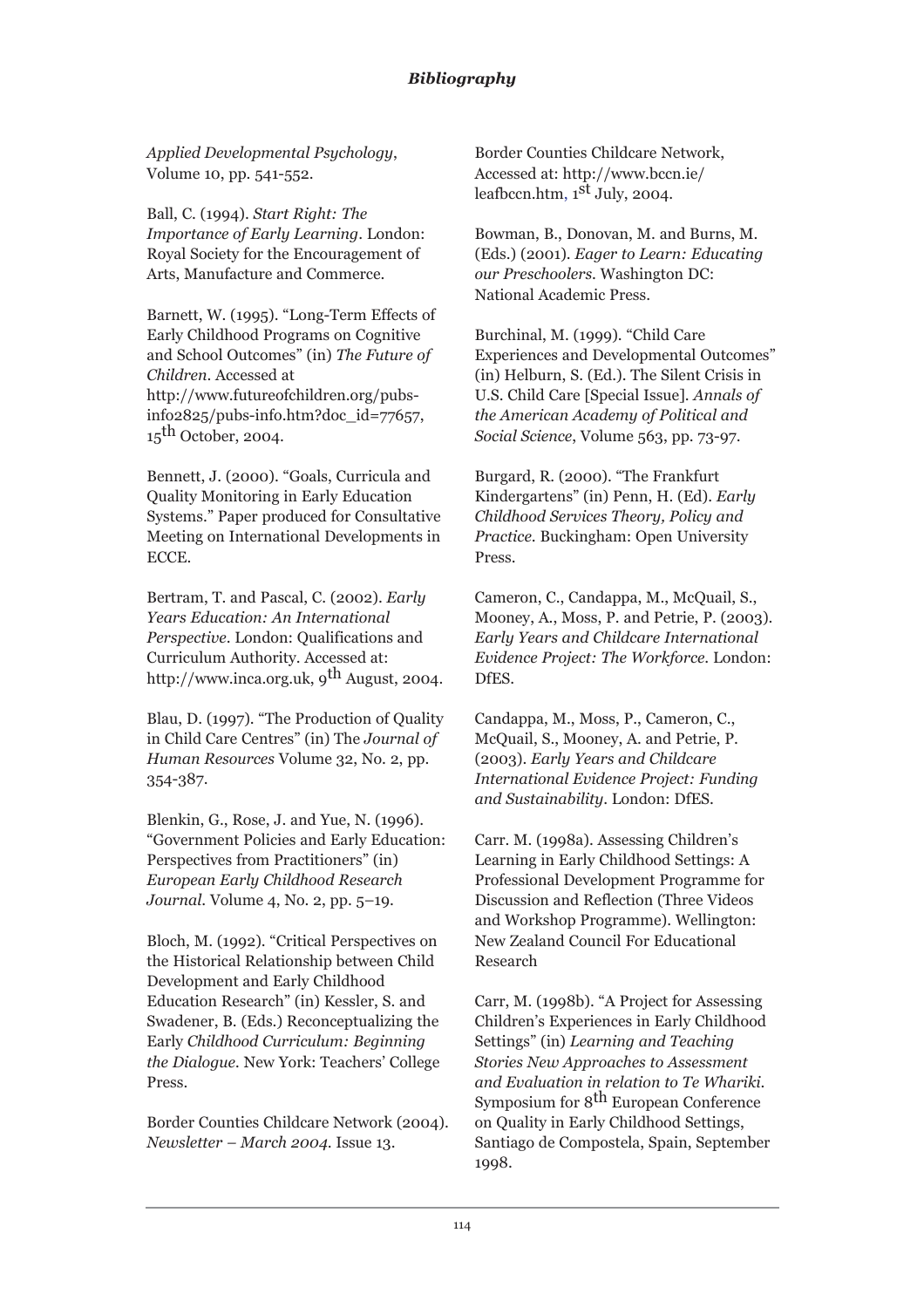Carr M. and May, H. (1998). "Introduction - An update of *Te Whariki* The New Zealand National Early Childhood Curriculum" (in) *Learning and Teaching Stories: New Approaches to Assessment and Evaluation in relation to Te Whariki*. Symposium for 8<sup>th</sup> European Conference on Quality in Early Childhood Settings, Santiago de Compostela, Spain, September 1998.

Carr M. and May, H. (2000). "*Te Whariki*: Curriculum Voices" (in) Penn, H. (Ed.). *Early Childhood Services - Theory Policy and Practice*. Buckingham: Open University Press.

Carr, M., May, H. and Podmore, V. (2000). *Learning and Teaching Stories: Action Research on Evaluation in Early Childhood*. Final Report to the Ministry of Education. Wellington: NZCER.

Carroll, E. in collaboration with O'Dwyer, L. (2002). *The Well-Being of Children. Four Papers Exploring Conceptual, Ethical and Measurement Issues*. Dublin: Irish Youth Foundation.

Caughy, M., Di Pietro, J. and Strobino, M. (1994). "Day-care Participation as a Protective Factor in the Cognitive Development of Low-income Children" (in) *Child Development*. Volume 65, pp. 457–71.

Centre for Early Childhood Development and Education (2001). *Programme of Work.* Accessed at: http://www.cecde.ie/ english/pdf/work\_programme.pdf,  $15<sup>th</sup>$ October, 2004.

Centre for Early Childhood Development and Education (2003). *An Audit of Research on Early Childhood Care and Education in Ireland 1990 - 2003*. Dublin: Centre for Early Childhood Development and Education

Centre for Early Childhood Development and Education (2004a). *Talking About*

*Quality – Report of a Consultation Process on Quality in Early Childhood Care and Education*. Dublin: Centre for Early Childhood Development and Education.

Centre for Early Childhood Development and Education (2004b). *Research Strategy. A Work in Progress*. Accessed at: http:// www.cecde.ie/english/pdf/research\_strateg y.pdf,  $15$ <sup>th</sup> October, 2004.

Centre for Migration and Development Working Paper Series Princeton University. Accessed at: http://cmd.princeton.edu/ papers/wp0309b.pdf,  $15<sup>th</sup>$  October, 2004.

Child Care Aware (2001). *Choosing Child Care for a Child with Special Needs.* National Association of Child Care Resource and Referral Agencies and Easter Seals, Accessed at: http://www. childcareaware.org/en/tools/pubs/pdf/102 e.pdf,  $16^{th}$  July,  $2004$ .

Childcare Resource and Research Unit (1997). *What does Research tell us about Quality in Child Care*? University of Toronto: CRRU Factsheet.

Children Order Regulations and Guidance (1996). *Volume 2 Family Support, Childminding and Day Care.* Accessed at*:* http://www.nics.gov.uk/ni-direct/dhss/ child/volume2.pdf**,** 15th March, 2004.

Children's Services Northern Ireland, Accessed at: http://www.google.ie/search? q=cache:iyL7DHSVkc8J:www.childrensserv icesnorthernireland.com/earlyyears/faq.asp +Social+Services+Early+Years+Teams+ass essment+premises+staff&hl=en&start=1,  $15<sup>th</sup>$  October, 2004.

Choi, S. (2003). *Lifelong Learning and Social Policy for Early Childhood*. UNESCO Policy Briefs on Early Childhood. Accessed at: http://www.unesco.org/ education/educprog/ecf/pdf/brief11en.pdf,  $1<sup>st</sup>$  July, 2004.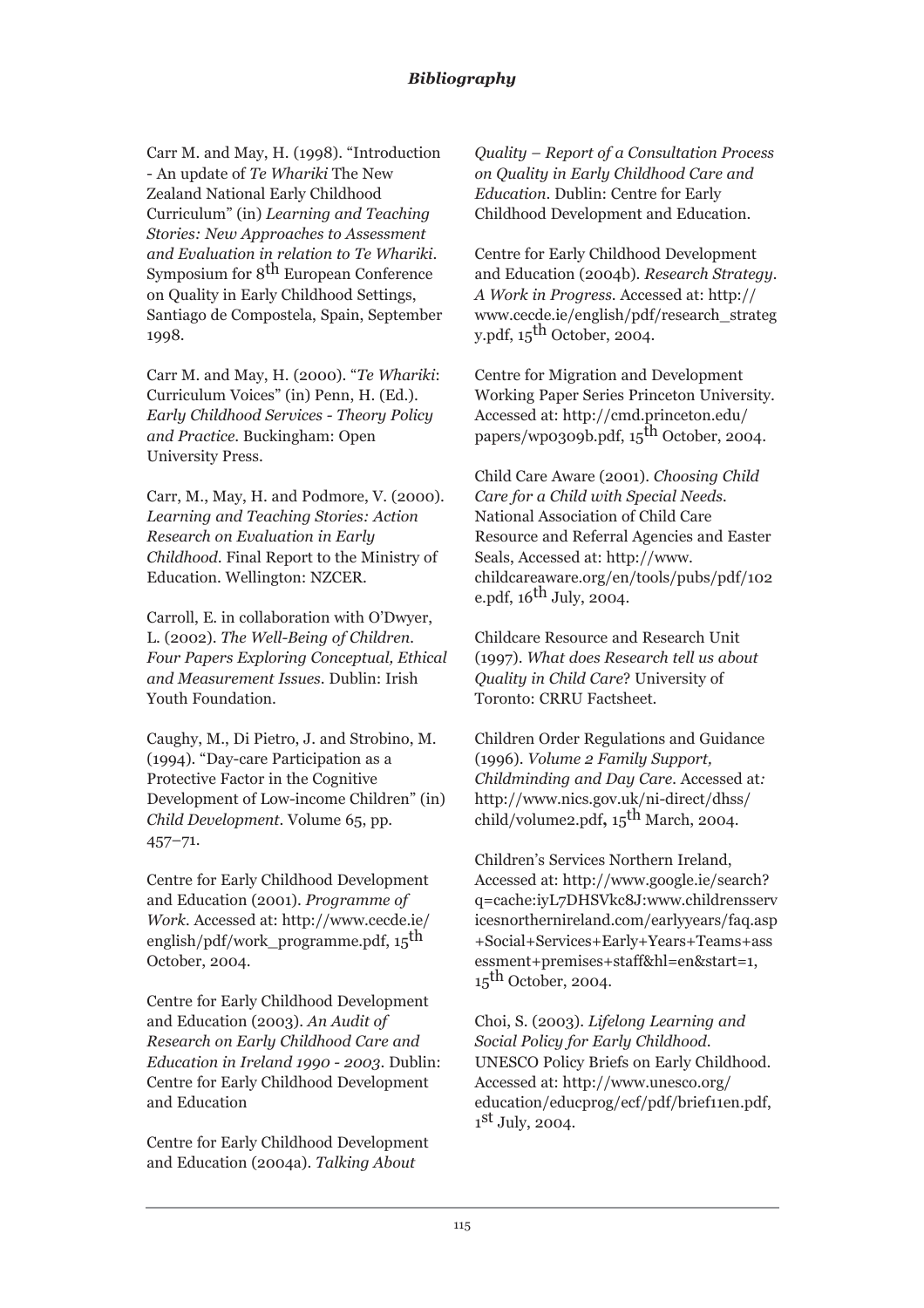Clark, A. and Moss, P. (2001). *Listening to Young Children* -*The Mosaic Approach*. London: National Children's Bureau.

Clearinghouse (2003a). *New Zealand*. The Clearinghouse on International Developments in Child, Youth and Family Policies at Colombia University. Accessed at: www.childpolicyintl.org/countries/ newzealand.html, October 15<sup>th</sup>, 2004.

Clearinghouse (2003b). *Norway*. The Clearinghouse on International Developments in Child, Youth and Family Policies at Colombia University. Accessed at: http://www.childpolicyintl.org/, October  $15<sup>th</sup>$ , 2004.

Clearinghouse (2003c). *Portugal*. The Clearinghouse on International Developments in Child, Youth and Family Policies at Colombia University. Accessed at: http://www.childpolicyintl.org/ countries, October  $15^{\text{th}}$ , 2004.

Cleary, A., Nic Ghiolla Phádraig, M. and Quin, S. (2001) (Eds.). "Introduction" (in) *Understanding Children, Volume 1: State, Education and Economy*. Cork: Cork Tree Press.

Coolahan, J. (Ed.) (1998). *Report on the National Forum for Early Childhood Education*. Dublin: The Stationery Office.

Council for Curriculum, Examinations and Assessment (1997). *Curricular Guidance for Pre-school Education*. Belfast: DENI.

Cryer, D., Tietze, W. and Wessels, H. (2002). "Parents' Perceptions of their Children's Child Care: A Crossnational Comparison" (in) *Early Childhood Research Quarterly* Volume 17, No. 2, pp. 259-277.

Cryer, D., Tietze, W., Burchinal, M., Leal, T. and Palcios, J. (1999). "Predicting Process Quality from Structural Quality in Preschool Programs: A Cross-country

Comparison" (in) *Early Childhood Research Quarterly*, Volume 14, No. 3, pp. 339-361.

Cubey, P. and Dalli, C. (1996). *Quality Evaluation of Early Childhood Programmes: A Literature Review. Occasional Paper Series*. Wellington: Institute for Early Childhood Studies, Victoria University of Wellington.

Cullen, J. (1996). "The Challenge of Te Whãriki for Future Development in Early Childhood Education" (in) *Delta*, Volume 48, No. 1, pp. 113-25.

Curtis, A. (2000). *Indicators of Quality in Early Childhood Education and Care Programmes*. Accessed at: http://www.worldbank.org/children/ nino/basico/Curtis.htm, October 15th, 2004.

Dahlberg, G. (2000). "Everything is a Beginning and Everything is Dangerous: Some Reflections on the Reggio Emilia Experience" (in) Penn, H. (Ed.). *Early Childhood Services Theory, Policy and Practice*. Buckingham: Open University Press.

Dahlberg, G., Moss, P. and Pence, A. (1999). *Beyond Quality in Early Childhood Education and Care. Post-modern Perspectives.* London: Falmer Press.

Dalli, C. (2003). *Early Childhood Policy in New Zealand: Stories of Sector Collaborative Action in the 1990's*. Education International Working Papers No. 10. Brussels: Education International.

Daycare Trust (1998). *Listening to Children. Young children's Views on Childcare: A Guide for Parents*. London: Daycare Trust.

Depree, L. and Hayward, K. (2001). *Creating Changes to Culture. Using the Quality Journey Resource as a Reflective Tool.* Paper presented at the New Zealand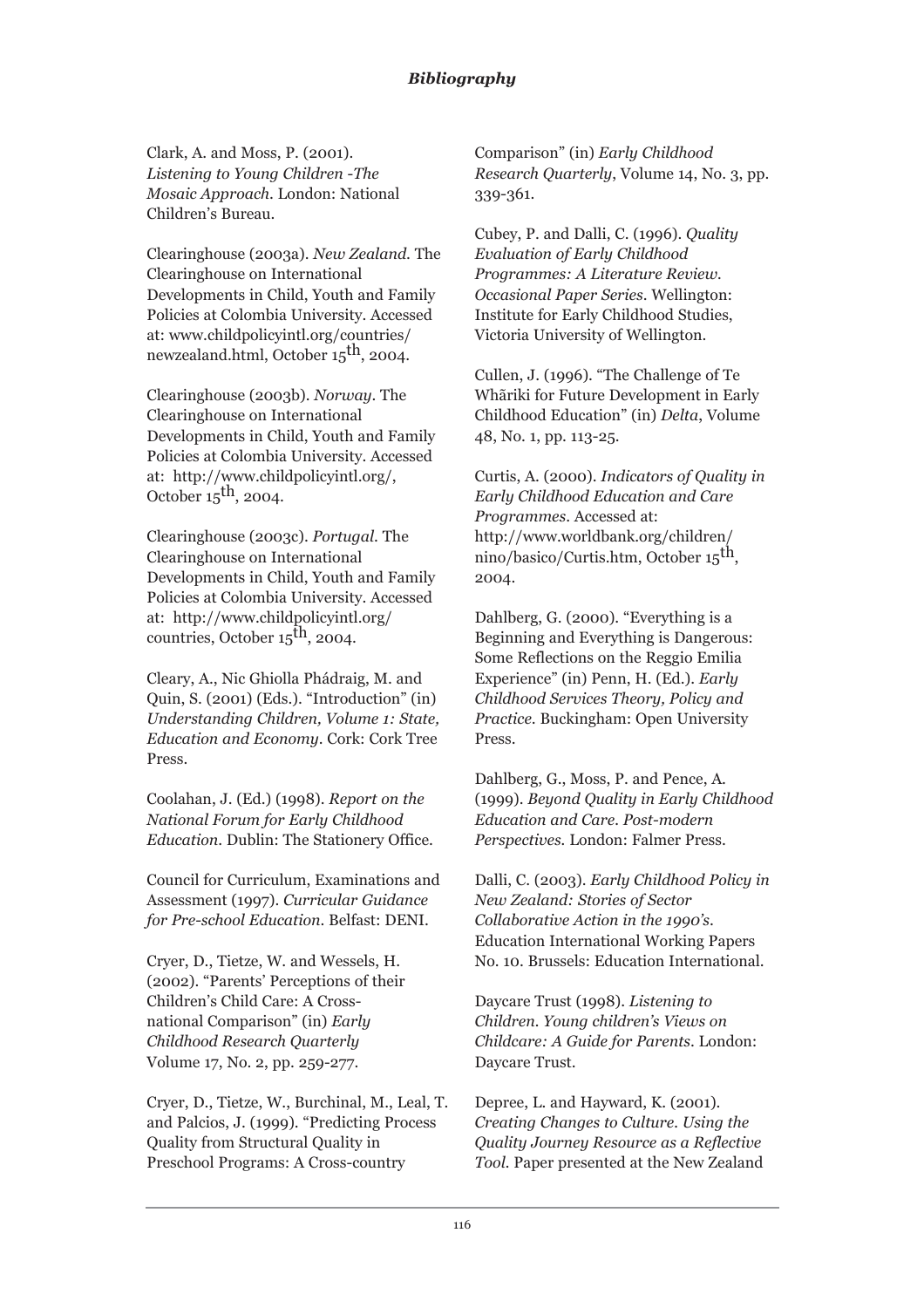Association for Research in Education Annual Conference, December, Dunedin.

Department of Education Northern Ireland (2002). *Begin with Quality - The Preschool Expansion Programme. Quality of Educational Provision in Voluntary and Private Pre-school Centres September 1998 – June 2001*. Accessed at: http://www. deni.gov.uk/inspection\_services/general\_p ub/V%20and%20P%20Pre%20School%20 Centres.pdf,  $19^{th}$  July, 2004.

Department of Education and Science (1998). *Education Act.* Dublin: The Stationery Office.

Department of Education and Science (1999). *Ready to Learn - White Paper on Early Childhood Education*. Dublin: The Stationary Office.

Department of Education and Science (2000). *Education Welfare Act*. Dublin: The Stationery Office.

Department of Health (1996). *The Child Care (Pre-school Services) Regulations.* Dublin: The Stationary Office.

Department of Health and Children (2000). *National Children's Strategy: Our Children - Their Lives*. Dublin: The Stationary Office.

Department of Justice, Equality and Law Reform (1998). *Study of the Economics of Childcare in Ireland*. Dublin: The Stationery Office.

Department of Justice, Equality and Law Reform (1999). *National Childcare Strategy: Report of the Partnership 2000 Expert Working Group on Childcare.* Dublin: The Stationary Office.

Department of Justice, Equality and Law Reform (2002). *Model Framework for Education, Training and Professional Development in the Early Childhood Care and Education Sector*. Dublin: Department of Justice, Equality and Law Reform.

Department of Justice, Equality and Law Reform (2004). *Developing Childcare in Ireland – A Review of Progress to End 2003 on the Implementation of the EOCP 2000-2006*. Dublin: Department of Justice, Equality and Law Reform.

Department of Justice, Equality and Law Reform, Accessed at: http://www.justice. ie/80256996005F3617/vWeb/wpJWOD4T FJHN, 1st July, 2004.

DHSS and DENI (1997). *Curricular Guidance for Pre-school Education*. Belfast: Northern Ireland Council for Curriculum, Examinations and Assessment.

DHSS in Association with the Training and Employment Agency and DENI (1999). *Children First - The Northern Ireland Childcare Strategy*. Accessed at: http:// www.dhsspsni.gov.uk/publications/archive  $d$ /childfirst.asp, July  $21<sup>st</sup>$ , 2004.

Doherty-Derkowski, G. (1994). *Quality Matters: Excellence in Early Childhood Programs*. Don Mills, Ontario: Addison-Wesley Publishers Limited.

Early Childhood Development, Accessed at: http://www.ecd.govt.nz/,  $1<sup>st</sup>$  July, 2004.

Early Childhood Development Unit (1996). *Quality in Early Childhood Education*. Wellington: Early Childhood Development Unit

Early Childhood Education Project (2000). *Future Directions. Early Childhood Education in New Zealand – Second Edition.* Wellington: New Zealand Educational Institute. Accessed at: http:// www.nzei.org.nz/pdf/directions.pdf, 15<sup>th</sup> October, 2004.

Early Childhood Education Strategic Working Plan Group (2001). *Final Report*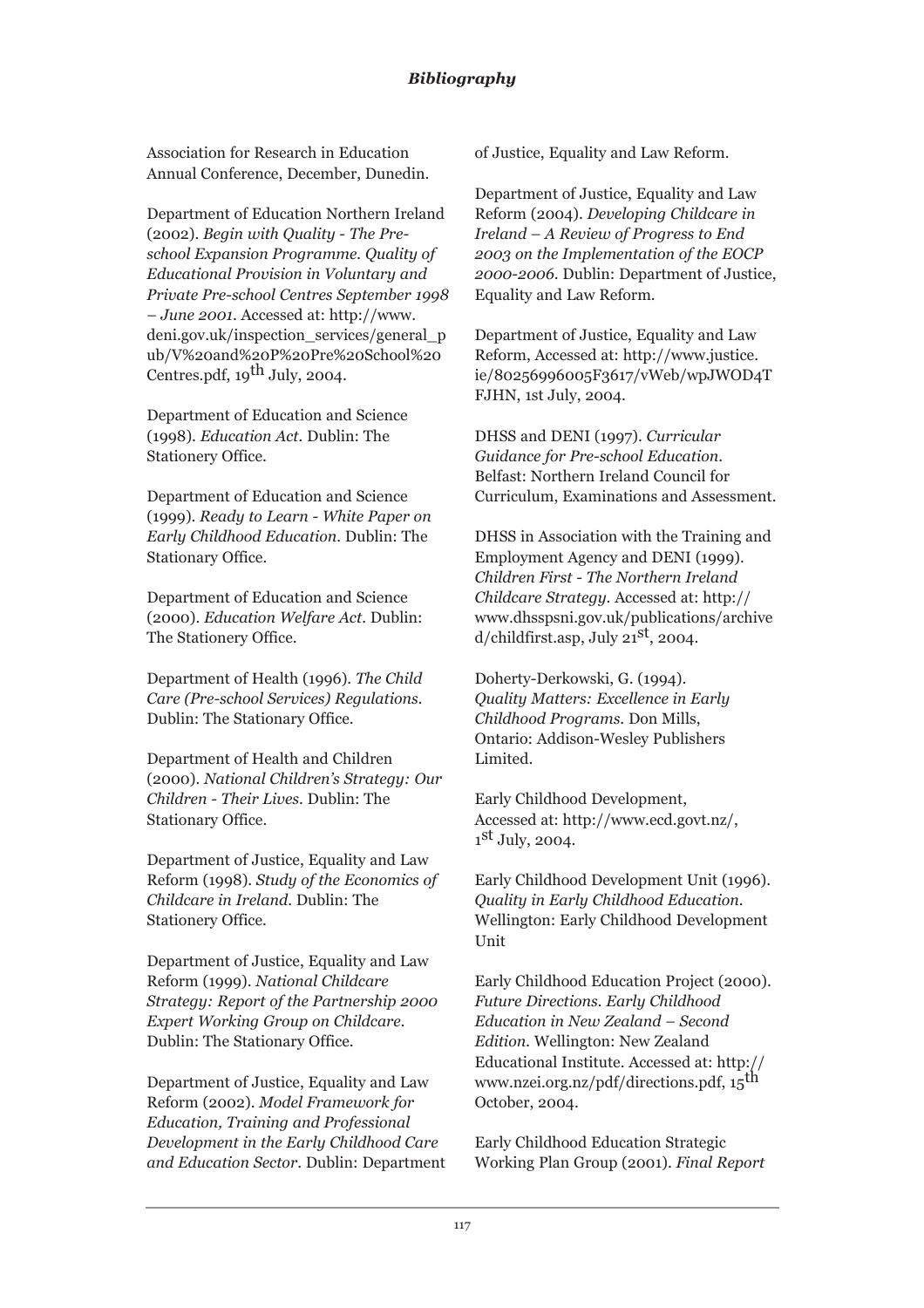*of the Strategic Plan Working Group to the Minister of Education*. Wellington: Ministry of Education. Accessed at: http:// www.minedu.govt.nz/index.cfm?layout=do cument&documentid=6413&indexid=7689 &indexparentid=5234, 15<sup>th</sup> July, 2004.

Educational Research Centre (1998). *Early Start Pre-school Programme Final Evaluation Report*. Dublin: Educational Research Centre.

Education Review Office (1998). *Use of Te Whãriki.* Accessed at:http://www.ero.govt. nz/Publications/eers1998/TeWhariki/TeW hariki.htm#5%A0%A0%20Use%20of%20T e%20Whariki%20by%20Early%20Childhoo  $d\%$ 20Services,  $15$ <sup>th</sup> July, 2004.

Educational Review Office (2002a). *Education Reviews in Early Childhood Services*. Accessed at: http://www.ero.govt. nz/Publications/Leaflets/ECEdRevs.htm,  $15<sup>th</sup>$  October, 2004.

Educational Review Office (2002b)*. Framework and Resources for Early Childhood Education Reviews*. Accessed at: http://www.ero.govt.nz/EdRevInfo/ECedre vs/ECFramework.htm, 15<sup>th</sup> October, 2004.

Education (Early Childhood Education) Regulations 1998 Accessed at: http:// www.legislation.govt.nz/browse\_vw.asp?co ntent-set=pal\_regs#FN3, 9th August, 2004.

Eknes, K. (2000). "Financing Early Childhood Education and Care in Norway." Paper presented at a *Conference on Lifelong Learning as an Affordable Investment,* Ottowa, December 6-8th, 2000.

Elliot, R. (2002). "Sharing Care and Education: Parents Perspectives." Paper presented at 12th European Conference on Quality in Early Childhood Education, *Strategies for Effective Learning in Early Childhood,* 28th-31st August, University of Cypress, Lefkosia, Cyprus.

Engelen E. (2003). "Conceptualizing Economic Incorporation. From 'Institutional Linkages' to 'Institutional Hybrids'". Paper written for the conference on *Conceptual and Methodological Developments in the Study of International Migration*, Princeton University.

Esping-Andersen, G. (1990). *The Three Worlds of Welfare Capitalism*. Cambridge: Polity Press.

Esping-Andersen, G. (1999). *Social Foundations of Post-industrial Economies*. Oxford: Oxford University Press.

Estévez-Abe, M. (2002). "*Gendering the Varieties of Capitalism: Gender Bias in Skills and Social Policies*". Paper prepared for Yale Conference, Government Department, Harvard University, July 22nd, Accessed at: http://www.yale.edu/ leitner/pdf/Estevez-Abe.doc, 15<sup>th</sup> October, 2004.

Evans, J. (1996). "Quality in ECCD: Everyone's Concern." *Coordinators Notebook, An International Resource for Early Childhood Development.* Volume 18, pp. 1-26.

Everiss, E. and Dalli, C. (2003). "Family Day Care in New Zealand: Training, Quality and Professional Status" (in) Mooney, A. and Statham, J. (2003). *Family Day Care. International Perspectives on Policy, Practice and Quality*. London: Jessica Kingsley Publishers.

Farquhar, S. (1990). "Quality in Early Childhood Education and Care: What do we Mean?" *Early Child Development and Care,* Volume 64, pp. 71-83.

Farquhar, S. (1991). "A 'Purple People-Eater' or Quality Assurance Mechanism? The 1989/90 Early Childhood Centre Charter Requirements" (in) Gold, M., Foote, L. and Smith, A. (Eds.). *The Impact of Policy Change: Proceedings of Fifth Early Childhood Convention*, Dunedin, September 6th- $12^{th}$ , 1991.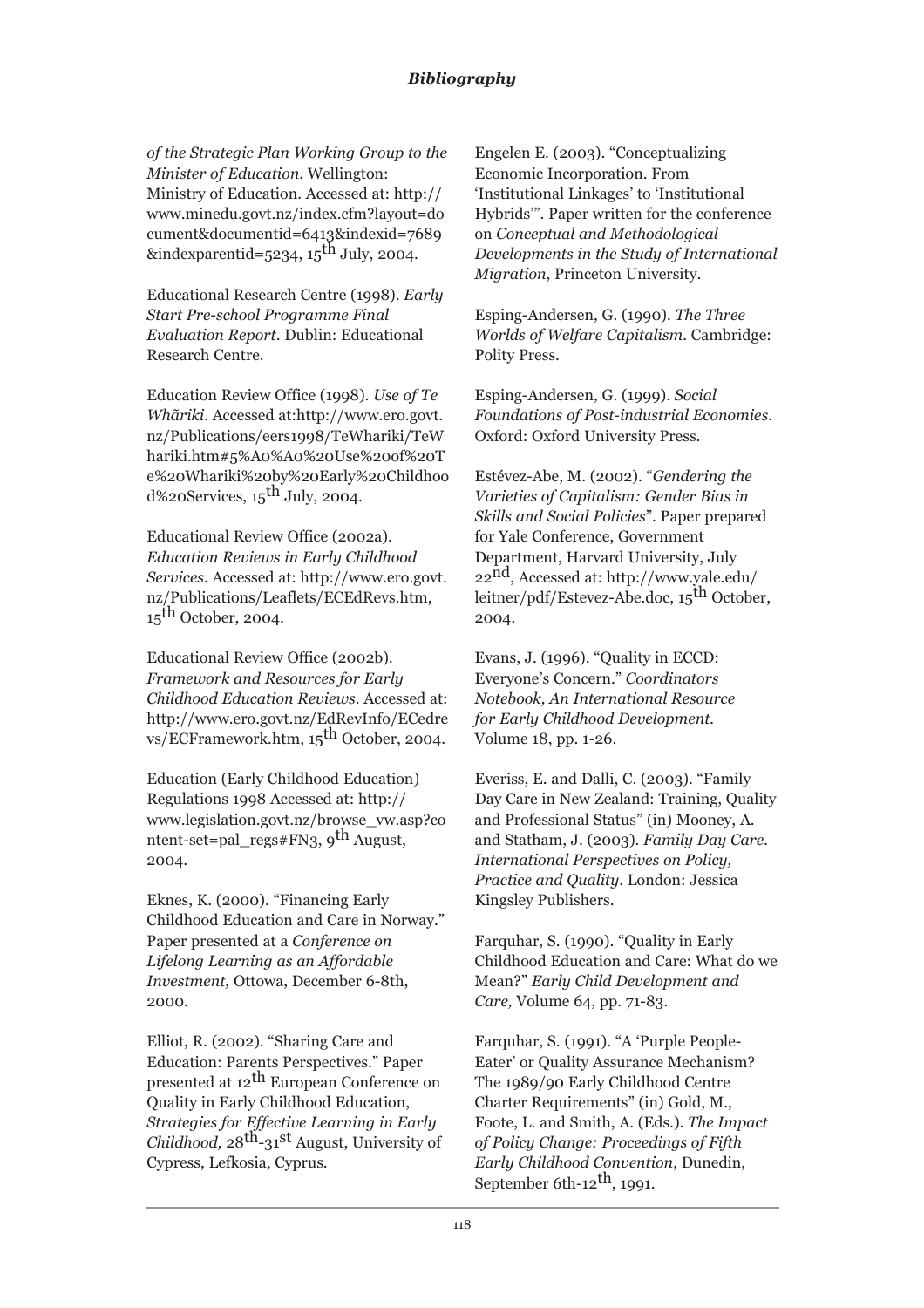Farquhar, S., (1999). *Research and the Production of 'Worthwhile' Knowledge about Quality in Early Years Education*. Paper presented at AARE-NZARE conference, Melbourne, Australia, December 1999.

Federal Ministry of Family Affairs, Senior Citizens, Women and Youth (2000). *National Quality Initiative Developing Assessment Procedures for Evaluating Early Years and Out-of-School Services for Children in Germany: A Systemic Approach.* Berlin: Federal Ministry of Family Affairs, Senior Citizens, Women and Youth.

Feeney, S. and Freeman, N. (1999). *Ethics and the Early Childhood Educator*. New York: NAEYC.

Finn, J. and Achilles, C. (1990). "Answers and Questions about Class Size: A Statewide Experiment" (in) *American Educational Research Journal* Volume 27, pp. 557–577.

French, G. (2000). *Supporting Quality – Guidelines for Best Practice in Early Childhood Services.* Dublin: Barnardos' National Children's Resource Centre.

French, G. (2003). *Supporting Quality – Guidelines for Best Practice in Early Childhood Services (Second Edition).* Dublin: Barnardos' National Children's Resource Centre.

Friesen, B. (1995). *A Sociological Examination of the Child Care Auspice Debate. Occasional Paper No. 6*. Toronto: Centre for Urban and Community Studies, University of Toronto.

Galinsky, E., Howes, C., Kontos, S. and Shinn, M. (1994). The Study of Children in Family Child Care and Relative Care. Key Findings and Policy Recommendations. *Young Children, The Journal for the National Association for the Education of Young Children* Volume 50, No. 1, pp. 58-61. Gelder, U. (2000). "Carving out a Niche? The Work of a Tagesmutter in the New Germany" (in) Mooney, A. and Statham, J. (2003) (Eds.). *Family Day Care. International Perspectives on Policy, Practice and Quality*. London: Jessica Knightley Publishers.

Goethe Institut, Accessed at: http://www. goethe.de/kug/buw/sub/ein/en24571.htm,  $1<sup>st</sup>$  July, 2004.

Goffin, S. *The Role of Curriculum Models in Early Childhood Educatio*n. Accessed at: http://www.ericdigests.org/2001-2/ curriculum.html,  $15<sup>th</sup>$  October, 2004.

Golberg, M. (1999). *Accreditation of Child Care Centres*. Alberta: The Muttart Foundation. Accessed at: http://www. muttart.org/download/Golberg.pdf, July  $21^{st}$ , 2004.

Goldstein, H. and Blatchford, P. (1998). "Class Size and Educational Achievement. A Review of Methodology with Particular Reference to Study Design." *British Education Research Journal,* Volume 24, No. 3, pp. 255-268.

Gotts, E. (1988). "The Right to Quality Child Care" (in) *Childhood Education*, Volume 64, pp. 269-273.

Griebel, W. and Niesel, R. (1999). "From Kindergarten to School: A Transition for the Family". Paper presented at the 9th European EECERA Conference on Quality in Early Childhood Education, *Quality in Early Childhood Education - How Does Early Education Lead to Life-Long Learning*?, Helsinki, Finland, 1st-4<sup>th</sup> September.

Harms, T. and Clifford, R. (1980). *Early Childhood Environmental Rating Scale.* New York: Teachers' College Press.

Harms, T. and Clifford, R. (1989). *Family Day Care Rating Scale.* New York: Teachers' College Press.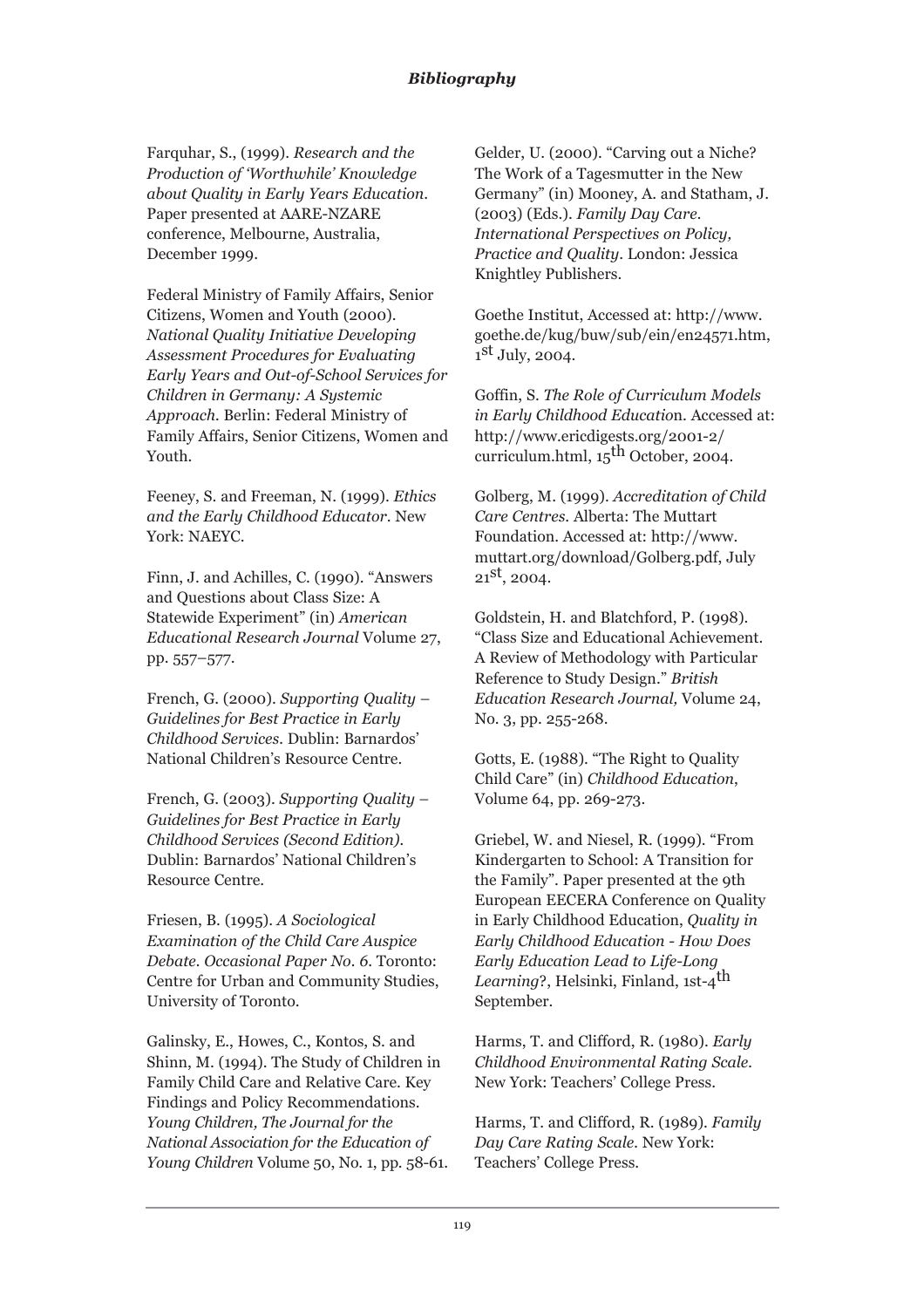Harms, T. and Clifford, R. (1990). *Infant/Toddler Environment Rating Scale.* New York: Teachers' College Press.

Harms, T., Clifford, D. and Cryer, D. (1998). *Early Childhood Environment Rating Scale Revised Edition (ECERS-R).* New York: Teachers' College Press.

HarperCollins (1999*). Paperback English Dictionary*. Glasgow: HarperCollins Publishers.

Hayes, N. (1995). "The Case for a National Policy on Early Education". *Combat Poverty Agency Discussion Paper No. 2*. Dublin: Combat Poverty Agency.

Hayes, N. (2001). "Early Childhood Education in Ireland Policy, Provision and Practice" (in) *Administration* Volume 49, No. 3, pp. 43-67.

Hayes, N. (2002a). *Children's Rights – Whose Right? A Review of Child Policy Development in Ireland*. Dublin: The Policy Institute, Trinity College.

Hayes, N. (2002b). "Early Childhood Education in Ireland. Policy Provision and Practice" (in) Sollars, V. (Ed.). *Curricula, Policies and Practices in Early Childhood Education*. Malta: P.E.G. Ltd.

Hayes, N. (2002c). *Quality in Early Childhood Education*. Presentation to the NCNA Annual Conference, Dublin Castle.

Hayes, N., Montie, J. and Claxton, J. (2003). "New Process Quality Indicators from the IEA Preprimary Project Observation System" (in) Weikart, D., Olmsted, P. and Montie, J. with Hayes, N. and Ojala, M. (Eds.). *The IEA Preprimary Project Phase 2 - A World of Preschool Experience Observations in 15 Countries*. Michigan: High/Scope Press.

Helburn, S. (Ed.) (1995). *Cost, Quality and Child Outcomes in Child Care Centers:*

*Technical Report.* Denver, CO: Department of Economics, Centre for Research in Economic and Social Policy, University of Colorado.

Helburn, S. and Bergmann, B. (2002). *America's Childcare Problem - The Way Out*. New York: Palgrave

Helburn S. and Howes C. (1996). "Child Care Cost and Quality" (in) *The Future of Children,* Volume 6, No. 2.

Hendricks, A. and Meade, A. (1999). *The Quality Journey /He Haerenga Whai Hua: Improving Quality in Early Childhood Services*. Wellington: Learning Media.

HMSO (1995). *The Children (Northern Ireland) Order 1995*. Norwich: The Stationary Office. Accessed at: http://www .hmso.gov.uk/si/si1995/Uksi\_19950755\_en  $1.$ htm#tcon, October  $15<sup>th</sup>$ , 2004.

Horgan, M. (2002). "From Automaton to Activist: A Conceptional Analysis of the Early Years Curricula" (in) Horgan, M. and Douglas, F. (Eds.). *Lessons for the 21st Century: Research, Reflection, Renewal*. Proceedings of the OMEP (Ireland) Conference held in the DIT Aungier Street,  $20$ <sup>th</sup> April 2002.

Horgan, M. and Douglas, F. (2001). "Some Aspects of Quality in Early Childhood Education" (in) Cleary, A., Nic Ghiolla Phádraig, M. and Quin, S. (Eds.). *Understanding Children Volume 1: State, Education and Economy*. Cork: Cork Tree Press.

Howes, C., Phillips, D., and Whitebook, M. (1992). Thresholds of Quality: Implications for the Social Development of Children in Centre Based Care. *Child Development,* Volume 63, pp. 449–60.

Humphreys, T. (1998) "The Damage that Work can do to your Child" (in) *The Irish Times, January 27*<sup>th</sup>.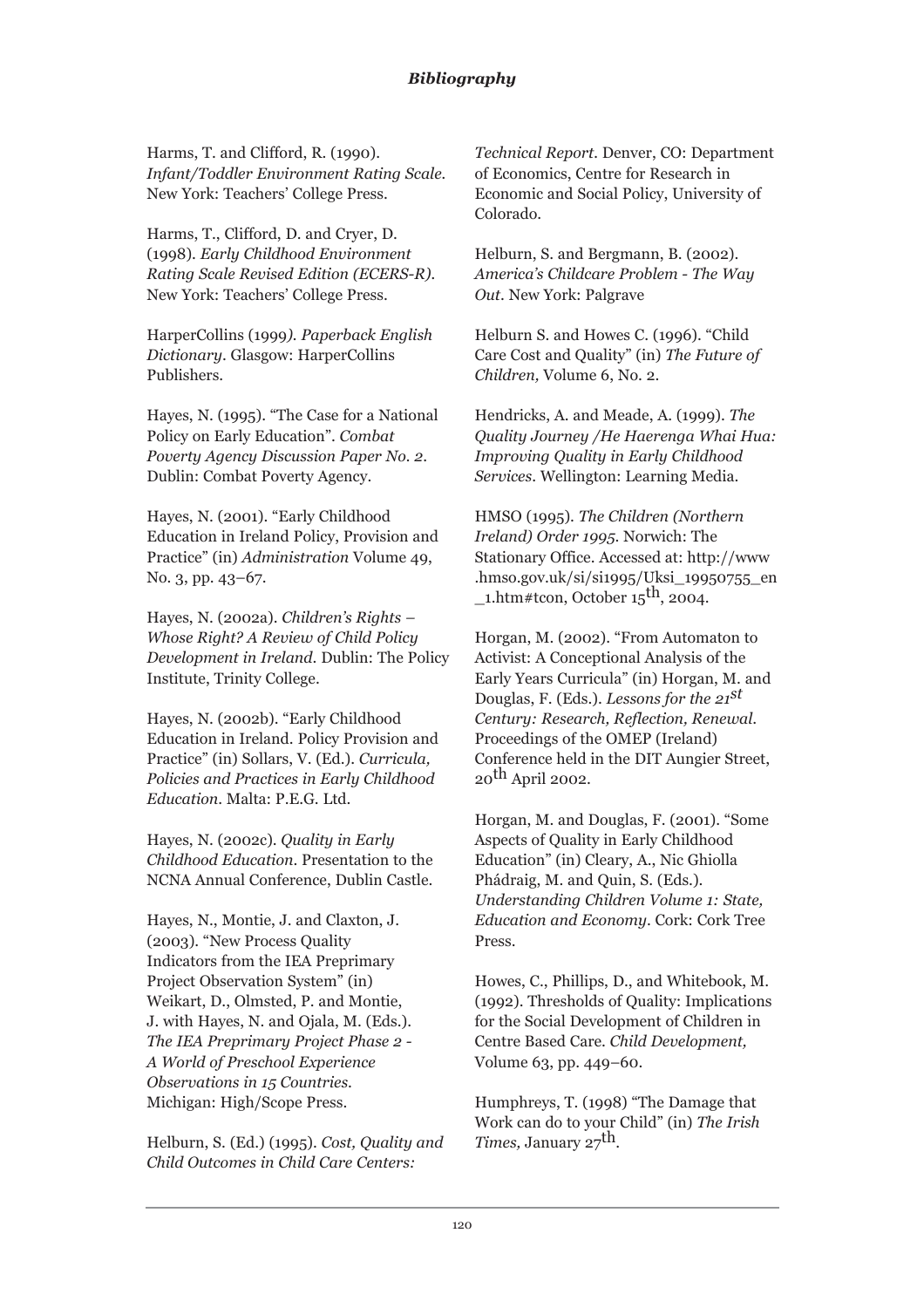Hurst, K. with Smith, A. (1995). *Monitoring Quality in Early Childhood Education. Final Research Report to the Ministry of Education*. Dunedin: University of Otago.

Kamerman, S. (2000). "Early Childhood Education and Care: An Overview of Developments in the OECD Countries"*.* Paper presented at Consultative Meeting of International and US Experts on International Developments in the Field of Early Childhood Education and Care, May 11th and 12th, 2000, under the auspices of the Institute for Child and Family Policy at Columbia University. Accessed at: http:// www.childpolicyintl.org/, September 9<sup>th</sup>, 2004.

Kamerman, S. (2001). *Early Childhood Education and Care: International Perspectives*. Testimony Prepared for the United States Senate Committee on Health Education, Labor and Pensions Tuesday March 27th 2001. Accessed at: http:// www.columbia.edu/cu/childpolicy/senatetestimony.pdf, July 21st, 2004.

Katz. L. (1993). *Multiple Perspectives on Quality of Early Childhood Programs*. ERIC Digest. Urbana IL: ERIC Clearinghouse on Elementary and Early Childhood Education. Accessed at: http:// www.ericfacility.net/databases/ERIC\_Dige sts/ed355041.html, July 21st, 2004.

Katz, L. and Chard, S. (1996). *The Contribution of Documentation to the Quality of Early Childhood Education*. Accessed at: http://www.cariboo.bc.ca/ae/ literacies/reggio/reggioarticle1.htm, 15th October, 2004.

Keaveny, D. (2002). "Early Childhood Education in Germany" (in) Sollars, V. (Ed.) (2002). *Curricula, Policies and Practices in Early Childhood Education*. Malta: P.E.G. Ltd.

Kellaghan, T. and Greaney, B. (1993). *The Educational Development of Students*

*Following Participation in a Preschool Programme in a Disadvantaged Area.* Dublin: Educational Research Centre.

Kelly, M. (2000). *Good Practice Self-Assessment Manual*. Dublin: National Children's Nurseries Association.

Kiernan, G. (2003). "The Best for Children - Developing Quality Standards for Early Childhood Care and Education in Ireland". Presentation at NCNA's Annual Conference, 10<sup>th</sup> May 2003. Accessed at: http://www.cecde.ie/english/conference\_p apers.php,  $15^{\text{th}}$  October, 2004.

Kontos, S., Howes, C., Shinn, M., and Galinsky, E. (1995). *Quality in Family Child Care and Relative Care*. New York: Teachers' College Press.

Kontos, S., Hsu, H., and Dunn, L. (1994). "Children's Cognitive and Social Competence in Child Care Centers and Family Day Care Homes" (in) *Journal of Applied Developmental Psychology*, Volume 15, pp. 87-111.

Kosiander, P. and Reigstad, E. (2000). "Early Childhood Sector in Norway – A Glance in the Year 2000" (in) Sollars, V. (Ed.). *Curricula, Policies and Practices in Early Childhood Education*. Malta: P.E.G. Ltd.

Kosiander, P. and Reigstad, E. (2002). "Early Childhood Sector in Norway – A Glance in the Year 2000" (in) Sollars, V. (Ed.) *Curricula, Policies and Practices in Early Childhood Education*. Malta: P.E.G. Ltd.

Kreyenfeld, M., Spiess, K. and Wagner, G. (2000). *A Forgotten Issue: Distributional Effects of Day Care Subsidies in Germany*. Discussion Paper No. 226. Berlin: Deutsches Institut für Wirtschaftsforschung. Accessed at: http:// www.iza.org/index\_html?lang=en&mainfra me=http%3A//www.iza.org/en/webcontent /publications/papers/viewAbstract%3Fdp\_ id%3D198&topSelect=publications&subSel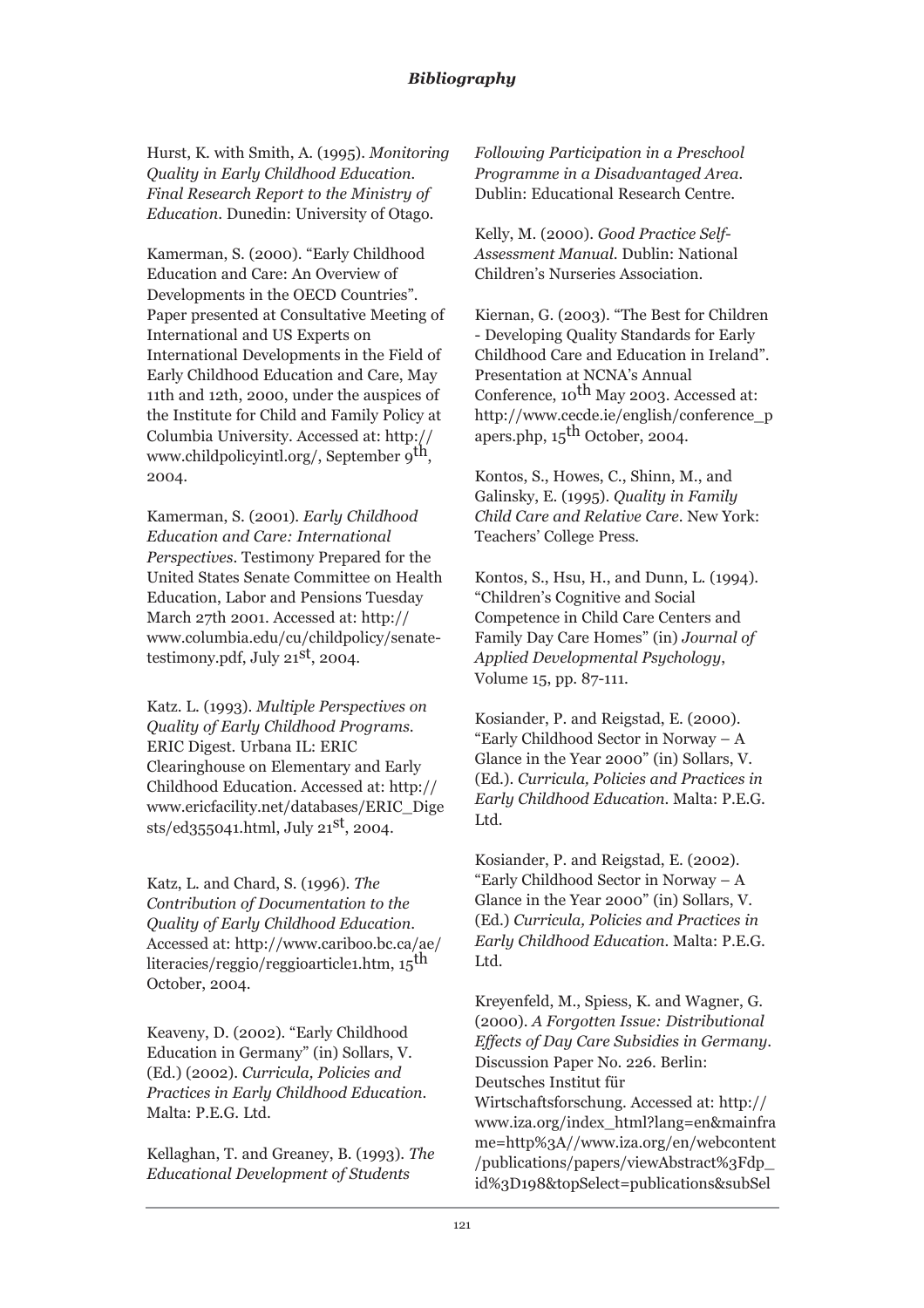ect=papers,  $21<sup>st</sup>$  July, 2004.

Kreyenfeld, M., Spiess, C. and Wagner, G. (2001). Finanzierrungs- Und Organisationsmodelle Institutioneller Kinderbetreuung. Berlin: Luchterhand.

Kultusministerkonferenz, Aceesed at: http://www.kmk.org/dossier/dossier\_200  $2/3$  preschool 2002.pdf, 15<sup>th</sup> July, 2004.

Lamb, M. (1998). "Non-parental Child Care: Contexts, Quality, Correlates and Consequences" (in) Sigel, I. and Renninger, K. (Eds.). *Handbook of Child Psychology,* Volume 4. New York: Wiley.

Langsted, O. (1994). "Looking at Quality from the Child's Perspective" (in) Moss, P. and Pence, A. (Eds.). *Valuing Quality in Early Childhood Services. New Approaches to Defining Quality.* London: Teachers' College.

Larner, M. and Phillips, D. (1994). "Defining and Valuing Quality as a Parent" (in) Moss, P. and Pence, A. (Eds.). *Valuing Quality in Early Childhood Services. New Approaches to Defining Quality*. London: Teachers' College.

Layzer, J., Goodson, B. and Moss, M. (1993). *Observational Study of Early Childhood Programmes, Final Report, Volume 1*. Washington D.C.: Department of Education.

Lind, U. (1998). "Positions in Swedish Child Pedagogical Research" (in) David, T. (Ed.). *Researching Early Childhood Education*. London: Paul Chapmen Publishing Limited.

Lindon, J. (2000). *Early Years Care and Education in Europe.* London: Hodder and Stoughton.

Lohmander, M. (2002). "Early Childhood Education and Care in Sweden: Curricula, Policies and Practices" (in) Sollars, V. (Ed.). *Curricula, Policies and Practices in Early*

*Childhood Education*. Malta: P.E.G. Ltd.

Love, J., Schochet, P. and Meckstroth, A. (1996). *Are They in any Real Danger? What Research Does—and Doesn't—Tell us about Child Care Quality and Children's Well-being*. Plainsboro, NJ: Mathematica Policy Research.

Mahon, R. (2001). "What Kind of 'Social Europe'? The Example of Child Care". Paper presented at the 1st IES Annual Colloquium, *The European Union: One Market, One Social Model?* September 2001. Accessed at: http://www.iee. umontreal.ca/publicationseng\_fichiers/DI VERS/Texte-Mahon01.pdf, July 21st, 2004.

Malaguzzi, L. (1993). "History, Ideas, and Basic Philosophy" (in) Edwards, C., Gandini, L. and Forman, G. (Eds.). *The Hundred Languages of Children: The Reggio Emilia Approach to Early Childhood Education.* Norwood, NJ: Ablex.

Mara, D. (1998). *Implementation of Te Whãriki in Pacific Island Centres. Final Report to the Ministry of Education*. Wellington: New Zealand Council for Educational Research.

Martin, J. (2001). "Introductory Presentation" at *Starting Strong. Early Childhood Education and Care,* Stockholm, June 2001.

May, H. (2002a). "AOTEAROA - New Zealand: The Politics of Early Childhood Policy and Curriculum" (in) Sollars, V. (2002). *Curricula, Policies and Practices in Early Childhood Education*. Malta: P.E.G. Ltd.

May, H. (2002b). "Early Childhood Care and Education in Aotearoa - New Zealand: An Overview of History, Policy and Curriculum". For publication in a New Zealand Edition by Keith Sullivan, for the *McGill Journal of Education*, Canada, 2002. Accessed at: http://www.aeufederal .org.au/Ec/HMayspeech.pdf, 15<sup>th</sup> October, 2004.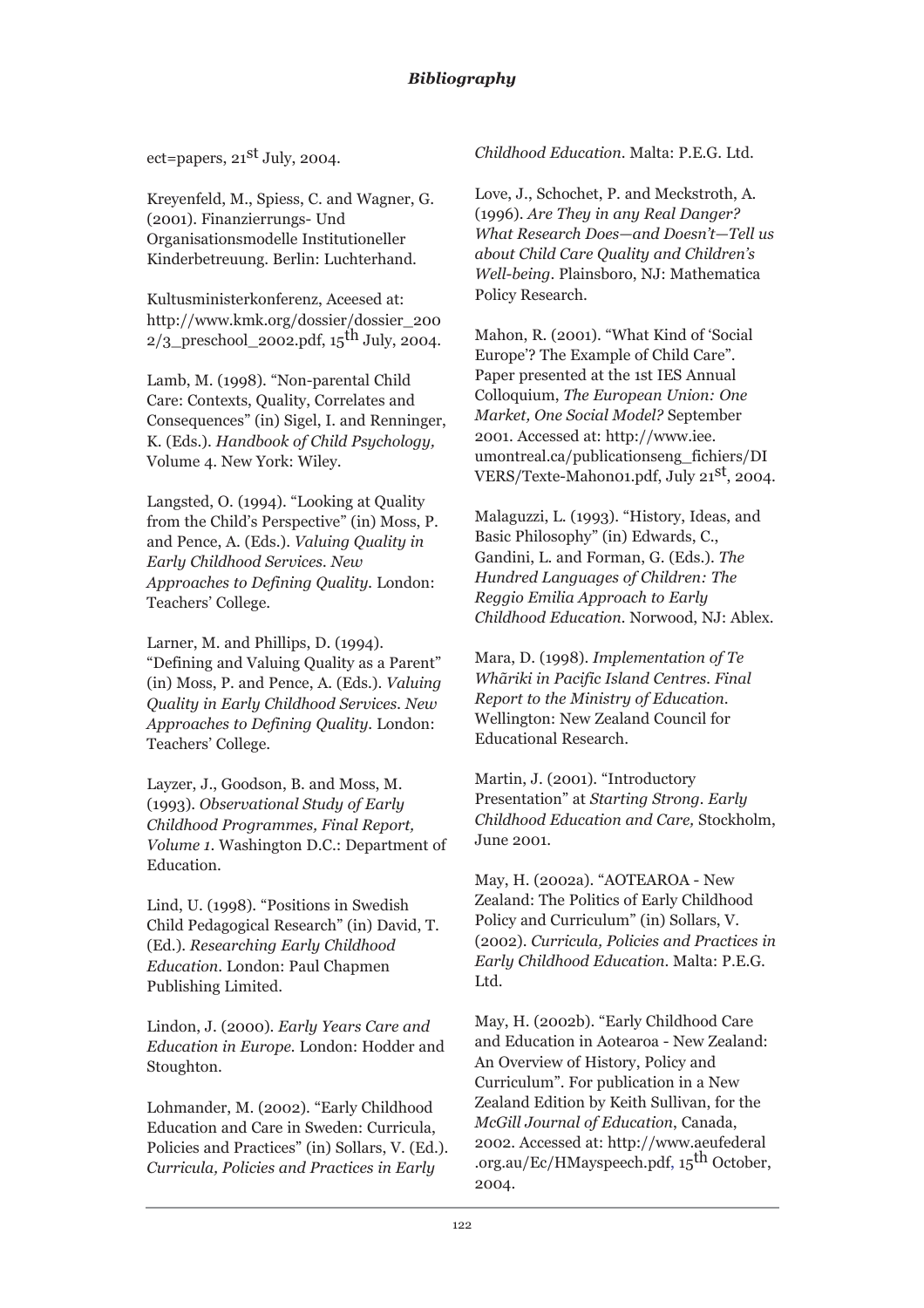May, H. and Podmore, V. (1998). "Project for Developing a Framework for Self-Evaluation of Early Childhood Programmes" (in) *Learning and Teaching Stories - New Approaches to Assessment and Evaluation in relation to Te Whariki*. Symposium for 8<sup>th</sup> European Conference on Quality in Early Childhood Settings, Santiago de Compostela, Spain, September 1998.

Mayall, B. (1996). *Children, Health and the Social Order*. Buckingham: Open University Press

McGurk, H., Mooney, A., Moss, P. and Poland, G. (1995). *Staff – Child Ratios in Care and Education Services for Young Children*. London: HMSO

McLachlan-Smith, C., Grey, A. and Haynes, D. (2001). "*The Quality Journey: Preliminary Results from 72 Early Childhood Centres*"*.* Paper presented at the New Zealand Association for Research in Education Conference, 6-9th December, Christchurch, New Zealand.

McQuail, S., Mooney, A., Cameron, C., Candappa, M., Moss, P. and Petrie, P. (2002). *Early Years and Childcare International Evidence Project: Child Outcomes.* London: DfES.

Meade, A. (1999). "*New Zealand Funding of Early Childhood Education*". Paper prepared for the World Bank, January 1999. Accessed at: http://www-wds. worldbank.org/servlet/WDSContentServer/ WDSP/IB/2001/10/27/000094946\_01101 304015225/Rendered/PDF/multi0page.pdf ,  $15^{\text{th}}$  October, 2004.

Meade, A. (1988). *Education to be More: Report of the Early Childhood Care and Education Working Group*. Wellington: Department of Education.

Meade, A. and Kerslake Hendricks, A. (1998). *Quality Indicators in Early Childhood Services: Preliminary Ideas* *about Early Childhood Quality Improvement Systems and Indicators*. Mimeo. Wellington: New Zealand Council for Educational Research.

Meade, A. and Podmore, V. (2002). *Early Childhood Education Policy Co-ordination under the Auspices of the Department/ Ministry of Education: A Case Study of New Zealand..* UNESCO Early Childhood and Family Policy Series No. 1. Paris, France.

Ministry of Children and Family Affairs (2004). *Framework Plan for Day Care Institutions - A Brief Presentation.* Accessed at*:* http://odin.dep.no/bfd/ engelsk/regelverk/rikspolitiske/004005- 990083/index-dok000-b-n-a.html, 9th September, 2004.

Ministry of Education (1996). *Te Whariki Early Childhood Curriculum*. Wellington: Ministry of Education.

Ministry of Education (1998). *Quality in Action - Implementing the Revised Statement of Desirable Objectives and Practices in New Zealand Early Childhood Services.* Wellington: Learning Media.

Ministry of Education (2002). *Pathways to the Future: Ngä Huarahi Arataki*. Wellington: Ministry of Education.

Ministry of Education (2003a). Pitopito Korero. Issue 32. Accessed at: http://www .minedu.govt.nz/goto/pk, 15<sup>th</sup> October, 2004.

Ministry of Education (2003b). *Better Beginnings - Early Childhood Education in New Zealand*. Wellington: Communications Unit, Ministry of Education. Accessed at: http://www. minedu.govt.nz/index.cfm?layout=docume nt&documentid=3192&goto=00, 9th September, 2004.

Ministry of Education, Accessed at: http:// www.ecd.govt.nz/running/profdev/profdev.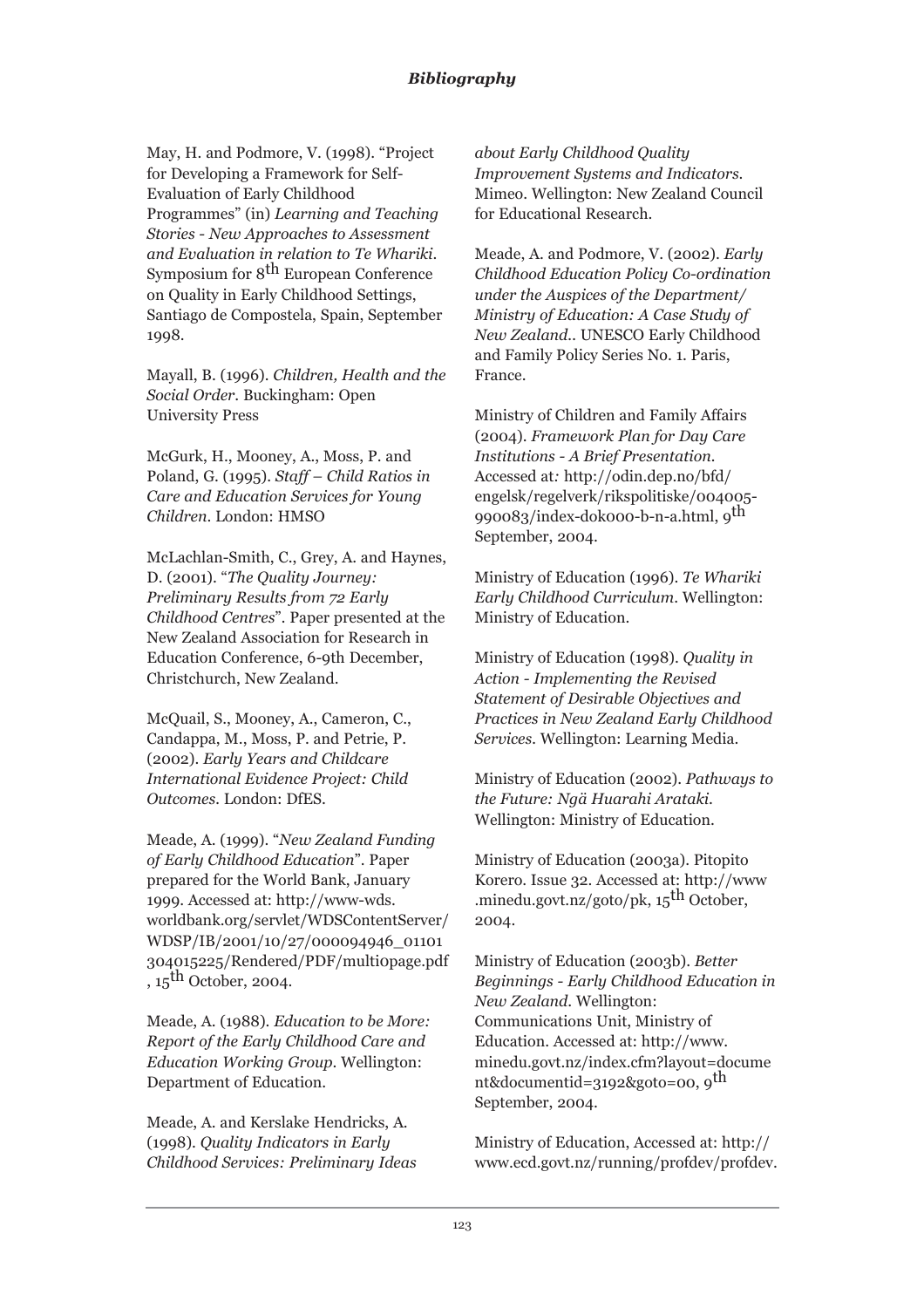## html,  $15$ <sup>th</sup> July, 2004.

Ministry of Education, Accessed at: http:// www.minedu.govt.nz/index.cfm?layout=in dex&indexID=8304&indexparentid=8303, March 15th, 2004.

Ministry of Education, *Early Childhood Education Equity Funding – Questions and Answers*. Accessed at: http://www. minedu.govt.nz/index.cfm?layout=docume nt&documentid=6818&indexid=1038&inde xparentid=1095#P23\_645, 16<sup>th</sup> July, 2004.

Ministry of Education, Accessed at: http:// www.minedu.govt.nz/index.cfm?layout=do cument&documentid=6819&indexid=1038 &indexparentid=1095, August 10th, 2004.

Ministry of Education and Science (2000). *Early Childhood Education and Care Policy in Sweden*. Paper produced for a Workshop Presentation at the International OECD Conference Lifelong Learning as an Affordable Investment, 6-8th December 2000, Ottawa, Canada.

Ministry of Education and Science in Sweden and National Agency for Education (2001). *Curriculum for the Pre-school, Lpfo 98*. Stockholm: Ministry of Education and Science in Sweden and National Agency for Education.

Mitchell, L. (2001). *Bulk Funding of New Zealand's Early Childhood Services - An Analysis of the Impact.* Wellington: New Zealand Council for Educational Research.

Mitchell, L. (2002). *Differences between Community Owned and Privately Owned Early Childhood Education and Care Centres: A Review of Evidence*. Wellington: New Zealand Council for Educational Research. Accessed at: http://www.nzcer .org.nz/pdfs/11743.pdf, July  $21^{st}$ , 2004.

Mitchell, L. and Cubey, P. (2003). *Characteristics of Professional Development Linked to Enhanced Pedagogy and Children's Learning in Early Childhood Settings: Best Evidence* *Synthesis*. Wellington: Ministry of Education. Accessed at: http://www.nzcer .org.nz/default.php?cPath=127&products\_i  $d=120$ , July  $21<sup>st</sup>$ , 2004.

Mitchell, L and Mara, D. (2001). *Evaluation of Two ECD Services: Licensing and Chartering Advice and Support; Advice and Support to Licence Exempt Playgroups.* Wellington: New Zealand Council for Educational Research.

Mooney, A and Blackburn, T. (2003). *Children's Views on Childcare Quality.* University of London: Thomas Coram Research Unit.

Mooney, A. and Munton, A. (1997). *Research and Policy in Early Childhood Services: Time for a New Agenda*. London: Institute of Education.

Mooney, A. and Munton, A. (1998). *Preschool Education and Childcare in Scotland – Setting the Scene.* Accessed at: www.scotland.gov.uk/edru/Pdf/ers/presch oolres-chpt1.pdf,  $15<sup>th</sup>$  October, 2004.

Mooney, A., Cameron, C., Candappa, M., McQuail, S., Moss, P. and Petrie, P. (2003). *Early Years and Childcare International Evidence Project: Quality*. London: Department for Education and Skills.

Mooney, A., Knight, A., Moss, P. and Owen, C. (2001). *Who Cares? Childminding in the 1990's*. London: Family Policies Studies Centre.

Moss, P. (1994). "Defining Quality: Values, Stakeholders and Processes" (in) Moss, P. and Pence, A. (Eds.). *Valuing Quality in Early Childhood Services. New Approaches to Defining Quality.* London: Teachers' College.

Moss, P. (2000). "Workforce Issues in Early Childhood Education and Care". Paper presented at consultative meeting *on International Developments in Early Childhood Education and Care*. The Institute for Child and Family Policy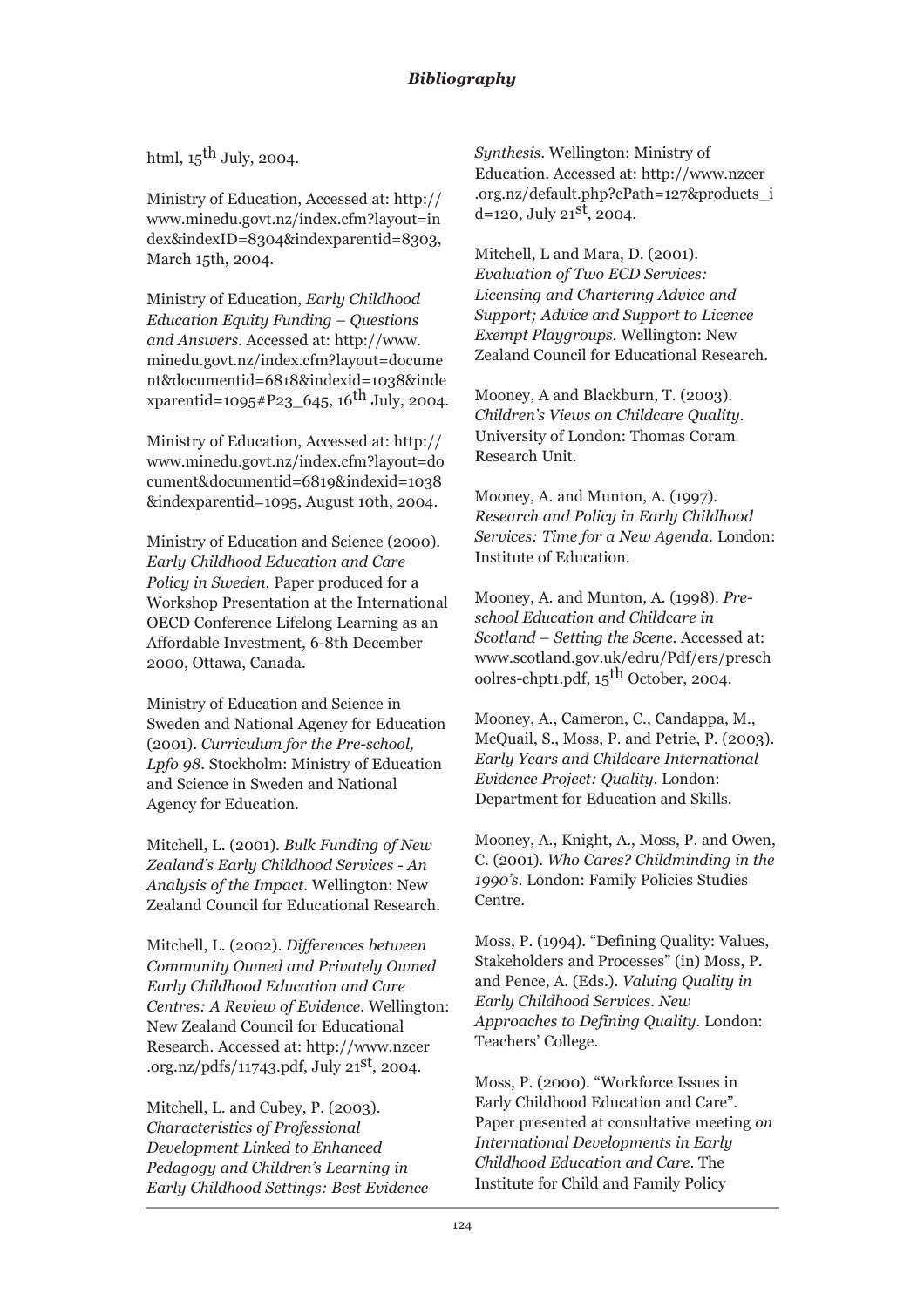Colombia University New York, 11-12th May 2000.

Moss, P. (2001). "Beyond Early Childhood Education and Care". Paper presented in *Early Childhood Education and Care* Stockholm, 13 – 15 June 2001. Accessed at: http://www.oecd.org/dataoecd/53/14/2535 274.pdf, May  $15^{th}$ , 2004.

Moss, P. and Pence, A. (1994). "Towards an Inclusionary Approach in Defining Quality" (in) Moss, P. and Pence, A. (Eds.). *Valuing Quality in Early Childhood Services. New Approaches to Defining Quality.* London: Teachers' College.

Moss, P., Petrie, P., Cameron, C., Candappa, M., McQuail, S. and Mooney, A. (2003). *Early Years and Childcare International Evidence Project: An Introduction to the Project*. London: DfES.

Mosteller, F. (1995). "The Tennessee Study of Class Size in the Early School Grades" (in) *Future of Children*, Volume 5, No. 2, pp. 113-127.

Munton, A., Mooney, A. and Rowland, L. (1995). "Deconstructing Quality: A Conceptual Framework for the New Paradigm in Day Care Provision for the Under Eights" (in) *Early Child Development and Care*, Volume 114, pp. 11 - 23.

Myers, R. (2000). Financing Early Childhood Education and Care Services. *International Journal of Educational Research,* Volume 33, No. 1, pp. 75-94.

National Childcare Accreditation Council Inc., Accessed at: http://www.ncac.gov.au/ quality\_systems/quality\_systems\_index.ht ml#whatarequalitysystems, 14th March, 2004.

National Agency for Education (2003). *Descriptive Data on Childcare, Schools and Adult Education in Sweden 2003 - Report number 236*. Stockholm: National Agency for Education.

National Association for the Education of Young Children, Accessed at: http://www. naeyc.org/,  $1<sup>st</sup>$  July, 2004.

National Association for the Education of Young Children, Accessed at: http://www. naeyc.org/resources/position\_statements/ dap3.htm,  $16^{th}$  July, 2004.

NDP/CSF Evaluation Unit (2003). *Evaluation of the Equal Opportunities Childcare Programme.* Dublin: The Stationary Office.

New Zealand Childcare Association (2004). *The Quality Register.* Accessed at: http:// www.nzchildcare.ac.nz/, July 21<sup>st</sup>, 2004.

New Zealand Council for Educational Research , Accessed at: http://www.nzcer. org.nz/default.php?cPath=76&products\_id  $=88, 15$ <sup>th</sup> July, 2004.

New Zealand Government (Undated). *Fact sheet: Budget 2004 - Affordable, Accessible and Quality Early Childhood Education.* Accessed at: http://www.beehive.govt.nz/ families/facts.cfm, 14<sup>th</sup> October, 2004.

NICHD Early Child Care Research Network (1996). "Characteristics of Infant Child Care: Factors Contributing to Positive Caregiving" (in) *Early Childhood Research Quarterly,* Volume 11, pp. 269-306.

NICHD Early Child Care Research Network. (2000). "Characteristics and Quality of Child Care for Toddlers and Preschoolers" (in) *Applied Developmental Science*, Volume 4, pp. 116-135.

Northern Area Partnership (2002). *Review of Day Care Services in Northern Health and Social Services Board area 1999/2000 - 2001/2002*. Accessed at: http://www. northernchildcare.com/FIN43792%20DayC are%20TXT%20WEB.pdf, 14th October, 2004.

Northern Childcare Partnership (2002).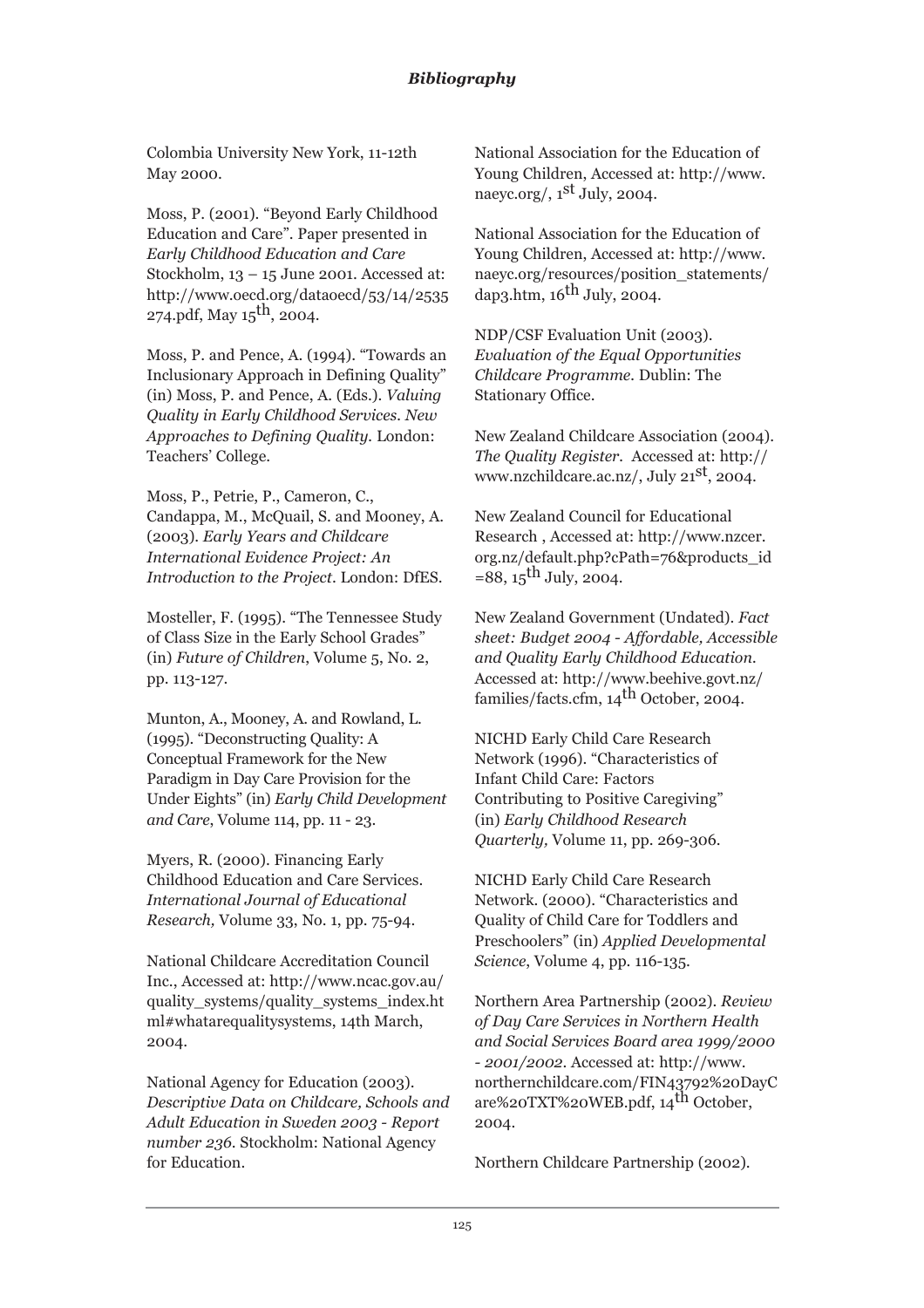*Training Directory 2001 – 2002*. Accessed at: http://www.northernchildcare.com/ Training\_Directory\_2001\_2002.pdf, 13th July, 2004.

Northern Ireland Office, Accessed at: http://www.nio.gov.uk/issues/agreement.h tm,  $14$ <sup>th</sup> March, 2004.

Oberhumeur, P. and Ulich, M. (1997). *Working with Young Children in Europe. Provision and Staff Training*. London: Paul Chapman Publishing Limited.

OECD (1998a). *Background Report from Norway - Thematic Review of Early Childhood Education and Care Policy.* Paris: OECD.

OECD (1998b). *Background Report for Portugal - Early Childhood Education and Care Policy in Portugal*. Paris: OECD.

OECD (1999a). *Background Report for Sweden - Early Childhood Education and Care Policy in Sweden. Prepared for the OECD Thematic Review*. Paris: OECD

OECD (1999b). *OECD Country Note, Early Childhood Education and Care Policy in Norway*. Paris: OECD.

OECD (1999c). *OECD Country Note, Early Childhood Education and Care Policy in Sweden*. Paris: OECD.

OECD (2000a). *OECD Country Note, Early Childhood Education and Care Policy in Portugal*. Paris: OECD.

OECD (2000b). *Background Report for the UK Thematic Review of Early Childhood Education and Care Policy.* Paris: OECD

OECD (2001). *Starting Strong: Early Childhood Education and Care*. Paris: **OECD** 

O'Kane, M. and Kernan, M. (2002). "A Study of the Impact of the Child Care (Preschool Services) Regulations (1996) on the

Quality of Early Childhood Services in Ireland: The IEA Preprimary Project Revisited" (in) Horgan, M. and Douglas, F. (Eds.). *Lessons for the 21st Century: Research, Reflection, Renewa*l. Proceedings of the OMEP Conference held in the DIT, Saturday  $20^{th}$  April 2002, pp. 344-357.

Orloff, A. (1993). "Gender and the Social Rights of Citizenship: The Comparative Analysis of Gender Relations and Welfare States" (in) *American Sociological Review*, Volume 58, pp. 303-328.

Pascal, C. (n.d.). *The Effective Early Learning Project: Achievements and Reflections*. Accessed at: http://www.ecdu. govt.nz/publications/convention/Pascal.pdf  $\int$ , 15<sup>th</sup> October, 2004.

Peisner-Feinberg, E., Burchinal, M., Clifford, R., Culkin, M., Howes, C., Kagan, S., Yazejian, N., Byler, P., Rustici, J., and Zelazo, J. (1999). *The Children of the Cost, Quality, and Outcomes Study go to School: Executive summary*. Chapel Hill: University of North Carolina at Chapel Hill, Frank Porter Graham Child Development Center.

Pellegrini, A. and Blatchford, P. (2000). *Children's Interactions at School: Peers and Teachers.* London: Edward Arnold.

Penn, H. (2000). "Where Should Children Learn? Space and Segregation" (in) Penn, H. (Ed.) *Early Childhood Services Theory, Policy and Practice*. Buckingham: Open University Press.

Pestoff, V. and Strandbrink, P. (2002). *The Politics of Swedish Childcare*. *Final Version of National Report*, October 28th, 2002. Accessed at: http://www.emes.net/ files/Sweden-1-PT.doc, 15<sup>th</sup> October, 2004.

Petrie, P., Moss, P., Cameron, C., Candappa, M., McQuail, S. and Mooney, A. (2003). *Early Years and Childcare International Evidence Project: Provision*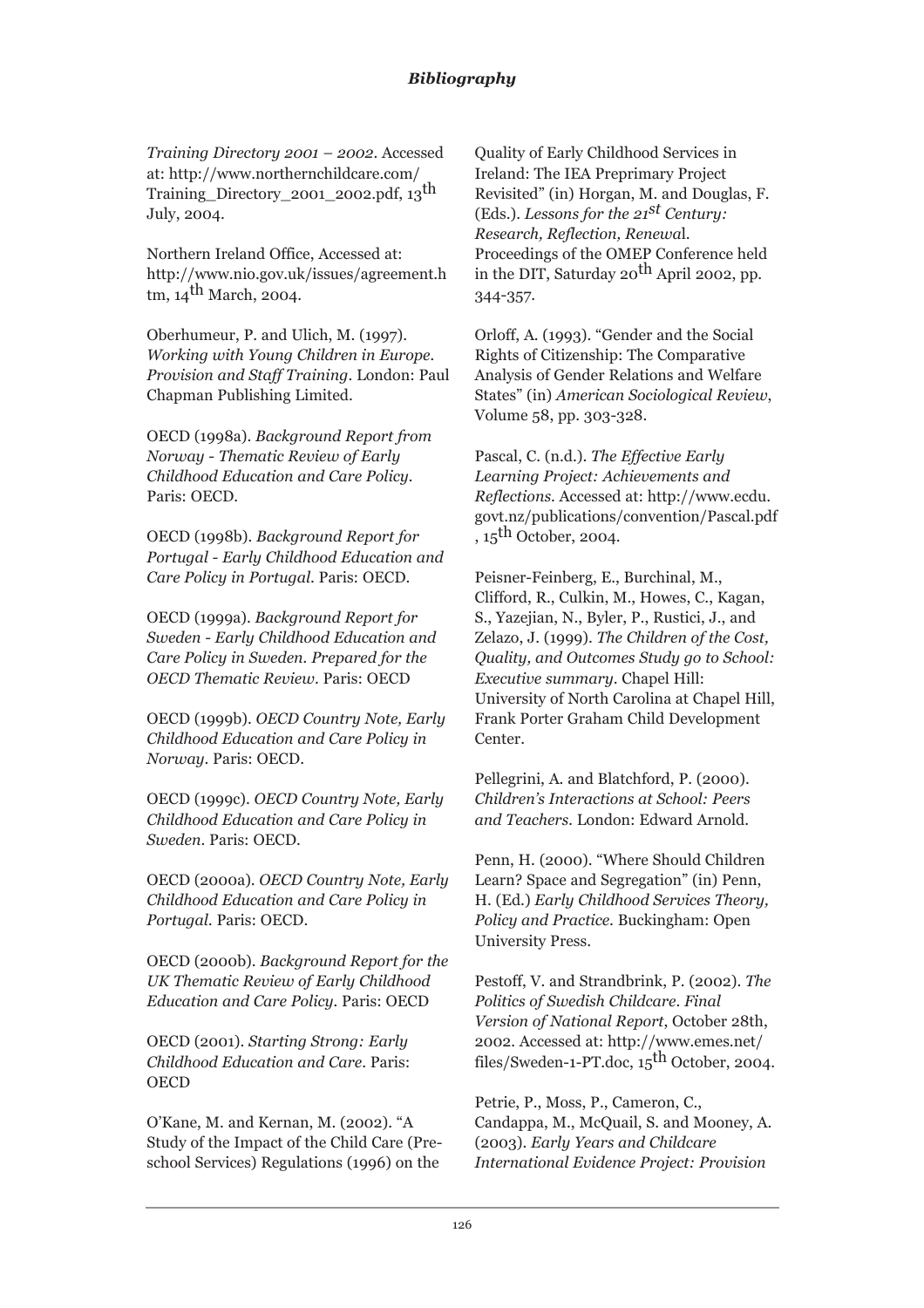*of Services*. London: DfES.

Pettinger, R. (1993). "Germany" in Cochran, M. (Ed.). *International Handbook of Child Care Policies and Programs.* London: Greenwood Press.

Philipsen, L., Burchinal, M., Howes, C. and Cryer, D. (1997). "The Prediction of Process Quality from Structural Features of Child Care" (in) *Early Childhood Research Quarterly* Volume 12, No. 3, pp. 281-303.

Podmore, V. (2002). *Home-Based Early Childhood Services: The Case of New Zealand*. UNESCO Policy Briefs on Early Childhood. Accessed at: http://www.unesco.org/education/educpro  $g/ect/pdf/briefoen.pdf$ , 15<sup>th</sup> October, 2004.

Podmore, V. and Carr, M.. (1999). "Learning and Teaching Stories: New Approaches to Assessment and Evaluation." Paper presented at the AARE – NZARE Conference on Research in Education, Melbourne, 1st December, 1999.

Podmore, V. and May, H. with Mara, D. (1998). *Evaluating Early Childhood Programmes using the Strands and Goals of Te Whäriki*. *Final Report on Phase One and Two to the Ministry of Education*. Wellington: NZCER.

Podmore, V., Meade, A. with Hendricks, A. (2000). *Aspects of Quality in Early Childhood Education*. Wellington: New Zealand.

Prieto, H., Sahlstrom, F., Calander, F., Karlsson, M. and Heikkila, M. (2002). "Together? On Childcare as a Meeting Place in a Swedish City" (in) *Scandinavian Journal of Educational Research*, Volume 47, No. 1, pp. 43-62.

Rhedding-Jones, J. (2002). "Questioning Diversity: Practices, Discourses and the Early Childhood Education Profession." Paper for presentation at Annual Conference of Australian Association for Research in Education, Brisbane Australia, December  $1-5$ <sup>th</sup>, 2002.

Rutter, R. (1995). "Clinical Implications of Attachment Concepts: Retrospect and Prospect" (in) *Journal of Child Psychology and Psychiatry*, Volume 36, No. 4, pp. 549- 571.

Sainsbury, D. (1994). "Women's and Men's Social Rights: Gendering Dimensions of Welfare States" (in) Sainsbury, D. (Ed.). *Gendering Welfare States*. London: Sage.

Sakai, L., Whitebook, M., Wishard, A. and Howes, C. (2003). "Evaluating the Early Childhood Environment Rating Scale (ECERS): Assessing Differences between the First and Revised Edition" (in) *Early Childhood Research Quarterly*, Volume 18, No. 4, pp. 427-445.

Sammons, P., Sylva, K., Melhuish, E., Siraj-Blatchford,. I., Taggart, B. and Elliot, K. (2002). "Measuring the Impact of Preschool on Children's Cognitive Progress over the Preschool Period" (in) *The Effective Provision of Preschool Education (EPPE) Project Technical Paper 8A*. London: Institute of Education, University of London.

Sheridan, S. (1995). "Application of Quality Rating in Pre-schools in Community Development Work: The Lerum Competence Development Project". Paper presented at the 5<sup>th</sup> European Conference on the Quality of Early Childhood Education, Paris, France.

Shonkoff, J. and Phillips, D. (Eds.) (2000). *From Neurons to Neighborhoods: The Science of Early Childhood Development*. Washington, D.C.: National Academy Press.

Skeggs, B. (1997). *Formations of Class and Gender*. London: Sage.

Skolverket (2000). *Child Care in Sweden*. Stockholm: Liber Distribution. Accessed at: www.skolverket.se/pdf/english/00-531.pdf,  $15$ <sup>th</sup> July, 2004.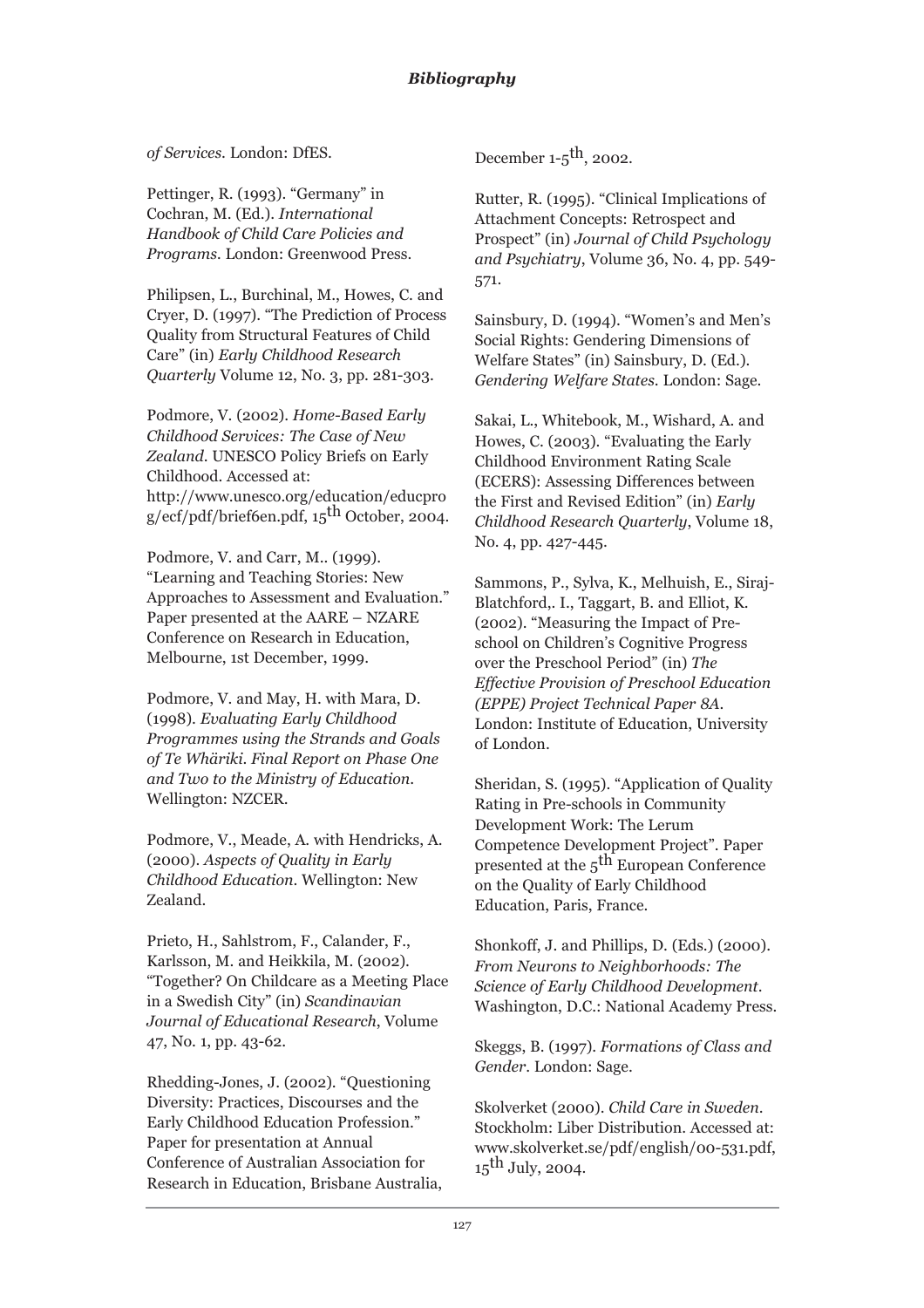Smith, A. (1996). *The Quality of Childcare Centres for Infants in New Zealand*. Palmerstown North: New Zealand Association for Research in Education.

Smith, A. and Farquhar, S. (1994). "The New Zealand Experience of Charter Development in Early Childhood Services" (in) Moss, P. and Pence, A. (Eds.). *Valuing Quality in Early Childhood Services. New Approaches to Defining Quality.* London: Teachers' College.

Southern Area Childcare Partnership (2002) *Childcare Plan 2002 – 2005*. Accessed at: http://www.southernchildca repartnership.ni.org/filestore/documents/c hildcare plan.pdf, July  $21<sup>st</sup>$ , 2004.

Spiess, C., Buchel, F. and Wagner, G. (2003). *Children's School Placement in Germany: Does Kindergarten Attendance Matter.* Bonn: IZA Discussion Paper.

Statistics Norway (2003). *Children in kindergartens. Final figures*. Statistics Norway. Accessed at: http://www.ssb.no/ english/subjects/04/02/10/barnehager\_en  $/$  2003, 16<sup>th</sup> July, 2004.

Sure Start, Accessed at: http://www. surestart.gov.uk, 1st July, 2004.

Swedish Institute (2001). *FS 86 Childcare in Sweden* Stockholm: Swedish Institute. Accessed at:

www.sweden.se/upload/Sweden\_se/englis h/ factsheets/SI/SI\_FS86k\_Childcare\_in\_ Sweden/fs86k.pdf,  $15<sup>th</sup>$  July, 2004.

Swedish Ministry of Education and Science (2000). *Fact Sheet A New System of Teacher Education*. Stockholm: Swedish Ministry of Education and Science. Accessed at: http://www.see-educoop.net/ education\_in/pdf/sweden-bill-teachersoth-enl-to3.pdf,  $15^{\text{th}}$  July, 2004.

Sylva, K. (Ed.), Siraj-Blatchford, I. and Taggart, B. (2003). *Assessing Quality in the Early Years: Early Childhood*

*Environmental Rating Scale Extension (ECERS-E): Four Curricular Subscales*. Stoke-On-Trent: Trentham Books.

Tait, G. (2000). "Book Review - *Beyond* Quality in Early Childhood Education and Care: Post-modern Perspectives." *Contemporary Issues in Early Childhood,* Volume 1, No. 2*.*

Taylor, A., Dunster, L. and Pollard, J. (1999). "….And this Helps me How? Family Day Care Providers Discuss Training" (in) *Early Childhood Research Quarterly*, Volume 14, No. 3, pp. 285-312.

Tietze, W., Cryer, D., Bairrao, A., Palacious, J. and Gottfried, W. (1996). "Comparisons of Observed Process Quality in Early Childcare and Education Programmes in Five Countries" (in) *Early Childhood Research Quarterly*, Volume 11, pp. 447- 475.

Tietze, W. (1987). "A Structural Model for the Evaluation of Preschool Effects" (in) *Early Childhood Research Quarterly,* Volume 2, pp.133-153.

Tovey, H. and Share, P. (2000). *A Sociology of Ireland*. Dublin: Gill and Macmillan.

United Nations (1989). *United Nations Convention on the Rights of the Child, Adopted by the United Nations General Assembly, 20th November 1989*. Geneva: United Nations.

United Nations, Accessed at: http://www.unhchr .ch/html/menu2/6/ crc/doc/discussion.htm, 1st July, 2004.

University of Aveiro, Accessed at: http://www.ii.ua.pt/,  $1<sup>st</sup>$  July, 2004.

Vandell, D. and Wolfe, B. (2000). *Child Care Quality: Does It Matter and Does It Need to be Improved?* University of Wisconsin–Madison: Institute for Research on Poverty. Accessed at: http://ecti.hbg.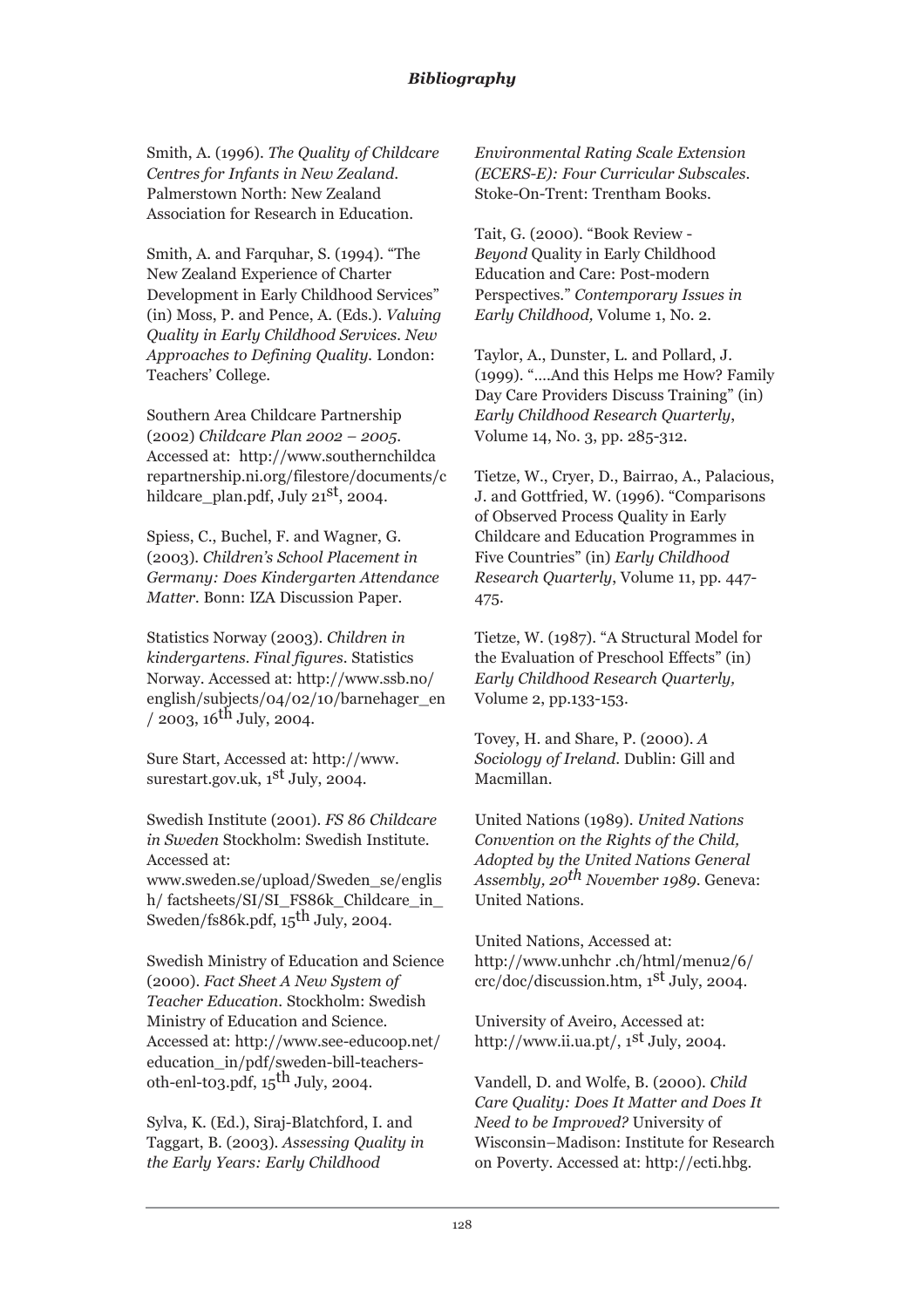psu.edu/docs/publication/vandell.pdf, 14th July, 2004.

Vasconcelos, T (1996). "Planting the Field of Portuguese Pre-school Education: New Policies for Old Roots". Paper presented at the 6<sup>th</sup> European Early Childhood Education Research Association Conference, Lisbon, Portugal, September  $1<sup>st</sup>-4<sup>th</sup>$ , 1996.

Vasconcelos, T. (1997a). "Pre-school Education in Portugal: Development, Innovation and Changes - A True Mobilising Contract." Paper presented at a Symposium in honour of Professor Spodek, 9-10th Nov, 1997.

Vasconcelos, T. (1997b). "Pre-school Education in Portugal: Development, Innovation and Changes - Will We be Able to Cross the Bridge?" Paper presented at NAEYC Conference.

Vasconcelos, T. (1998). *Early Childhood Education in Portugal*. Lisbon: Departamento da Educação Básica.

Vasconcelos, T. (2002). "Early Childhood Education in Portugal. Policies and Practices" (in) Sollars, V. (Ed.). *Curricula, Policies and Practices in Early Childhood Education*. Malta: P.E.G. Ltd.

Wall, K. (2000). *Portugal*. *Family Observer*: Luxembourg: Office for the Official Publications of the European Communities.

Wall, K. (2003). *The Situation of Families in Portugal-2001*. European Observatory on the Social Situation, Demography, and Family. Accessed at: http://europa.eu.int /comm/employment\_social/eoss/index\_en .html,  $15<sup>th</sup>$  October, 2004.

Wall, K., São José, J. and Correia, S. (2001). *WP2 Care Arrangements in Single Parent Families - National Report: Portugal SOCCARE Project Report 2.4*. Written for European Commission 5th

Framework Programme Improving Human Potential and Socio-Economic Knowledge Base Key Action for Socio-Economic Research. Accessed at: http://www.uta.fi/ laitokset/sospol/soccare/report2.4.pdf, July  $21<sup>st</sup>$ , 2004.

Wangmann, J. (1992). "Standards for an Australian Program Accreditation System: A Review of Program Evaluation Models" (in) *Australian Journal of Early Childhood,* Volume 17, No. 1, pp. 4-9.

Wangmann, J. (1995). *Towards Integration and Quality Assurance in Children's Services*. AIFS Early Childhood Study Paper No. 5. Melbourne: Australian Institute of Family Studies

Webb, J., Schirato, T. and Danaher, G. (2002). *Understanding Bourdieu*. London: Sage

White, V. (2001) "Worried about Leaving your Children with Minders while you Work away from Home? You Should be" (in) *The Irish Times,* December 1st.

Whitebook, M., Howes, C. and Phillips, D. (1990). *Who cares? Child Care Teachers and the Quality of Care in America*

Whyle, C. (2000). *Picking up the Pieces - Review of Special Education*. Wellington: Ministry of Education. Accessed at: http://www.executive.govt.nz/minister/dal ziel/wylie\_review.pdf, July 21st, 2004.

Williams, P. (1994). *Making Sense of Quality: A Review of Approaches to Quality in Early Childhood Services*. London: National Children's Bureau.

Wise, S. and Sanson, A. (2003). "Partnership with Providers? Why parents from Diverse Cultural Backgrounds Choose Family Day Care" (in) Mooney, A. and Statham, J. (2003). *Family Day Care. International Perspectives on Policy, Practice and Quality.* London: Jessica Kingsley Publishers.